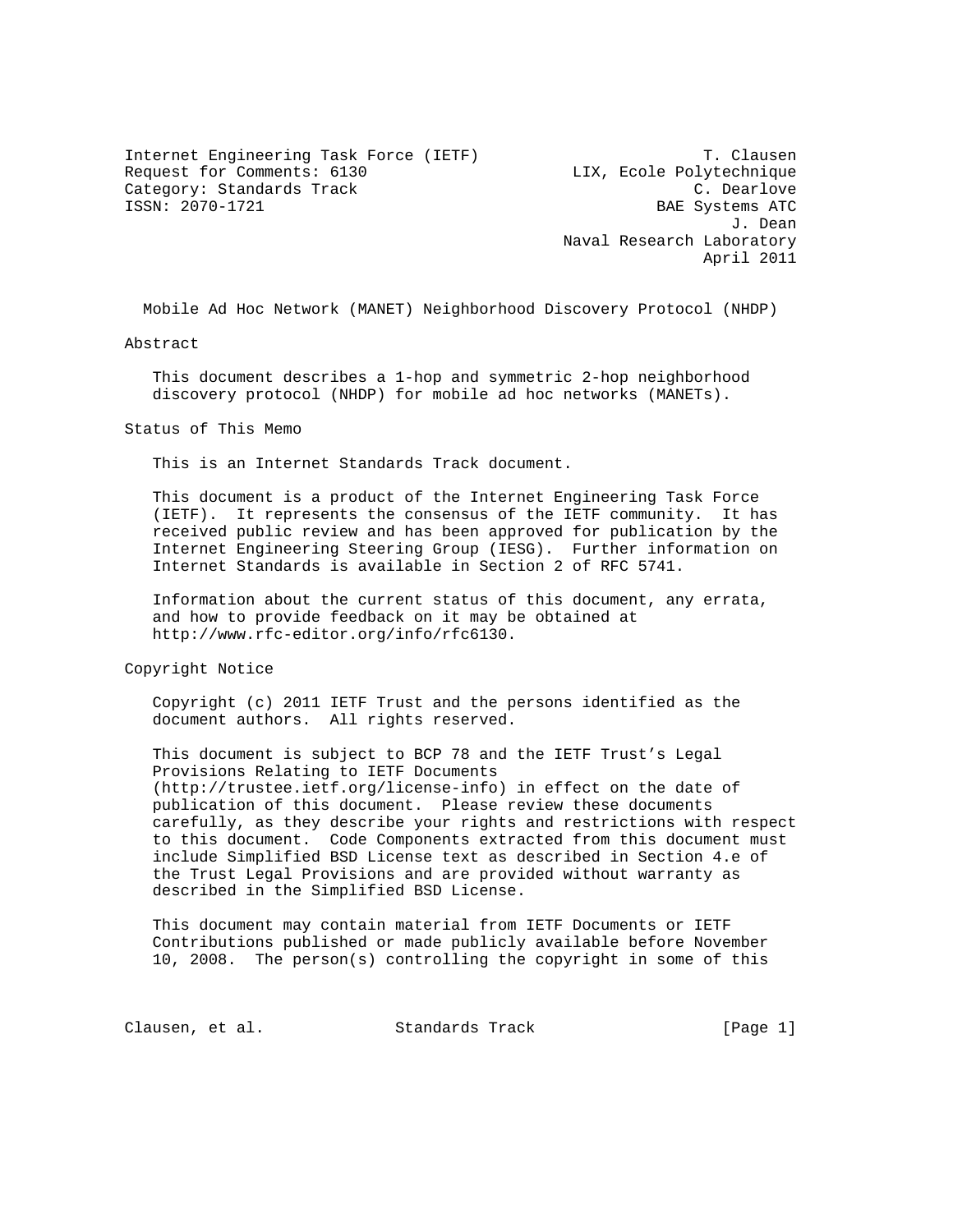material may not have granted the IETF Trust the right to allow modifications of such material outside the IETF Standards Process. Without obtaining an adequate license from the person(s) controlling the copyright in such materials, this document may not be modified outside the IETF Standards Process, and derivative works of it may not be created outside the IETF Standards Process, except to format it for publication as an RFC or to translate it into languages other than English.

Table of Contents

|    | Information Base Overview 12<br>4.2.    |
|----|-----------------------------------------|
|    | 4.2.1. Local Information Base 13        |
|    | 4.2.2. Interface Information Bases 13   |
|    | 4.2.3. Neighbor Information Base 14     |
|    |                                         |
|    | 4.3.1. HELLO Message Generation 15      |
|    |                                         |
|    | 4.3.3. HELLO Message Processing 17      |
|    |                                         |
|    | 5. Protocol Parameters and Constants 18 |
|    |                                         |
|    |                                         |
|    |                                         |
|    |                                         |
|    | 5.3.2. Information Validity Times 21    |
|    |                                         |
|    |                                         |
|    |                                         |
|    | 5.4.1. Information Validity Time 23     |
|    | 5.5. Parameter Change Constraints 23    |
|    |                                         |
|    |                                         |
|    |                                         |
|    | 6.2. Removed Interface Address Set 26   |
| 7. |                                         |
|    |                                         |
|    |                                         |
| 8. |                                         |
|    |                                         |
|    |                                         |
|    |                                         |

Clausen, et al. Standards Track [Page 2]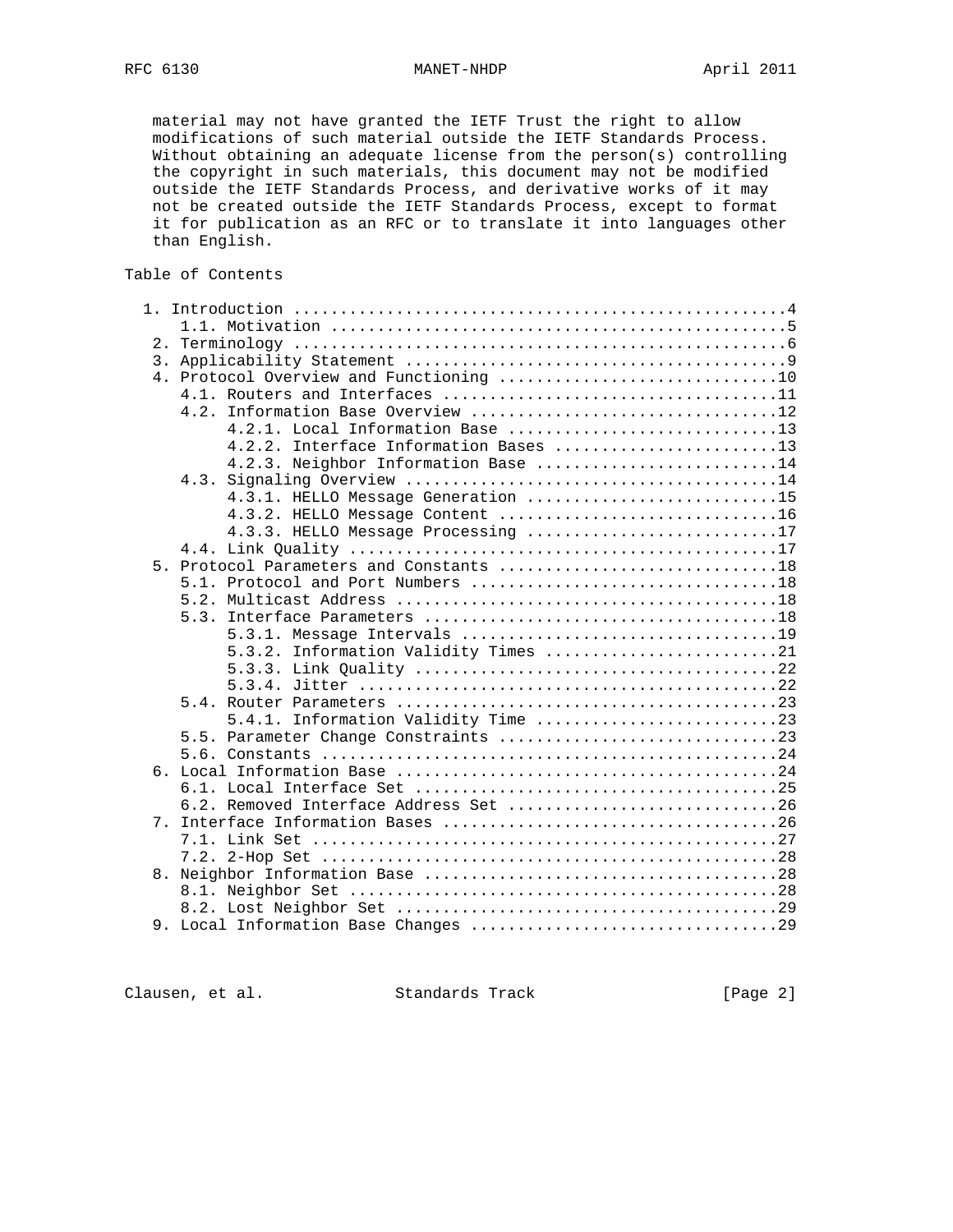| 9.3. Adding a Network Address to an Interface 30        |  |
|---------------------------------------------------------|--|
| 9.4. Removing a Network Address from an Interface 31    |  |
|                                                         |  |
|                                                         |  |
|                                                         |  |
|                                                         |  |
| 11.1. HELLO Message Specification 35                    |  |
| 11.2. HELLO Message Transmission 37                     |  |
| 11.2.1. HELLO Message Jitter 37                         |  |
|                                                         |  |
|                                                         |  |
|                                                         |  |
|                                                         |  |
| 12.4. Updating the Lost Neighbor Set 42                 |  |
|                                                         |  |
|                                                         |  |
|                                                         |  |
| 13. Other Information Base Changes 45                   |  |
|                                                         |  |
|                                                         |  |
|                                                         |  |
|                                                         |  |
| 14.1. Deployment without Link Quality 49                |  |
| 14.2. Basic Principles of Link Quality 49               |  |
|                                                         |  |
|                                                         |  |
| 15. Proposed Values for Parameters and Constants 51     |  |
| 15.1. Message Interval Interface Parameters 51          |  |
| 15.2. Information Validity Time Interface Parameters 51 |  |
| 15.3. Information Validity Time Router Parameters 52    |  |
| 15.4. Link Quality Interface Parameters 52              |  |
| 15.5. Jitter Interface Parameters 52                    |  |
|                                                         |  |
|                                                         |  |
|                                                         |  |
|                                                         |  |
| 17.2. Authentication, Integrity, and Confidentiality    |  |
|                                                         |  |
|                                                         |  |
| 18.1. Expert Review: Evaluation Guidelines 58           |  |
|                                                         |  |
| 18.3. Message-Type-Specific TLV Type Registries 58      |  |
|                                                         |  |
| 18.5. LOCAL IF, LINK STATUS, and OTHER NEIGHB Values 60 |  |
|                                                         |  |
|                                                         |  |
|                                                         |  |
|                                                         |  |

Clausen, et al. Standards Track [Page 3]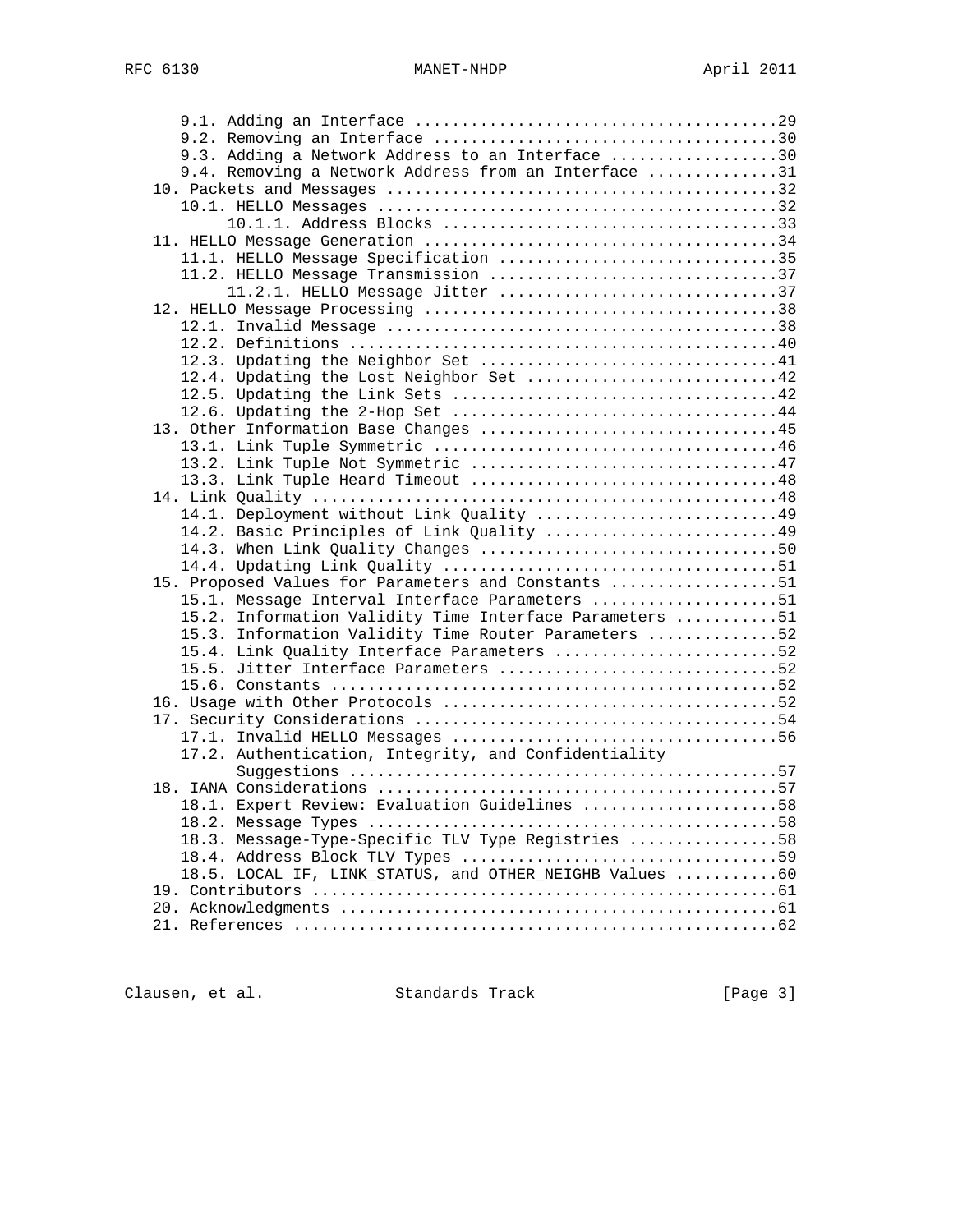| $E.1$ . |                                                                    |
|---------|--------------------------------------------------------------------|
| F.2.    |                                                                    |
| E.3.    | Other HELLO Message Timing 77                                      |
|         |                                                                    |
| F.1.    | Example 1: Standard Single Interface Topology 79                   |
| F.2.    | Example 2: Dual Addressed Interface on 1-Hop Neighbor 80           |
| F.3.    | Example 3: Dual Addressed Interface on 2-Hop Neighbor 81           |
| F.4.    | Example 4: Dual Addressed Interfaces 81                            |
| F.5.    | Example 5: Dual Interface on 2-Hop Neighbor 82                     |
| F.6.    | Example 6: Dual interface on 1-Hop Neighbor 82                     |
| F.7.    | Example 7: Dual Interface on 1-Hop and 2-Hop Neighbors $\ldots$ 83 |
| F.8.    | Example 8: Dual Interface Locally and on 1-Hop Neighbor 84         |
| F.9.    | Example 9: Dual Interface on All Routers 85                        |
|         | F.10. Example 10: Dual Addressed Dual Interfaces on All            |
|         |                                                                    |
|         | F.11. Example 11: Single Addressed Dual Interface Locally 87       |

# 1. Introduction

 This document describes a neighborhood discovery protocol (NHDP) for a mobile ad hoc network (MANET) [RFC2501]. This protocol uses a local exchange of HELLO messages so that each router can determine the presence of, and connectivity to, its 1-hop and symmetric 2-hop neighbors. Messages are defined and sent in packets according to the specification [RFC5444].

 1-hop neighborhood information is recorded for use by MANET routing protocols to determine direct (1-hop) connectivity to neighboring routers. 2-hop symmetric neighborhood information is recorded so as to enable MANET routing protocols to employ flooding reduction techniques, e.g., to select reduced relay sets for efficient network wide traffic dissemination.

 1-hop and symmetric 2-hop neighborhood information is recorded in the form of Information Bases. These are available for use by other protocols, such as MANET routing protocols, that require information regarding the local network connectivity. This protocol is designed to maintain the information in these Information Bases even in the presence of a dynamic network topology and wireless communication channel characteristics.

Clausen, et al. Standards Track [Page 4]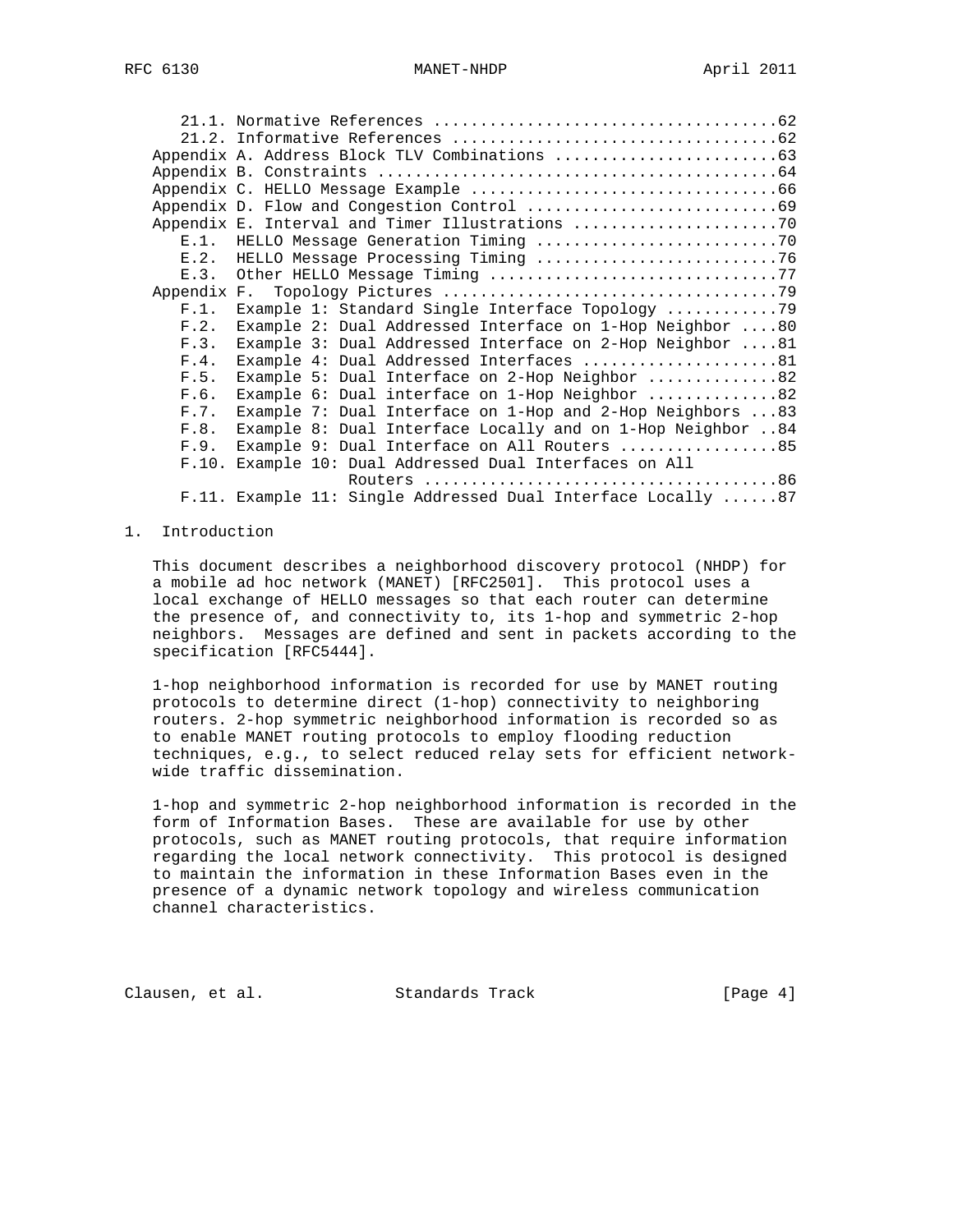RFC 6130 MANET-NHDP April 2011

 This protocol makes no assumptions about the underlying link layer, other than support of local broadcast or multicast for communication to 1-hop neighbor routers. Link-layer information may be used if available and applicable.

 This protocol is based on the neighborhood discovery process contained in the Optimized Link State Routing (OLSR) Protocol [RFC3626].

## 1.1. Motivation

 MANETs differ from more traditional wired and infrastructure-based wireless networks due to their envisioned applicability over more challenging communication channels (e.g., wireless, lossy, broadcast channels with moderate and shared bandwidth, hidden and exposed terminals, and interference from other network devices and the environment) and in more challenging topological conditions (e.g., rapid and unpredictable mobility, dynamic and non-predetermined network membership).

 Due to the properties of wireless transmissions, communication between two neighboring routers may not be bi-directional; even if router A is able to receive packets from router B, the converse is not guaranteed to be true. Furthermore, because of the localized nature of wireless broadcast communication, neighboring routers within the same communications channel may have different sets of neighbors. That is, when using the same communication channel, even if router A is able to exchange packets with router B, and router B is able to exchange packets with router C, this does not guarantee that router A and router C can exchange packets directly.

 Each router in a MANET may use more than one communication channel. In particular, between the same pair of routers, more than one distinct communication channel may exist, each with different properties. This may, for example, be the case where MANET routers are equipped with multiple distinct wireless interfaces, operating at different frequencies.

 For use by MANET routing protocols, as well as for establishing a router's neighbors, a router may also need to determine whether each communication channel with that neighbor is bi-directional.

 The set of neighbor routers of a given MANET router may be continuously changing, often due to router mobility or a changing physical environment in which the MANET is located. There is typically no information from lower layers that would enable an IP routing protocol to detect and, as appropriate, react to such changes. Such changes can often take place on a short timescale,

Clausen, et al. Standards Track (Page 5)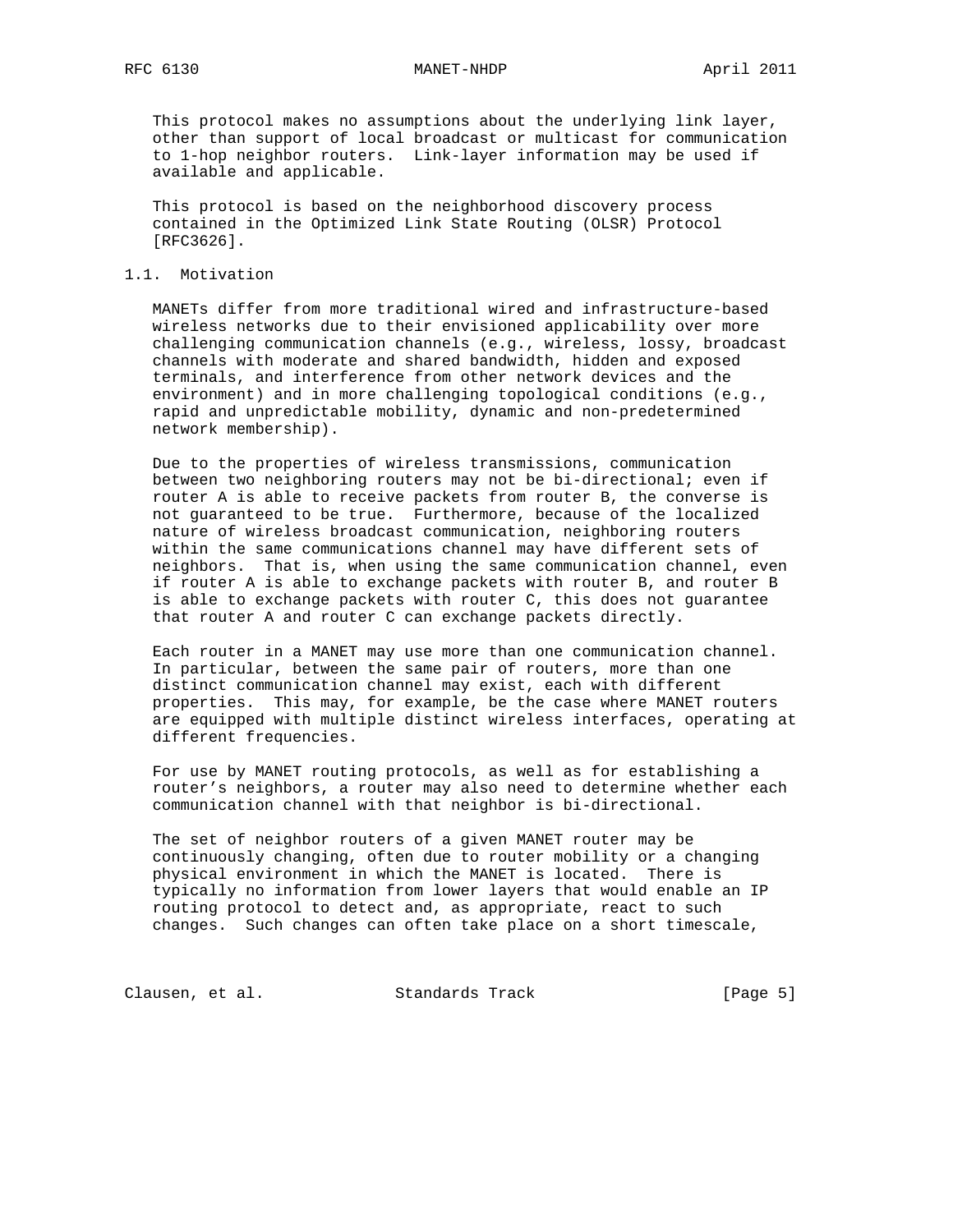such as of the order of seconds, requiring MANET routing protocols to act rapidly to ensure suitable convergence properties.

 MANET routing protocols, for example [RFC3626] and [RFC5449], often employ relay set reductions in order to conserve network capacity when maintaining network-wide topological information, with calculation of these reduced relay sets employing up to two hop information.

 The neighborhood discovery protocol specified in this document provides continued tracking of neighborhood changes, link bi directionality, and local topological information up to two hops. Combined, this allows a MANET routing protocol access to information describing link establishment/disappearance and provides the necessary topological information for reduced relay set selection and other purposes.

2. Terminology

 The key words "MUST", "MUST NOT", "REQUIRED", "SHALL", "SHALL NOT", "SHOULD", "SHOULD NOT", "RECOMMENDED", "NOT RECOMMENDED", "MAY", and "OPTIONAL" in this document are to be interpreted as described in [RFC2119].

 All terms introduced in [RFC5444], including "packet", "message", "Address Block", "TLV Block", "TLV", "address", "address prefix", and "address object" are to be interpreted as described therein.

Additionally, this document uses the following terminology:

Network Address:

 An address plus an associated prefix length. This may be an address with an associated maximum prefix length or an address prefix including a prefix length. A network address thus represents a range of addresses.

#### Router:

 A MANET router that implements this neighborhood discovery protocol.

Interface:

 A router's attachment to a communications medium. An interface is assigned one or more addresses.

MANET interface:

 An interface participating in a MANET and using this neighborhood discovery protocol. A router may have several MANET interfaces.

Clausen, et al. Standards Track [Page 6]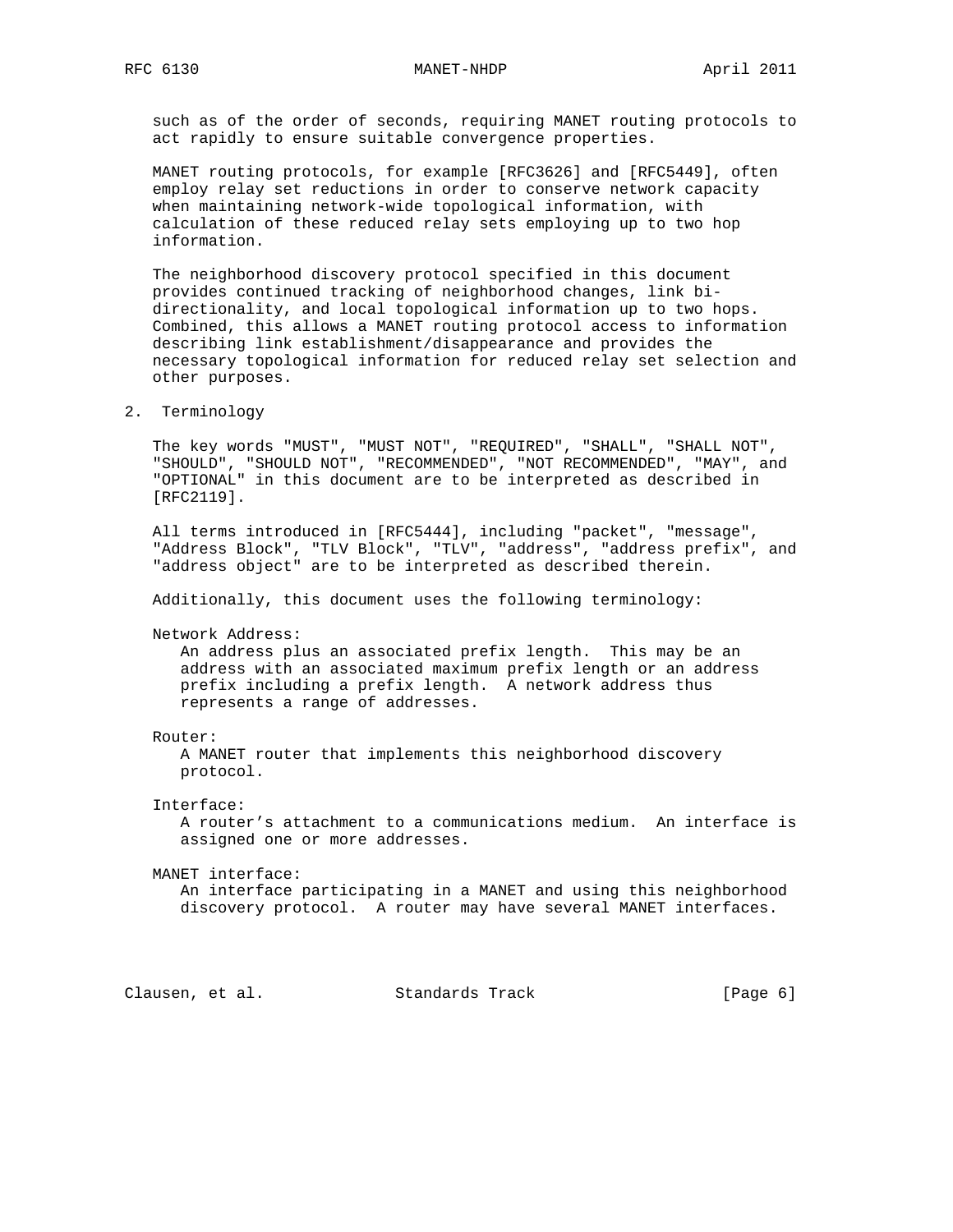### RFC 6130 MANET-NHDP April 2011

 Heard: A MANET interface of router X is considered heard on a MANET interface of a router Y if the latter can receive control messages, according to this specification, from the former. Link: A link between two MANET interfaces exists if either can be heard by the other. Symmetric link: A symmetric link between two MANET interfaces exists if both can be heard by the other. 1-hop neighbor: A router X is a 1-hop neighbor of a router Y if a MANET interface of router X is heard by a MANET interface of router Y. Symmetric 1-hop neighbor: A router X is a symmetric 1-hop neighbor of a router Y if a symmetric link exists between a MANET interface on router X and a MANET interface on router Y. 2-hop neighbor: A router X is a 2-hop neighbor of a router Y if router X is a 1-hop neighbor of a 1-hop neighbor of router Y, but is not router Y itself. Symmetric 2-hop neighbor: A router X is a symmetric 2-hop neighbor of a router Y if router X is a symmetric 1-hop neighbor of a symmetric 1-hop neighbor of router Y, but is not router Y itself. 1-hop neighborhood: The 1-hop neighborhood of a router X is the set of the 1-hop neighbors of router X. Symmetric 1-hop neighborhood: The symmetric 1-hop neighborhood of a router X is the set of the symmetric 1-hop neighbors of router X. 2-hop neighborhood: The 2-hop neighborhood of a router X is the set of the 2-hop neighbors of router X. (This may include routers in the 1-hop neighborhood of router X.)

Clausen, et al. Standards Track [Page 7]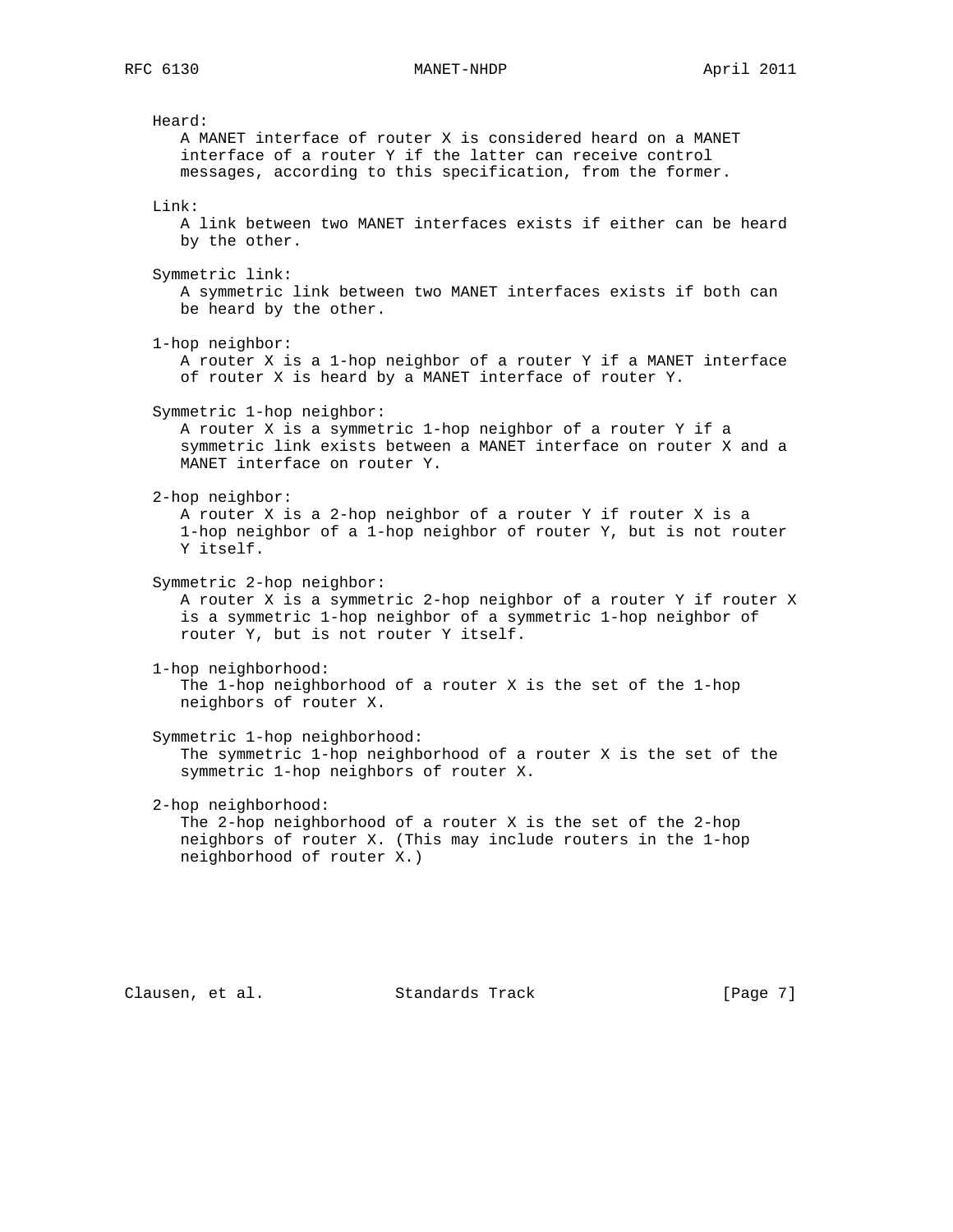Symmetric 2-hop neighborhood: The symmetric 2-hop neighborhood of a router X is the set of the symmetric 2-hop neighbors of router X. (This may include routers in the 1-hop neighborhood, or even in the symmetric 1-hop neighborhood, of router X.) Constant: A numerical value that MUST be the same for all MANET interfaces of all routers in the MANET, at all times. Interface parameter: A boolean or numerical value, specified separately for each MANET interface of each router. A router MAY change interface parameter values at any time, subject to some constraints. Router parameter: A boolean or numerical value, specified for each router, and not specific to an interface. A router MAY change router parameter values at any time, subject to some constraints. Information Base: A collection of information maintained by this protocol and which is to be made available to MANET routing protocols. An Information Base may be associated with a MANET interface or with a router. Furthermore, this document uses the following notational conventions: X contains y, or y is contained in X An unordered list membership operator. X is an unordered list and y is an element. "X contains y" or "y is contained in X" returns true if the unordered list X includes the element y, and returns false otherwise. X contains Y, or Y is contained in X An unordered list inclusion operator. X and Y are both unordered lists. "X contains Y" or "Y is contained in X" returns true if the unordered list X contains all elements y which are contained in Y, and returns false otherwise. A overlaps B If A and B are network addresses, and the range of addresses represented by A and the range of addresses represented by B both contain at least one common address. (This is only possible if

Clausen, et al. Standards Track [Page 8]

one range is a sub-range of the other.)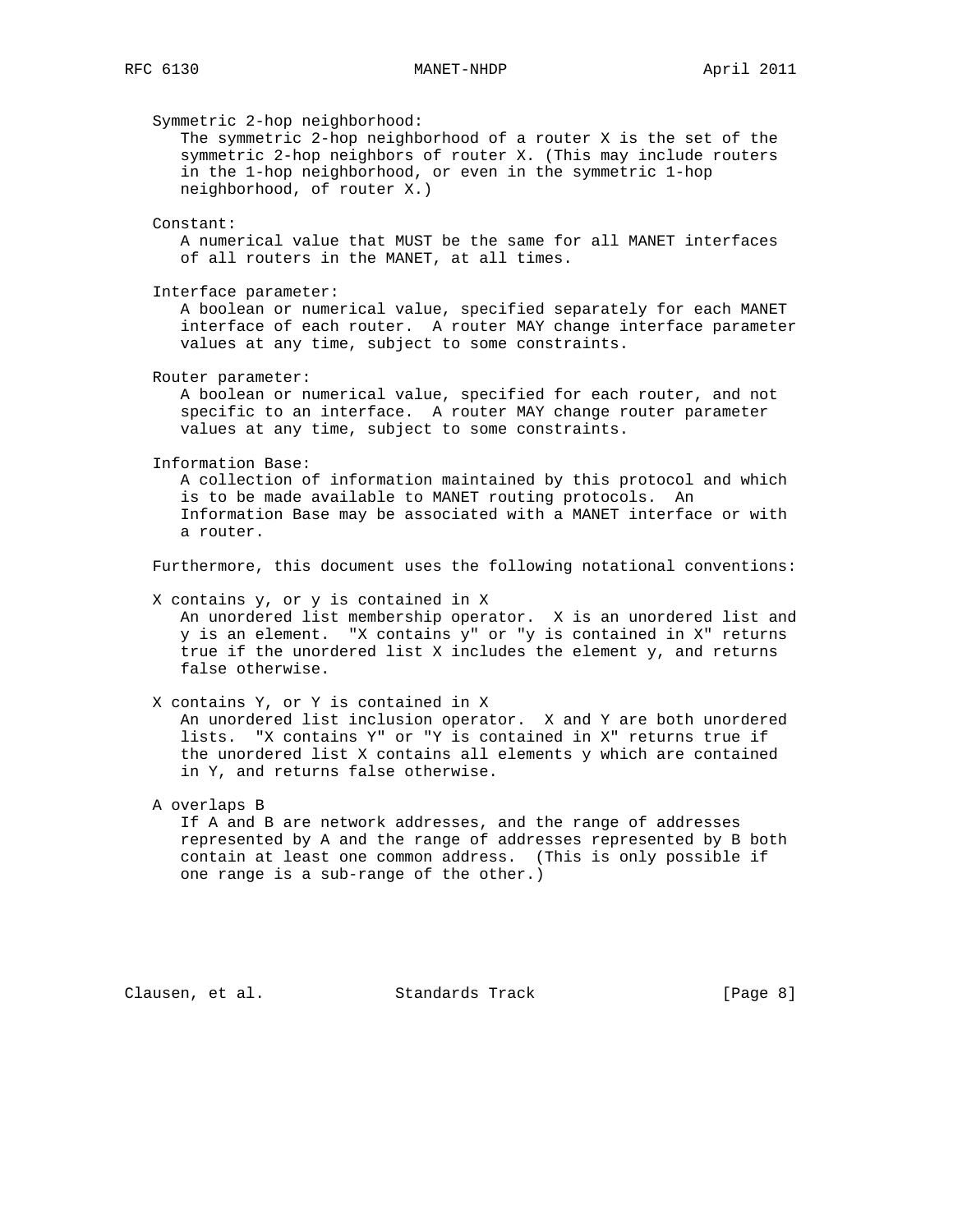a  $:= b$  An assignment operator, whereby the left side (a) is assigned the value of the right side (b). a and b may be values, network addresses, or unordered lists (they must be of the same type).

 $c = d$ 

 A comparison operator, returning true if the value of the left side (c) is equal to the value of the right side (d). c and d may be values, network addresses, or unordered lists (they must be of the same type). If c and d are unordered lists, then they are considered to be equal if c contains d and d contains c (i.e., they contain the same set of elements, regardless of the order in which they are recorded in the lists). If c and d are network addresses, they are considered equal only if both addresses and prefix lengths are equal (i.e., they represent the same).

- e != f A comparison operator, returning not (e = f), i.e., returning true where (e = f) would have returned false, and returning false where (e = f) would have returned true.
- 3. Applicability Statement

This protocol:

- o Is applicable to networks, especially wireless networks, in which unknown neighbors can be reached by local broadcast or multicast packets.
- o Is designed to work in networks with a dynamic topology, and in which messages may be lost, such as due to collisions in wireless networks.
- o Supports routers that each have one or more participating MANET interfaces. The set of a router's interfaces may change over time. Each interface may have one or more associated network addresses, and these may also be dynamically changing.
- o Provides each router with current local topology information up to two hops away, and makes this local topology information available to MANET routing protocols in Information Bases.
- o Uses the packet and message formats specified in [RFC5444]. This includes the definition of a HELLO Message Type, used for signaling local topology information.
- o Allows "external" and "internal" extensibility as enabled by [RFC5444].

Clausen, et al. Standards Track [Page 9]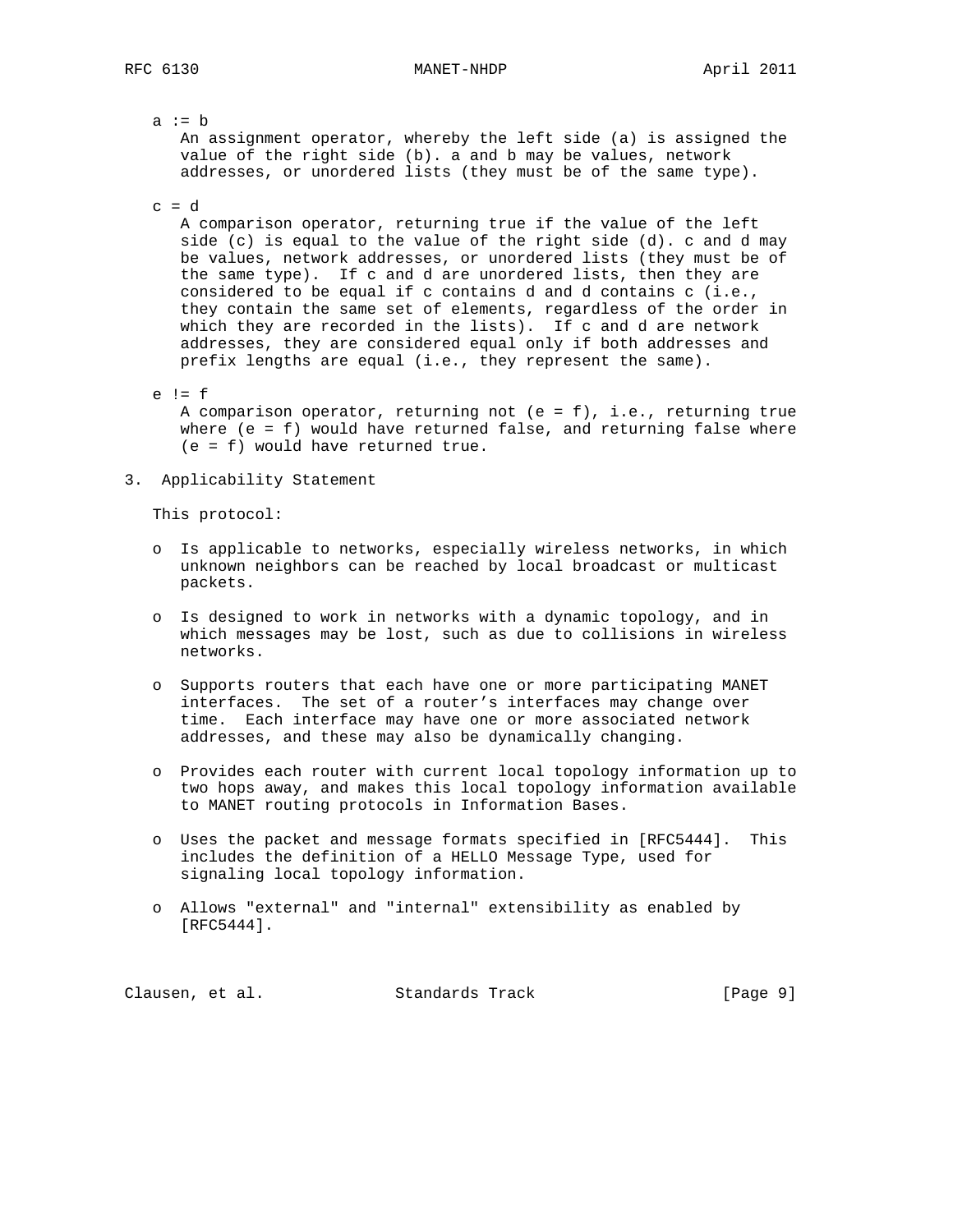- o May interact with, and be extended by, other protocols, such as MANET routing protocols, see Section 16.
- o Can use relevant link-layer information if it is available.
- o Is designed to work in a completely distributed manner, and does not depend on any central entity.
- 4. Protocol Overview and Functioning

The objective of this protocol is, for each router:

- o To identify 1-hop neighbors and symmetric 1-hop neighbors of this router.
- o To find the interface network addresses of the router's symmetric 2-hop neighbors.
- o To record this information in Information Bases and thus make this information available to other protocols that use this neighborhood discovery protocol.
- o To be available for use by other protocols, which MAY extend the information in these Information Bases, including adding new Sets to Information Bases, new elements to protocol Tuples and new TLVs to be included in outgoing HELLO messages and processed when in incoming HELLO messages.

These objectives are achieved using local (1-hop) signaling that:

- o Advertises the presence of a router and its interface network addresses.
- o Discovers links from neighboring routers.
- o Performs bi-directionality checks on the discovered links.
- o Advertises discovered links, and whether each is symmetric, to its 1-hop neighbors, and hence discovers symmetric 2-hop neighbors.

This specification defines, in turn:

 o Parameters and constants used by the protocol. Parameters used by this protocol may, where appropriate, be specific to a given MANET interface or to a MANET router. This protocol allows all parameters to be changed dynamically, and to be set independently for each MANET router or MANET interface, as appropriate.

Clausen, et al. Standards Track [Page 10]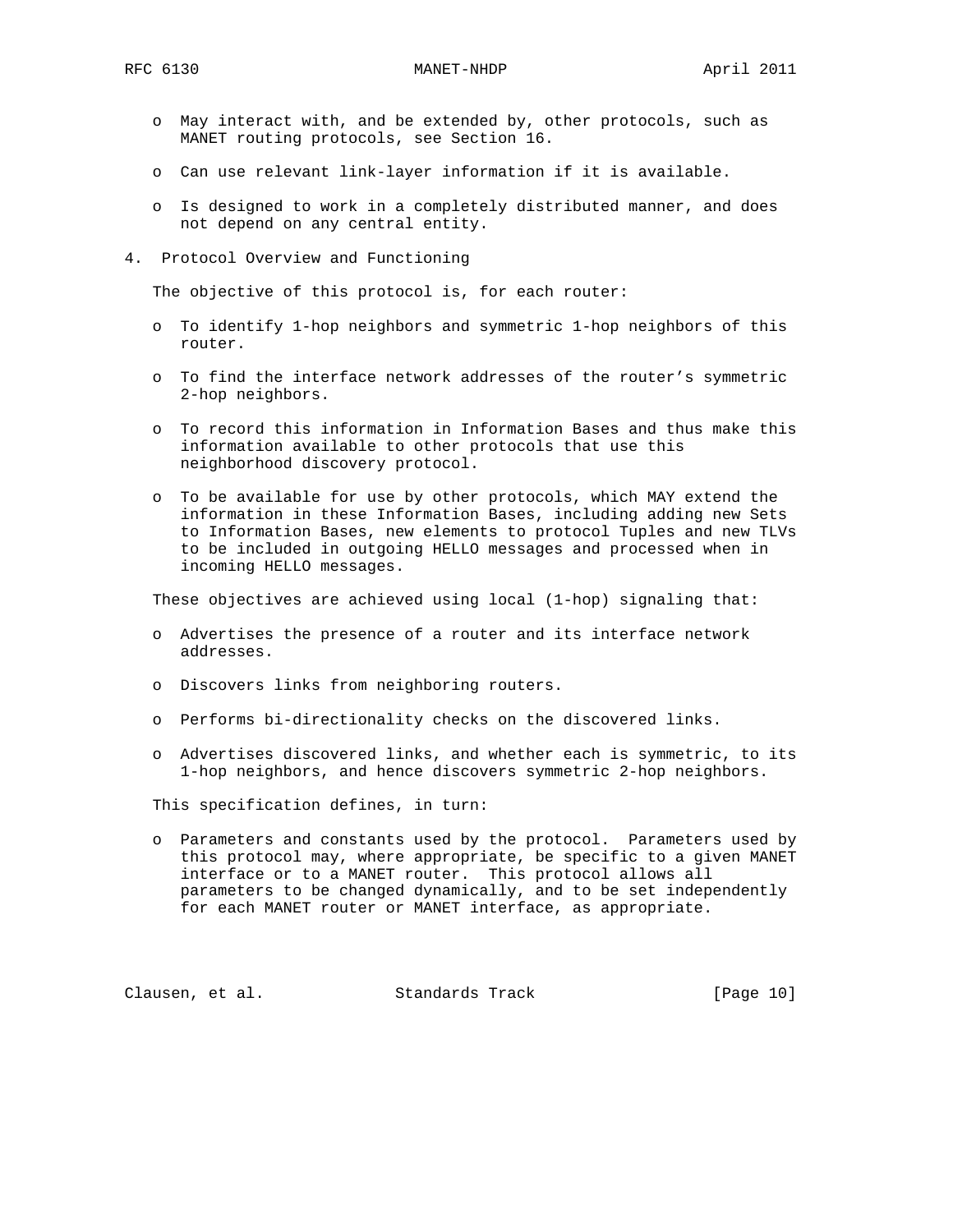- o The Information Bases describing local interfaces, discovered links and their status, current and former 1-hop neighbors, and symmetric 2-hop neighbors.
- o The format of the HELLO message that is used for local signaling.
- o The generation of HELLO messages from some of the information in the Information Bases.
- o The updating of the Information Bases according to received HELLO messages and other events.
- o The response to other events, such as the expiration of information in the Information Bases.
- 4.1. Routers and Interfaces

 In order for a router to participate in a MANET, it MUST have at least one, and possibly more, MANET interfaces.

Each MANET interface:

- o Is configured with one or more network addresses. Each address in the range of addresses represented by that network address MUST satisfy the following properties:
	- o It MUST be unique to this router, i.e., it MUST NOT be assigned to any interface of any other router.
	- o If assigned to other MANET interfaces, on the same router, these MANET interfaces MUST be isolated, i.e., addresses may only be assigned to different interfaces on the same router if no MANET interface on another router can communicate with both. For example, interfaces using distinct radio "channels" MAY be assigned the same address.
- o Has a set of interface parameters, defining the behavior of this MANET interface. Each MANET interface MAY be individually parameterized.
- o Has an Interface Information Base, recording information regarding links to this MANET interface and symmetric 2-hop neighbors that can be reached through such links.
- o Generates and processes HELLO messages.

Clausen, et al. Standards Track [Page 11]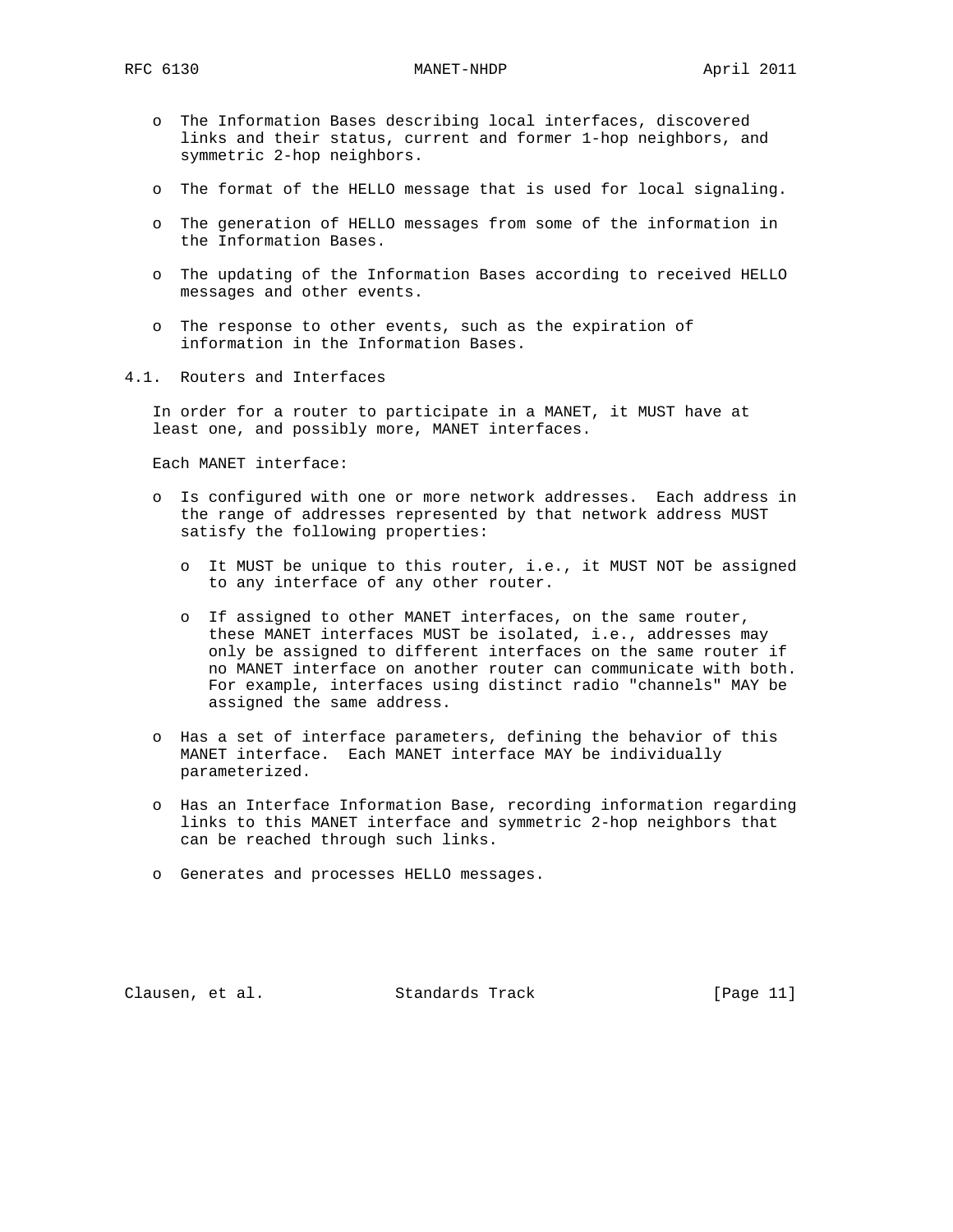In addition to a set of MANET interfaces as described above, each router has:

- o A Local Information Base, containing the network addresses of the interfaces (MANET and non-MANET) of this router. The contents of this Information Base are not changed by signaling.
- o A Neighbor Information Base, recording information regarding current and recently lost 1-hop neighbors of this router.

 A router may have both MANET interfaces and non-MANET interfaces. Interfaces of both of these types are recorded in a router's Local Information Base, which is used, but not updated, by the signaling of this protocol.

4.2. Information Base Overview

 Each router maintains protocol state using Information Bases, described in the following sections. Each Information Base consists of a number of Protocol Sets. Each Protocol Set contains a number of Protocol Tuples.

 An implementation of this protocol MAY maintain this information in the indicated form, or in any other organization that offers access to this information. In particular, note that it is not necessary to remove Protocol Tuples from Protocol Sets at the exact time indicated, only to behave as if the Protocol Tuples were removed at that time.

 Information in the Local Information Base is defined locally and included in HELLO messages. Information in the Interface Information Base and the Neighbor Information Base is determined from received HELLO messages; some of this information may also be included in transmitted HELLO messages. Such information has a limited duration in which it is considered valid. This duration is determined from the VALIDITY\_TIME TLV in the HELLO message in which the information is received, which in turn is set by the router that originated the HELLO message, using its corresponding interface parameter H\_HOLD\_TIME.

 Appendix E illustrates the relationship between message reception, included VALIDITY\_TIME TLVs, and the duration for which information received in a HELLO message is considered valid. Appendix F illustrates some example topologies and how they correspond to information in the Information Bases.

Clausen, et al. Standards Track [Page 12]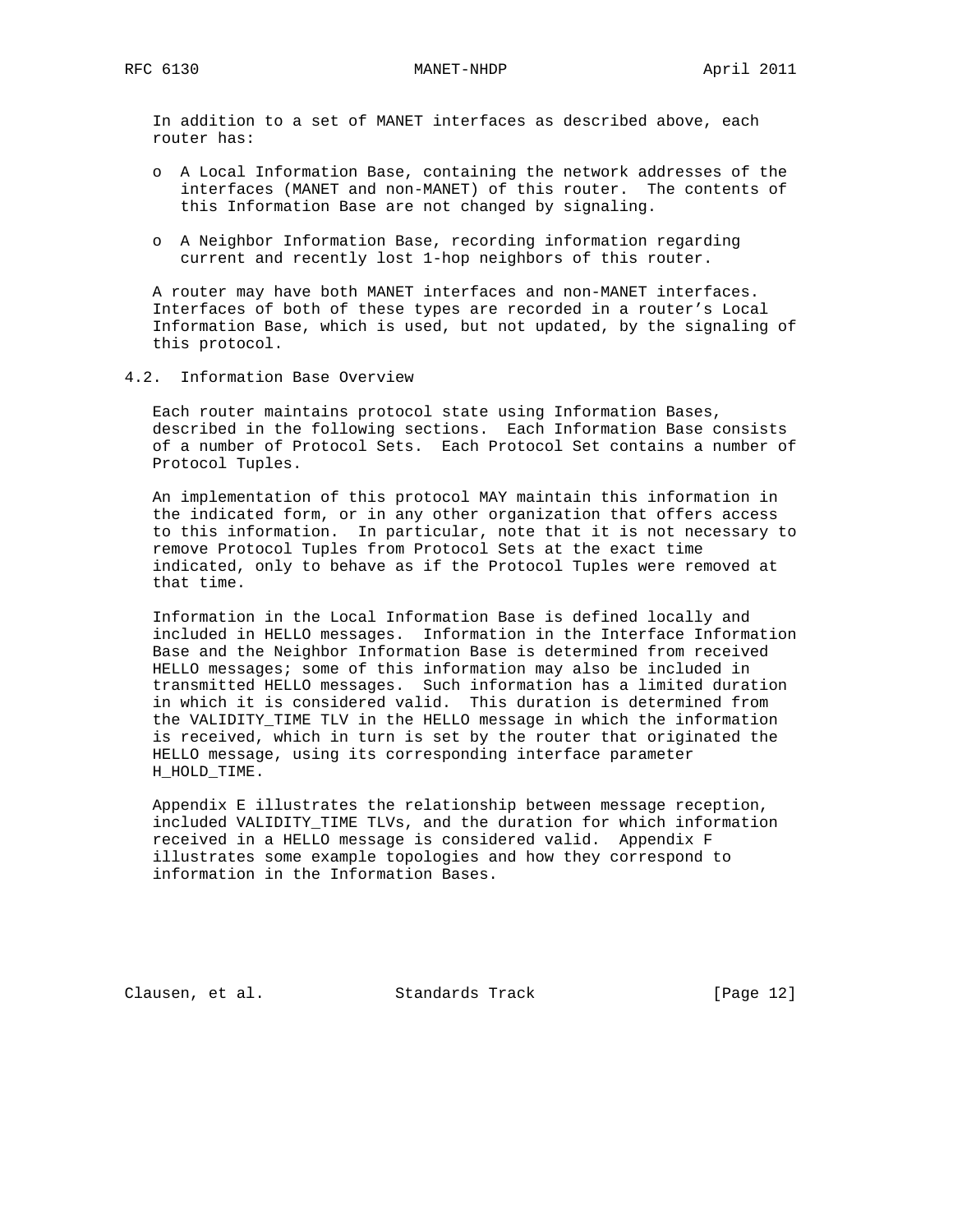# 4.2.1. Local Information Base

 Each router maintains a Local Information Base, which contains the router's local configuration information, specifically:

- o The Local Interface Set, which consists of Local Interface Tuples, each of which represents an interface (MANET or non-MANET) of the router.
- o The Removed Interface Address Set, which consists of Removed Interface Address Tuples, each of which records a recently used network address of an interface (MANET or non-MANET) of the router.

 The Local Interface Set is used for generating HELLO messages, specifically for determining which interface network addresses are to be included and identified as local interfaces. The Removed Interface Address Set is used to avoid incorrectly recording a formerly used network address as a symmetric 2-hop neighbor's network address.

 The Local Information Base is used for generating signaling, but is not itself updated by signaling specified in this document. Updates to the Local Information Base are due to changes of the router configuration, and may be allowed to trigger signaling.

4.2.2. Interface Information Bases

 Each router maintains, for each of its MANET interfaces, an Interface Information Base, which contains 1-hop neighborhood and symmetric 2-hop neighborhood information collected from this MANET interface, specifically:

- o A Link Set, which records information about current and recently lost links between this MANET interface and MANET interfaces of 1-hop neighbors. The Link Set consists of Link Tuples, each of which contains information about a single link. Link quality information (see Section 14), when used, is recorded in Link Tuples.
- o A 2-Hop Set, which records the existence of symmetric links between symmetric 1-hop neighbors of this MANET interface and other routers (symmetric 2-hop neighbors). The 2-Hop Set consists of 2-Hop Tuples, each of which records a network address of a symmetric 2-hop neighbor, and all network addresses of the corresponding symmetric 1-hop neighbor.

Clausen, et al. Standards Track [Page 13]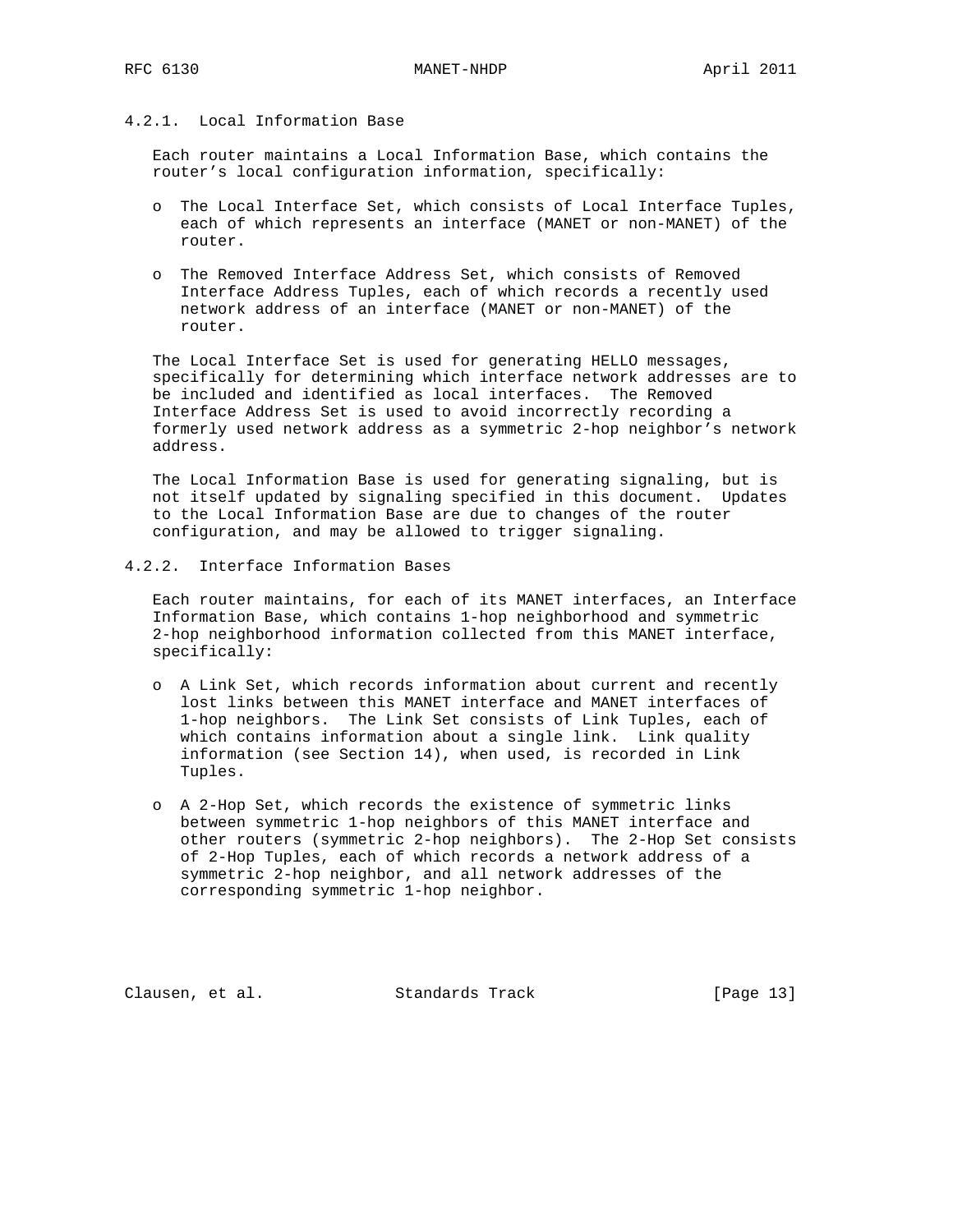The Link Set for a MANET interface is used for generating HELLO messages. Specifically, the Link Set information is included to both allow other routers to identify symmetric links and to populate the 2-Hop Set. Recently lost links are recorded in the Link Set for a MANET interface so that they can be advertised in HELLO messages, accelerating their removal from relevant 1-hop neighbors' Link Sets.

 The Link Set for a MANET interface is itself updated on receiving a HELLO message, including recording symmetric links as indicated above. The 2-Hop Set for a MANET interface is updated as indicated above, and is not itself used in generating HELLO messages.

4.2.3. Neighbor Information Base

 Each router maintains a Neighbor Information Base, which contains collected information about current and recently lost 1-hop neighbors, specifically:

- o The Neighbor Set consists of Neighbor Tuples, each of which records all network addresses of a single 1-hop neighbor. Neighbor Tuples are maintained as long as there are corresponding Link Tuples.
- o The Lost Neighbor Set consists of Lost Neighbor Tuples, each of which records a network address of a recently lost symmetric 1-hop neighbor.

 The Neighbor Set associates all network addresses of each 1-hop neighbor. These network addresses may be included when generating a HELLO message, so that other symmetric 1-hop neighbors can record this information in a 2-Hop Set. The Neighbor Set can be updated on receiving a HELLO message.

 The Lost Neighbor Set is used to determine which network addresses are to be included in a HELLO message as being lost (of a recently symmetric 1-hop neighbor). The Lost Neighbor Set can itself be updated on receiving a HELLO message.

## 4.3. Signaling Overview

 This protocol contains a signaling mechanism for maintaining the Interface Information Bases and the Neighbor Information Base. If information from the link layer, or any other source, is available and appropriate, it may also be used to update these Information Bases. Such updates are subject to the constraints specified in Appendix B.

Clausen, et al. Standards Track [Page 14]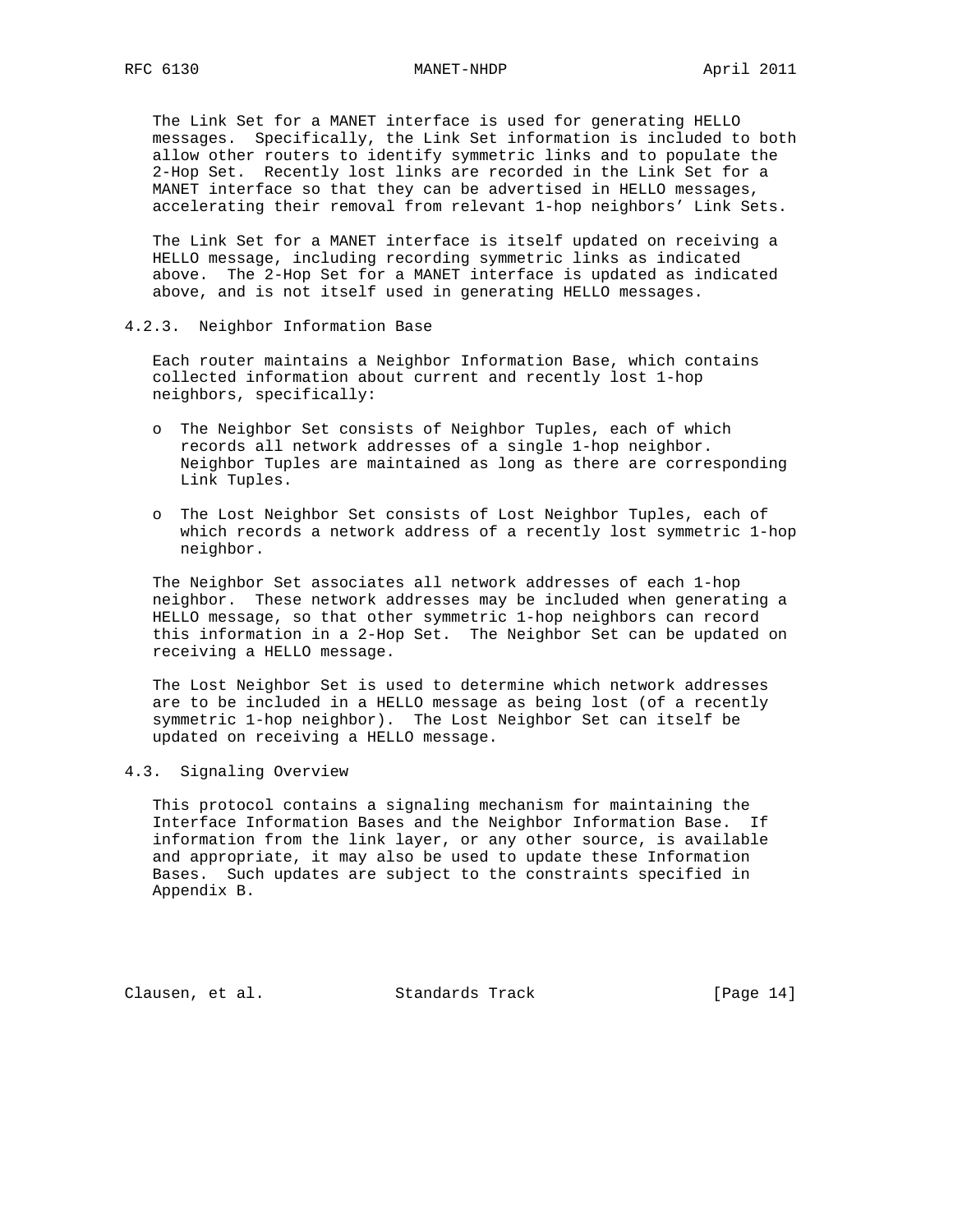# RFC 6130 MANET-NHDP April 2011

 Signaling consists of a single type of message, known as a HELLO message. Each router generates HELLO messages on each of its MANET interfaces. HELLO messages are generated independently on each MANET interface of a MANET router; the content of a given HELLO message depends on the MANET interface for which it has been generated.

Each HELLO message:

- o Identifies, as far as is required, the MANET interface for which it is generated and transmitted; this allows recipients of that HELLO message to identify that MANET interface from among those it may hear.
- o Reports the network addresses of other interfaces (MANET and non- MANET) of the router; this allows recipients of that HELLO message to associate a set of network addresses with a single 1-hop neighbor.
- o Includes 1-hop neighbor information from the Information Bases; this allows detection of local symmetric links, and symmetric 2-hop neighbors.

 HELLO message generation, and the validity of the information recorded as a consequence of processing a HELLO message, is affected by timers and validity information included in HELLO messages through TLVs. The relationship between message timers and intervals is illustrated in Appendix E.

4.3.1. HELLO Message Generation

 HELLO messages are generated by a router for each of its MANET interfaces, and MAY be sent:

- o Proactively, at a regular interval, known as HELLO\_INTERVAL. HELLO\_INTERVAL may be fixed, or may be dynamic. For example, HELLO\_INTERVAL may be backed off due to congestion or network stability.
- o As a response to a change in the router itself, or its 1-hop neighborhood, for example, on first becoming active or in response to a new, lost, or changed status link.
- o In a combination of these proactive and responsive mechanisms.

 Jittering of HELLO message generation and transmission SHOULD be used as described in Section 11.2, unless the medium access control mechanism in use prevents any simultaneous transmissions by potentially interfering routers.

Clausen, et al. Standards Track [Page 15]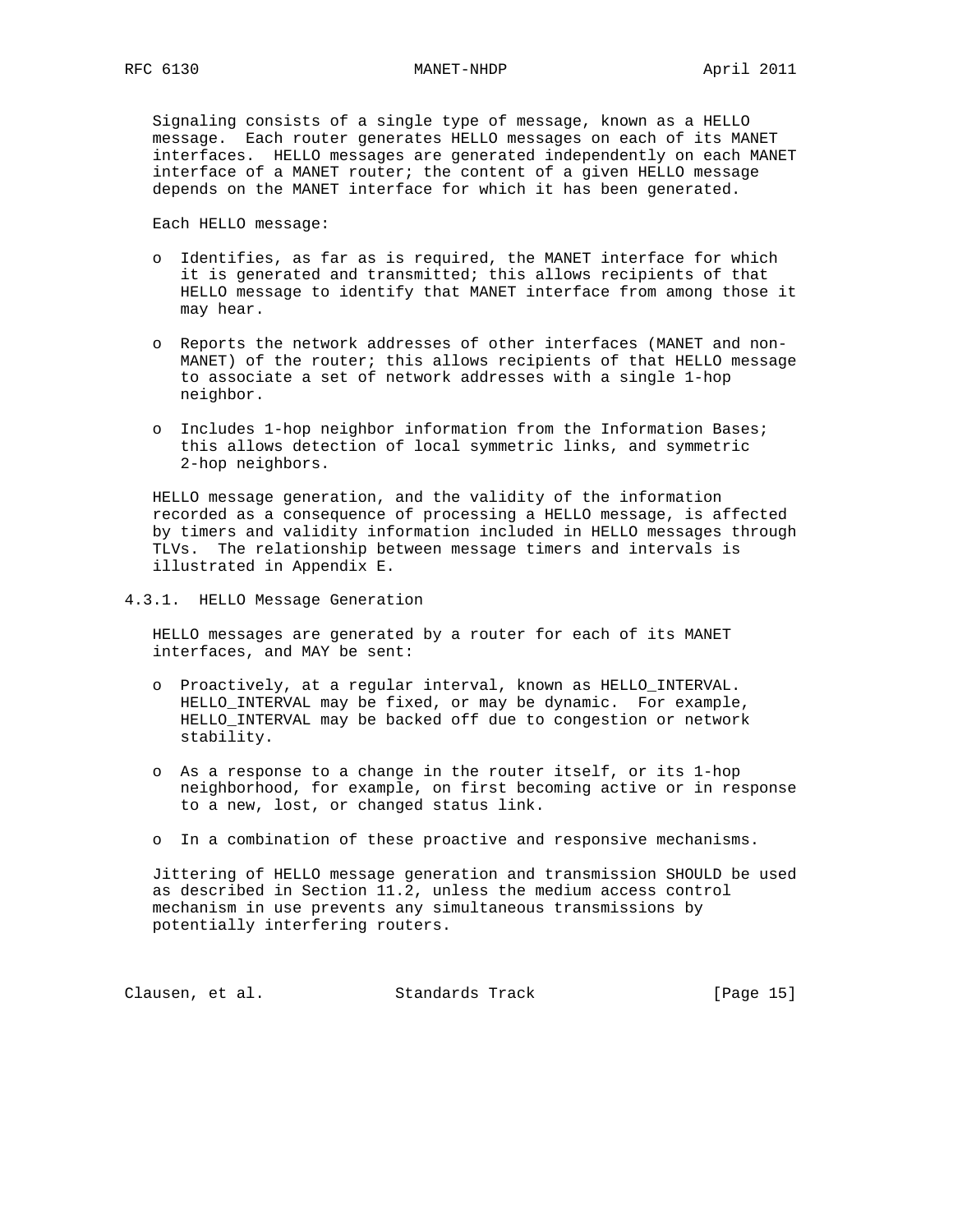HELLO messages MAY be scheduled independently for each MANET interface, or, interface parameters permitting, using the same schedule for all MANET interfaces of a router.

4.3.2. HELLO Message Content

The content of a HELLO message MUST satisfy the following:

- o A HELLO message MUST contain all of the network addresses in the Local Interface Set of the router on which the HELLO message is being generated. This includes:
	- o At least one network address of each MANET interface of the router.
	- o Network addresses that include all source addresses of any IP datagrams sent by the router on any MANET interface.
	- o All other network addresses of the router that are to be made known to any other router for any reason.
- o For each MANET interface, within every time interval equal to the corresponding REFRESH\_INTERVAL, sent HELLO messages MUST collectively include all of the relevant information in the corresponding Link Set and the Neighbor Information Base. Note that when determining whether to include information in a HELLO message, the sender MUST consider all times up to the latest time when it may send its next HELLO message on this MANET interface.
- o For each MANET interface, within every time interval equal to the corresponding REFRESH\_INTERVAL, sent HELLO messages MUST collectively include all of the relevant information in the corresponding Link Set and the Neighbor Information Base.
- o When determining whether to include a given piece of neighbor information in a HELLO message, it is not sufficient to consider whether that information has been sent in the interval of length REFRESH\_INTERVAL up to the current time. Instead, the router MUST consider the interval of length REFRESH\_INTERVAL that will end at the latest possible time at which the next HELLO message will be sent on this MANET interface. (Normally, this will be HELLO\_INTERVAL past the current time, but MAY be earlier if this router elects to divide its neighbor information among more than one HELLO message in order to reduce the size of its HELLO messages.) All neighbor information MUST be sent in this interval, i.e., the router MUST ensure that this HELLO message includes all neighbor information that has not already been included in any HELLO messages sent since the start of this

Clausen, et al. Standards Track [Page 16]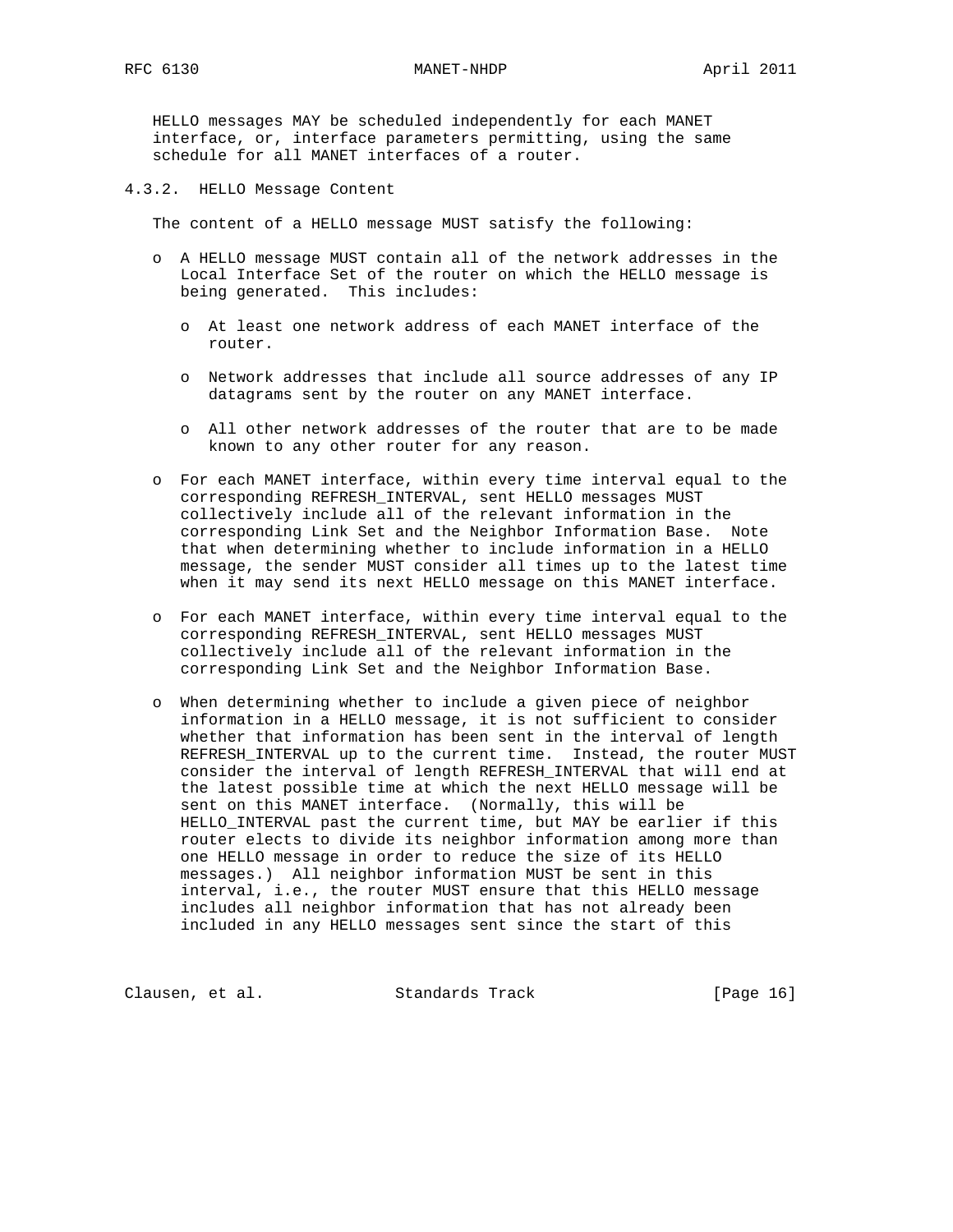interval (normally, the current time - (REFRESH\_INTERVAL -HELLO\_INTERVAL)).

- o A HELLO message MUST include exactly one VALIDITY\_TIME Message TLV, as specified in [RFC5497], that indicates the length of time for which the message content is to be considered valid, and is therefore to be included in the receiving router's Interface Information Base.
- o A periodically generated HELLO message SHOULD include exactly one INTERVAL\_TIME Message TLV, as specified in [RFC5497], that indicates the current value of HELLO\_INTERVAL for that MANET interface, i.e., the period within which a further HELLO message is guaranteed to be sent on that MANET interface.

## 4.3.3. HELLO Message Processing

 HELLO messages received by a router are used to update the Interface Information Base for the MANET interface over which that HELLO message was received, as well as the Neighbor Information Base of the router. Specifically:

- o The router ensures that there is a single Neighbor Tuple corresponding to the originator of that HELLO message.
- o The router ensures that there is a Link Tuple, with appropriate status (heard or symmetric) and advertised duration, corresponding to the link between the MANET interfaces on which that HELLO message was sent and received. One or more Lost Neighbor Tuples may be created if the HELLO message reports that the link was lost.
- o If the link between the MANET interfaces on which the HELLO message was sent and received is symmetric, then the router ensures that there are the appropriate 2-Hop Tuples, with advertised duration.

 The processing defined in this specification handles any unexpected and erroneous information in a HELLO message, maintaining the constraints on Information Base contents specified in Appendix B.

## 4.4. Link Quality

 Some links in a MANET may be marginal, e.g., due to adverse wireless propagation. In order to avoid using such marginal links, a link quality value is recorded in each Link Tuple. A MANET router considers links for which an insufficient link quality is recorded as lost. Modifying the recorded link quality in a Link Tuple is

Clausen, et al. Standards Track [Page 17]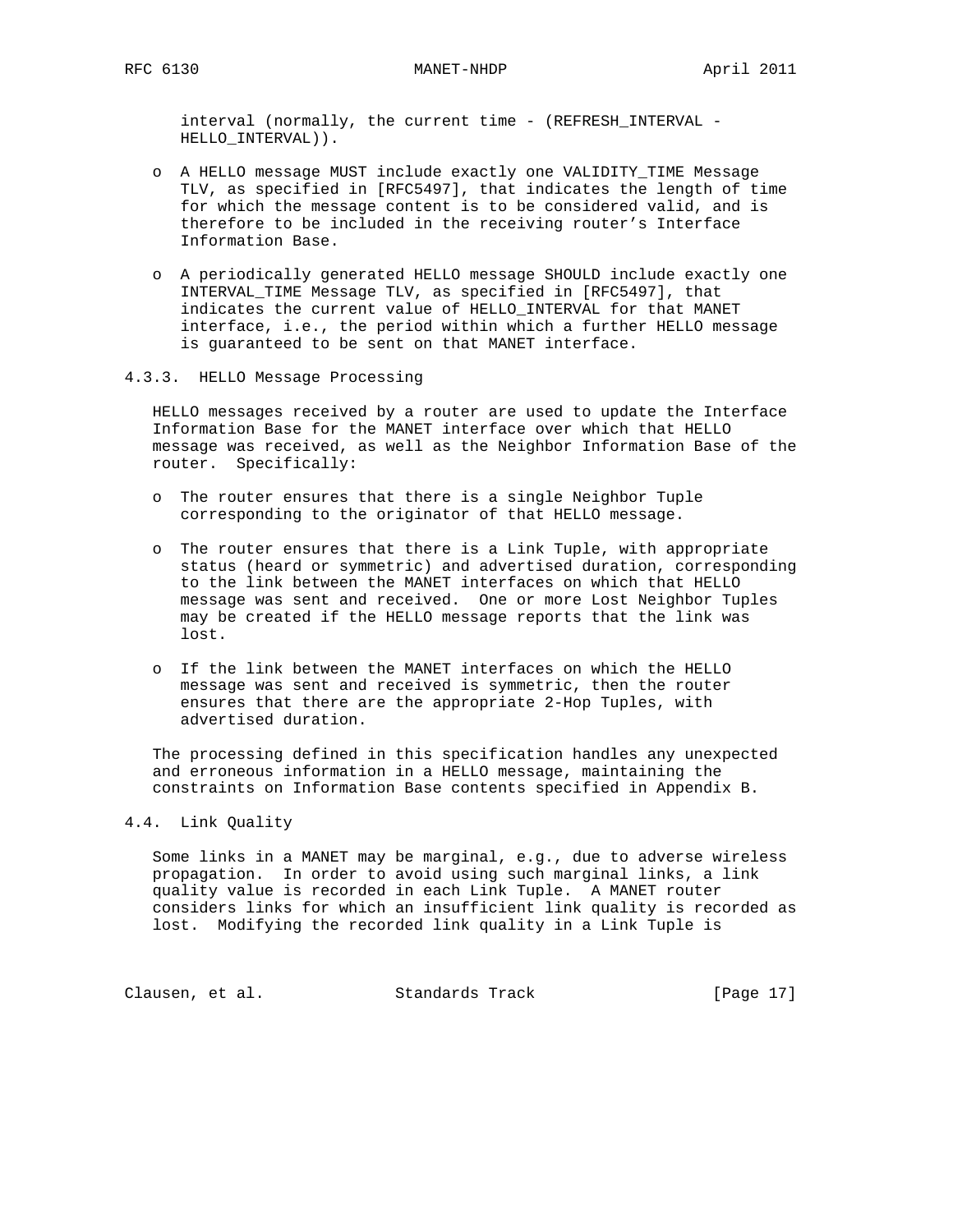OPTIONAL. If link quality is not to be modified, it MUST be set to indicate an always usable quality link.

 Note that link quality is a "link admittance" mechanism, allowing a router to determine that a given link is too unstable to even consider for use. It is specifically not a link metric nor is it a substitute for one.

 Link quality information is only used locally and is not used in signaling. Routers may interoperate whether they are using the same, different, or no link quality information. Link quality information is thus not equivalent to a link metric.

 Link quality information is defined in this specification as a normalized, dimensionless value in the interval zero to one, inclusive, where the greater the value, the better the link quality. See Section 14 for further details.

### 5. Protocol Parameters and Constants

 The parameters and constants used in this specification are described in this section.

5.1. Protocol and Port Numbers

 This protocol specifies HELLO messages, which are included in packets as defined by [RFC5444]. These packets may be sent using either the "manet" protocol number or the "manet" well-known UDP port number, as specified in [RFC5498].

5.2. Multicast Address

 This protocol specifies HELLO messages, which are included in packets as defined by [RFC5444]. These packets may be locally transmitted using the link-local multicast address "LL-MANET-Routers", as specified in [RFC5498].

5.3. Interface Parameters

 The interface parameters used by this specification may be classified into the following four categories:

- o Message intervals
- o Information validity times
- o Link quality

Clausen, et al. Standards Track [Page 18]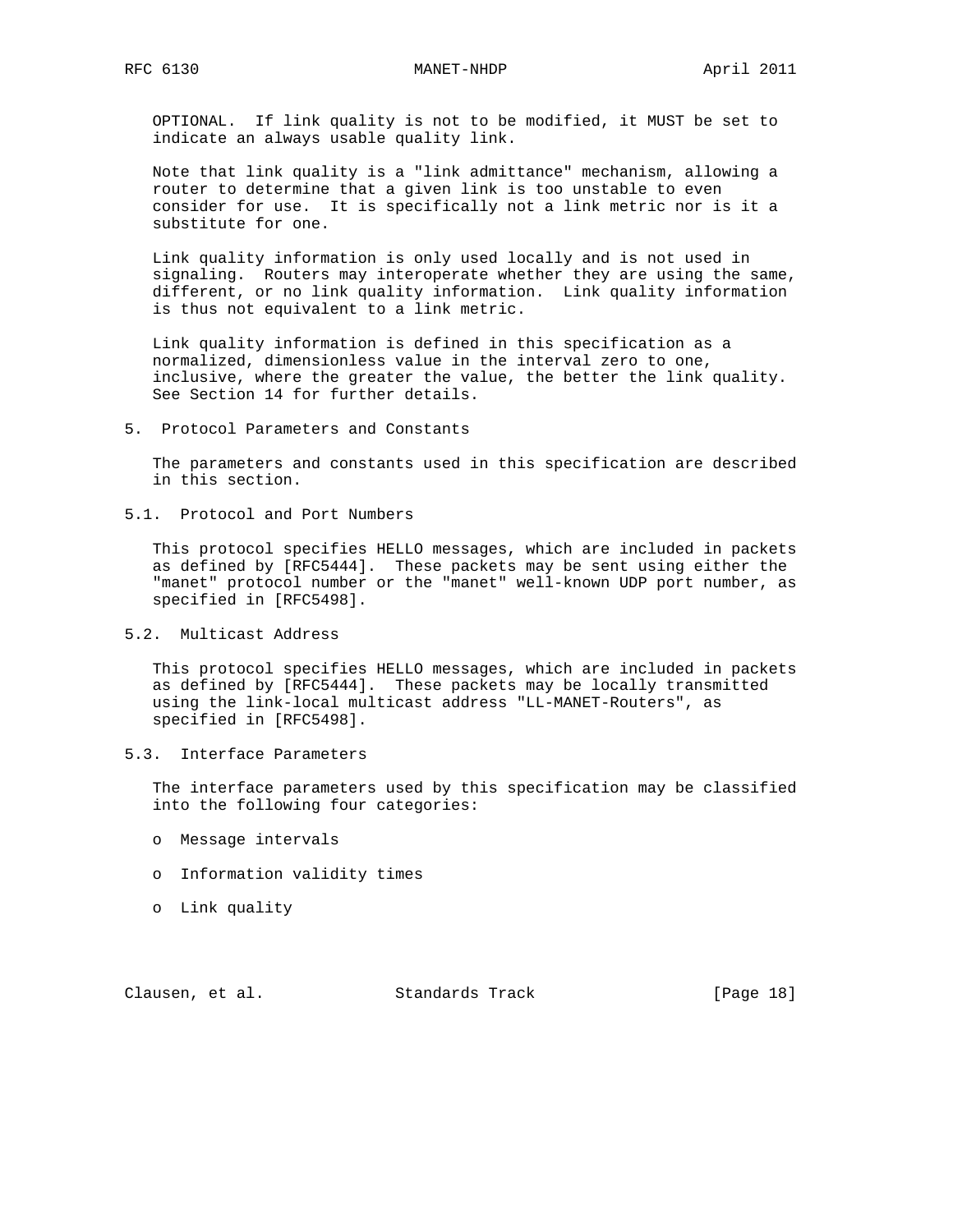o Jitter

These are detailed in the following sections.

 Different MANET interfaces (on the same or on different routers) MAY employ different interface parameter values and MAY change their interface parameter values dynamically, subject to the constraints given in this section. A particular case is where all MANET interfaces on all MANET routers within a given MANET employ the same set of interface parameter values.

5.3.1. Message Intervals

HELLO messages serve two principal functions:

- o To advertise network addresses of this router's interface to its 1-hop neighbors. The frequency of these advertisements is regulated by the interface parameters HELLO\_INTERVAL and HELLO\_MIN\_INTERVAL.
- o To advertise this router's knowledge of each of its 1-hop neighbors. The frequency of the advertisement of each such neighbor is regulated by the interface parameter REFRESH\_INTERVAL.

Specifically, these parameters are as follows:

HELLO\_INTERVAL:

 The maximum time between the transmission of two successive HELLO messages on this MANET interface. If using periodic transmission of HELLO messages, these SHOULD be at a separation of HELLO\_INTERVAL, possibly modified by jitter as specified in [RFC5148].

#### HELLO\_MIN\_INTERVAL:

 The minimum interval between transmission of two successive HELLO messages on this MANET interface. (This minimum interval MAY be modified by jitter, as defined in [RFC5148].)

REFRESH\_INTERVAL:

 The maximum interval between advertisements, in a HELLO message on this MANET interface, of each 1-hop neighbor network address and its status. In all intervals of length REFRESH\_INTERVAL, a router MUST include each 1-hop neighbor network address and its status in at least one HELLO message on this MANET interface. (This may be in the same or in different HELLO messages.)

Clausen, et al. Standards Track [Page 19]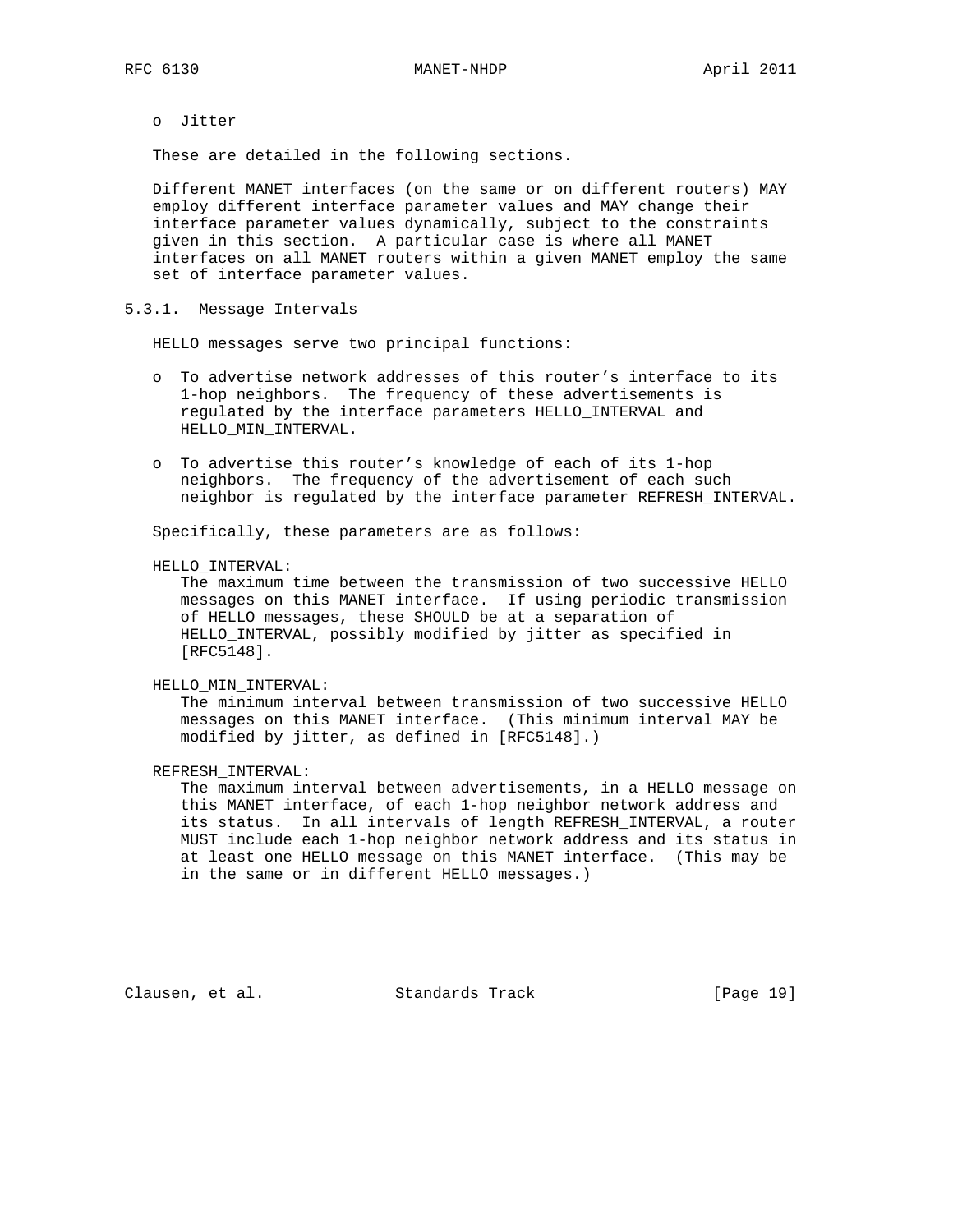REFRESH\_INTERVAL thus represents the frequency at which a piece of information, as received in HELLO messages, can be expected to be refreshed. Thus, the REFRESH\_INTERVAL is used as a basis for determining when such information expires in receiving routers (see Section 5.3.2). HELLO\_INTERVAL represents the frequency of HELLO message emissions. Logically, HELLO\_INTERVAL cannot be greater than the REFRESH\_INTERVAL; otherwise, information cannot be refreshed in a timely manner.

 HELLO messages can, however, be sent with a higher frequency. A possible use for sending HELLO messages at such a higher frequency includes sending partial HELLO messages (e.g., accommodating constraints on packet sizes from the underlying medium) refreshing only part of the information in each HELLO message. Another use is for a router to send "empty HELLO messages", advertising its own presence frequently in smaller HELLO messages (e.g., in case HELLO message exchange success rates are used for link quality estimation, or to enable rapid detection by new routers in the neighborhood) in between HELLO messages refreshing neighbor information in other routers.

The following constraints apply to these interface parameters:

- o HELLO\_INTERVAL > 0
- o HELLO\_MIN\_INTERVAL >= 0
- o HELLO\_INTERVAL >= HELLO\_MIN\_INTERVAL
- o REFRESH\_INTERVAL >= HELLO\_INTERVAL
- o If an INTERVAL\_TIME Message TLV as defined in [RFC5497] is included in a HELLO message, then HELLO\_INTERVAL MUST be representable as described in [RFC5497].

 If REFRESH\_INTERVAL > HELLO\_INTERVAL, then a router may distribute its neighbor advertisements between HELLO messages in any manner, subject to the constraints above.

 In the absence of any changes to the local neighborhood, a router will send a HELLO message on a MANET interface after an (possibly jittered) interval of length HELLO\_INTERVAL. For a router to employ this protocol in a purely responsive manner on a MANET interface, i.e., for the router to only send HELLO messages on that MANET interface as a response to external events, HELLO\_INTERVAL (and hence also REFRESH\_INTERVAL) SHOULD be set sufficiently large, i.e., such that a responsive HELLO message is always expected with a shorter period than this value.

Clausen, et al. Standards Track [Page 20]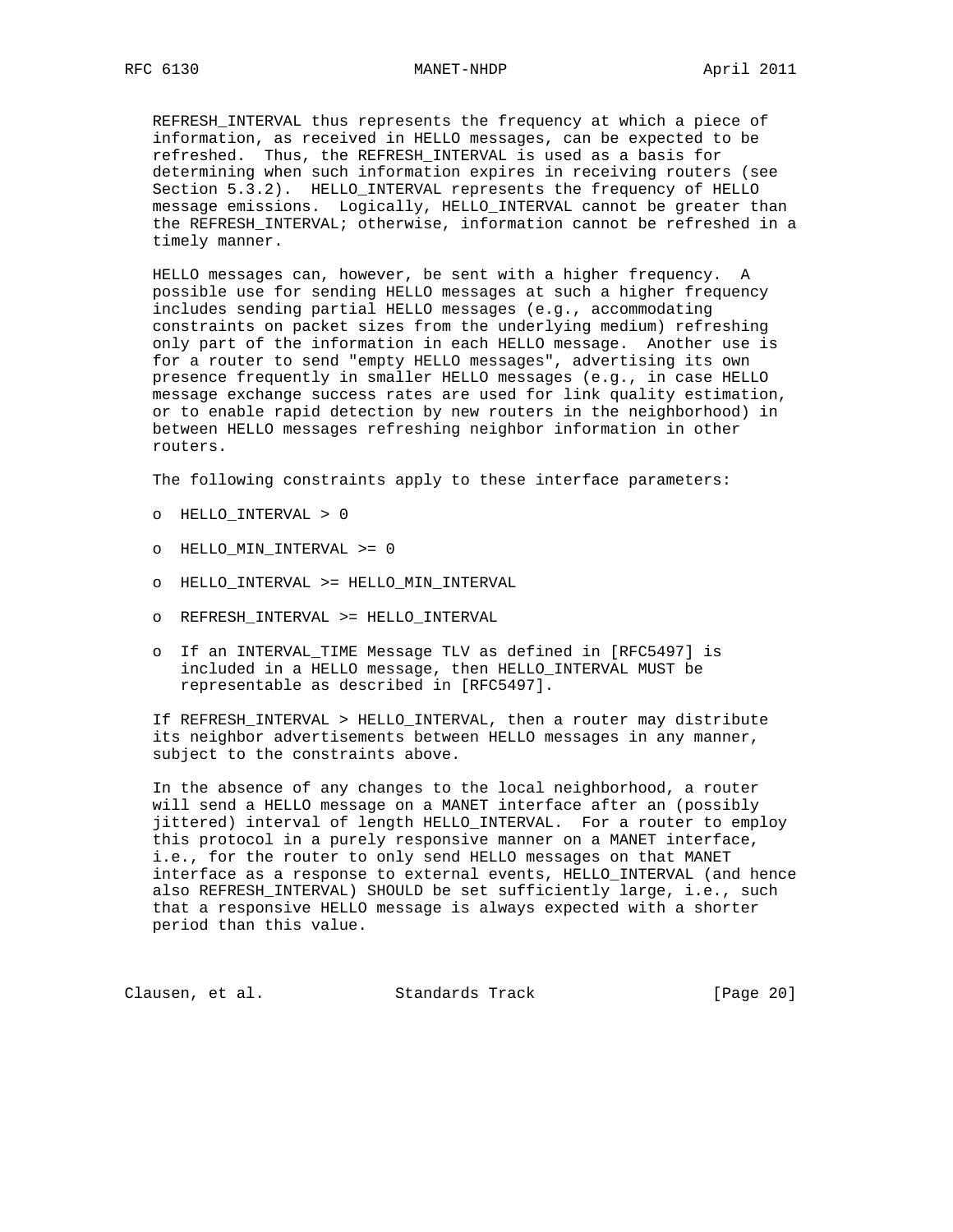If a router has more than one MANET interface, then, even if the router configures different values of HELLO\_INTERVAL on each MANET interface, the router SHOULD configure the same value of HELLO\_MIN\_INTERVAL on all MANET interfaces on which responsive HELLO messages may be sent. (This ensures that changes observed on one MANET interface are reported on other MANET interfaces, so that 1-hop neighbors connected to the latter can maintain up-to-date 2-hop neighborhood information.)

## 5.3.2. Information Validity Times

 The following interface parameters manage the validity time of link information:

L\_HOLD\_TIME:

 The period of advertisement, on this MANET interface, of former 1-hop neighbor network addresses as lost in HELLO messages, allowing recipients of these HELLO messages to accelerate removal of this information from their Link Sets. L\_HOLD\_TIME MAY be set to zero, if accelerated information removal is not required.

#### H\_HOLD\_TIME:

 Used as the Value in the VALIDITY\_TIME Message TLV included in all HELLO messages on this MANET interface. It is then used by each router receiving such a HELLO message to indicate the validity of the information taken from that HELLO message and recorded in the receiving router's Information Bases.

 Note that as each item of neighbor information is included in HELLO messages within an interval of length REFRESH\_INTERVAL, constraints on H\_HOLD\_TIME are based on REFRESH\_INTERVAL, not on HELLO\_INTERVAL.

The following constraints apply to these interface parameters:

- o L\_HOLD\_TIME >= 0
- o H\_HOLD\_TIME >= REFRESH\_INTERVAL
- o If HELLO messages can be lost, then both parameters SHOULD be significantly greater than REFRESH\_INTERVAL.
- o H\_HOLD\_TIME MUST be representable as described in [RFC5497].

Clausen, et al. Standards Track [Page 21]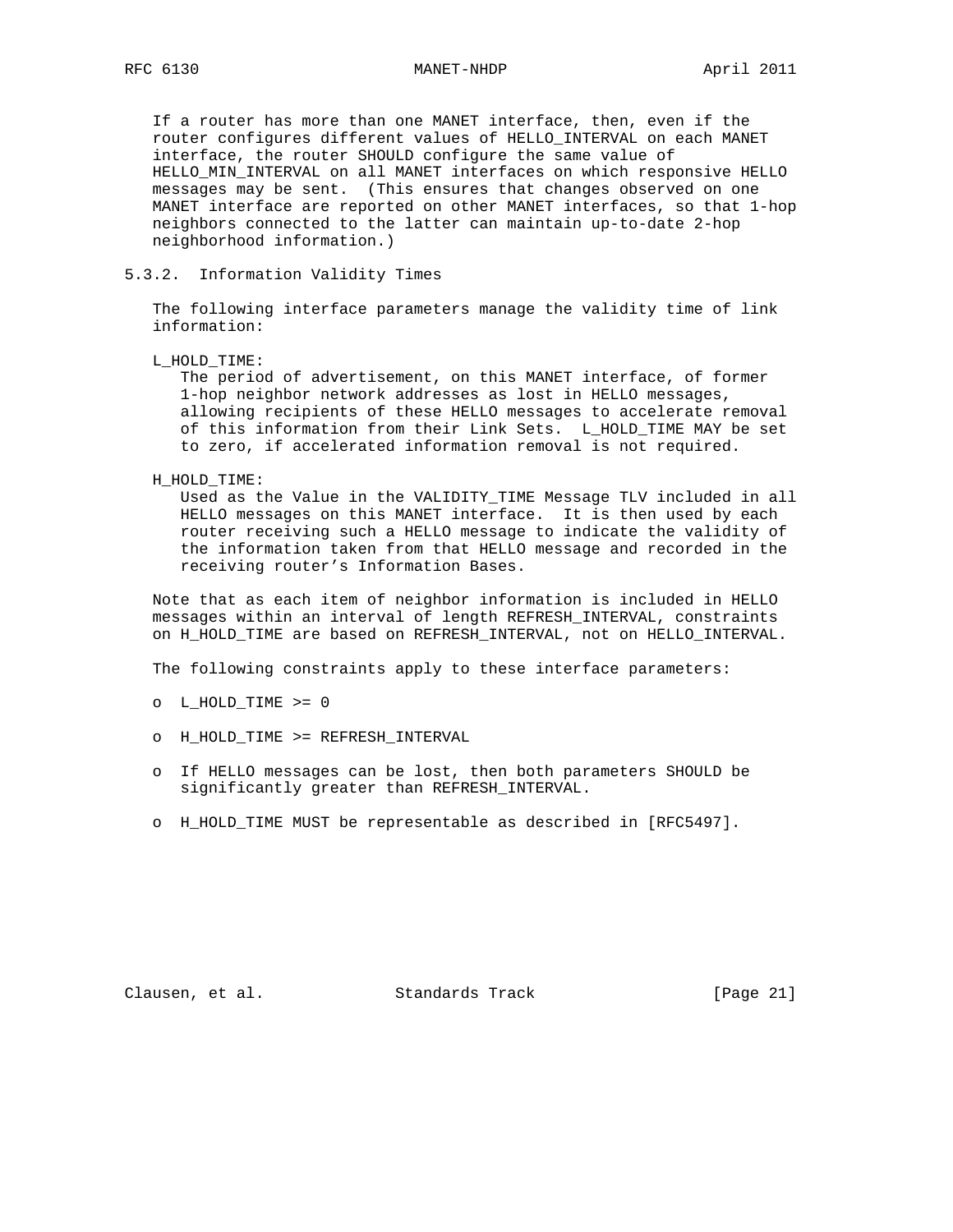## RFC 6130 MANET-NHDP April 2011

# 5.3.3. Link Quality

 The following interface parameters manage the usage of link quality (see Section 14):

HYST\_ACCEPT:

 The link quality threshold at or above which a link becomes usable, if it was not already so.

HYST\_REJECT:

 The link quality threshold below which a link becomes unusable, if it was not already so.

INITIAL\_QUALITY:

The initial quality of a newly identified link.

INITIAL\_PENDING:

 If true, then a newly identified link is considered pending, and is not usable until the link quality has reached or exceeded the HYST\_ACCEPT threshold.

The following constraints apply to these interface parameters:

- o 0 <= HYST\_REJECT <= HYST\_ACCEPT <= 1
- $\circ$   $0$  <= INITIAL\_QUALITY <= 1.
- o If link quality is not updated, then INITIAL\_QUALITY >= HYST\_ACCEPT.
- o If INITIAL\_QUALITY >= HYST\_ACCEPT, then INITIAL\_PENDING := false.
- o If INITIAL\_QUALITY < HYST\_REJECT, then INITIAL\_PENDING := true.
- 5.3.4. Jitter

 If jitter, as defined in [RFC5148], is used, then these parameters are as follows:

HP\_MAXJITTER:

 Represents the value of MAXJITTER used in [RFC5148] for periodically generated HELLO messages on this MANET interface.

 HT\_MAXJITTER: Represents the value of MAXJITTER used in [RFC5148] for externally triggered HELLO messages on this MANET interface.

For constraints on these interface parameters, see [RFC5148].

Clausen, et al. Standards Track [Page 22]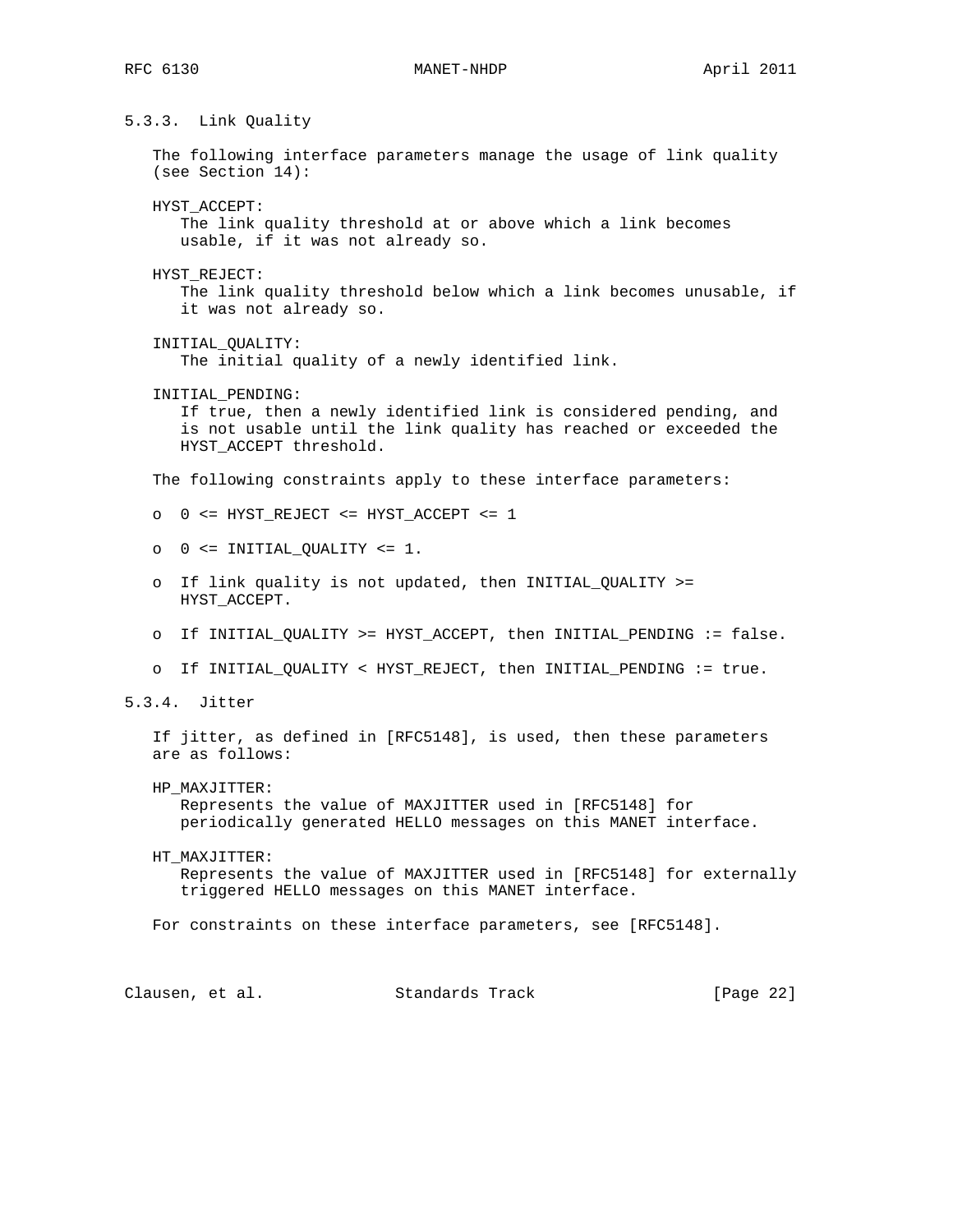## 5.4. Router Parameters

 The two router parameters defined by this specification are in the category of information validity time.

## 5.4.1. Information Validity Time

 The following router parameter manages the validity time of lost symmetric 1-hop neighbor information:

N\_HOLD\_TIME:

 Used as the period during which former 1-hop neighbor network addresses are advertised as lost in HELLO messages, allowing recipients of these HELLO messages to accelerate removal of this information from their 2-Hop Sets. N\_HOLD\_TIME MAY be set to zero, if accelerated information removal is not required.

### I\_HOLD\_TIME:

 The period for which a recently used local interface network address is recorded.

The following constraints apply to these router parameters:

- o N\_HOLD\_TIME >= 0
- o I\_HOLD\_TIME >= 0

## 5.5. Parameter Change Constraints

 If protocol parameters are changed dynamically, the constraints in this section apply.

HELLO\_INTERVAL

- o If the HELLO\_INTERVAL for a MANET interface increases, then the next HELLO message on this MANET interface MUST be generated according to the previous, shorter, HELLO\_INTERVAL. A number of subsequent HELLO messages MAY be generated according to the previous, shorter, HELLO\_INTERVAL (but MUST include times according to current parameters). This ensures that "promises" as to timely transmission of a future HELLO message are kept until these previous promises have expired.
- o If the HELLO\_INTERVAL for a MANET interface decreases, then the following HELLO messages on this MANET interface MUST be generated according to this current, shorter, HELLO\_INTERVAL.

Clausen, et al. Standards Track [Page 23]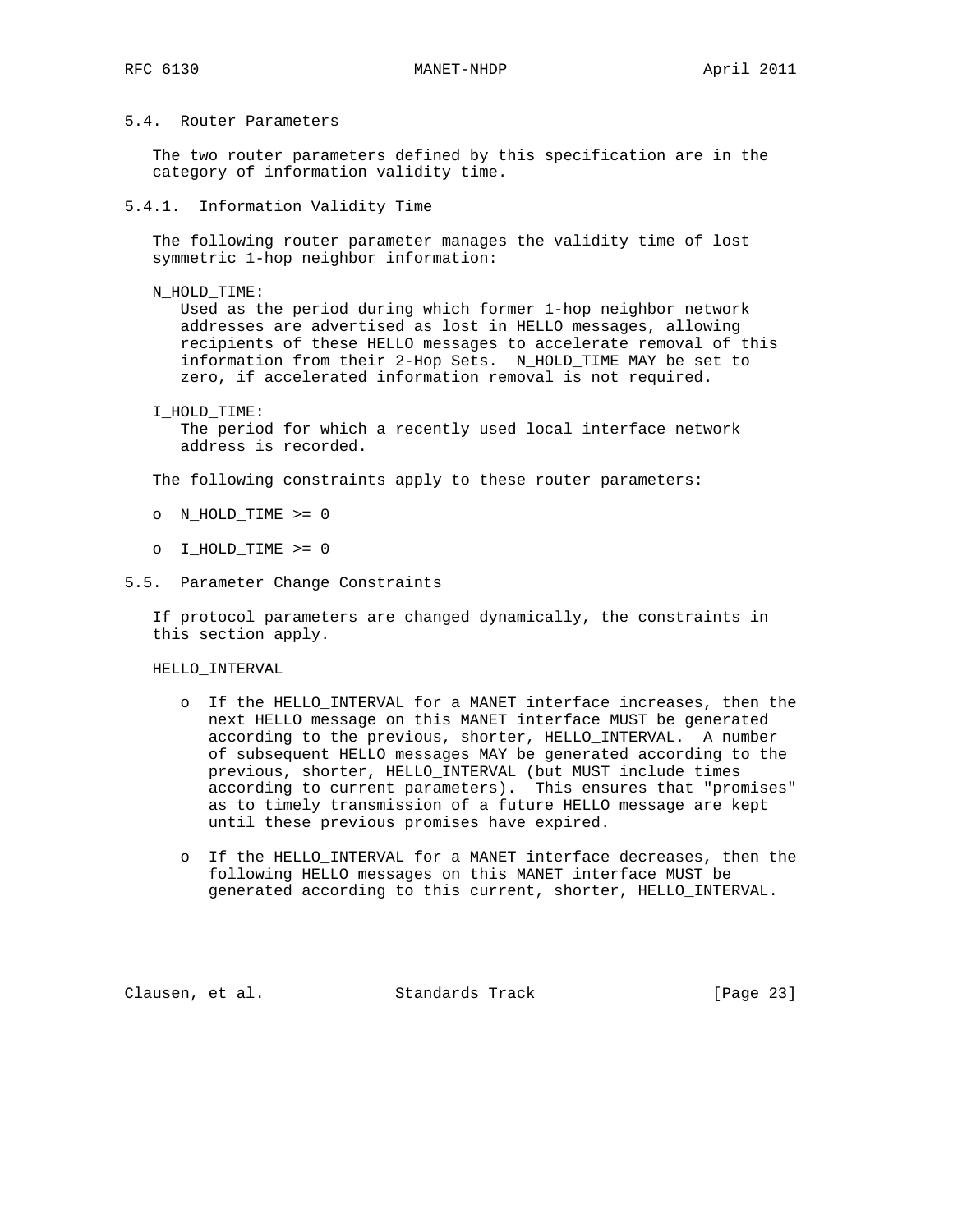## REFRESH\_INTERVAL

- o If the REFRESH\_INTERVAL for a MANET interface increases, then the content of subsequent HELLO messages must be organized such that the specification of the old value of REFRESH\_INTERVAL is satisfied for a further period equal to the old value of REFRESH\_INTERVAL.
- o If the REFRESH\_INTERVAL for a MANET interface decreases, then it MAY be necessary to reschedule HELLO message generation on that MANET interface, in order for the specification of REFRESH\_INTERVAL is satisfied from the time of change.

### HYST\_ACCEPT and HYST\_REJECT

 o If HYST\_ACCEPT or HYST\_REJECT changes, then the appropriate actions for link quality change, as specified in Section 14.3, MUST be taken.

#### L\_HOLD\_TIME

 o If L\_HOLD\_TIME changes, then the expiry times of all relevant Link Tuples MUST be changed.

#### N\_HOLD\_TIME

 o If N\_HOLD\_TIME changes, then the expiry times of all relevant Lost Neighbor Tuples MUST be changed.

#### HP\_MAXJITTER

 o If HP\_MAXJITTER changes, then the periodic HELLO message schedule on this MANET interface MAY be changed.

#### HT\_MAXJITTER

 o If HT\_MAXJITTER changes, then externally triggered HELLO messages on this MANET interface MAY be rescheduled.

## 5.6. Constants

The constant C (time granularity) is used as specified in [RFC5497].

6. Local Information Base

 A router maintains a Local Information Base that records information about its interfaces (MANET and non-MANET). Each interface of a router MUST be identified by at least one network address. Such

Clausen, et al. Standards Track [Page 24]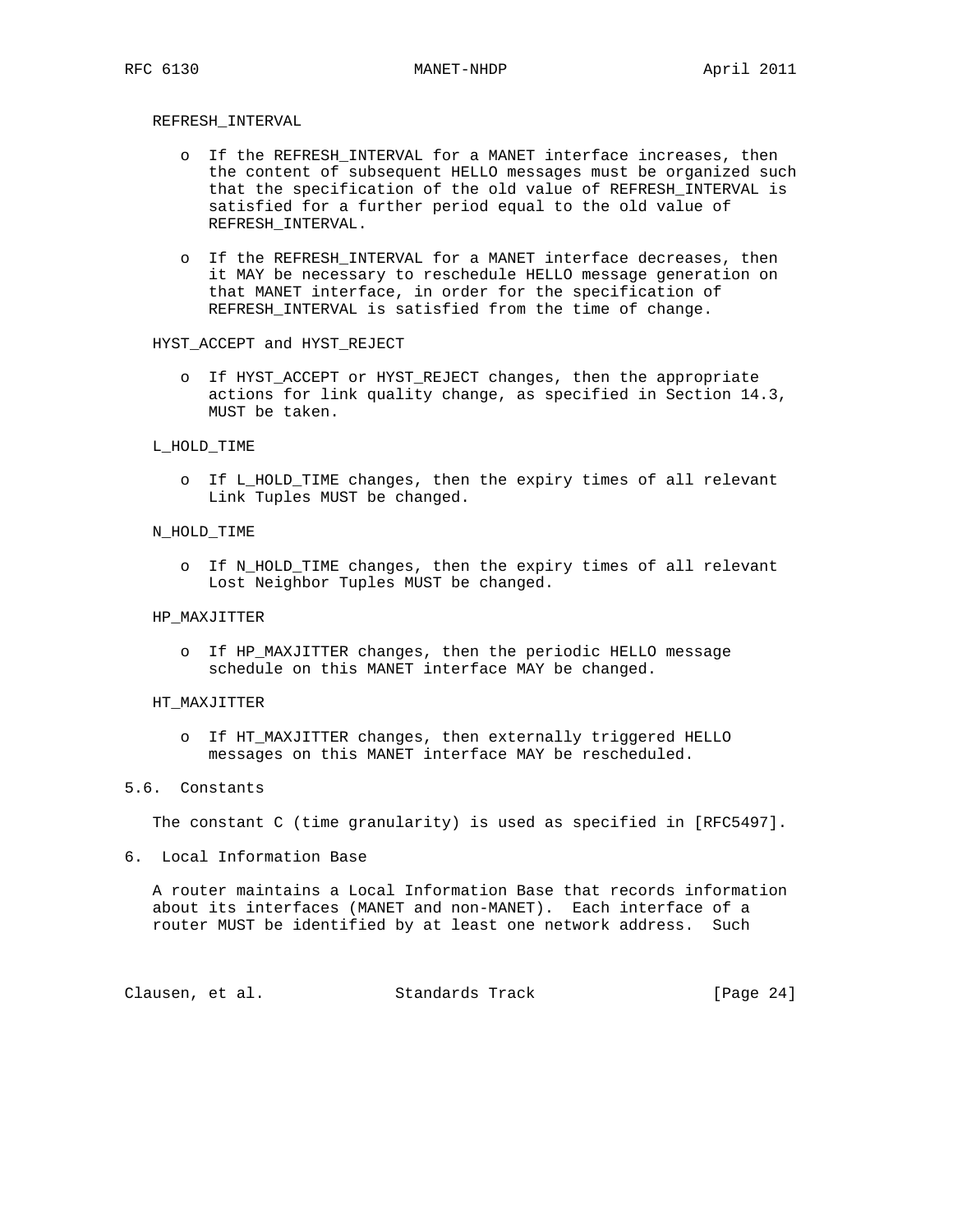network addresses MAY be specific to that interface, or MAY in some circumstances be used by more than one interface as specified below.

 The Local Information Base is not modified by signaling. If a router's interface configuration changes, then the Local Information Base MUST reflect these changes. This MAY also result in signaling to advertise these changes.

 It is not necessary to include all addresses of an interface in the Local Information Base, and hence in HELLO messages. However, any address that may be the source address of an IP datagram sent from that interface MUST be included (and at least one address MUST be included). A protocol using this specification MAY add additional requirements to these, e.g., that any address that may be the destination address of an IP datagram is also included.

 The addresses assigned to an interface are "owned" by the router, and MUST NOT be used by any other router as an interface address. If an address has a prefix length and represents a range of addresses, this applies to all addresses in that range (i.e., such ranges MUST NOT overlap).

 The addresses assigned to different interfaces on the same router MUST be distinct (hence, network address ranges MUST NOT overlap) except that:

- o The same address MAY be assigned to any number of non-MANET interfaces as well as to one (or more if the following condition also applies) MANET interface.
- o The same address MAY be assigned to two (or more if each pair satisfies this condition) MANET interfaces if those two MANET interfaces cannot communicate to, from, or one to and one from any other MANET interface of another router.
- 6.1. Local Interface Set

 A router's Local Interface Set records its local interfaces. It consists of Local Interface Tuples, one per interface:

(I\_local\_iface\_addr\_list, I\_manet)

where:

 I\_local\_iface\_addr\_list is an unordered list of the network addresses of this interface.

Clausen, et al. Standards Track [Page 25]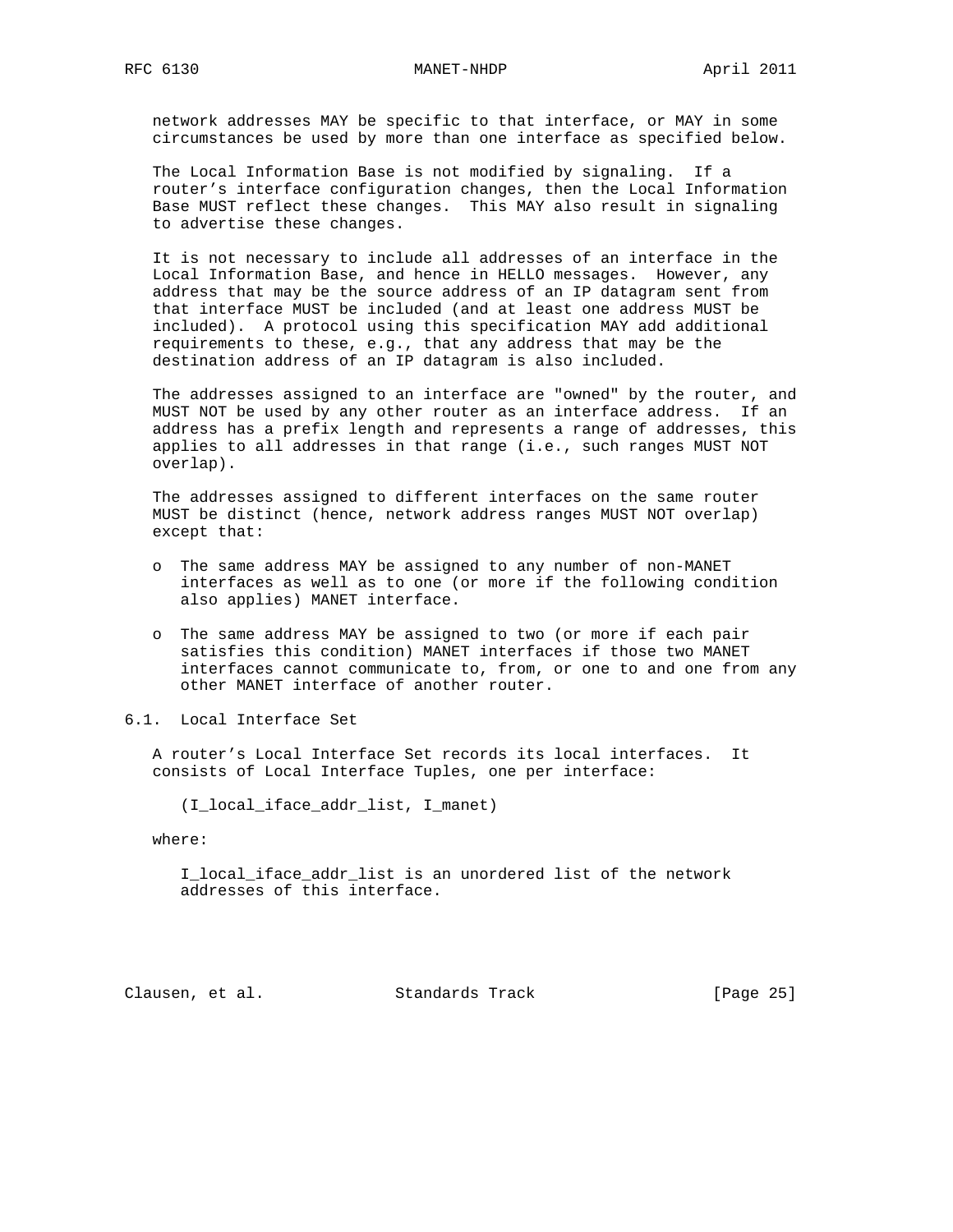I\_manet is a boolean flag, describing if this interface is a MANET interface.

 Local Interface Tuples are removed from the Local Interface Set only when the routers' interface configuration changes, subject to Section 9, i.e., they are not subject to timer-based expiration.

6.2. Removed Interface Address Set

 A router's Removed Interface Address Set records network addresses that were recently used as local interface network addresses. If a router's interface network addresses are immutable, then the Removed Interface Address Set is always empty and MAY be omitted. It consists of Removed Interface Address Tuples, one per network address:

(IR\_local\_iface\_addr, IR\_time)

where:

 IR\_local\_iface\_addr is a recently used network address of an interface of this router.

IR\_time specifies when this Tuple expires and MUST be removed.

7. Interface Information Bases

 A router maintains an Interface Information Base for each of its MANET interfaces. This records information about links to that MANET interface and symmetric 2-hop neighbors that can be reached in two hops using those links as the first hop. Each Interface Information Base includes a Link Set and a 2-Hop Set.

 A network address of a symmetric 2-hop neighbor can also be present as the network address of a 1-hop neighbor. This allows the router using this network address to be immediately considered as a symmetric 2-hop neighbor if it fails to be a symmetric 1-hop neighbor.

 An element that specifies a time is considered expired if the current time is greater than or equal to that time. One such element, present in most Tuples, indicates, when expired, that the Tuple itself is considered expired and MUST be removed. Tuples that do not have such a time element are removed at other times as specified; for example, a Neighbor Tuple is removed when all corresponding Link Tuples have been removed.

Clausen, et al. Standards Track [Page 26]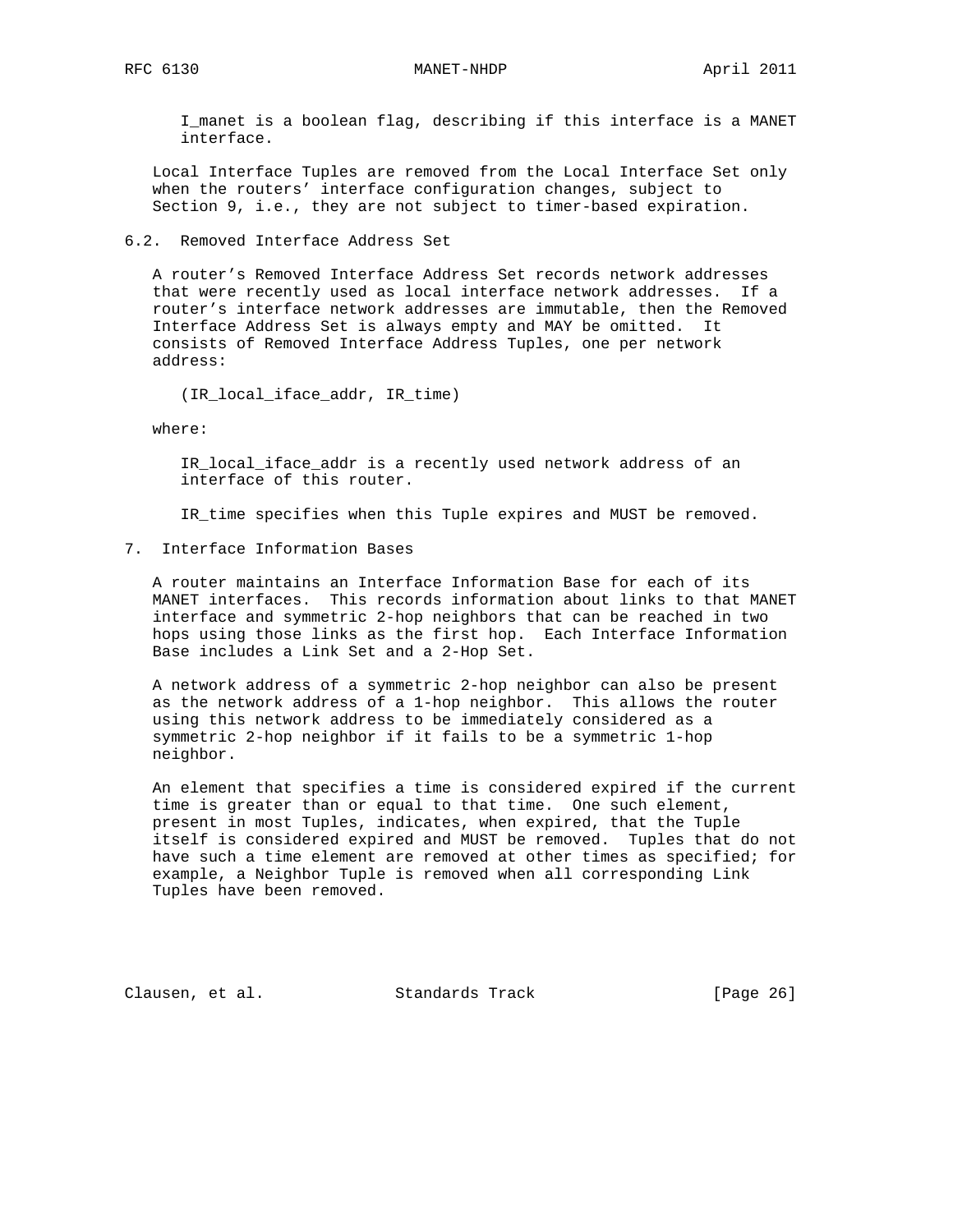RFC 6130 MANET-NHDP April 2011

# 7.1. Link Set

 An interface's Link Set records links from other routers that are, or recently were, 1-hop neighbors. It consists of Link Tuples, each representing a single link:

 (L\_neighbor\_iface\_addr\_list, L\_HEARD\_time, L\_SYM\_time, L\_quality, L\_pending, L\_lost, L\_time)

where:

 L\_neighbor\_iface\_addr\_list is an unordered list of the network addresses of the MANET interface of the 1-hop neighbor;

 L\_HEARD\_time is the time up to which the MANET interface of the 1-hop neighbor would be considered heard if not considering link quality;

 L\_SYM\_time is the time up to which the link to the 1-hop neighbor would be considered symmetric if not considering link quality;

 L\_quality is a dimensionless number between 0 (inclusive) and 1 (inclusive) describing the quality of a link; a greater value of L\_quality indicating a higher quality link;

 L\_pending is a boolean flag, describing if a link is considered pending (i.e., a candidate, but not yet established, link);

 L\_lost is a boolean flag, describing if a link is considered lost due to low link quality;

L\_time specifies when this Tuple expires and MUST be removed.

 The status of the link, as obtained through HELLO message exchange and using link quality, is denoted L\_status. L\_status can take the Values PENDING, HEARD, SYMMETRIC, and LOST. The values LOST, SYMMETRIC, and HEARD are defined in Section 18.5. The Value PENDING is never used in a HELLO message, it is only used locally by a router, and any Value distinct from LOST, SYMMETRIC, and HEARD may be used.

L\_status is defined by:

- 1. If L\_pending = true, then L\_status := PENDING;
- 2. otherwise, if L\_lost = true, then L\_status := LOST;

Clausen, et al. Standards Track [Page 27]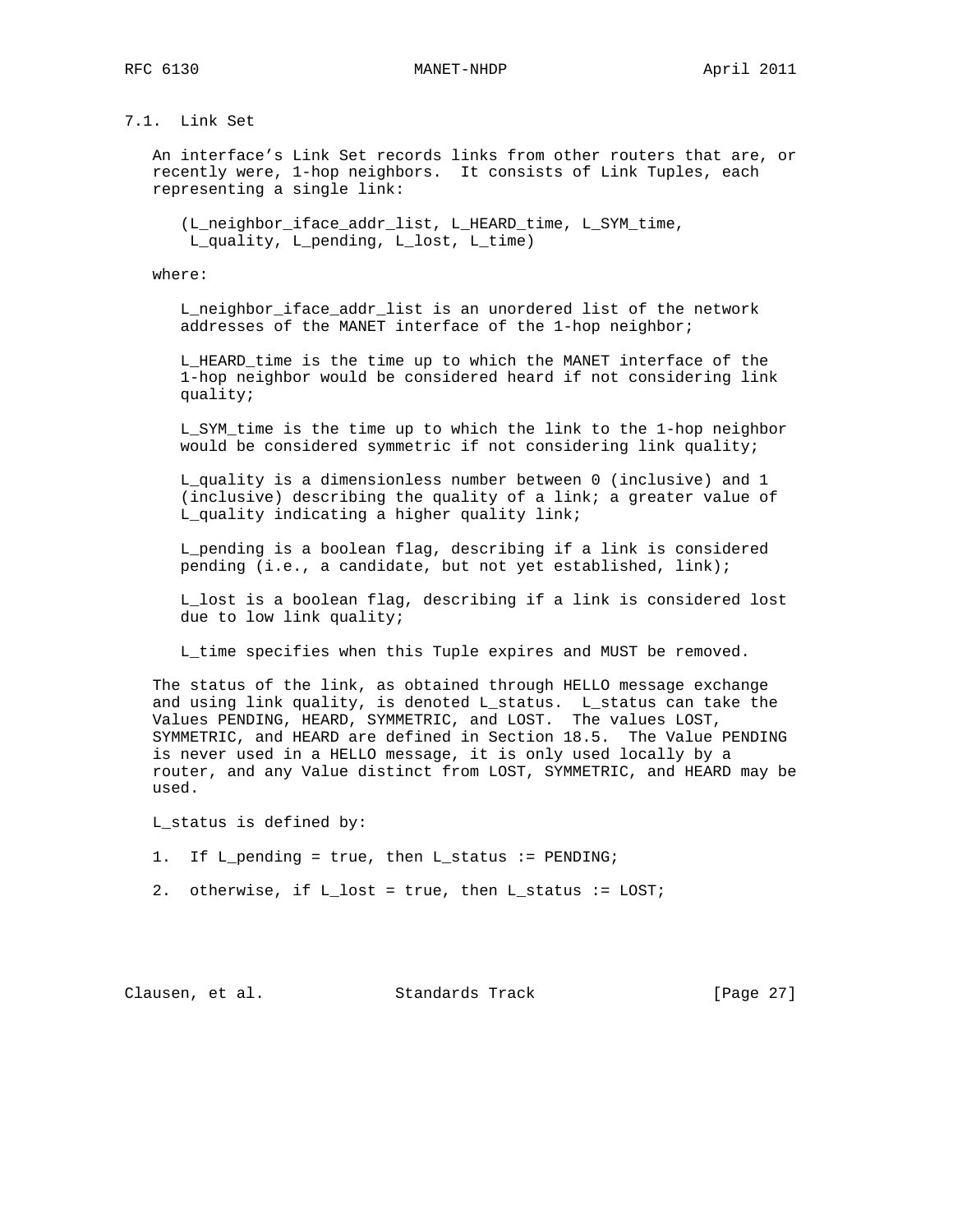- 3. otherwise, if L\_SYM\_time is not expired, then L\_status := SYMMETRIC;
- 4. otherwise, if L\_HEARD\_time is not expired, then L\_status := HEARD;
- 5. otherwise, L\_status := LOST.

7.2. 2-Hop Set

 An interface's 2-Hop Set records network addresses of symmetric 2-hop neighbors, and the symmetric links to symmetric 1-hop neighbors through which these symmetric 2-hop neighbors can be reached. It consists of 2-Hop Tuples, each representing a single network address of a symmetric 2-hop neighbor, and a single MANET interface of a symmetric 1-hop neighbor.

(N2\_neighbor\_iface\_addr\_list, N2\_2hop\_addr, N2\_time)

where:

 N2\_neighbor\_iface\_addr\_list is an unordered list of the network addresses of the MANET interface of the symmetric 1-hop neighbor from which this information was received;

 N2\_2hop\_addr is a network address of a symmetric 2-hop neighbor that has a symmetric link (using any MANET interface) to the indicated symmetric 1-hop neighbor;

N2\_time specifies when this Tuple expires and MUST be removed.

8. Neighbor Information Base

 Each router maintains a Neighbor Information Base that records information about network addresses of current and recently symmetric 1-hop neighbors.

8.1. Neighbor Set

 A router's Neighbor Set records all network addresses of each 1-hop neighbor. It consists of Neighbor Tuples, each representing a single 1-hop neighbor:

(N\_neighbor\_addr\_list, N\_symmetric)

Clausen, et al. Standards Track [Page 28]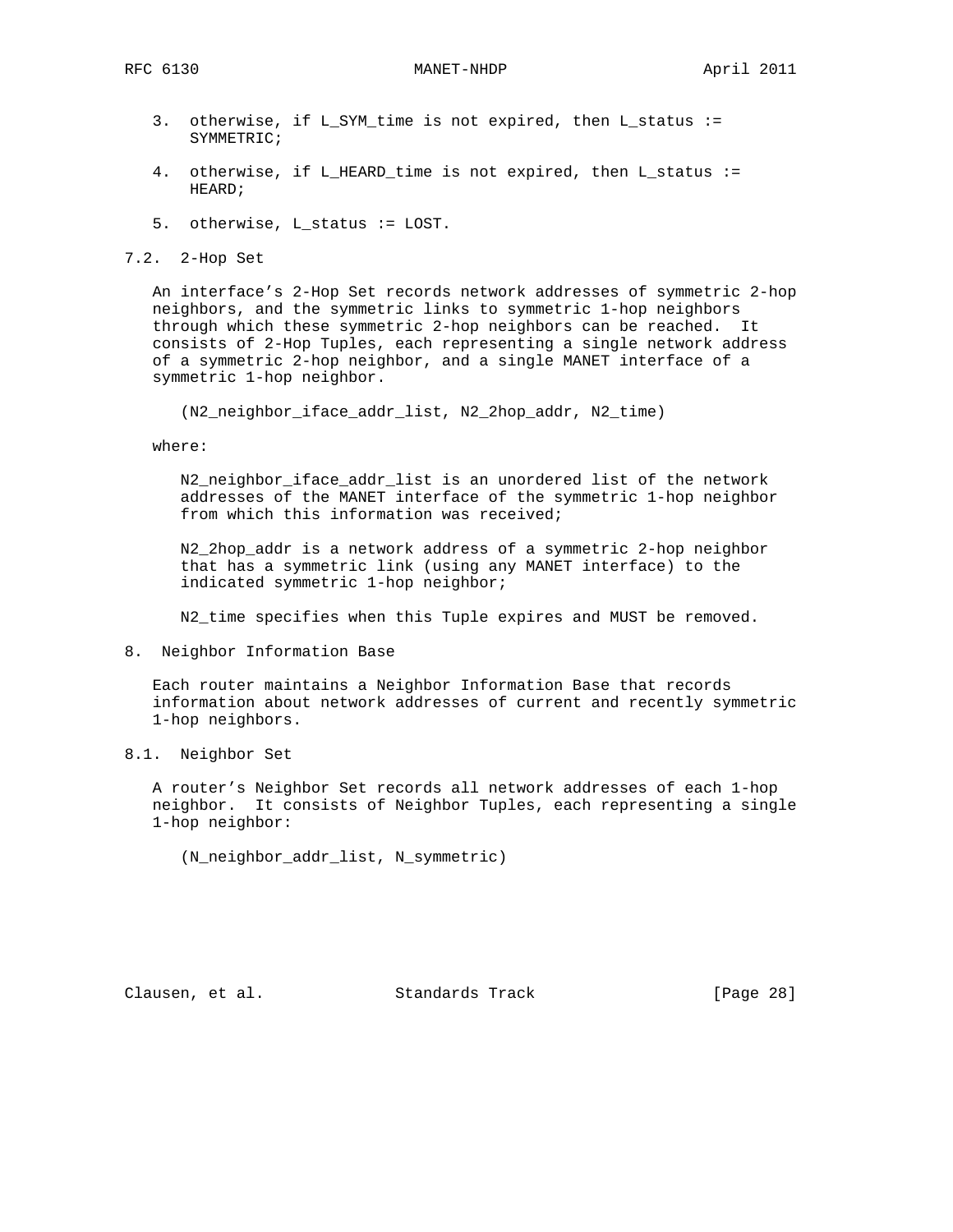where:

 N\_neighbor\_addr\_list is an unordered list of the network addresses of a 1-hop neighbor;

 N\_symmetric is a boolean flag, describing if this is a symmetric 1-hop neighbor.

 Neighbor Tuples are removed from the Neighbor Set only when corresponding Link Tuples expire from the routers' Link Set, i.e., Neighbor Tuples are not directly subject to timer-based expiration.

8.2. Lost Neighbor Set

 A router's Lost Neighbor Set records network addresses of routers that recently were symmetric 1-hop neighbors but that are now advertised as lost. It consists of Lost Neighbor Tuples, each representing a single such network address:

(NL\_neighbor\_addr, NL\_time)

where:

 NL\_neighbor\_addr is a network address of a router that recently was a symmetric 1-hop neighbor of this router;

NL\_time specifies when this Tuple expires and MUST be removed.

9. Local Information Base Changes

 The Local Information Base MUST be updated in response to changes in the router's local interface configuration. These MAY also change the Interface Information Base and the Neighbor Information Base. If any changes to the latter Information Bases satisfy any of the conditions described in Section 13, then those changes MUST be applied immediately, unless noted otherwise below.

A router MAY transmit HELLO messages in response to these changes.

9.1. Adding an Interface

 If an interface is added to the router, then this is indicated by the addition of a Local Interface Tuple to the Local Interface Set. If the new interface is a MANET interface, then an initially empty Interface Information Base MUST be created for this new MANET interface. The actions in Section 9.3 MUST be taken for each network address of this added interface. A HELLO message MAY be sent on all MANET interfaces, it SHOULD be sent on the new interface if it is a

Clausen, et al. Standards Track [Page 29]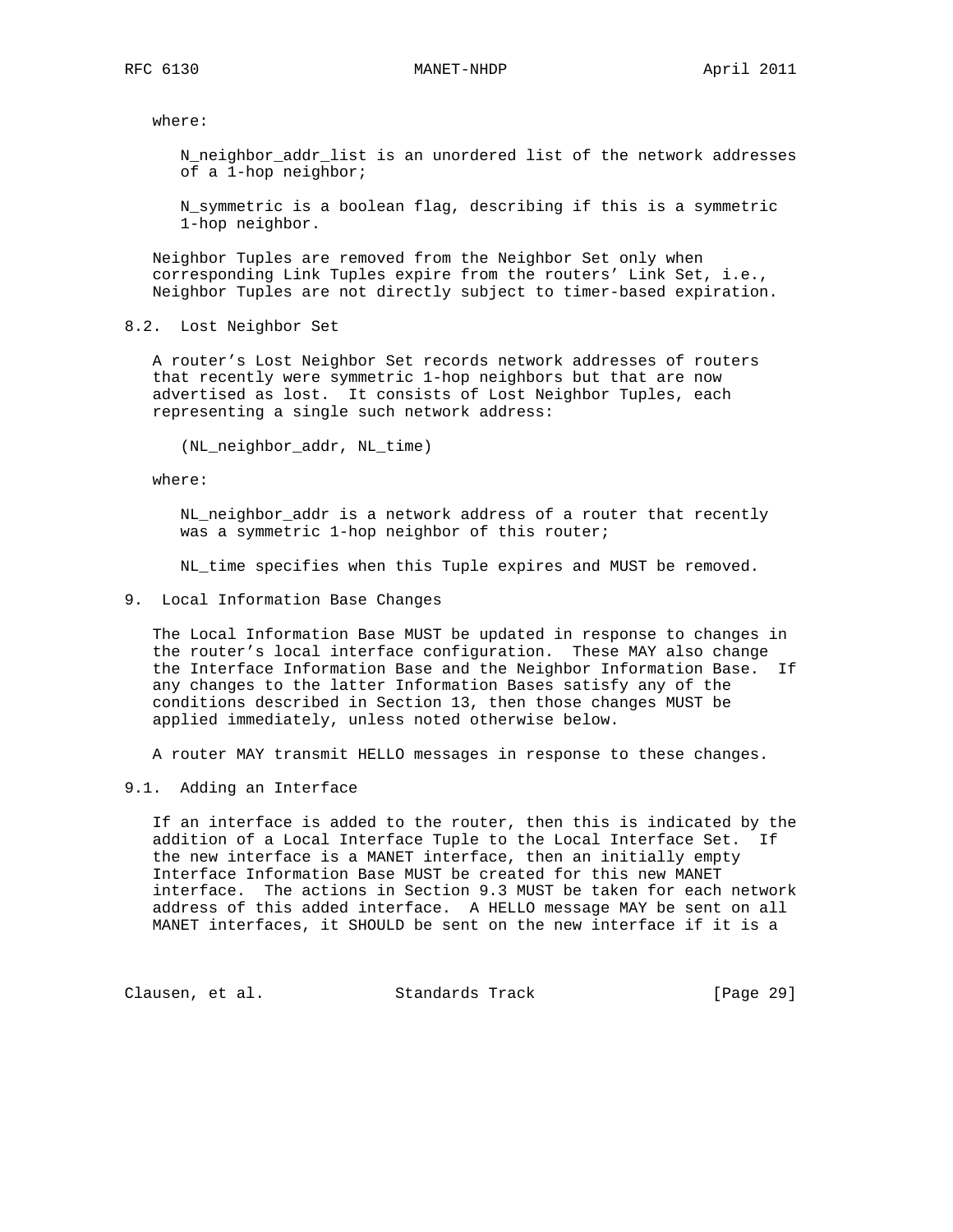MANET interface. If using scheduled messages, then a message schedule MUST be established on the new MANET interface.

9.2. Removing an Interface

 If an interface is removed from the router, then this MUST result in changes to the Local Information Base and to the Neighbor Information Base as follows:

- 1. Identify the Local Interface Tuple that corresponds to the interface to be removed.
- 2. For each network address (henceforth removed address) in the I\_local\_iface\_addr\_list of that Local Interface Tuple, if that network address is not in the I\_local\_iface\_addr\_list of any other Local Interface Tuple, then create a Removed Interface Address Tuple with:
	- o IR\_local\_iface\_addr := removed address;
	- o IR\_time := current time + I\_HOLD\_TIME.
- 3. Remove that Local Interface Tuple from the Local Interface Set.
- 4. If the interface to be removed is a MANET interface (i.e., with  $I_matrix$  = true), then:
	- 1. Remove the Interface Information Base for that MANET interface;
	- 2. All Neighbor Tuples for which none of the network addresses in its N\_neighbor\_addr\_list are contained in any L\_neighbor\_iface\_addr\_list in any remaining Link Tuple are removed.

 If the removed interface is the last MANET interface of the router, then there will be no remaining Interface Information Bases, and the router will no longer participate in this protocol.

 After removing the interface and making these changes, a HELLO message MAY be sent on all remaining MANET interfaces.

9.3. Adding a Network Address to an Interface

 If a network address is added to an interface, then this is indicated by the addition of a network address to the appropriate I\_local\_iface\_addr\_list. The following changes MUST be made to the Information Bases:

Clausen, et al. Standards Track [Page 30]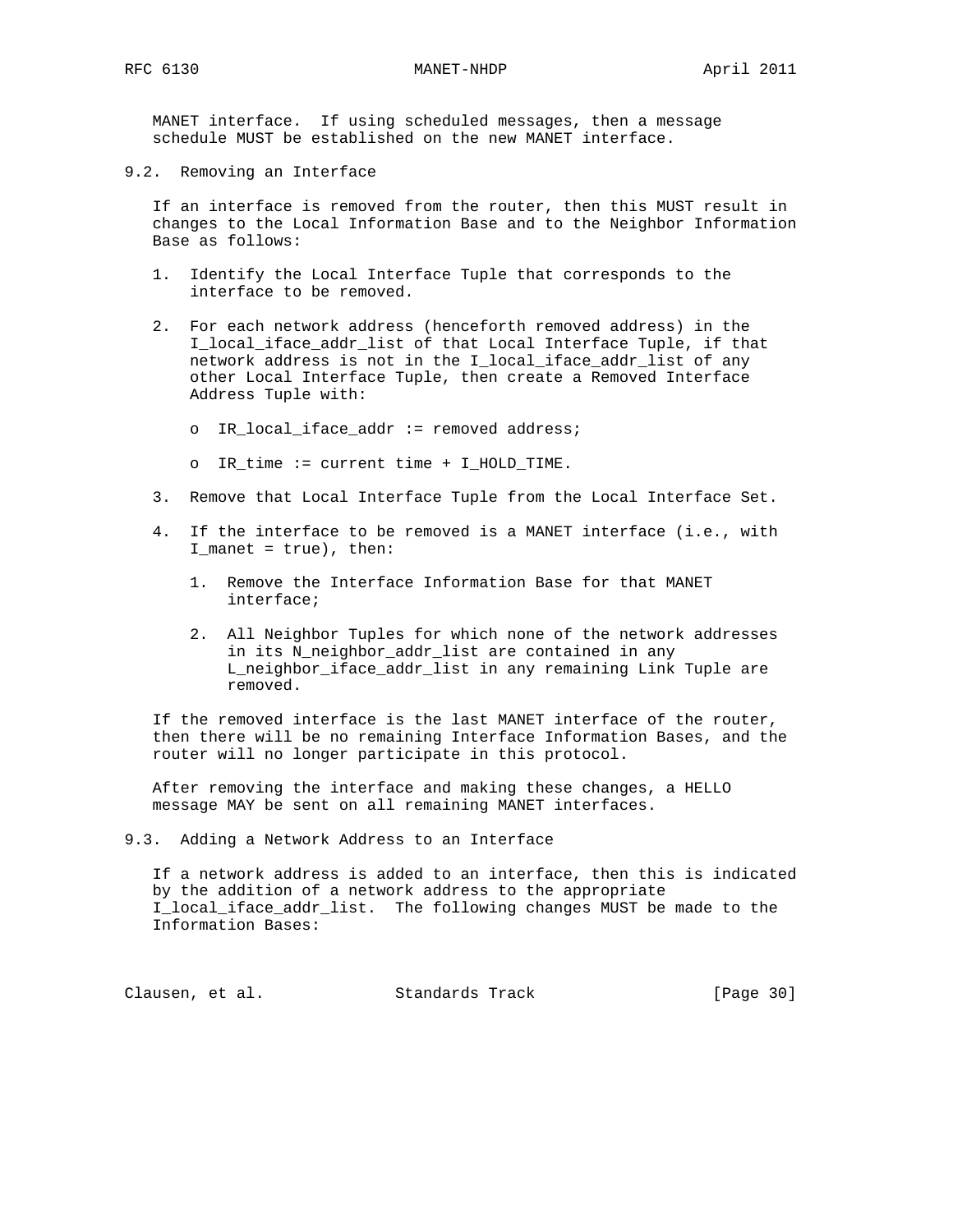- 1. Remove any Removed Interface Address Tuple whose IR\_local\_iface\_addr is the added network address.
- 2. Remove any Neighbor Tuples whose N\_neighbor\_addr\_list contains a network address that overlaps the added network address.
- 3. Remove any Link Tuples, in any Link Set, for which either:
	- o L\_neighbor\_iface\_addr\_list contains any network address in the N\_neighbor\_addr\_list of any removed Neighbor Tuple; OR
	- o L\_neighbor\_iface\_addr\_list contains a network address that overlaps the added network address.

Apply Section 13.2 but not Section 13.3.

- 4. Remove any Lost Neighbor Tuples whose NL\_neighbor\_addr overlaps the added network address.
- 5. Remove any 2-Hop Tuples whose N2\_2hop\_addr overlaps the added network address.

 After adding the network address and making these changes, a HELLO message MAY be sent on all MANET interfaces.

These changes, other than to the appropriate I\_local\_iface\_addr\_list, are made in order to maintain consistency of the Information Bases. Specifically, these changes remove any record of any use of this network address by routers in the 1-hop neighborhood or in the symmetric 2-hop neighborhood of this router.

9.4. Removing a Network Address from an Interface

 If a network address (henceforth removed address) is removed from an interface, then:

- 1. Identify the Local Interface Tuple that corresponds to the removed address.
- 2. If this is the only network address of that interface (the only network address in the corresponding I\_local\_iface\_addr\_list), then remove that interface as specified in Section 9.2.
- 3. Otherwise:
	- 1. Remove the removed address from this I\_local\_iface\_addr\_list.

Clausen, et al. Standards Track [Page 31]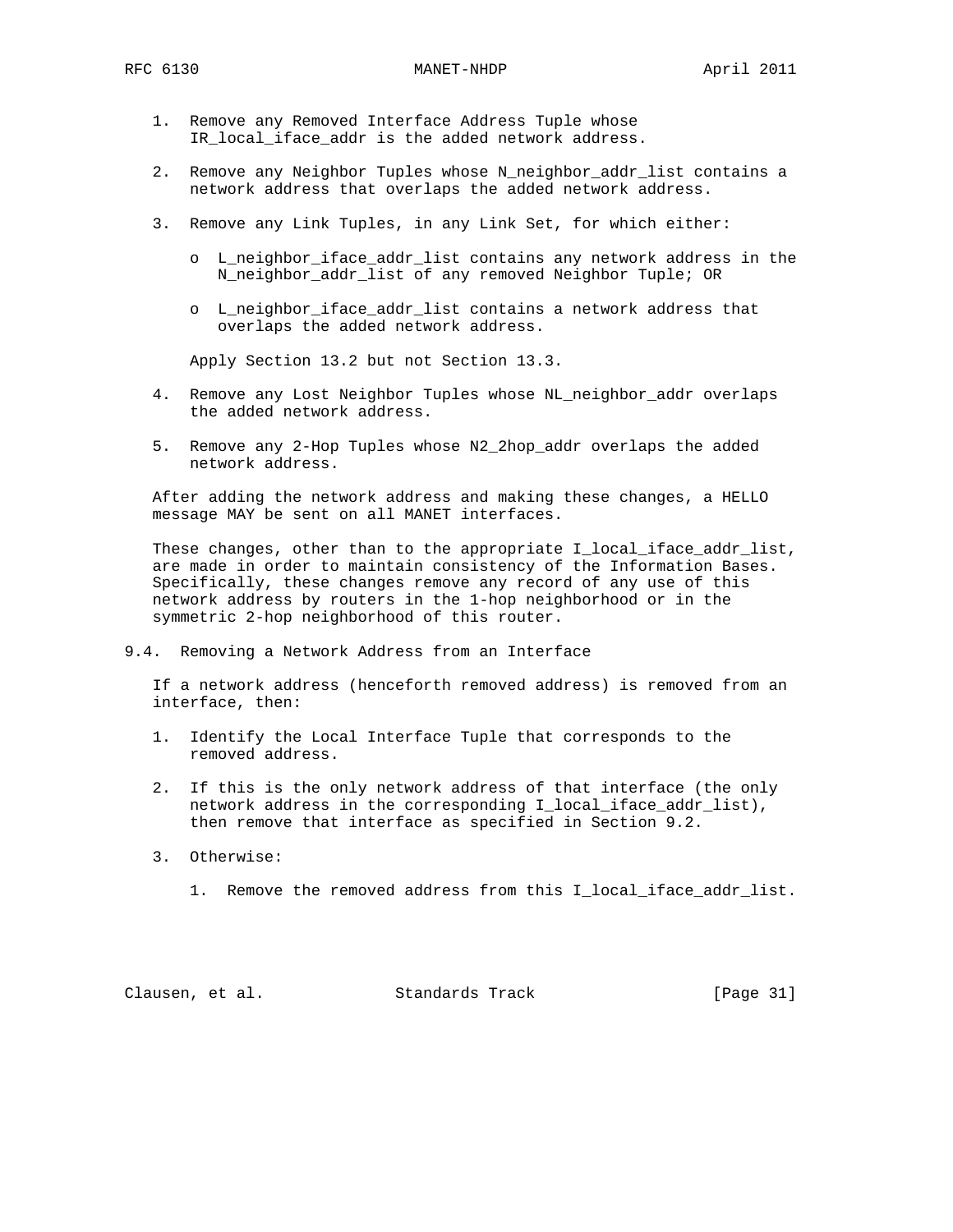RFC 6130 MANET-NHDP April 2011

- 2. If the removed address is not in the I\_local\_iface\_addr\_list of any other Local Interface Tuple, then create a Removed Interface Address Tuple with:
	- o IR\_local\_iface\_addr := removed address;
	- o IR\_time := current time + I\_HOLD\_TIME.

 After removing the network address and making these changes, a HELLO message MAY be sent on all MANET interfaces.

10. Packets and Messages

 The packet and message format used by this protocol is defined in [RFC5444], which is used with the following considerations:

- o This protocol specifies one Message Type, the HELLO message.
- o A HELLO message MAY use any combination of Message Header options specified in [RFC5444].
- o HELLO messages MUST NOT be forwarded, i.e., a <msg-hop-limit>, if present, MUST have the value 1.
- o HELLO messages MAY be included in multi-message packets as specified in [RFC5444].
- o Received HELLO messages MUST be parsed in accordance with [RFC5444]. A HELLO message that is not in conformance with [RFC5444] MUST be discarded without being processed. A HELLO message can also be discarded without being processed for other reasons, see Section 12.1.
- o This protocol specifies three Address Block TLVs. It also uses two Message TLVs defined in [RFC5497]. These five TLV Types are all defined only with Type Extension = 0. TLVs of other types, and of these types but without Type Extension = 0, are ignored by this protocol. All references in this specification to, for example, an Address Block TLV with Type = LINK\_STATUS, are to be considered as referring to an Address Block TLV with Type = LINK\_STATUS and Type Extension = 0.

10.1. HELLO Messages

A HELLO message MUST contain:

 o Exactly one VALIDITY\_TIME Message TLV as specified in [RFC5497], representing H\_HOLD\_TIME for the transmitting MANET interface.

Clausen, et al. Standards Track [Page 32]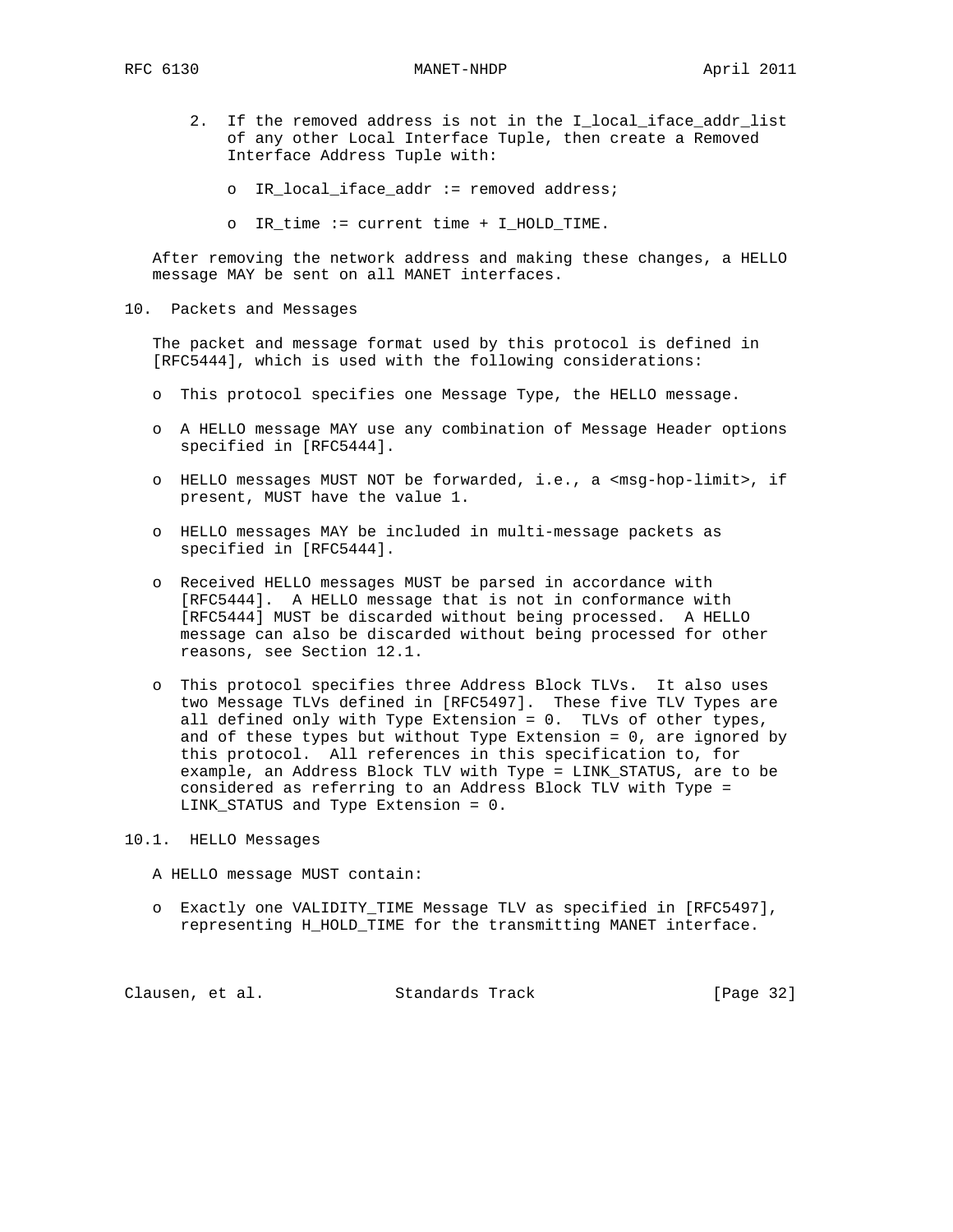The options included in [RFC5497] for representing zero and infinite times MUST NOT be used.

 A HELLO message transmitted due to a periodic timer SHOULD contain, and otherwise (i.e., transmitted for any other reason, in particular in response to any Information Base changes) MAY contain:

- o Exactly one INTERVAL\_TIME Message TLV as specified in [RFC5497], representing HELLO\_INTERVAL for the transmitting MANET interface. The options included in [RFC5497] for representing zero and infinite times MUST NOT be used.
- A HELLO message MAY contain:
- o Other Message TLVs.
- o One or more Address Blocks, each with an associated Address Block TLV Block, which MAY contain other Address Block TLVs.

10.1.1. Address Blocks

 All network addresses in a router's Local Interface Set (i.e., in any I\_local\_iface\_addr\_list) MUST be represented as address objects (see [RFC5444]), and included in the Address Blocks in all generated HELLO messages, with the following permitted exception:

 o If the MANET interface on which the HELLO message is to be sent has a single address with maximum prefix length (i.e., /32 for IPv4, /128 for IPv6), then that address MAY be omitted from being included in any Address Block, provided that this address is included as the sending address of the IP datagram in which the HELLO message is included.

 All network addresses of the router's interfaces included in any Address Block(s) MUST be associated with an Address Block TLV with Type = LOCAL\_IF, as defined in Table 1.

| Name     | Value<br>Length | Description                                                                                                                                                                       |
|----------|-----------------|-----------------------------------------------------------------------------------------------------------------------------------------------------------------------------------|
| LOCAL IF | 1 octet         | Specifies that the network address is<br>associated with the MANET interface on which<br>the message was sent (THIS IF) or another<br>interface of the sending router (OTHER IF). |

Table 1: LOCAL\_IF TLV Definition

Clausen, et al. Standards Track [Page 33]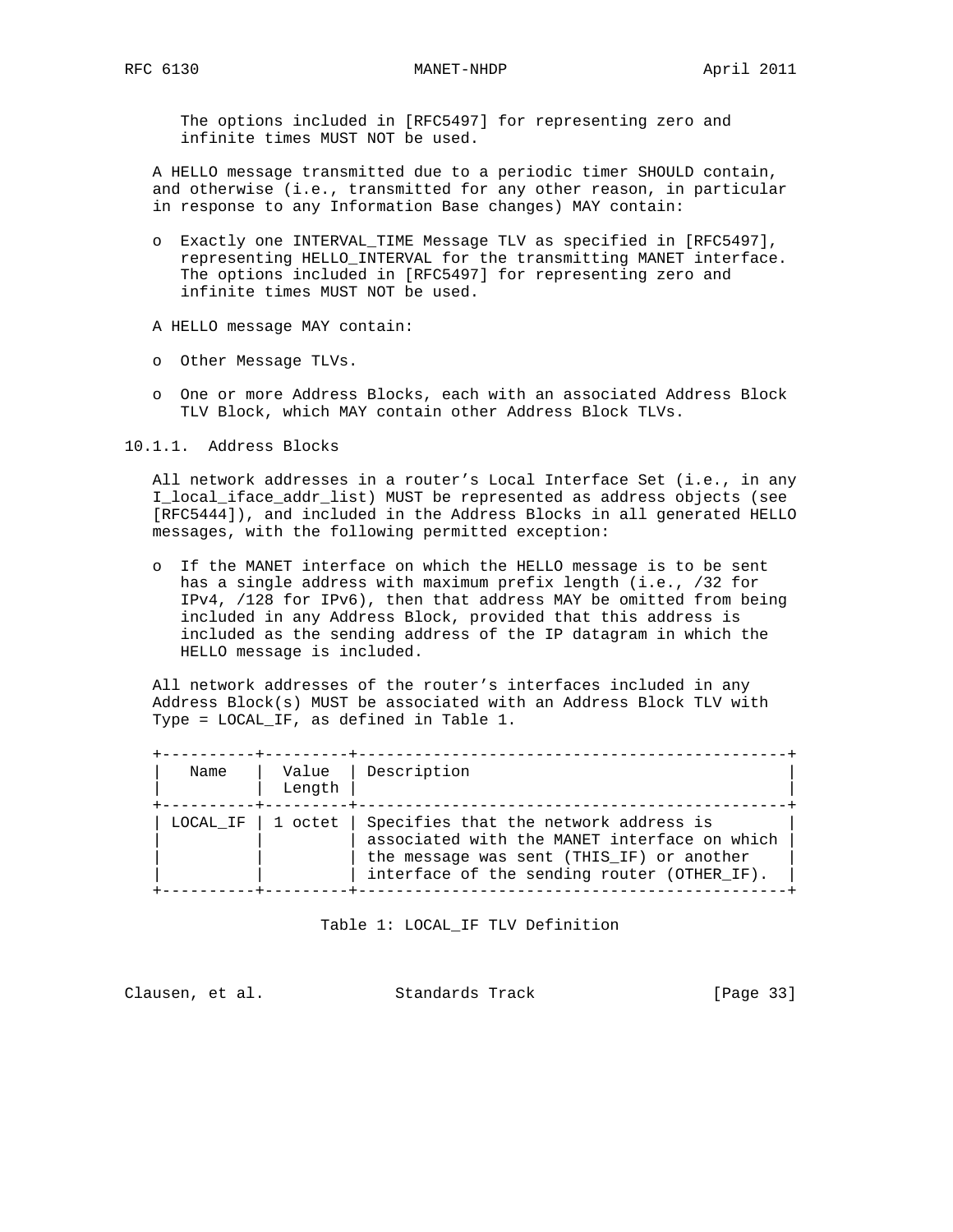Address Blocks MAY contain current or recently lost 1-hop neighbors' network addresses, represented as address objects (see [RFC5444]), each of which is associated with one or both Address Block TLVs as described in Table 2.

| Name         | Value<br>Length | Description                                                                                                                                                                         |
|--------------|-----------------|-------------------------------------------------------------------------------------------------------------------------------------------------------------------------------------|
| LINK STATUS  | 1 octet         | Specifies the status of the link from<br>the indicated network address and to the<br>MANET interface over which the HELLO<br>message is transmitted (LOST, SYMMETRIC,<br>or HEARD). |
| OTHER NEIGHB | 1 octet         | Specifies that the network address is<br>(SYMMETRIC) or was (LOST) of a MANET<br>interface of a symmetric 1-hop neighbor<br>of the router transmitting the HELLO<br>message.        |

### Table 2: LINK STATUS and OTHER NEIGHB TLV Definition

 An Address Block TLV with Type = LINK\_STATUS and Value = SYMMETRIC or Value = LOST also performs the function of an Address Block TLV with Type = OTHER\_NEIGHB and the same Value. Including the latter associated with the same address object is discouraged for efficiency reasons. If an Address Block TLV with Type = LINK\_STATUS and Value = SYMMETRIC is combined with an Address Block TLV with Type = OTHER\_NEIGHB and Value = LOST associated with the same address object, then the latter MUST be ignored and SHOULD NOT be included. See Appendix A.

 Other network addresses MAY be represented as address objects (see [RFC5444]) and included in Address Blocks, but MUST NOT be associated with any of the Address Block TLVs specified in this specification.

## 11. HELLO Message Generation

 Each MANET interface MUST generate HELLO messages according to the specification in this section. HELLO messages are generated for each MANET interface independently. HELLO message generation and scheduling MUST be according to the interface parameters for that MANET interface, and MAY be independent for each MANET interface or, interface parameters permitting, MANET interfaces MAY use the same schedule.

Clausen, et al. Standards Track [Page 34]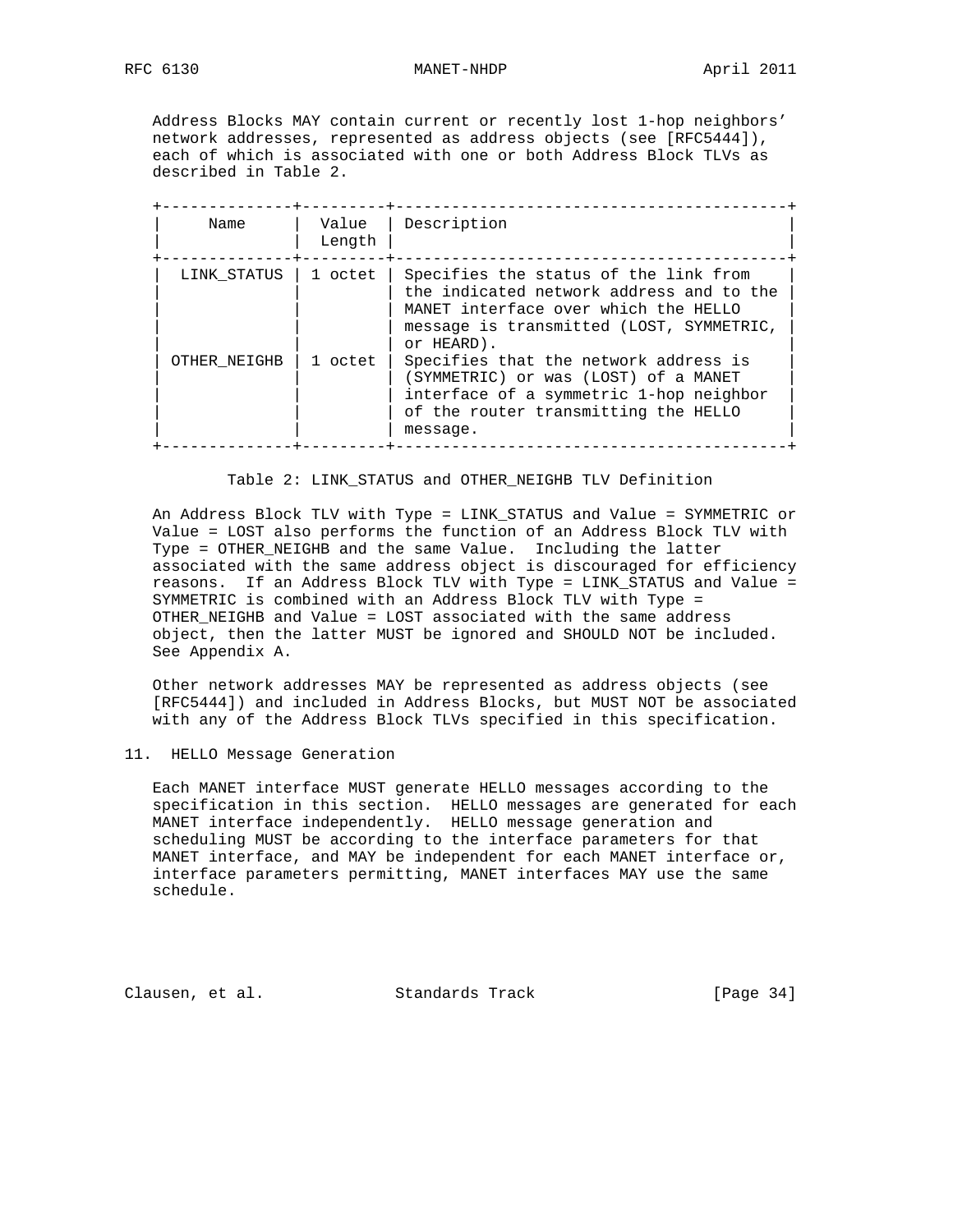### RFC 6130 MANET-NHDP April 2011

 If transmitting periodic HELLO messages, then, following a HELLO message transmission on a MANET interface, another HELLO message MUST be transmitted on the same MANET interface after an interval not greater than HELLO\_INTERVAL. Two successive HELLO message transmissions on the same MANET interface MUST be separated by at least HELLO\_MIN\_INTERVAL, except as noted in Section 11.2.1.

11.1. HELLO Message Specification

HELLO messages are generated independently on each MANET interface.

 All network addresses in any I\_local\_iface\_addr\_list MUST be included, represented as address objects (see [RFC5444]), except that:

 o If the interface on which the HELLO message is to be sent has a single address with maximum prefix length (i.e., /32 for IPv4, /128 for IPv6), then that address MAY be omitted, provided that this address is included as the sending address of the IP datagram in which the HELLO message is included.

 All such included address objects MUST be associated with an Address Block TLV with Type := LOCAL\_IF and Value according to the following:

- o If the address object represents a network address of the sending MANET interface, then Value := THIS\_IF.
- o Otherwise, Value := OTHER\_IF.

 If such a network address is included in more than one I\_local\_iface\_addr\_list, then, for efficiency reasons, it is encouraged that the corresponding address object is associated with only one Value using an Address Block TLV with Type := LOCAL\_IF; this MUST be Value := THIS\_IF if the address object represents a network address of the sending MANET interface.

 The following network addresses of current or former 1-hop neighbors MAY be represented as address objects (see [RFC5444]) and included in any HELLO message, respecting the parameter REFRESH\_INTERVAL for each association for that MANET interface, and according to the following:

 o Network addresses of MANET interfaces of 1-hop neighbors from the Link Set of the Interface Information Base for this MANET interface (i.e., from an L\_neighbor\_iface\_addr\_list), other than those from Link Tuples with L\_status = PENDING.

Clausen, et al. Standards Track [Page 35]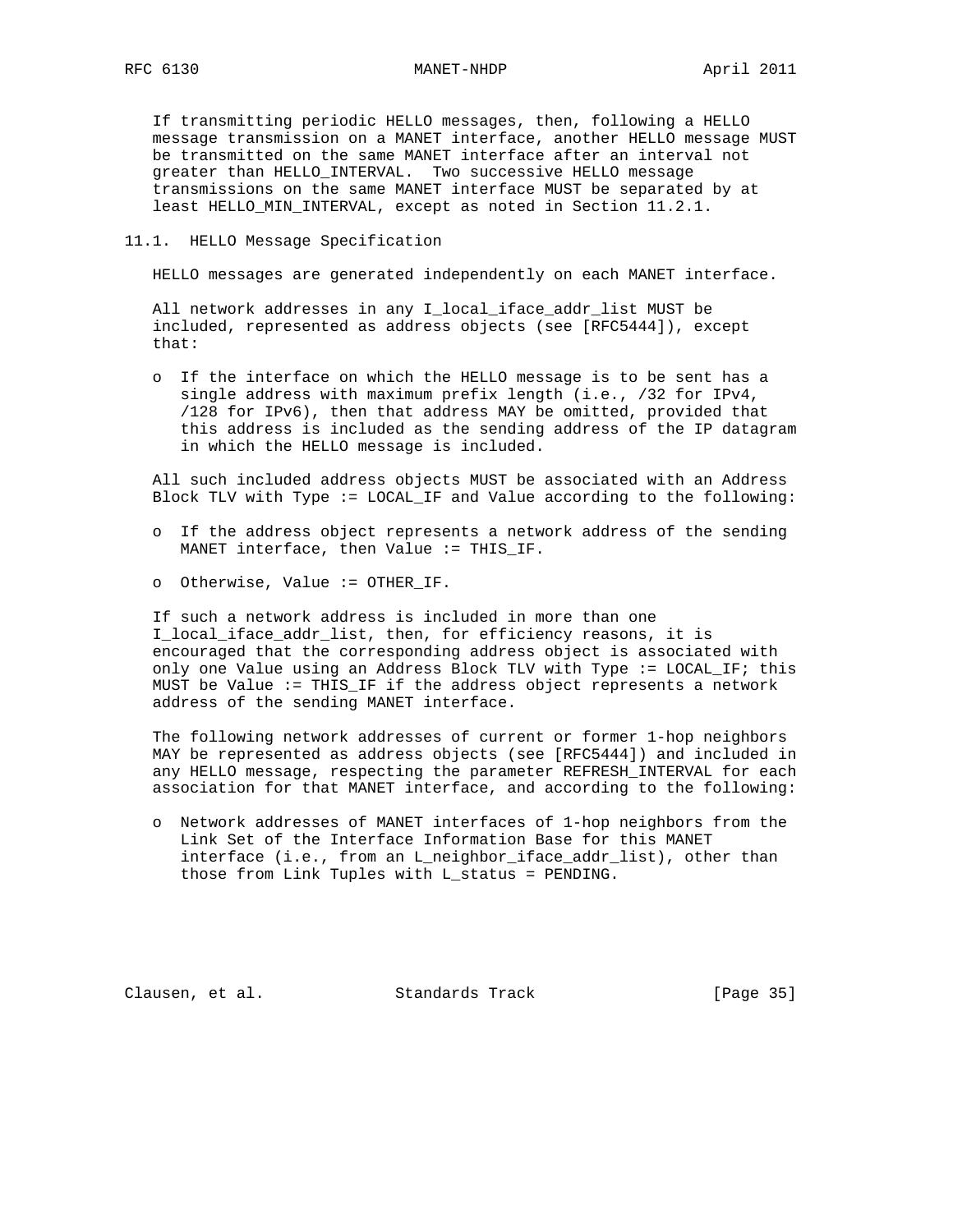- o Other network addresses of symmetric 1-hop neighbors from the Neighbor Set of this router's Neighbor Information Base (i.e., from an N\_neighbor\_addr\_list).
- o Network addresses of MANET interfaces of previously symmetric or heard 1-hop neighbors connected on this MANET interface from the Link Set of the Interface Information Base for this MANET interface (i.e., from an L\_neighbor\_iface\_addr\_list with L\_status  $=$  LOST).
- o Other network addresses of previously symmetric 1-hop neighbors from the Lost Neighbor Set of this router's Neighbor Information Base (i.e., from an NL\_neighbor\_addr).

 Each such address object (see [RFC5444]) MUST be associated with one or more appropriate Address Block TLVs. Specifically:

- 1. For each address object (henceforth linked address) that represents a network address contained in an L\_neighbor\_iface\_addr\_list of a Link Tuple in the Link Set for this MANET interface, for which L\_status != PENDING, include the linked address with an associated Address Block TLV with:
	- o Type := LINK\_STATUS; AND
	- o Value := L\_status.
- 2. For each address object (henceforth neighbor address) that represents a network address contained in an N\_neighbor\_addr\_list in a Neighbor Tuple with N\_symmetric = true and that has not already been included with an associated Address Block TLV with Type = LINK\_STATUS and Value = SYMMETRIC, include the neighbor network address with an associated Address Block TLV with:
	- o Type := OTHER\_NEIGHB; AND
	- o Value := SYMMETRIC.
- 3. For each Lost Neighbor Tuple whose NL\_neighbor\_addr (henceforth lost address) has not already been represented as an address object and included, include lost address with an associated Address Block TLV with:
	- o Type := OTHER\_NEIGHB; AND
	- o Value := LOST.

Clausen, et al. Standards Track [Page 36]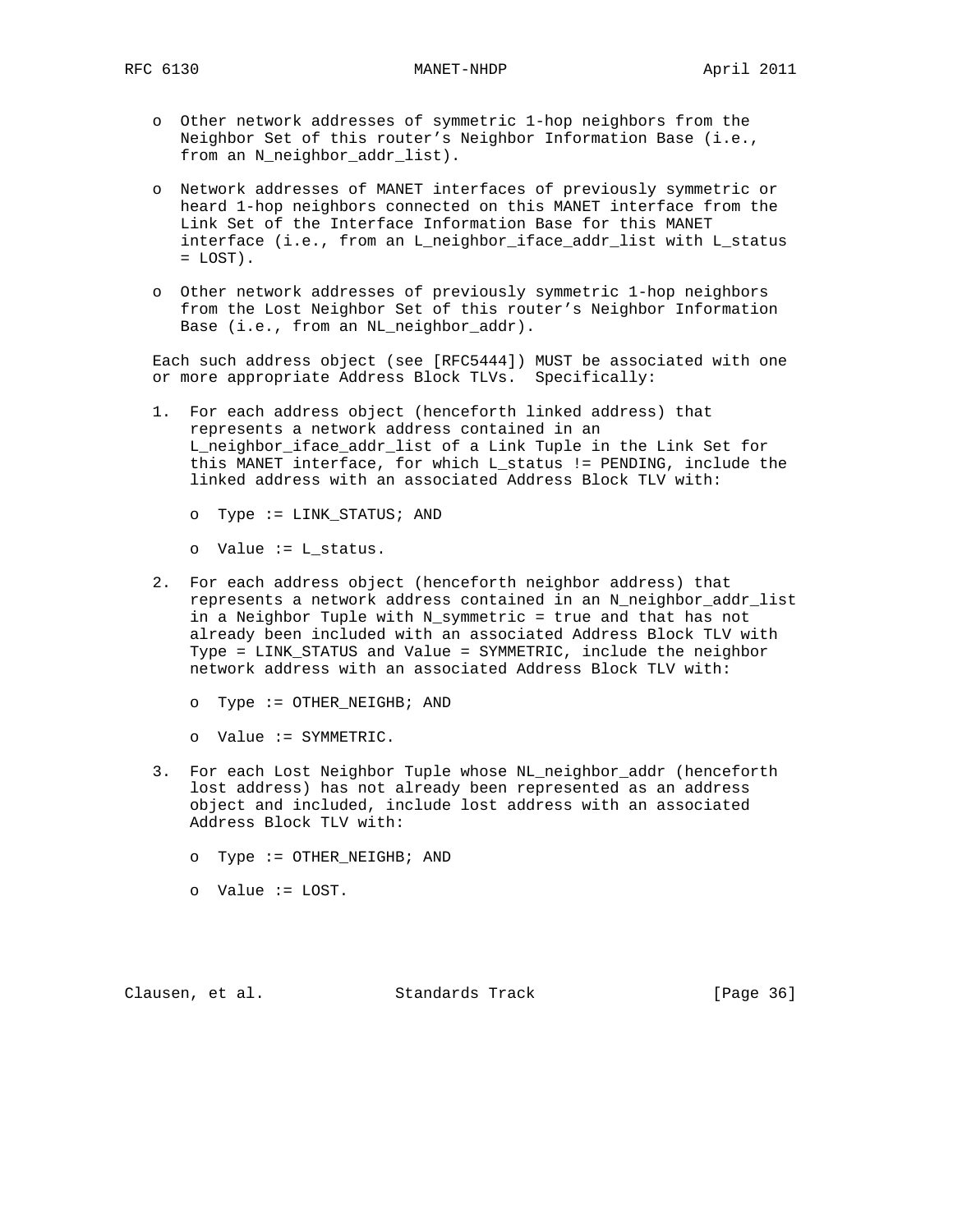If any such network addresses have been added to these Information Bases since the last HELLO message was sent on this MANET interface, or if their status (as indicated by these TLVs and the Values they associate with that network address) have changed since that network address was last reported on this MANET interface, then that network address, and the indicated TLVs, SHOULD be included in the HELLO message.

 If the address object (see [RFC5444]) representing a network address of a 1-hop neighbor is specified with more than one associated Address Block TLV, then these Address Block TLVs MAY be independently included or excluded from each HELLO message. Each such Address Block TLV MUST be included associated with the address object representation of that network address in a HELLO message sent on that MANET interface in every interval of length equal to that MANET interface's parameter REFRESH\_INTERVAL. Address Block TLVs associated with the same address object included in the same HELLO message MAY be applied to the same or different copies of that address object.

 An implementation of this protocol MAY limit the information included in each HELLO message, for example, to accommodate smaller MTU sizes. HELLO messages remain constrained by the above requirements, in particular, that all local interface information MUST be included in all HELLO messages, and that all neighbor information MUST be sent within each interval of length REFRESH\_INTERVAL. This neighbor information MAY, however, be sent in the same or in different HELLO messages.

### 11.2. HELLO Message Transmission

HELLO messages are transmitted in the format specified by [RFC5444].

11.2.1. HELLO Message Jitter

 HELLO messages MAY be sent using periodic message generation or externally triggered message generation. If using data link and physical layers that are subject to packet loss due to collisions, HELLO messages SHOULD be jittered as described in [RFC5148].

 Internally triggered message generation (such as due to a change in local interfaces) MAY be treated as if externally generated message generation or MAY be not jittered.

 HELLO messages MUST NOT be forwarded, and thus message forwarding jitter does not apply to HELLO messages.

Clausen, et al. Standards Track [Page 37]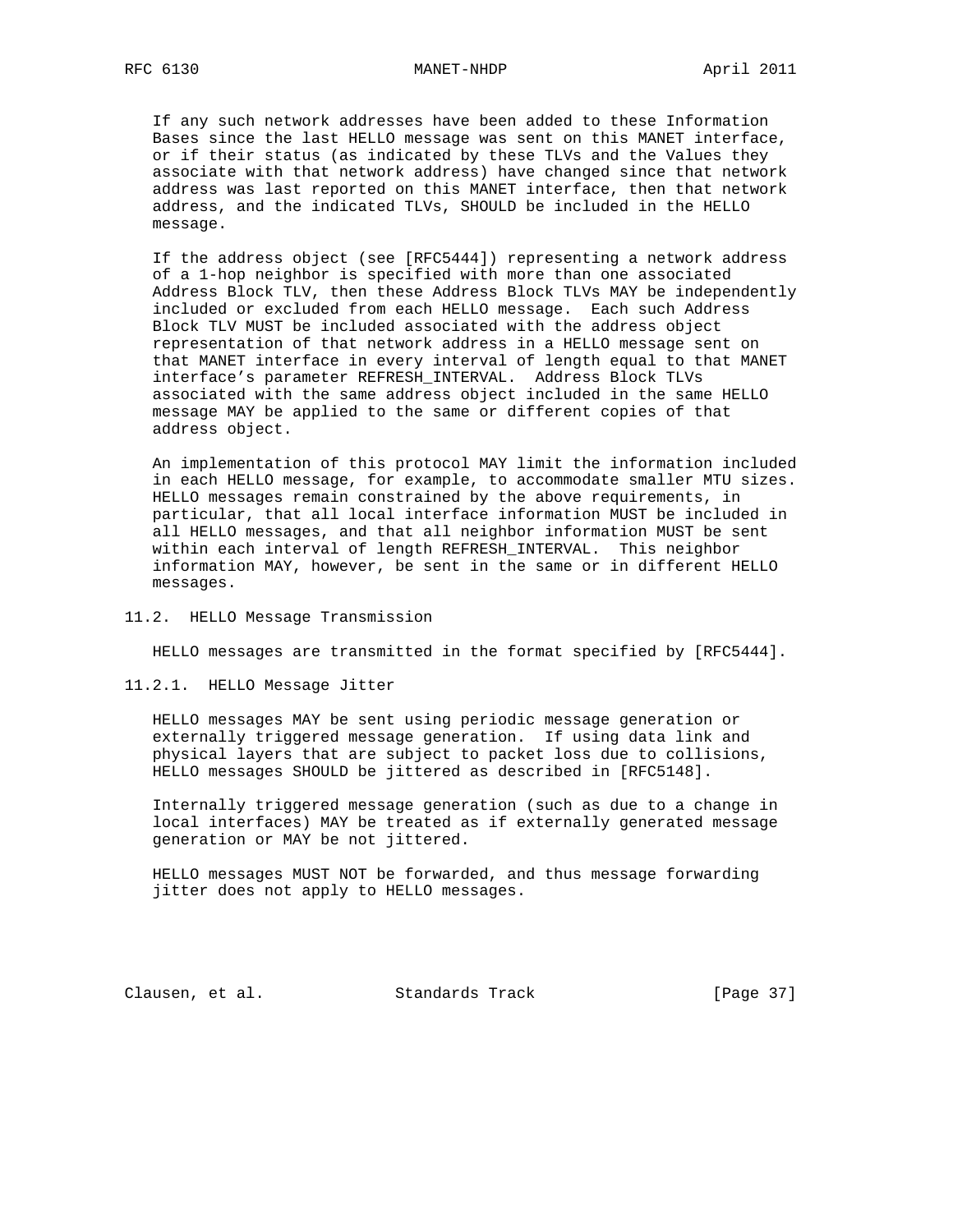Each form of jitter described in [RFC5148] requires a parameter MAXJITTER. These interface parameters may be dynamic and are specified by:

- o For periodic message generation: HP\_MAXJITTER.
- o For externally triggered message generation: HT\_MAXJITTER.

 When HELLO message generation is delayed in order that a HELLO message is not sent within HELLO\_MIN\_INTERVAL of the previous HELLO message on the same MANET interface, then HELLO\_MIN\_INTERVAL SHOULD be reduced by jitter, with maximum reduction HP\_MAXJITTER, as described in [RFC5148]. In this case, HP\_MAXJITTER MUST NOT be greater than HELLO\_MIN\_INTERVAL.

12. HELLO Message Processing

 On receiving a HELLO message, a router MUST first check if the message is invalid for processing by this router, as defined in Section 12.1 and, if so, discard the message without further processing. Otherwise, for each received and valid HELLO message, the receiving router MUST update its appropriate Interface Information Base and its Neighbor Information Base as specified in Section 12.3 to Section 12.6. These updates MUST be performed in the order in which they are presented in this specification. If any changes satisfy any of the conditions described in Section 13, then the indicated consequences in that section MUST be applied immediately, unless noted otherwise.

 All message processing, including determination of whether a message is invalid, considers only TLVs with Type Extension = 0. TLVs with any other type extension are ignored. All references to, for example, a TLV with Type = LINK\_STATUS refer to a TLV with Type = LINK\_STATUS and Type Extension = 0.

#### 12.1. Invalid Message

 A received HELLO message is invalid for processing by this router if any of the following conditions are true:

- o The address length as specified in the Message Header is not equal to the length of the addresses used by this router.
- o The message has a <msg-hop-limit> field in its Message Header with a value other than one. (Note that the message does not need to have a <msg-hop-limit> field.)

Clausen, et al. Standards Track [Page 38]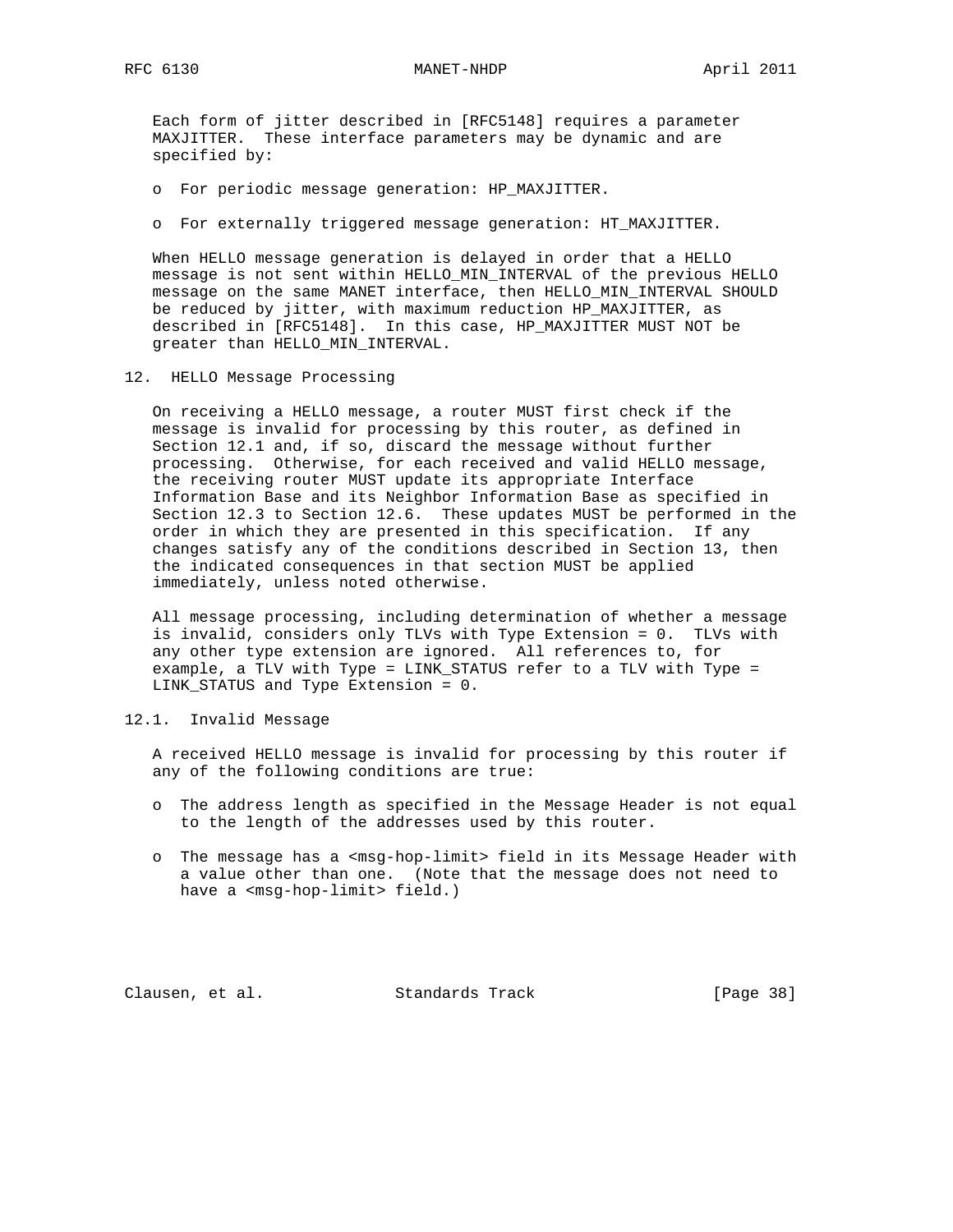- o The message has a <msg-hop-count> field in its Message Header with a value other than zero. (Note that the message does not need to have a <msg-hop-count> field.)
- o The message does not have a Message TLV with Type = VALIDITY\_TIME in its Message TLV Block.
- o The message has more than one Message TLV with Type = VALIDITY\_TIME in its Message TLV Block.
- o The message has more than one Message TLV with Type = INTERVAL\_TIME in its Message TLV Block.
- o The message has any Address Block TLV(s) with Type = LOCAL\_IF and any single Value v such that v != THIS\_IF and v != OTHER\_IF.
- o Any address object (including different address objects representing the same network address, in the same or different Address Blocks) is associated with more than one Value by one or more Address Block TLV(s) with Type = LOCAL\_IF.
- o Any address object (henceforth local address) associated with an Address Block TLV with Type = LOCAL\_IF represents one of the receiving router's current or recently used network addresses (i.e., local address overlaps any network address in any I\_local\_iface\_addr\_list in the Local Interface Set or any IR\_local\_iface\_addr in the Removed Interface Address Set).
- o The message has any Address Block TLV(s) with Type = LINK\_STATUS with any single Value  $v$  such that  $v$  != LOST,  $v$  != SYMMETRIC, and  $v$ != HEARD.
- o The message has any Address Block TLV(s) with Type = OTHER\_NEIGHB with any single Value  $v$  such that  $v$  != LOST and  $v$  != SYMMETRIC.
- o Any address object (including different copies of an address object, in the same or different Address Blocks) is associated with an Address Block TLV with Type = LOCAL\_IF and with an Address Block TLV with Type = LINK\_STATUS.
- o Any address object (including different copies of an address object, in the same or different Address Blocks) is associated with an Address Block TLV with Type = LOCAL\_IF and with an Address Block TLV with Type = OTHER\_NEIGHB.

Clausen, et al. Standards Track [Page 39]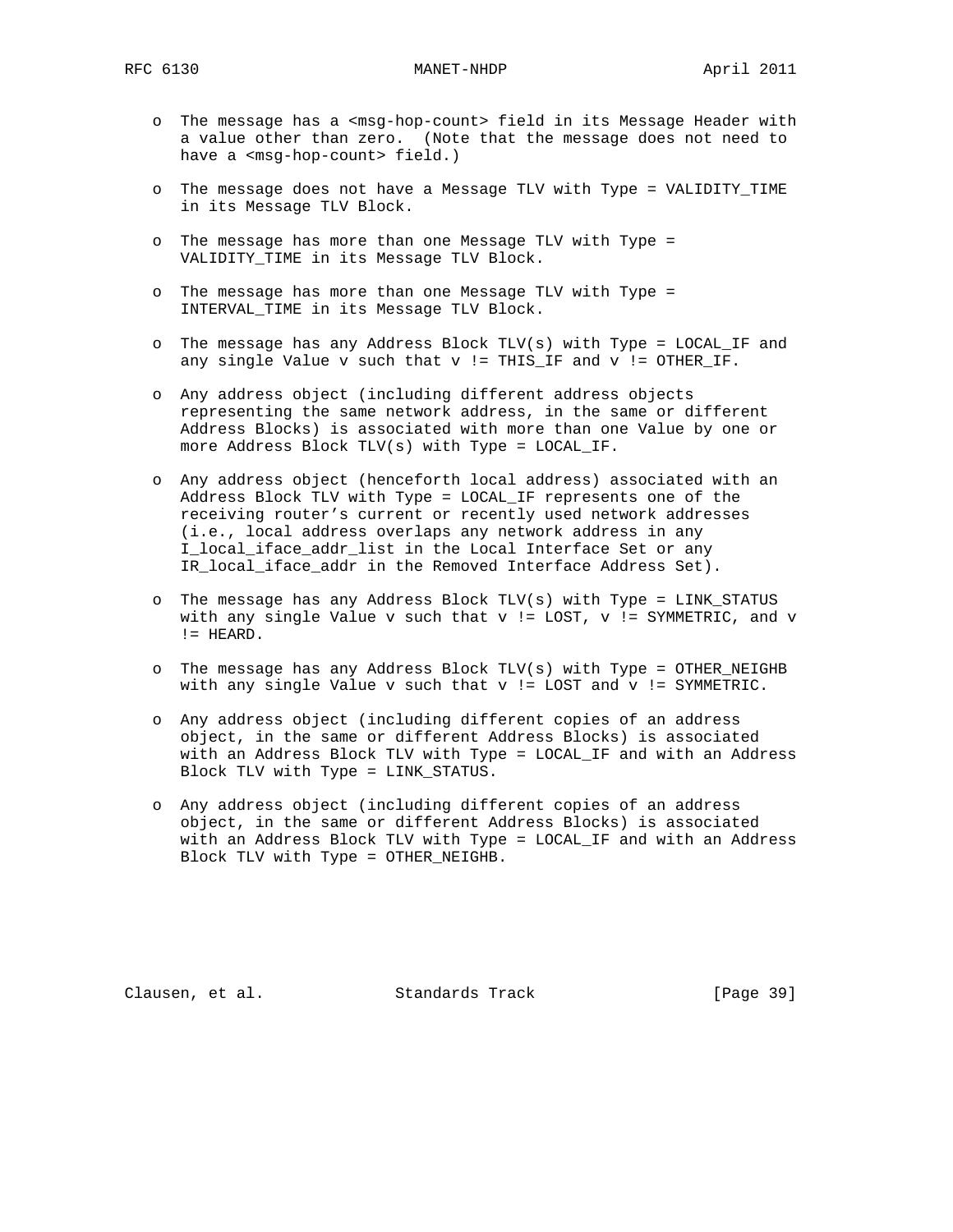RFC 6130 MANET-NHDP April 2011

- o Any address object (including different copies of an address object, in the same or different Address Blocks) is associated with more than one Value by one or more Address Block TLVs with Type = LINK\_STATUS.
- o Any address object (including different copies of an address object, in the same or different Address Blocks) is associated with more than one Value by one or more Address Block TLVs with Type = OTHER\_NEIGHB.

 A router MAY recognize additional reasons for identifying that a message is badly formed and therefore invalid for processing, e.g., to allow a security protocol as suggested in Section 17 to perform verification of HELLO message signatures and prevent processing of unverifiable HELLO messages by this protocol.

 An invalid message MUST be silently discarded, without updating the router's Information Bases.

12.2. Definitions

For the purpose of this section, note the following definitions:

- o "validity time" is calculated from the Message TLV with Type = VALIDITY\_TIME of the HELLO message as specified in [RFC5497]. (Note that, as specified by Section 12.1, there must be exactly one such Message TLV in the HELLO message.) All information in the HELLO message used by this specification has the same validity time.
- o "Receiving Address List" is the I\_local\_iface\_addr\_list corresponding to the MANET interface on which the HELLO message was received
- o "Sending Address List" is an unordered list of network addresses of the MANET interface over which the HELLO message was sent, i.e., is an unordered list of the network addresses represented by address objects contained in the HELLO message with an associated Address Block TLV with Type = LOCAL\_IF and Value = THIS\_IF. If the Sending Address List is otherwise empty, then the Sending Address List contains a single network address with maximum prefix length (i.e., /32 for IPv4, /128 for IPv6) with an address equal to the sending address of the IP datagram in which the HELLO message was included.
- o "Neighbor Address List" is an unordered list of all the network addresses of all the interfaces of the router that generated the HELLO message, i.e., is the Sending Address List, plus the network

Clausen, et al. Standards Track [Page 40]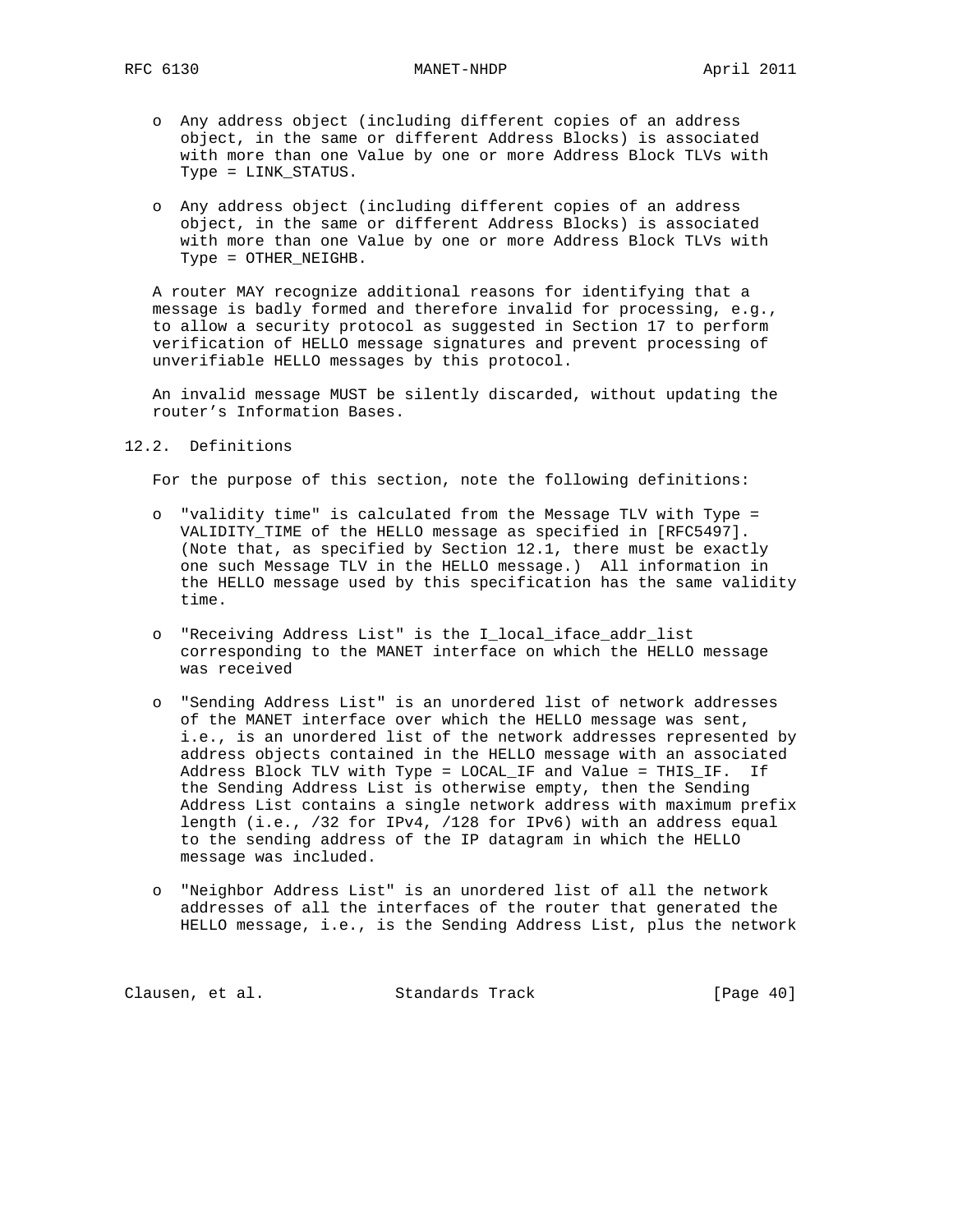addresses represented by address objects contained in the HELLO message with an associated Address Block TLV with Type = LOCAL\_IF and Value = OTHER\_IF.

- o "EXPIRED" indicates that a timer is set to a value clearly preceding the current time (e.g., current time - 1).
- o "Removed Address List" is a list of network addresses created by this HELLO message processing that were formerly reported as local by the router originating the HELLO message but that are not included in the Neighbor Address List. This list is initialized as empty.
- o "Lost Address List" is a subset of the Removed Address List containing network addresses that were formerly considered as symmetric. This list is initialized as empty.
- 12.3. Updating the Neighbor Set

 On receiving a HELLO message, the router MUST update its Neighbor Set and populate the Removed Address List and Lost Address List:

- 1. Find all Neighbor Tuples (henceforth matching Neighbor Tuples) where N\_neighbor\_addr\_list contains any network address that overlaps with any network address in the Neighbor Address List.
- 2. If there are no matching Neighbor Tuples, then:
	- 1. Create a new Neighbor Tuple with:
		- o N\_neighbor\_addr\_list := Neighbor Address List;
		- o N\_symmetric := false.
- 3. If there is one matching Neighbor Tuple, then:
	- 1. If the matching Neighbor Tuple's N\_neighbor\_addr\_list != Neighbor Address List, then:
		- 1. For each network address (henceforth removed address) that is contained in that N\_neighbor\_addr\_list but that is not contained in the Neighbor Address List:
			- 1. Add the removed address to the Removed Address List.
			- 2. If N\_symmetric = true, then add the removed address to the Lost Address List.

Clausen, et al. Standards Track [Page 41]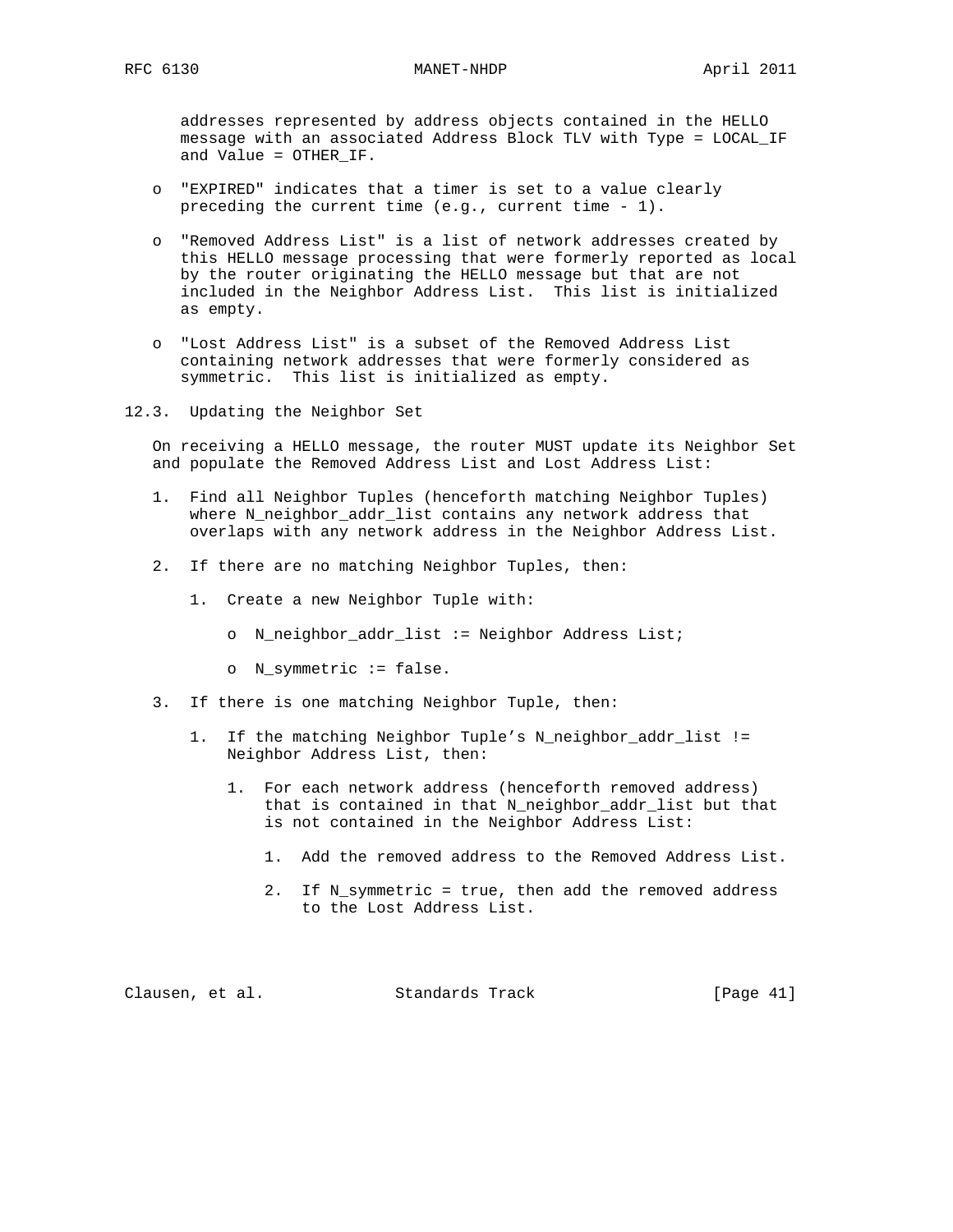- 2. Update the matching Neighbor Tuple by:
	- o N\_neighbor\_addr\_list := Neighbor Address List.
- 4. If there are two or more matching Neighbor Tuples, then:
	- 1. For each network address (henceforth removed address) that is contained in the N\_neighbor\_addr\_list of any of the matching Neighbor Tuples but is not contained in the Neighbor Address List:
		- 1. Add removed address to the Removed Address List.
		- 2. If N\_symmetric = true, then add removed address to the Lost Address List.
	- 2. Replace the matching Neighbor Tuples by a single Neighbor Tuple with:
		- o N\_neighbor\_addr\_list := Neighbor Address List;
		- o N\_symmetric := false
- 12.4. Updating the Lost Neighbor Set

 On receiving a HELLO message, a router MUST update its Lost Neighbor Set:

- 1. For each network address (henceforth lost address) that is contained in the Lost Address List, if no Lost Neighbor Tuple with NL\_neighbor\_addr = lost address exists, then add a Lost Neighbor Tuple with:
	- o NL\_neighbor\_addr := lost address;
	- o NL\_time := current time + N\_HOLD\_TIME.
- 12.5. Updating the Link Sets

On receiving a HELLO message, a router MUST update its Link Sets:

- 1. Remove all network addresses in the Removed Address List from the L\_neighbor\_iface\_addr\_list of all Link Tuples.
- 2. Remove all Link Tuples whose L\_neighbor\_iface\_addr\_list is now empty; apply Section 13.2 but not Section 13.3.

Clausen, et al. Standards Track [Page 42]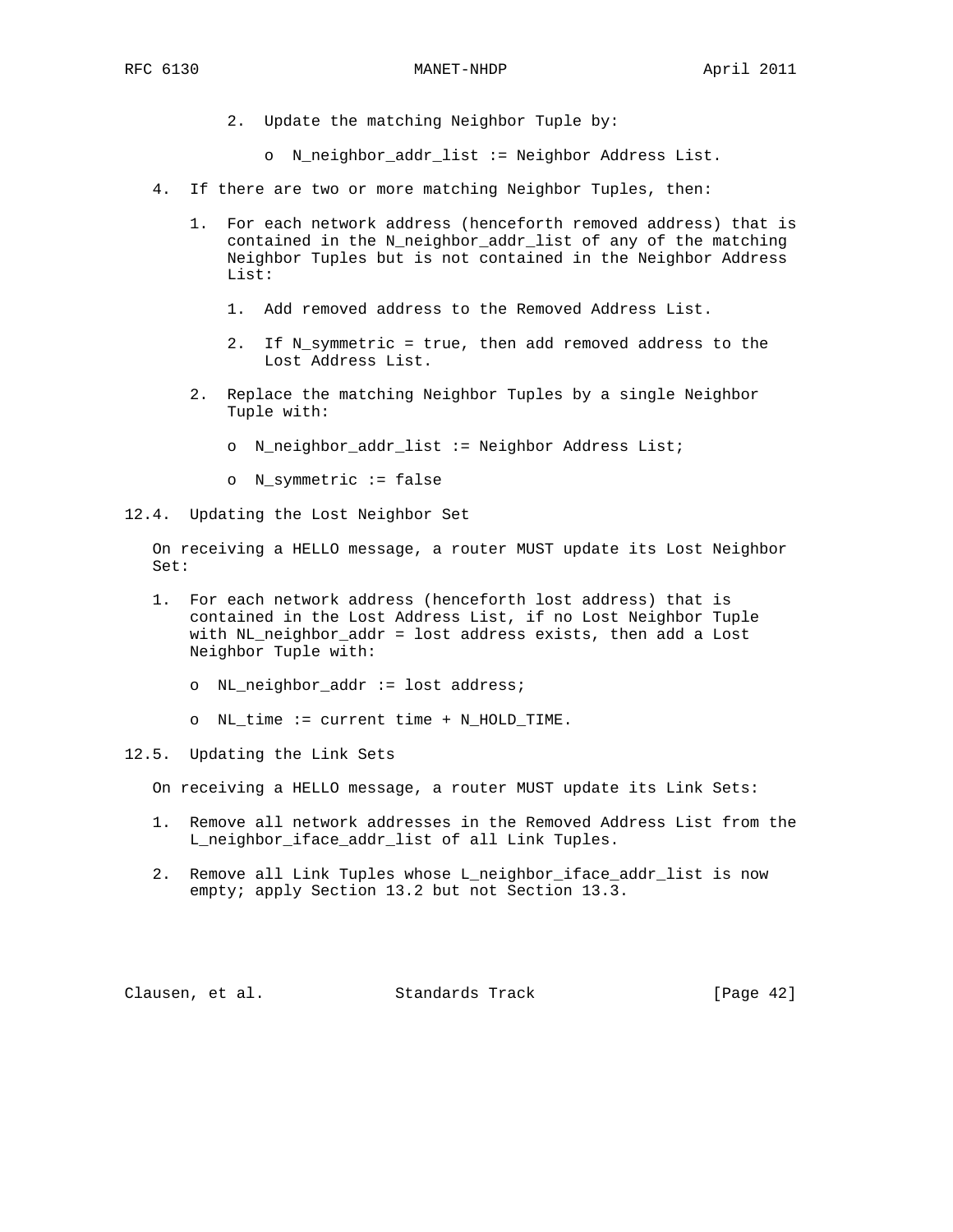The router MUST then update its Link Set for the MANET interface on which the HELLO message is received:

- 1. Find all Link Tuples (henceforth matching Link Tuples) where:
	- o L\_neighbor\_iface\_addr\_list contains one or more network addresses in the Sending Address List.
- 2. If there is more than one matching Link Tuple, then remove them all; apply Section 13.2 but not Section 13.3.
- 3. If no matching Link Tuples remain, then create a new matching Link Tuple with:
	- o L\_neighbor\_iface\_addr\_list := empty;
	- o L\_HEARD\_time := EXPIRED;
	- o L\_SYM\_time := EXPIRED;
	- o L\_quality := INITIAL\_QUALITY;
	- o L\_pending := INITIAL\_PENDING;
	- o L\_lost := false;
	- o L\_time := current time + validity time.
- 4. The matching Link Tuple, existing or new, is then modified as follows:
	- 1. If the router finds any network address (henceforth receiving address) in the Receiving Address List in an Address Block in the HELLO message, then the Link Tuple is modified as follows:
		- 1. If any receiving address in the HELLO message is associated with an Address Block TLV with Type = LINK\_STATUS and with Value = HEARD or Value = SYMMETRIC, then:
			- o L\_SYM\_time := current time + validity time.
		- 2. Otherwise, if any receiving address in the HELLO message is associated with an Address Block TLV with Type = LINK\_STATUS and Value = LOST, then:
			- 1. if L\_SYM\_time has not expired, then:

| Clausen, et al. |  | Standards Track | [Page $43$ ] |  |
|-----------------|--|-----------------|--------------|--|
|                 |  |                 |              |  |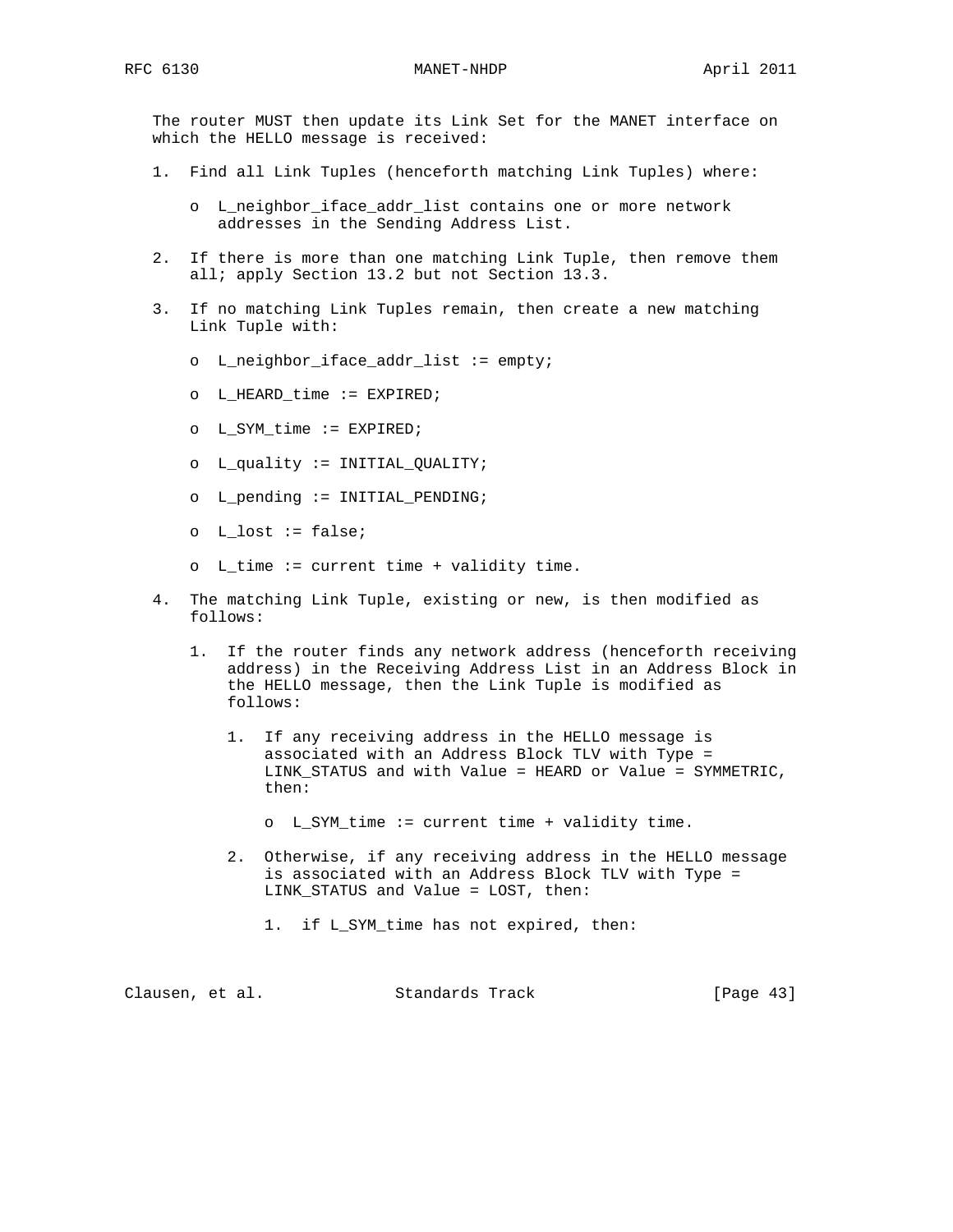- 1. L\_SYM\_time := EXPIRED.
- 2. if L\_status = HEARD, then:
	- o L\_time := current time + L\_HOLD\_TIME.
- 2. L\_neighbor\_iface\_addr\_list := Sending Address List.
- 3. L\_HEARD\_time := max(current time + validity time, L SYM time).
- 4. If L\_status = PENDING, then:
	- $O$  L\_time :=  $max(L_time, L_HERD_time)$ .
- 5. Otherwise, if L\_status = HEARD or L\_status = SYMMETRIC, then:
	- o L\_time := max(L\_time, L\_HEARD\_time + L\_HOLD\_TIME).
- 12.6. Updating the 2-Hop Set

 On receiving a HELLO message, a router MUST update its 2-Hop Set for the MANET interface on which the HELLO message was received:

- 1. Remove all network addresses in the Removed Address List from the N2\_neighbor\_iface\_addr\_list of all 2-Hop Tuples.
- 2. If the Link Tuple whose L\_neighbor\_iface\_addr\_list = Sending Address List, has L\_status = SYMMETRIC, then:
	- 1. For each network address (henceforth 2-hop address) in an Address Block of the HELLO message, where:
		- o a 2-hop address is not contained in the Neighbor Address List;
		- o a 2-hop address is not contained in any I\_local\_iface\_addr\_list; AND
		- o a 2-hop address != any IR\_local\_iface\_addr

perform the following processing:

- 1. If the 2-hop address has an associated Address Block TLV with:
	- o Type = LINK\_STATUS and Value = SYMMETRIC; OR

| [Page $44$ ]<br>Clausen, et al.<br>Standards Track |  |  |  |
|----------------------------------------------------|--|--|--|
|----------------------------------------------------|--|--|--|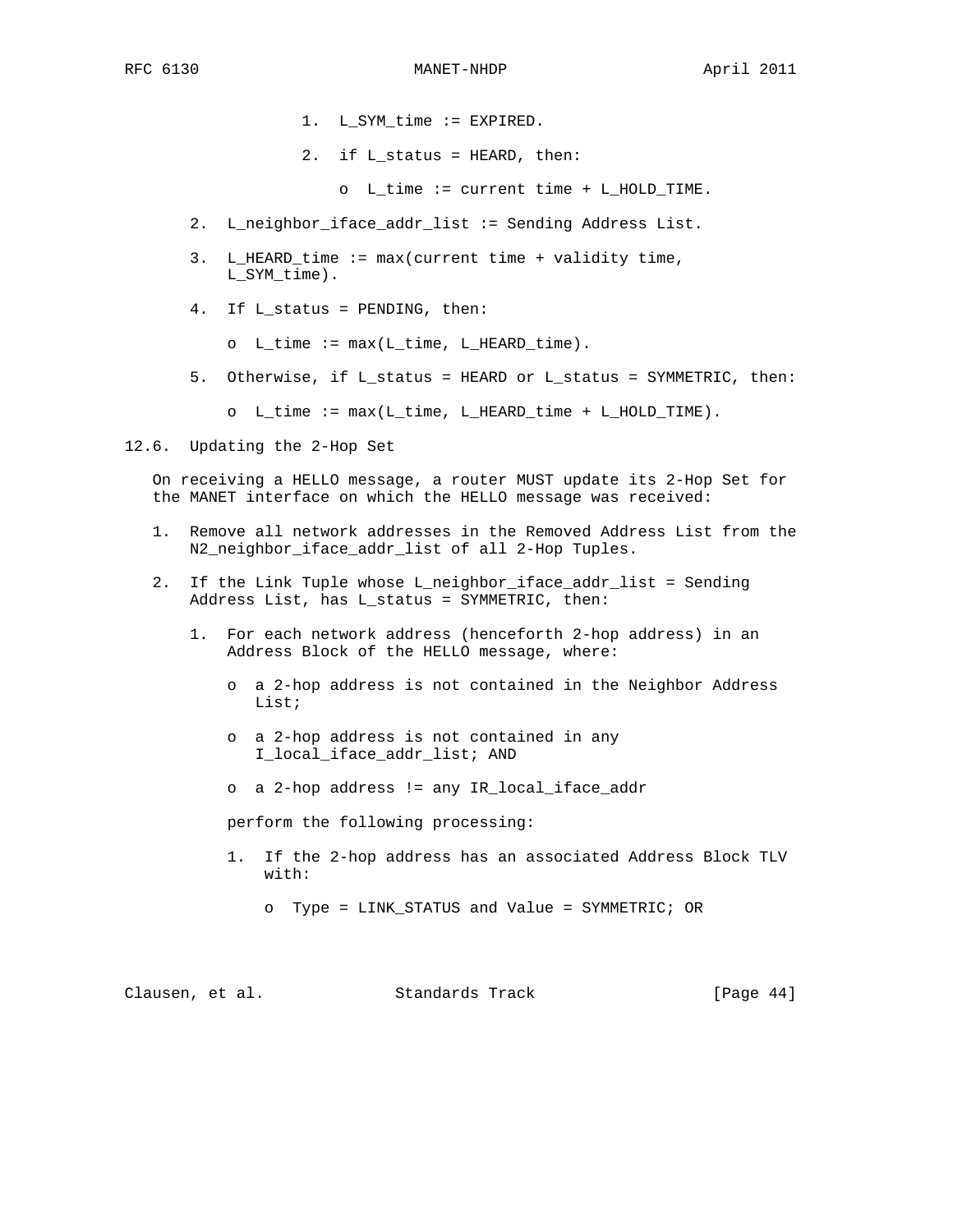o Type = OTHER\_NEIGHB and Value = SYMMETRIC,

then, if there is no 2-Hop Tuple such that:

- o N2\_neighbor\_iface\_addr\_list contains one or more network addresses in the Sending Address List; AND
- o N2\_2hop\_addr = 2-hop address,

then create a 2-Hop Neighbor Tuple with:

o N2\_2hop\_addr := 2-hop address.

 This 2-Hop Tuple (existing or new) is then modified as follows:

- o N2\_neighbor\_iface\_addr\_list := Sending Address List;
- o N2\_time := current time + validity time.
- 2. Otherwise, if a 2-hop address has an Address Block TLV with:
- o Type = LINK\_STATUS and Value = LOST or Value = HEARD; **OR** STREET IN THE STREET IS NOT THE STREET IN THE STREET IS NOT THE STREET IN THE STREET IS NOT THE STREET IN
	- o Type = OTHER\_NEIGHB and Value = LOST;

then remove all 2-Hop Tuples with:

- o N2\_neighbor\_iface\_addr\_list containing one or more network addresses in the Sending Address List; AND
- o N2\_2hop\_addr = 2-hop address.

13. Other Information Base Changes

 The Interface and Neighbor Information Bases MUST be changed when certain events occur. These events may result from HELLO message processing or may be otherwise generated (e.g., expiry of timers or link quality changes).

Events that cause changes in the Information Bases are:

 o A Link Tuple's L\_status changes to SYMMETRIC. In this case, the actions specified in Section 13.1 are performed.

Clausen, et al. Standards Track [Page 45]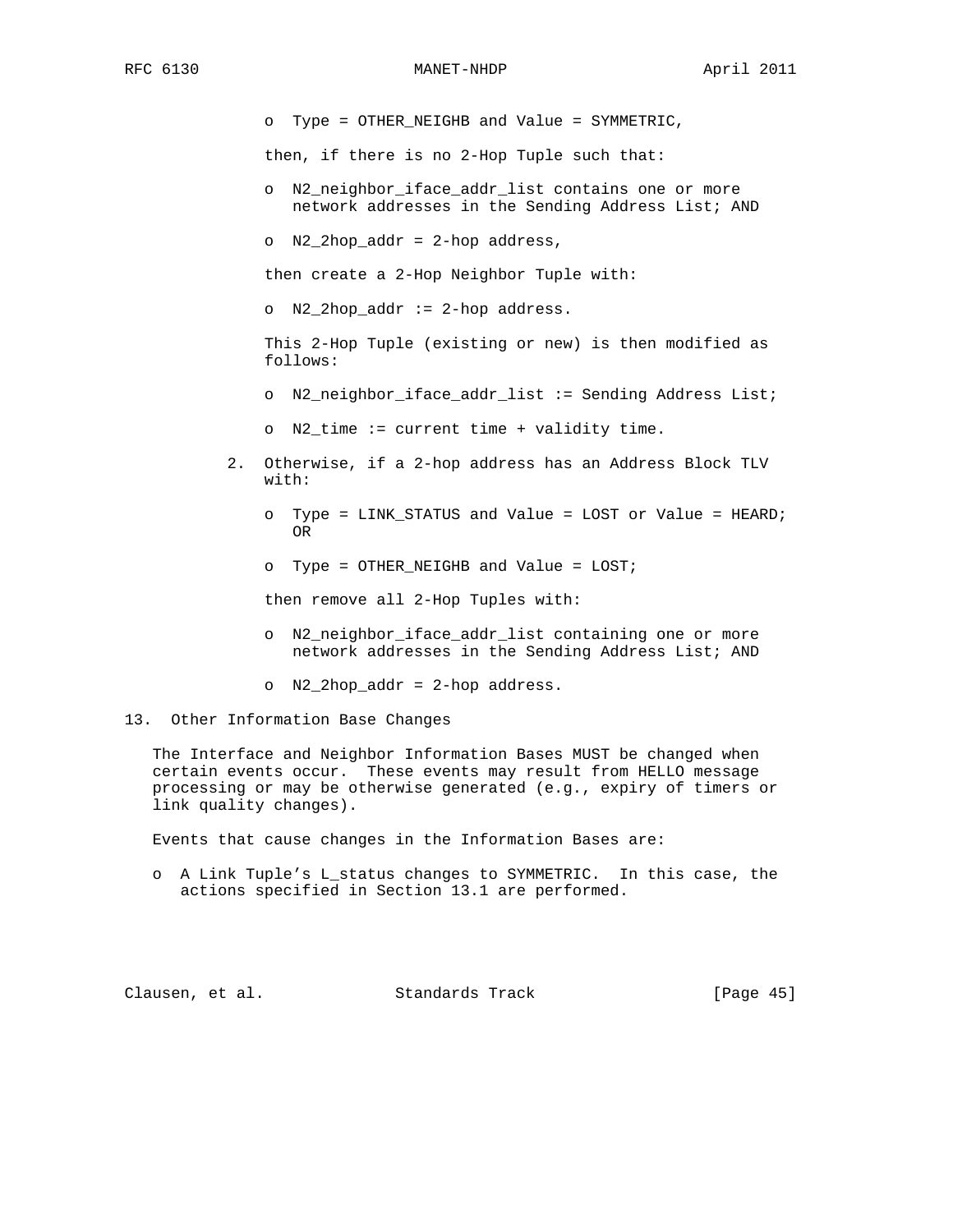RFC 6130 MANET-NHDP April 2011

- o A Link Tuple's L\_status changes from SYMMETRIC, or the Link Tuple is removed. In this case, the actions specified in Section 13.2 are performed.
- o A Link Tuple's L\_HEARD\_time expires, or the Link Tuple is removed. In this case, the actions specified in Section 13.3 are performed.
- o Local interface network address changes. In this case, the actions specified in Section 9 are performed.
- o Link quality changes. In this case, the actions specified in Section 14 are performed.

 If a Link Tuple is removed, or if L\_status changes from SYMMETRIC and L\_HEARD\_time expires, then the actions specified in Section 13.2 MUST be performed before the actions specified in Section 13.3 are performed for that Link Tuple.

 A router MAY report updated information in response to any of these changes in HELLO message(s), subject to the constraints in Section 11.

 A router that transmits HELLO messages in response to such changes SHOULD transmit a HELLO message:

- o On all MANET interfaces, if the Neighbor Set changes such as to indicate the change in symmetry of any 1-hop neighbors (including addition or removal of symmetric 1-hop neighbors).
- o Otherwise, on all those MANET interfaces whose Link Set changes such as to indicate a change in L\_status of any 1-hop neighbors (including the addition or removal of any 1-hop neighbors, other than those considered pending).
- 13.1. Link Tuple Symmetric
	- If, for any Link Tuple that does not have L\_status = SYMMETRIC:
	- o L\_status changes to SYMMETRIC;

then:

- 1. For the Neighbor Tuple whose N\_neighbor\_addr\_list contains L\_neighbor\_iface\_addr\_list, set:
	- o N\_symmetric := true.

Clausen, et al. Standards Track [Page 46]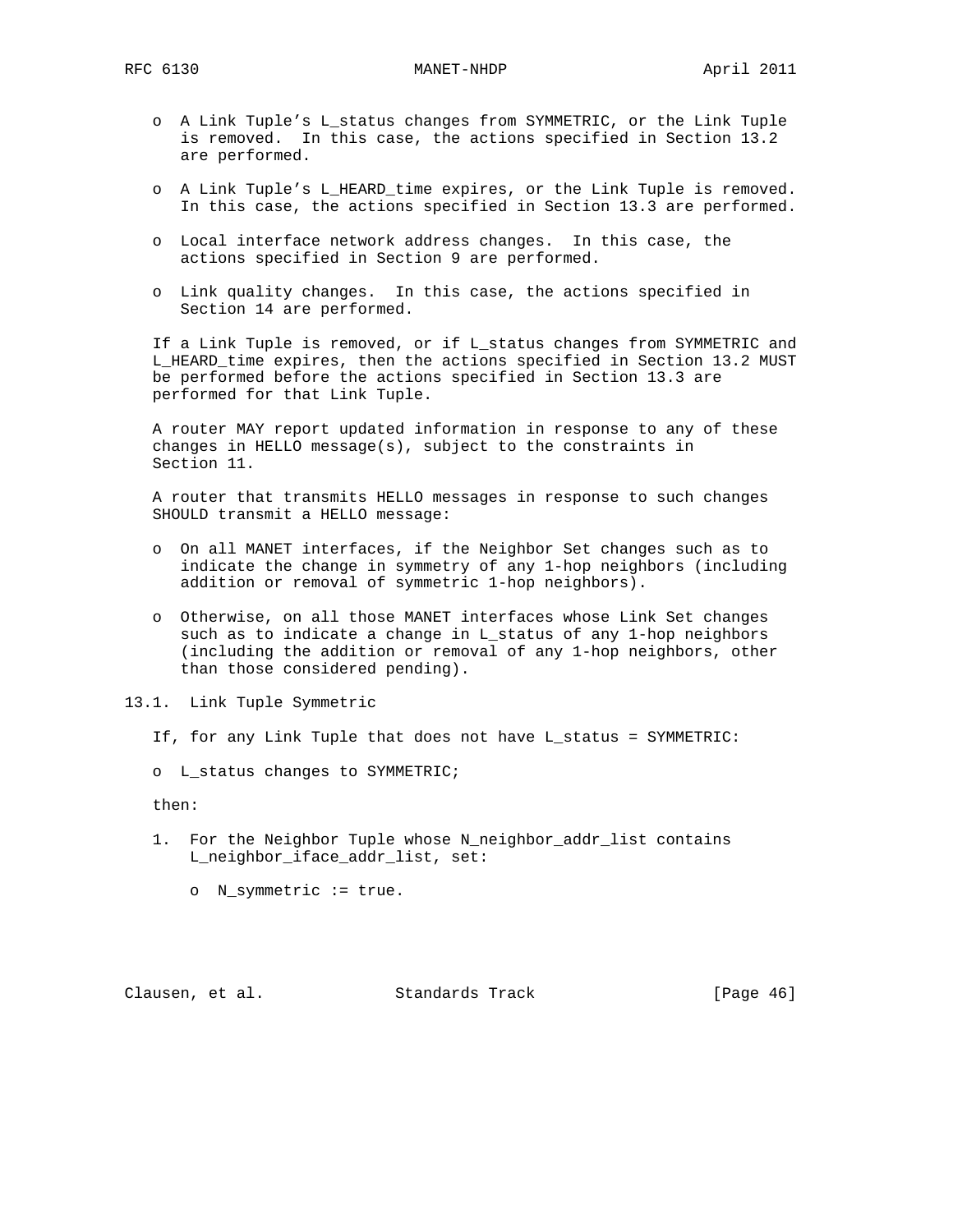2. Remove all Lost Neighbor Tuples whose NL\_neighbor\_addr is contained in that N\_neighbor\_addr\_list.

 This includes any newly created Link Tuples whose status is immediately updated such that L\_status = SYMMETRIC. (Note that in this specification, all Link Tuples are created such that their L\_status is not SYMMETRIC, but a Link Tuple may be immediately updated by subsequent processing of the same HELLO message that caused the creation of the Link Tuple such that the Link Tuple's L\_status changes to SYMMETRIC.)

- 13.2. Link Tuple Not Symmetric
	- If for any Link Tuple with L\_status = SYMMETRIC:
	- o L\_status changes to any other value; OR
	- o the Link Tuple is removed;

then:

- 1. All 2-Hop Tuples for the same MANET interface with:
	- o N2\_neighbor\_iface\_addr\_list contains one or more network addresses in L\_neighbor\_iface\_addr\_list;

are removed.

- 2. For the Neighbor Tuple whose N\_neighbor\_addr\_list contains L\_neighbor\_iface\_addr\_list:
	- 1. If there are no remaining Link Tuples for any MANET interface where:
		- o L\_neighbor\_iface\_addr\_list is contained in N\_neighbor\_addr\_list; AND
		- o L\_status = SYMMETRIC;

then modify the Neighbor Tuple by:

- 1. N\_symmetric := false.
- 2. For each network address (henceforth neighbor address) in N\_neighbor\_addr\_list, add a Lost Neighbor Tuple with:
	- o NL\_neighbor\_addr := neighbor address;

Clausen, et al. Standards Track [Page 47]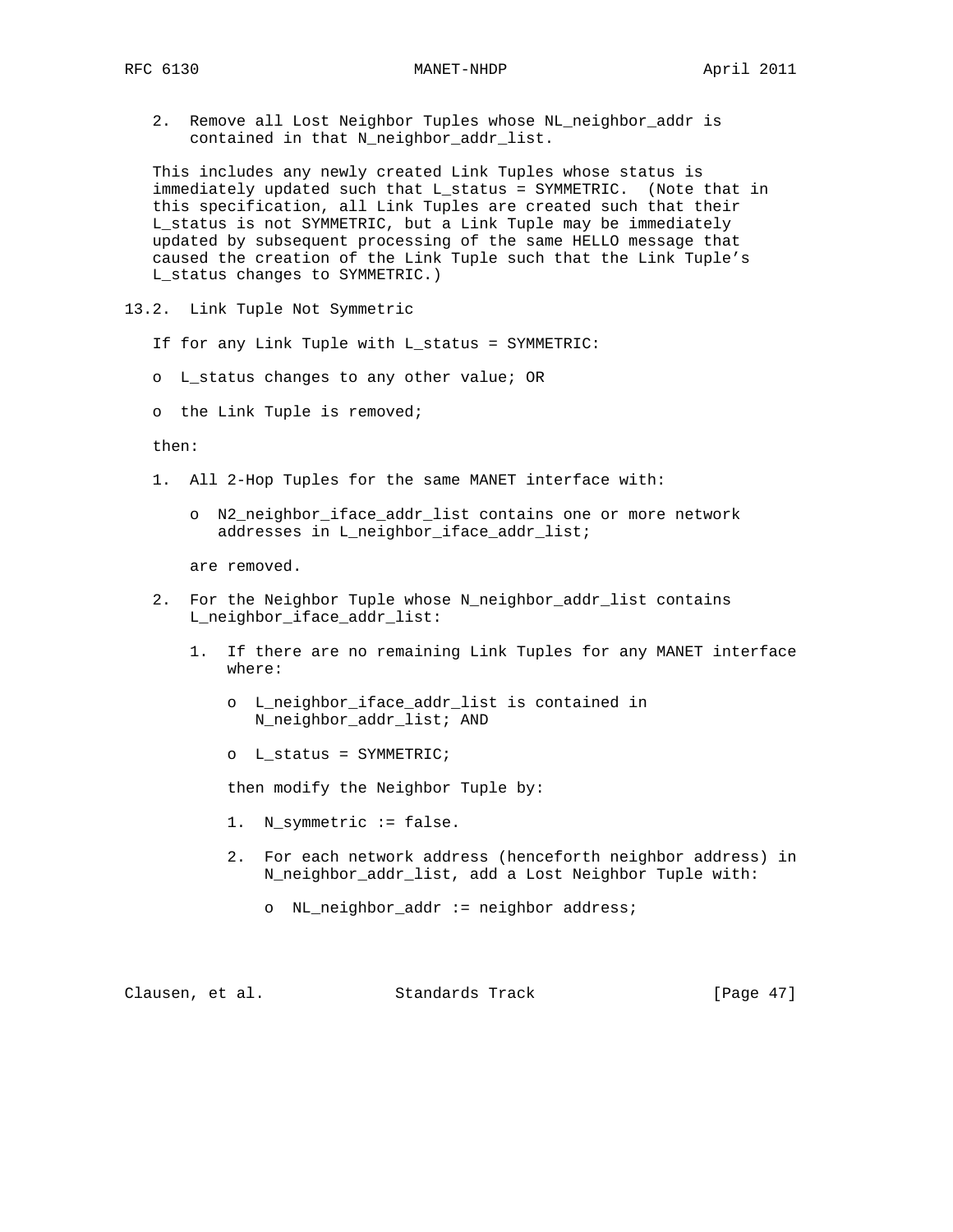o NL\_time := current time + N\_HOLD\_TIME.

#### 13.3. Link Tuple Heard Timeout

- If, for any Link Tuple:
- o L\_HEARD\_time expires; OR
- o the Link Tuple is removed;

then:

- 1. For the Neighbor Tuple whose N\_neighbor\_addr\_list contains L\_neighbor\_iface\_addr\_list, if no Link Tuples for any MANET interface remain where:
	- o L\_neighbor\_iface\_addr\_list is contained in N\_neighbor\_addr\_list; AND
	- o L\_HEARD\_time is not expired;

then remove the Neighbor Tuple.

14. Link Quality

 Link quality is a mechanism whereby a router MAY take considerations other than message exchange into account for determining when a link is and is not a candidate for being considered as HEARD or SYMMETRIC. As such, it is a "link admission" mechanism.

 Link quality information for a link is generated (e.g., through access to signal to noise ratio, packet loss rate, or other information from the link layer) and used only locally, i.e., is not included in signaling, and routers may interoperate whether they are using the same, different, or no, link quality information. Link quality information is specified as a normalized, dimensionless figure in the interval zero to one, inclusive, a higher value indicating a better link quality.

 For deployments where no link quality is used, the considerations in Section 14.1 apply. For deployments where link quality is used, the general principles of link quality usage are described in Section 14.2. Sections 14.3 and 14.4 detail link quality functioning.

Clausen, et al. Standards Track [Page 48]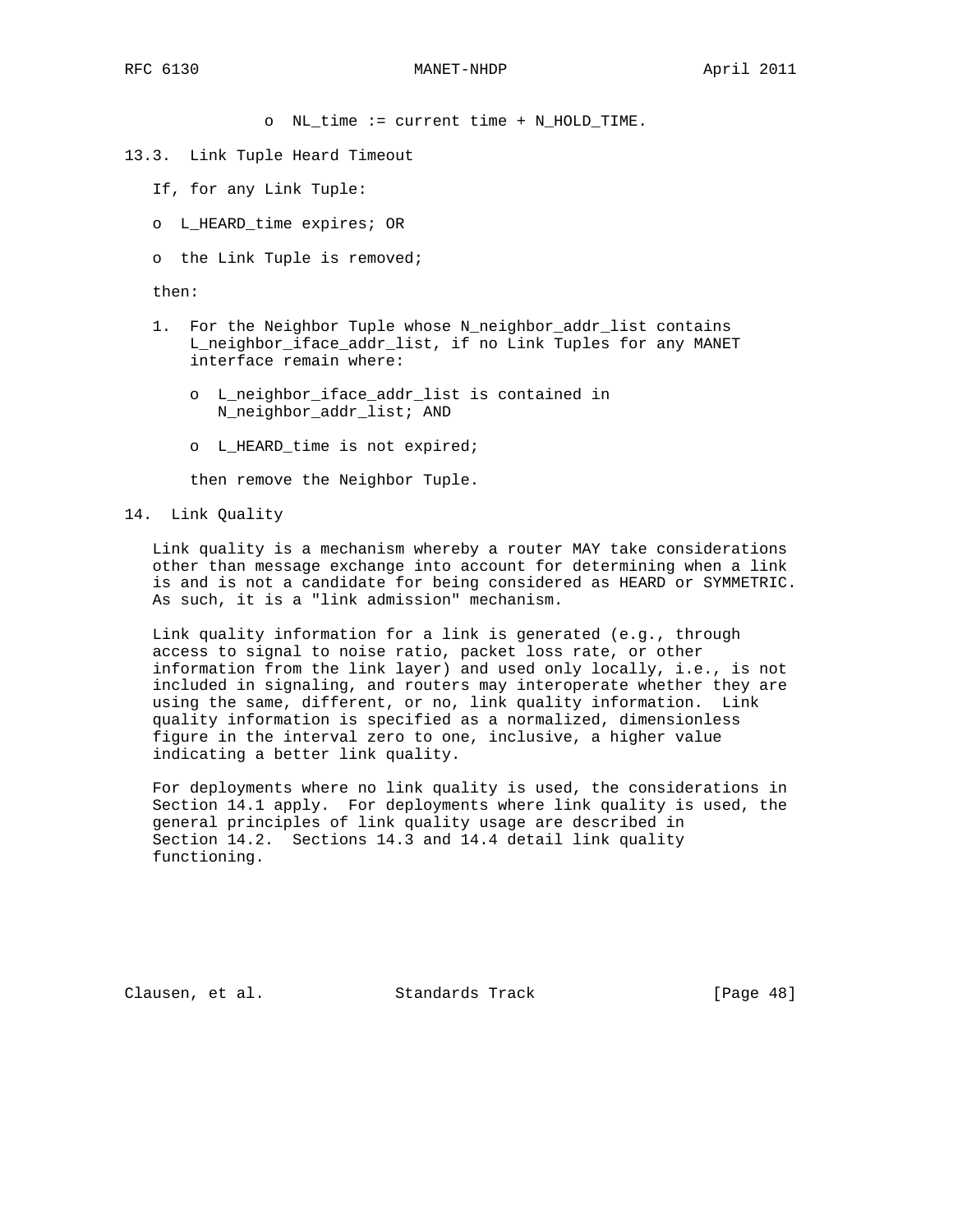14.1. Deployment without Link Quality

 In order for a router to not employ link quality, the router MUST define:

- o INITIAL\_PENDING := false;
- o INITIAL\_QUALITY >= HYST\_REJECT (there is no reason not to define INITIAL\_QUALITY := 1).
- 14.2. Basic Principles of Link Quality

 To enable link quality usage, the L\_quality value of a Link Tuple is used in conjunction with two thresholds, HYST\_ACCEPT and HYST\_REJECT, to set the flags L\_pending and L\_lost of that Link Tuple. Based on these flags, the link status to advertise for that Link Tuple is determined as described in Section 7.1.

 The use of two thresholds implements link hysteresis, whereby a link that has HYST\_REJECT <= L\_quality < HYST\_ACCEPT may be either accepted or rejected (depending on which threshold it has most recently crossed, or, if neither, on the value of parameter INITIAL\_PENDING). With appropriate values of these parameters, this prevents overly rapid changes of link status.

The basic principles of link quality usage are as follows:

- o A router does not advertise a neighbor interface in any state until L\_quality is acceptable:
	- o If INITIAL\_PENDING = true, then the link is advertised when link L\_quality >= HYST\_ACCEPT.
	- o Otherwise, the link is advertised when L\_quality >= HYST\_REJECT.

A link that is not yet advertised has L\_pending = true.

- o Once L\_quality >= HYST\_ACCEPT, the router sets L\_pending := false, indicating that the link can be advertised.
- o A link for which L\_pending = false is advertised until its L\_quality drops below HYST\_REJECT.
- o If a link has L\_pending = false and L\_quality < HYST\_REJECT, the link is LOST and is advertised as such. This link is not reconsidered as a candidate HEARD or SYMMETRIC link until L\_quality >= HYST\_ACCEPT.

Clausen, et al. Standards Track [Page 49]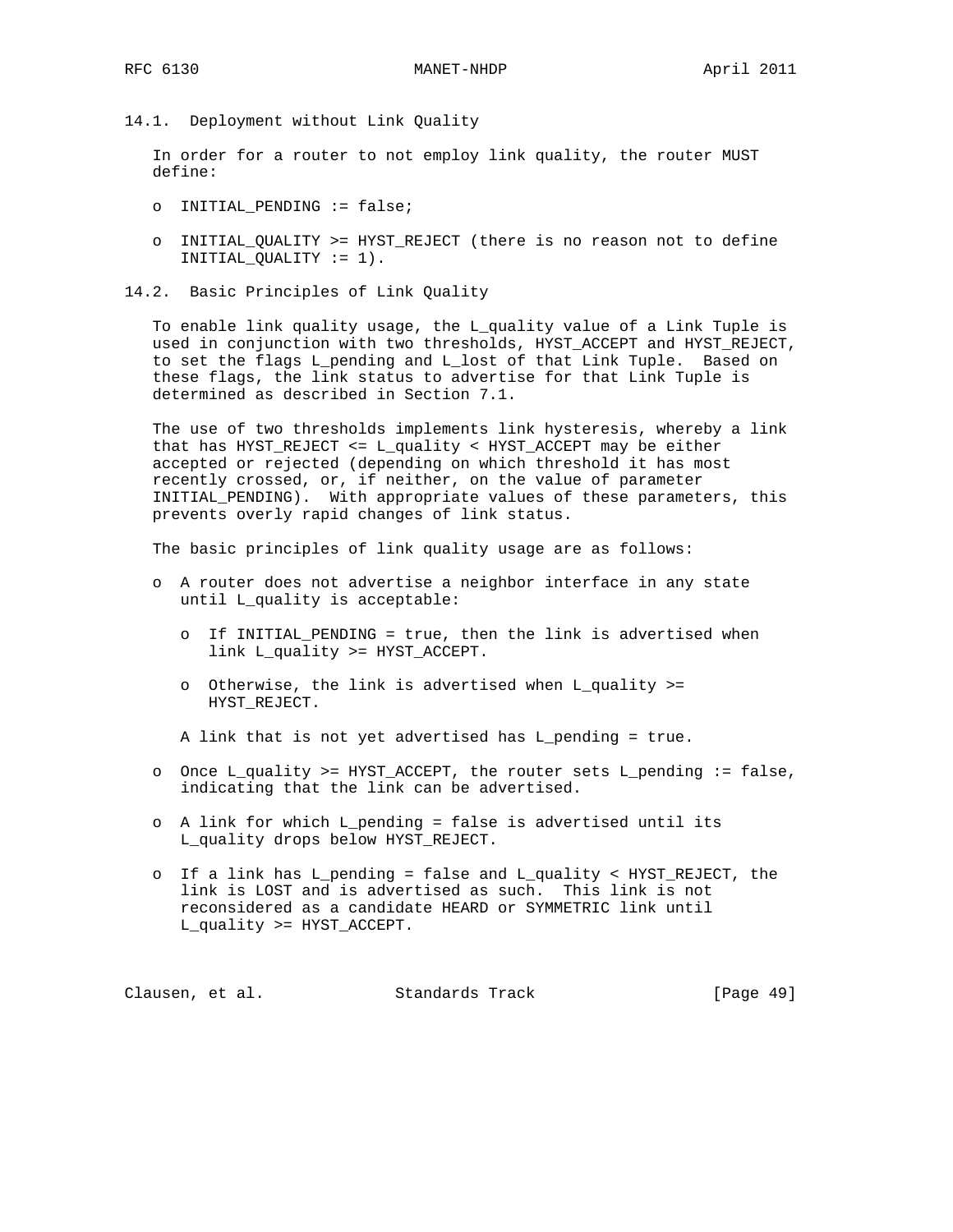o A link that has an acceptable quality may be advertised as HEARD, SYMMETRIC or LOST according to the exchange of HELLO messages.

 In order that these principles can all hold, a router MUST NOT define:

- o INITIAL\_PENDING = false and INITIAL\_QUALITY < HYST\_REJECT; OR
- o INITIAL\_PENDING = true and INITIAL\_QUALITY >= HYST\_ACCEPT.
- 14.3. When Link Quality Changes

 If L\_quality for a link changes, then the following actions MUST be taken:

- 1. If L quality >= HYST ACCEPT, then the corresponding Link Tuple is modified by:
	- 1. L\_pending := false;
	- 2.  $L_loss := false;$
	- 3. If L\_status = HEARD or L\_status = SYMMETRIC, then:
		- o L\_time := max(L\_time, L\_HEARD\_time + L\_HOLD\_TIME).
- 2. If L\_status != PENDING, and L\_quality < HYST\_REJECT, then the corresponding Link Tuple is modified by:
	- 1. If L\_lost = false, then:
		- o L\_lost := true;
		- o L time := min(L time, current time + L HOLD TIME).

 As a result of this processing, the L\_STATUS of a Link Tuple may change. In this case, the processing actions corresponding to this change, as specified in Section 13, MUST also be taken.

 If L\_quality for a link is updated based on HELLO message reception, or on reception of a packet including a HELLO message, then L\_quality MUST be updated prior to the HELLO message processing described in Section 12. (If the receipt of the HELLO message, or the packet containing it, creates the Link Tuple, then the Link Tuple MUST be created with the appropriately updated L\_quality value, rather than with L\_quality := INITIAL\_QUALITY.)

Clausen, et al. Standards Track [Page 50]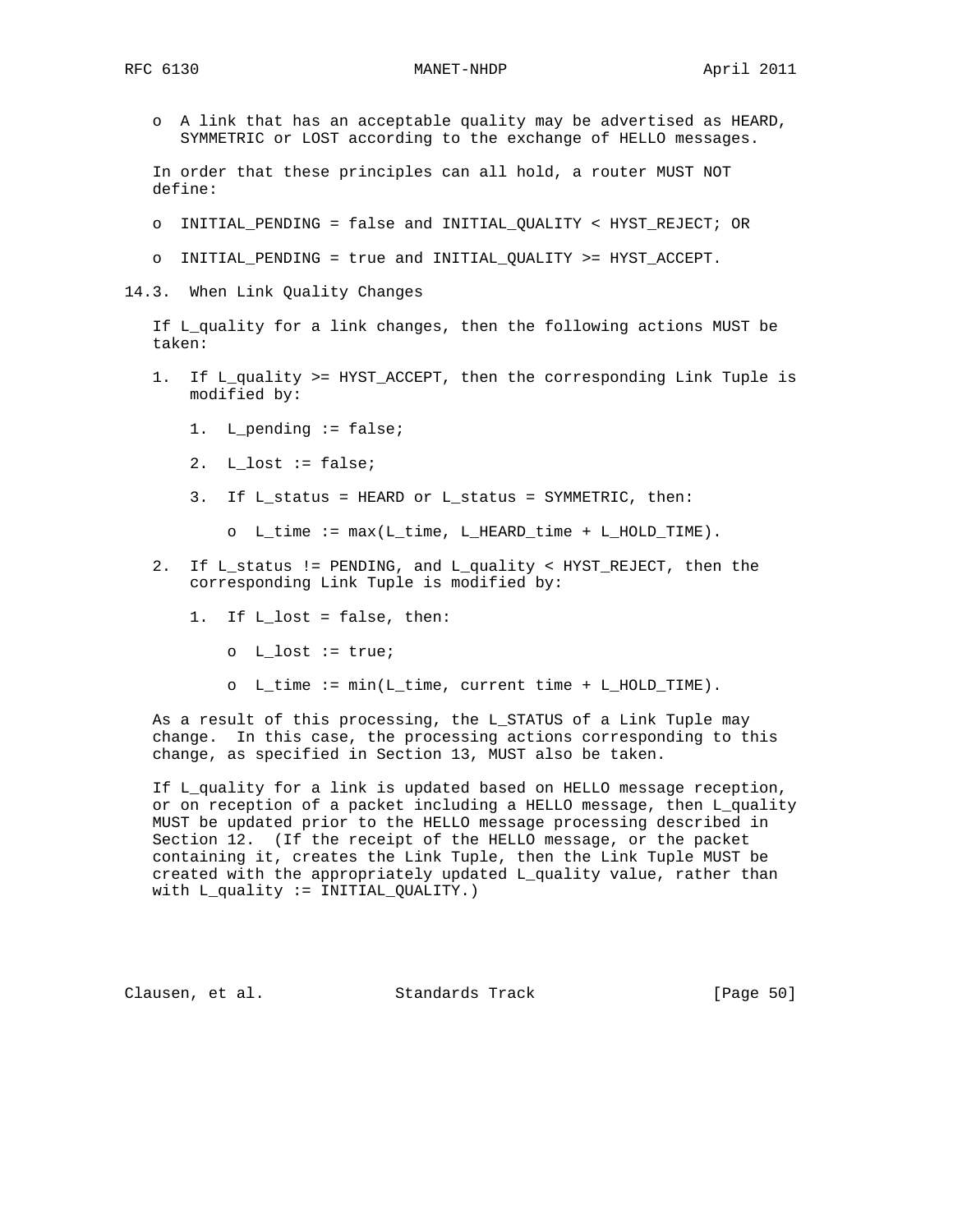### 14.4. Updating Link Quality

 A router MAY update link quality based on any information available to it. Particular cases that MAY be used include:

- o Information from the link layer, such as signal-to-noise ratio or packet acknowledgment reception and loss information.
- o Receipt or loss of control packets. If control packets include a sequential packet sequence number, as defined in [RFC5444], then link quality can be updated when a control packet is received, whether or not it contains a HELLO message. The link quality may then, for example, be based on whether the last N out of M control packets on the link were received, or may use a "leaky integrator" tracking packet reception and loss.
- o Receipt or loss of HELLO messages. If the maximum interval between HELLO messages is known (such as by inclusion in HELLO messages of a Message TLV with Type := INTERVAL\_TIME, as defined in [RFC5497]), then the loss of HELLO messages can be determined without the need to receive a later HELLO message. Note that if this case is combined with the previous case, then care must be taken to avoid "double counting" a lost HELLO message in a lost packet.
- 15. Proposed Values for Parameters and Constants

 This section lists the parameters and constants used in the specification of the protocol, and proposed values of each that MAY be used when a single value of each is used.

- 15.1. Message Interval Interface Parameters
	- o HELLO\_INTERVAL := 2 seconds
	- o HELLO\_MIN\_INTERVAL := HELLO\_INTERVAL/4
	- o REFRESH\_INTERVAL := HELLO\_INTERVAL
- 15.2. Information Validity Time Interface Parameters
	- o H\_HOLD\_TIME := 3 x REFRESH\_INTERVAL
	- o L\_HOLD\_TIME := H\_HOLD\_TIME

Clausen, et al. Standards Track [Page 51]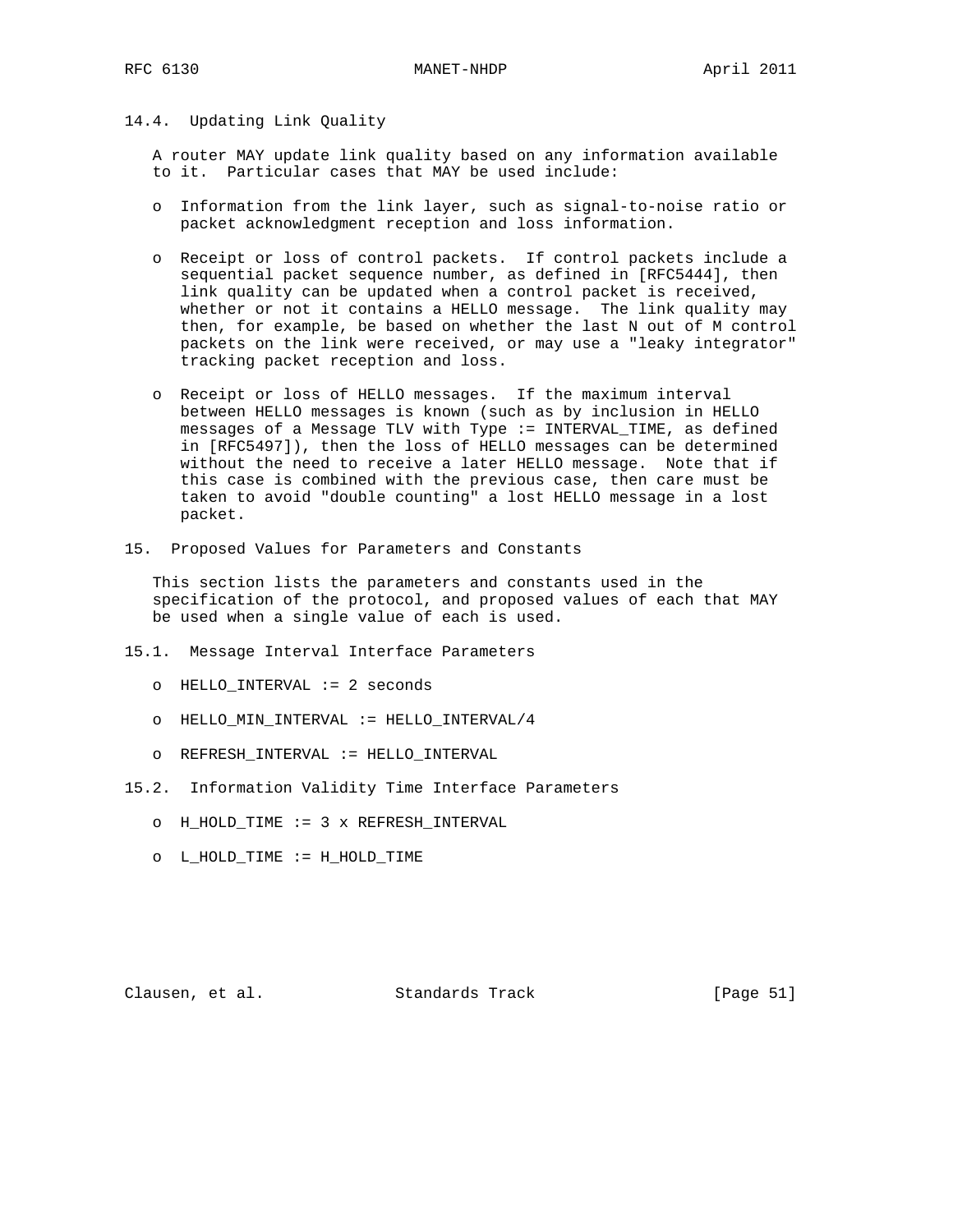15.3. Information Validity Time Router Parameters

- o N\_HOLD\_TIME := L\_HOLD\_TIME
- o I\_HOLD\_TIME := N\_HOLD\_TIME
- 15.4. Link Quality Interface Parameters

 If link quality is changed, then parameter values will depend on the link quality process. If link quality is not changed, then:

- o HYST\_ACCEPT := 1
- o HYST\_REJECT := 0
- o INITIAL\_QUALITY := 1
- o INITIAL\_PENDING := false
- 15.5. Jitter Interface Parameters
	- o HP\_MAXJITTER := HELLO\_INTERVAL/4
	- o HT\_MAXJITTER := HP\_MAXJITTER
- 15.6. Constants
	- o  $C := 1/1024$  second
- 16. Usage with Other Protocols

 Other protocols, such as MANET routing protocols, that use neighborhood discovery, may need to interact with this protocol. This protocol is designed to permit such interactions, in particular:

- o Through accessing, and possibly extending, the information in the Local Information Base (Section 6), the Interface Information Base (Section 7), and the Neighbor Information Base (Section 8). These Information Bases record the interface configuration of the router, as well as the local connectivity, up to two hops away. All updates to the elements specified in this document are subject to the constraints specified in Appendix B.
- o Through accessing an outgoing HELLO message prior to it being transmitted over any MANET interface, and to add information (e.g., TLVs) as specified in [RFC5444]. This may, for example, be to allow a security protocol, as suggested in Section 17, to add a TLV containing a cryptographic signature to the message, or be to

Clausen, et al. Standards Track [Page 52]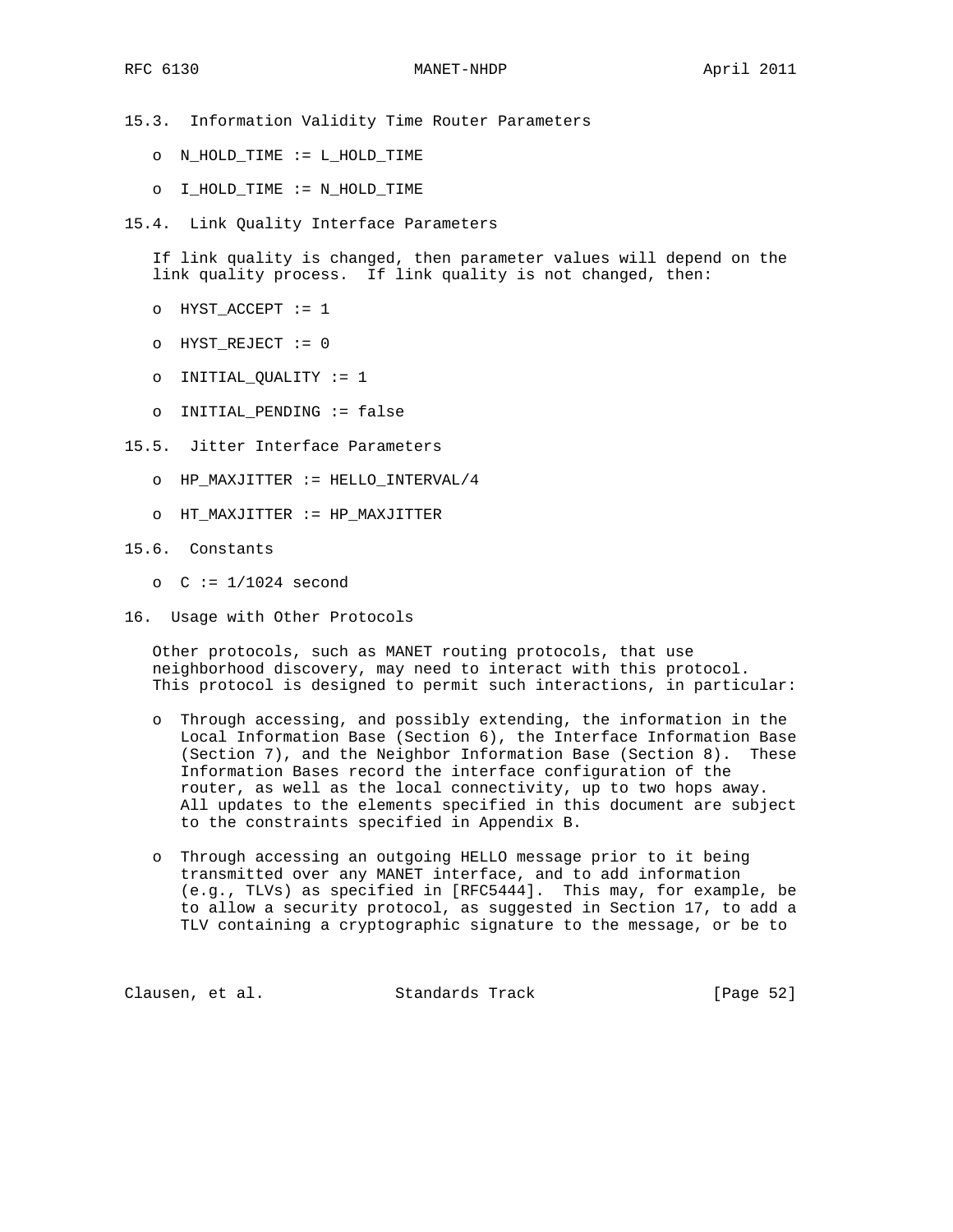allow inserting relay selection information into a HELLO message by way of adding a TLV to an outgoing HELLO message prior to it being transmitted.

- o Through accessing an incoming HELLO message, and potentially discarding it prior to processing by this protocol. This may, for example, allow a security protocol as suggested in Section 17 to perform verification of HELLO message signatures and prevent processing of unverifiable HELLO messages by this protocol.
- o Through accessing an incoming HELLO message after it has been completely processed by this protocol. This may, in particular, allow a protocol that has added information, such as relay selection information by way of inclusion of appropriate TLVs, access to such information after appropriate updates have been recorded in the Information Bases in this protocol.
- o Through requesting that a HELLO message be generated at a specific time. In that case, HELLO message generation MUST still respect the constraints in Appendix B.

 Address objects in HELLO messages are processed according to their associated Address Block TLVs. All such address objects are to be processed according to this specification are associated with Address Block TLVs with Type of LOCAL\_IF, OTHER\_NEIGHB, or LINK\_STATUS (and type extension zero). Address objects not associated with an Address Block TLV of any of these Types are therefore not processed by the protocol described in this specification.

 A protocol, such as a MANET routing protocol, interacting with this protocol may need to add information to HELLO messages. This may be in the form of associating TLVs (of Type other than LOCAL\_IF, OTHER\_NEIGHB, or LINK\_STATUS) to address objects already included by this specification.

 A protocol, such as a MANET routing protocol, interacting with this protocol may also add information to HELLO messages by inserting address objects not already included by this specification. Such address objects are in the following called "inserted addresses". These inserted addresses may added to Address Blocks already present by virtue of the HELLO message generation in this specification, or may appear in new Address Blocks. In both cases, the following MUST be observed:

 o An inserted address MUST NOT be associated with an Address Block TLV of Type LOCAL\_IF, OTHER\_NEIGHB, or LINK\_STATUS. Consequently, the processing in this specification will ignore such address objects.

Clausen, et al. Standards Track [Page 53]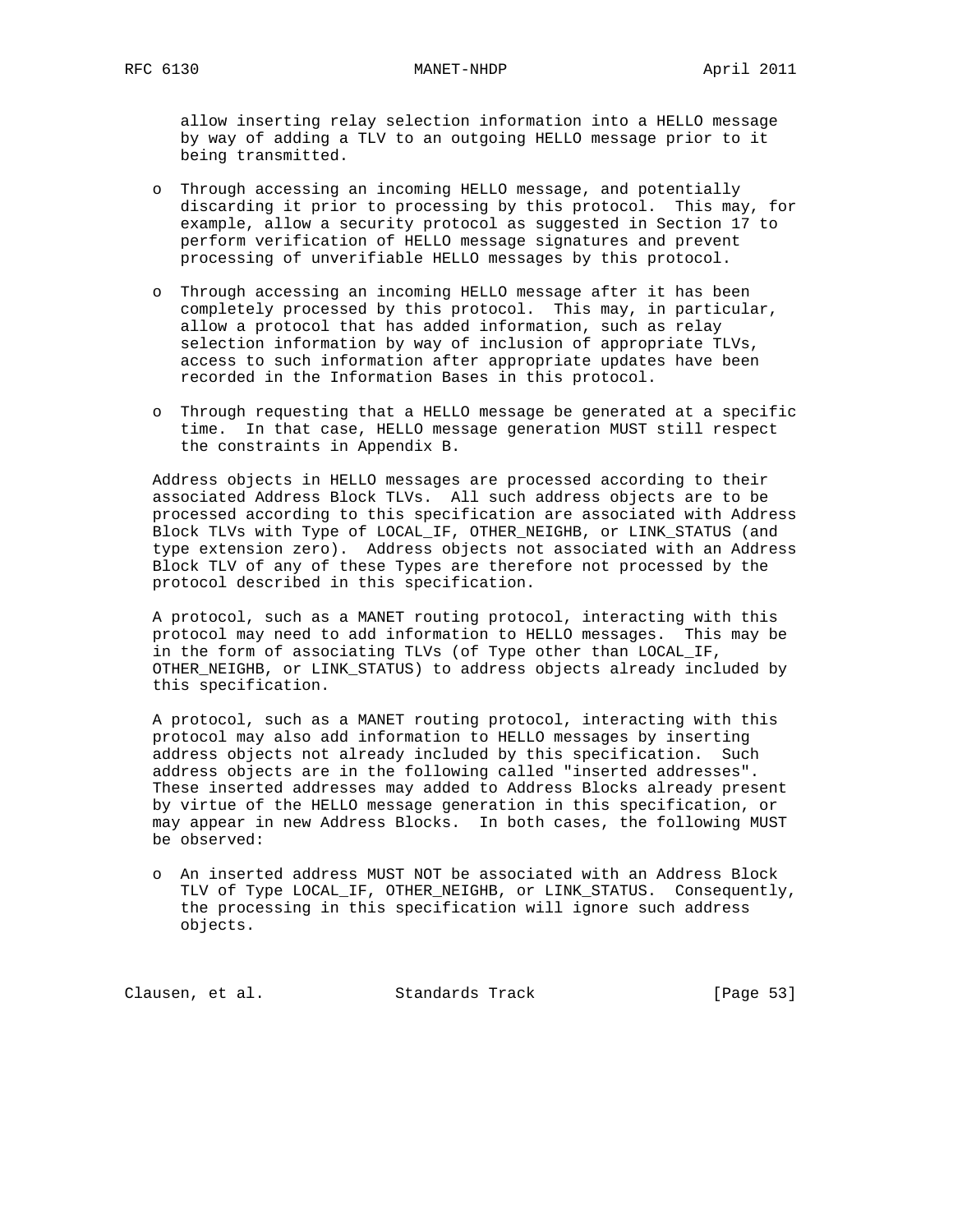o Each inserted address MUST be associated with an Address Block TLV, to be defined by the specification of the protocol inserting the address object. In this way, all addresses present in a HELLO message are associated with an Address Block TLV defining their semantics.

 Informally speaking, Address Block TLVs define the semantics of address objects in an Address Block. If an address object in an Address Block does not have any Address Block TLVs associated, that address object has no semantics. Consequently, all protocols using the protocol defined in this specification MUST respect the following:

 o An address object in an Address Block, which is not associated with any Address Block TLV, MUST be silently ignored; the mere presence of an address object without an associated Address Block TLV in a HELLO message MUST NOT cause any processing.

 A protocol interacting with this protocol MAY also add an originator address to HELLO messages, as specified in [RFC5444]. Such an originator address MUST be unique to the originating router, it MAY be a local interface address of the router. It SHOULD be used consistently, but SHOULD NOT be constrained in any other way.

 Strict adherence to these points will enable unambiguous coexistence of future "extensions" to HELLO messages.

 In some cases, a protocol interacting with the protocol defined in this specification, may need to recognize which HELLO messages to process and which HELLO messages to discard. It is the responsibility of that protocol to ensure that such messages are suitably identifiable, e.g., through inclusion of a Message TLV or through recognizing an administrative configuration (such as address ranges). Note that such a protocol interacting with this protocol MAY specify such interaction by recognizing an additional reason for discarding a message. As suggested in Section 17 this might, for example, be a security protocol discarding a message that does not carry a Message TLV containing a cryptographic signature.

### 17. Security Considerations

 The objective of this protocol is to allow each router in the network to acquire information describing its 1-hop neighborhood and symmetric 2-hop neighborhood. This is acquired through HELLO message exchange between neighboring routers. This information is made available through the Interface Information Bases and Neighbor Information Base, describing the router's 1-hop neighborhood and symmetric 2-hop neighborhood.

Clausen, et al. Standards Track [Page 54]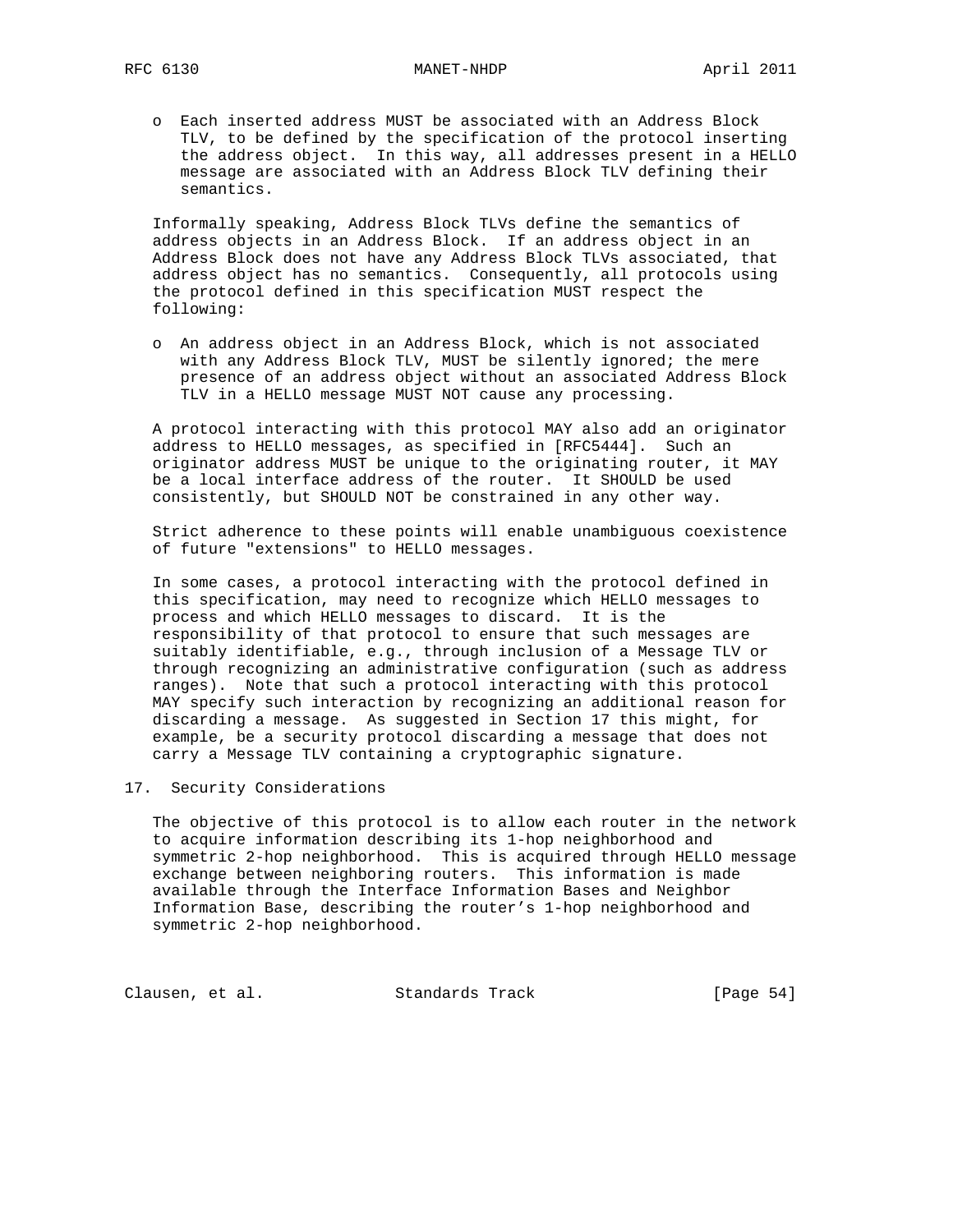Under normal circumstances, the information recorded in these Information Bases is correct, i.e., corresponds to the actual network topology, apart from any changes that have not (yet) been tracked by the HELLO message exchanges.

 If a router for some reason, whether malice or malfunction, transmits invalid HELLO messages, incorrect information may be recorded in other routers' Information Bases. This protocol specification does, however, prevent inconsistent information from being included in the Information Bases through the specified processing, which maintains the constraints in Appendix B. The exact consequence of information inexactness depends on the use of these Information Bases, and SHOULD therefore be reflected in the specification of protocols that use information provided by this neighborhood discovery protocol.

 This section, therefore, firstly outlines the ways in which correctly formed, but still invalid, HELLO messages may appear, in Section 17.1.

 Injection of invalid HELLO messages into a network may be prevented in a number of ways. If, for example, a network is deployed in a site to which access is strictly regulated, so that physical access and proximity to the network is prevented, then further security mechanisms to protect against malicious routers injecting invalid HELLO messages may not be required. Similarly, if the link layer over which the network is formed provides appropriate confidentiality, authentication, and integrity, then this may, for a given deployment, suffice to appropriately protect against disclosure of information to an eavesdropper, and against a malicious router injecting invalid HELLO messages. In the latter case, the link layer would discard frames that fail the link-layer checks, without attempting to deliver such frames to IP. Finally, certain usage may be of a nature where disruption of service is of no consequence, or at least not of sufficient consequence to warrant deployment of additional security mechanisms.

 A further point to stress, and which follows from the discussions above is, that it will not be the case that "one size security fits all". Different deployments may have different requirements. For example, in a deployment of a low-value sensor network, authentication using a simple message authentication code and shared symmetric keys may suffice, while anything beyond that may require too many computational resources to be viable. Conversely, in, for example, a community network, verifying not only that the originator of a HELLO message "has the right key" but also the precise identity of the originator may be required to be proved, and computational resources may be available to make such a requirement feasible.

Clausen, et al. Standards Track [Page 55]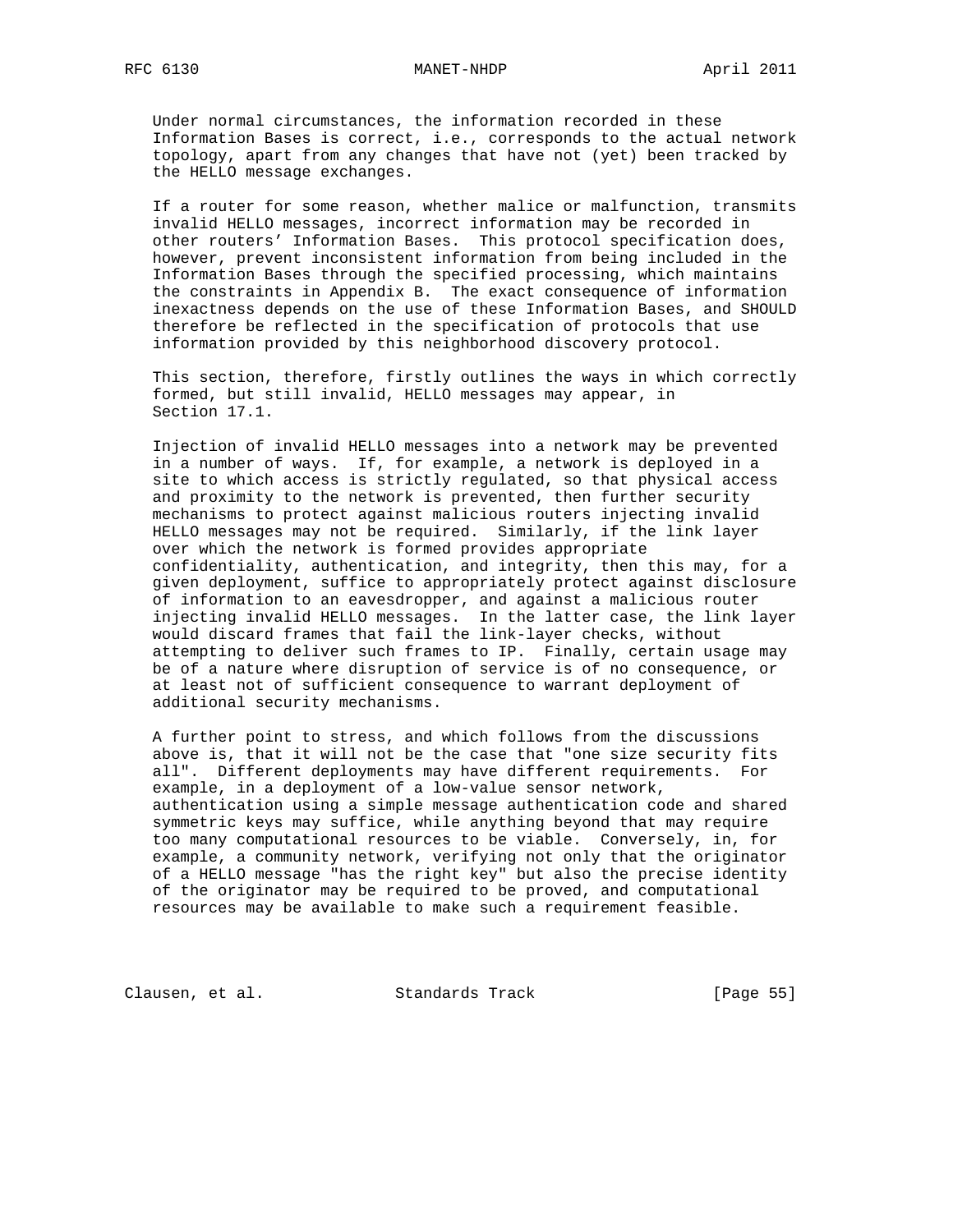Section 17.2, therefore, does not specify a single "one-size-fits all" mechanism, but rather details how the security suggestions in [RFC5444] are considered for applicability within the context of this protocol, and with the purpose of aiding deployment-specific security mechanisms to be developed.

17.1. Invalid HELLO Messages

 A correctly formed, but still invalid, HELLO message may take any of the following forms. Note that a present or absent address object in an Address Block, does not by itself cause a problem. It is the presence, absence, or incorrectness of associated LOCAL\_IF, LINK STATUS, and OTHER NEIGHB Address Block TLVs that causes problems.

A router may provide false information about its own identity:

- o The HELLO message may contain address objects with an associated LOCAL\_IF Address Block TLV that do not correspond to addresses of interfaces of the router transmitting the HELLO message.
- o The HELLO message may omit network addresses, or their associated LOCAL\_IF Address Block TLV, of interfaces of the router transmitting the HELLO message (other than the allowed omission of the only local interface network address of the MANET interface over which the HELLO message is transmitted, if that is the case).
- o The HELLO message may incorrectly specify the LOCAL\_IF Address Block TLV Value associated with one or more local interface network addresses, indicating incorrectly whether they are associated with the MANET interface over which the HELLO message is transmitted.
- A router may provide false information about the identity of other routers:
	- o A present LINK\_STATUS Address Block TLV may, incorrectly, identify a network address as being of a MANET interface that is or was heard on the MANET interface over which the HELLO message is transmitted.
	- o A consistently absent LINK\_STATUS Address Block TLV may, incorrectly, fail to identify a network address as being of a MANET interface that is or was heard on the MANET interface over which the HELLO message is transmitted.

Clausen, et al. Standards Track [Page 56]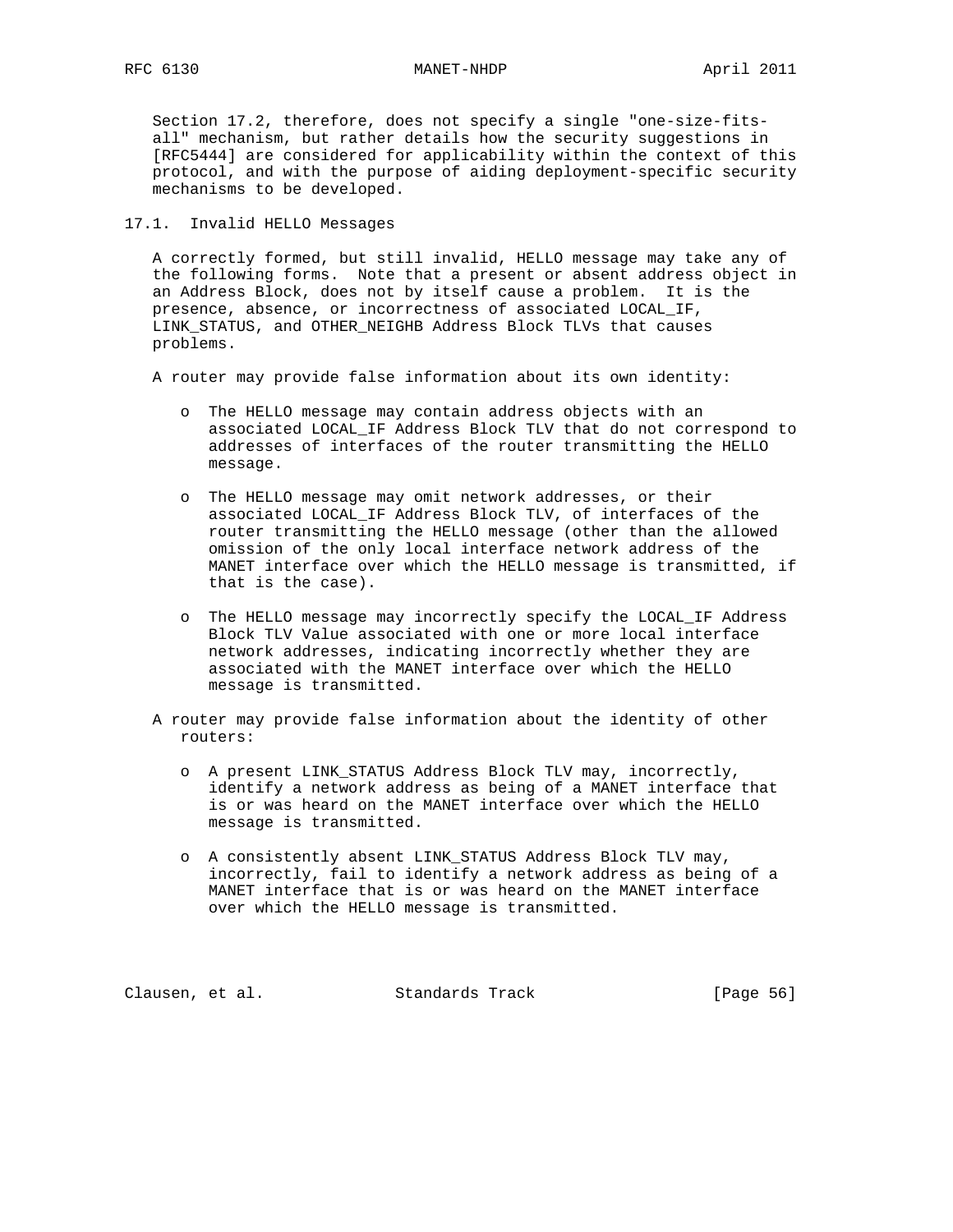- o A present OTHER\_NEIGHB Address Block TLV may, incorrectly, identify a network address as being of a router that is or was in the sending router's symmetric 1-hop neighborhood.
- o A consistently absent OTHER\_NEIGHB Address Block TLV may, incorrectly, fail to identify a network address as being of a router that is or was in the sending router's symmetric 1-hop neighborhood.
- o The Value of a LINK\_STATUS Address Block TLV may incorrectly indicate the status (LOST, SYMMETRIC or HEARD) of the link from a 1-hop neighbor.
- o The Value of an OTHER\_NEIGHB Address Block TLV may incorrectly indicate the status (LOST or SYMMETRIC) of a symmetric 1-hop neighbor.
- 17.2. Authentication, Integrity, and Confidentiality Suggestions

 The security suggestions in [RFC5444] regarding inclusion of a cryptographic signature in a Message TLV or a Packet TLV can be applied to this protocol. Failure to verify either form of cryptographic signature should cause a HELLO message to be rejected without being processed.

 The following simplification of the suggestions for end-to-end authentication for integrity in [RFC5444] may be applied to HELLO messages:

 o As the Message Header fields <msg-hop-count> and <msg-hop-limit> are either omitted or will always have the values 0 and 1, respectively, an end to end cryptographic signature can be calculated based on the entire HELLO message, including its unmodified Message Header.

 The security mechanisms suggested in [RFC5444] with respect to confidentiality can be directly applied to this protocol.

# 18. IANA Considerations

 This specification defines one Message Type, which has been allocated from the "Message Types" registry of [RFC5444], and three Address Block TLV Types, which have been allocated from the "Address Block TLV Types" registry of [RFC5444].

Clausen, et al. Standards Track [Page 57]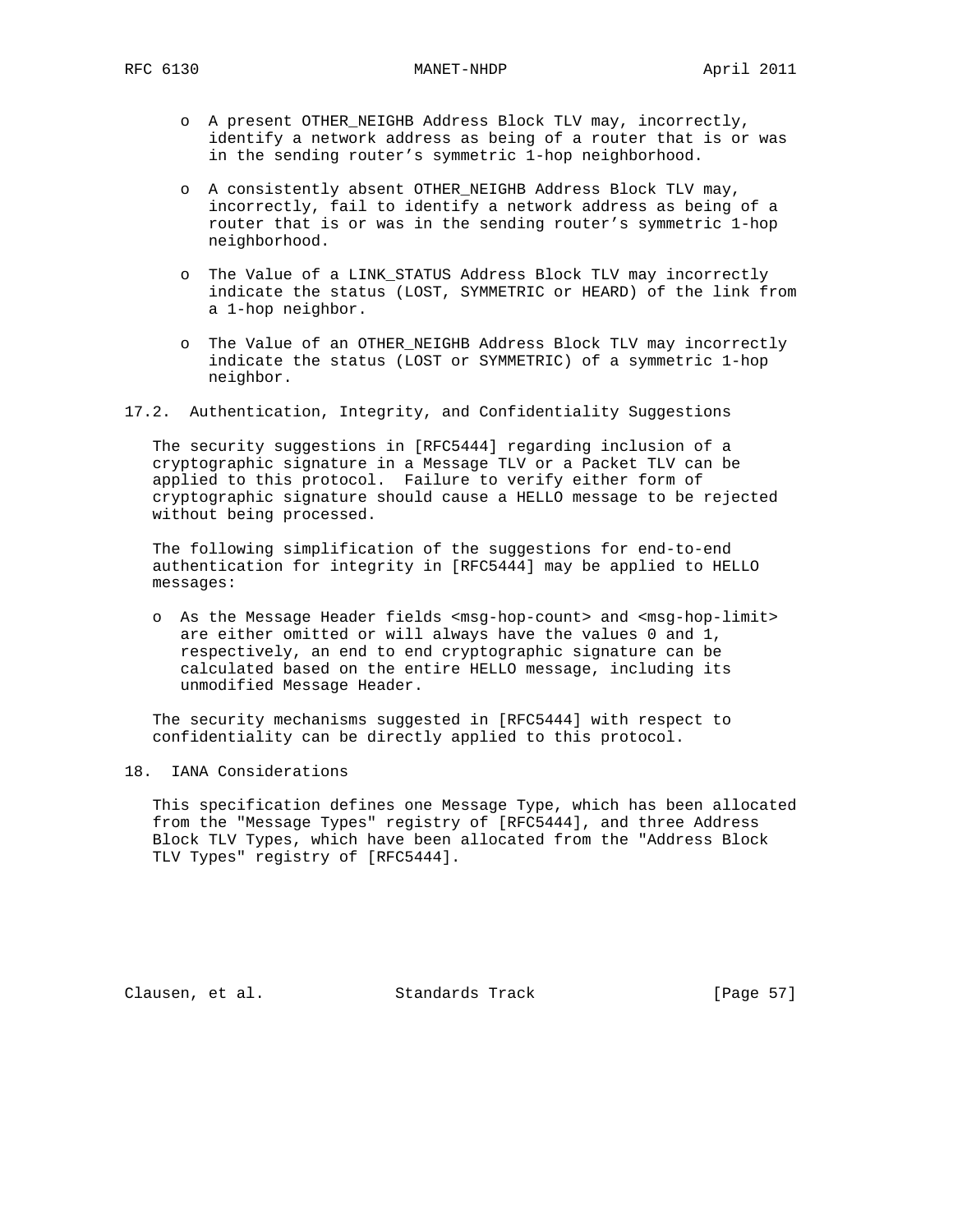18.1. Expert Review: Evaluation Guidelines

 For the registries where an Expert Review is required, the designated expert SHOULD take the same general recommendations into consideration as are specified by [RFC5444].

18.2. Message Types

 This specification defines one Message Type, which has been allocated from the 0-223 range of the "Message Types" namespace defined in [RFC5444], as specified in Table 3.

|  | Type   Description<br>------+------------------------ |
|--|-------------------------------------------------------|
|  | 0   HELLO : Local signaling                           |

Table 3: Message Type Assignment

18.3. Message-Type-Specific TLV Type Registries

 IANA has created a registry for Message-Type-specific Message TLVs for HELLO messages, in accordance with Section 6.2.1 of [RFC5444], and with initial assignments and allocation policies as specified in Table 4.

Table 4: HELLO Message-Type-specific Message TLV Types

 IANA has created a registry for Message-Type-specific Address Block TLVs for HELLO messages, in accordance with Section 6.2.1 of [RFC5444], and with initial assignments and allocation policies as specified in Table 5.

|  | --------+----------------- | Type   Description   Allocation Policy |
|--|----------------------------|----------------------------------------|
|  |                            | 128-223   Unassigned   Expert Review   |

Table 5: HELLO Message-Type-specific Address Block TLV Types

Clausen, et al. Standards Track [Page 58]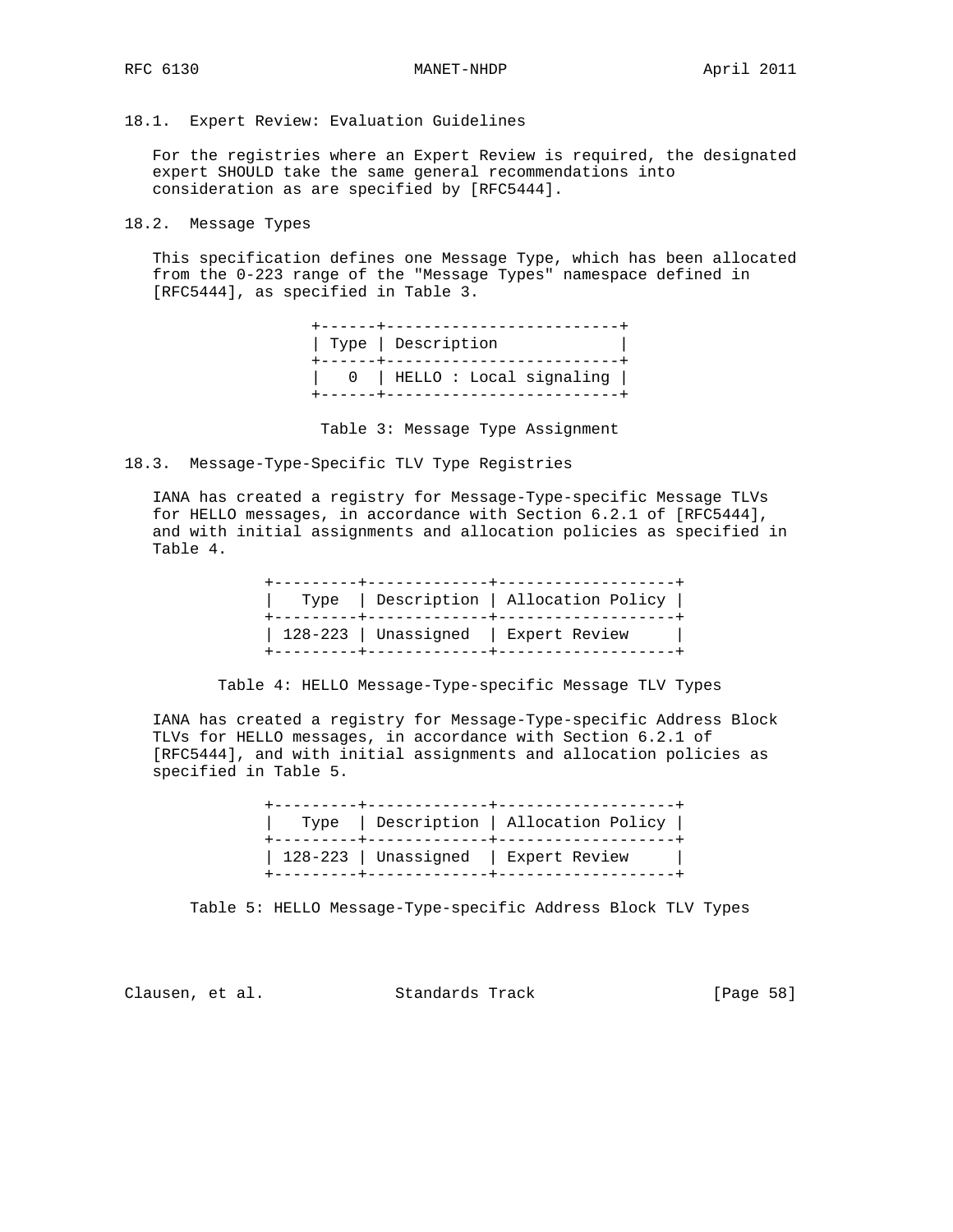## 18.4. Address Block TLV Types

 This specification defines three Address Block TLV Types, which have been allocated from the "Address Block TLV Types" namespace defined in [RFC5444]. IANA has made allocations in the 0-127 range for these types. Three new type extension registries have been created, with assignments as specified in Tables 6, 7, and 8. Specifications of these Address Block TLVs are in Section 10.1.1, with Value Constants defined in Section 18.5.

| Name     | Type                     | Type<br>extension     | Description                                                                                                                                                                                                   | Allocation<br>policy |
|----------|--------------------------|-----------------------|---------------------------------------------------------------------------------------------------------------------------------------------------------------------------------------------------------------|----------------------|
| LOCAL IF | $\mathcal{L}$<br>$2^{1}$ | $\Omega$<br>$1 - 255$ | Specifies that the<br>network address is<br>associated with this<br>local interface of the<br>sending router<br>$(THIS IF = 0)$ or<br>another local<br>interface of the<br>sending router<br>$(OTHER IF = 1)$ |                      |
| LOCAL IF |                          |                       | Unassigned                                                                                                                                                                                                    | Expert<br>Review     |

### Table 6: Address Block TLV Type Assignment: LOCAL\_IF

| Name                       | Type   | Type<br>extension | Description                                                                                                                                        | Allocation<br>policy |
|----------------------------|--------|-------------------|----------------------------------------------------------------------------------------------------------------------------------------------------|----------------------|
| LINK STATUS<br>LINK STATUS | 3<br>3 | $1 - 255$         | Specifies the<br>status of the link<br>from the indicated<br>network address<br>$(LOST = 0.$<br>SYMMETRIC = $1$ , or<br>$HERAD = 2)$<br>Unassigned | Expert<br>Review     |

Table 7: Address Block TLV Type Assignment: LINK\_STATUS

Clausen, et al. Standards Track [Page 59]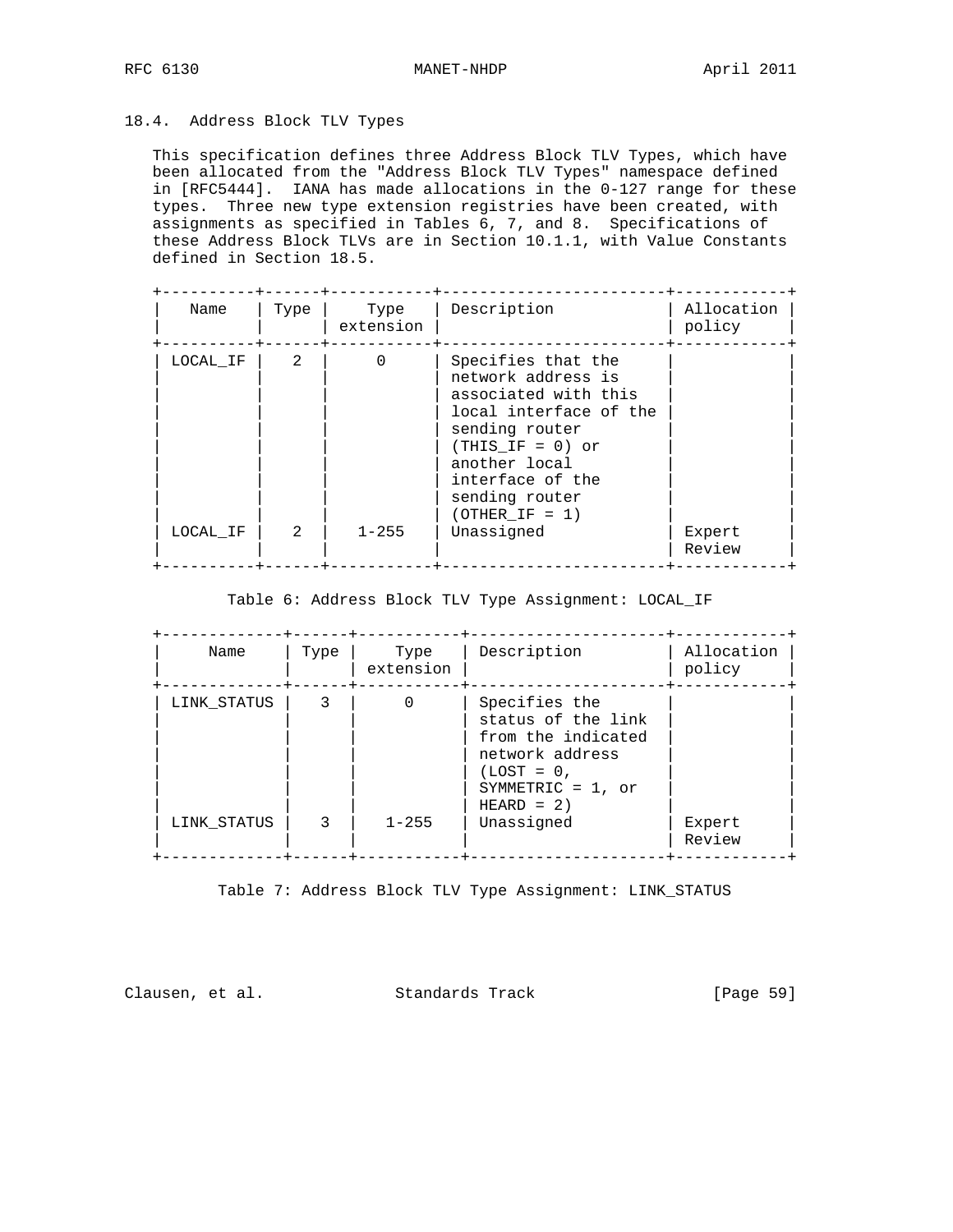| Name                         | Type   | Type<br>extension     | Description                                                                                                                                                                                        | Allocation<br>policy |
|------------------------------|--------|-----------------------|----------------------------------------------------------------------------------------------------------------------------------------------------------------------------------------------------|----------------------|
| OTHER NEIGHB<br>OTHER NEIGHB | 4<br>4 | $\Omega$<br>$1 - 255$ | Specifies the<br>status of the<br>relationship with<br>the router that<br>uses the indicated<br>network address on<br>one or more<br>$interfaces$ (LOST =<br>0, or SYMMETRIC =<br>1)<br>Unassigned | Expert<br>Review     |

Table 8: Address Block TLV Type Assignment: OTHER\_NEIGHB

### 18.5. LOCAL\_IF, LINK\_STATUS, and OTHER\_NEIGHB Values

 Note: This information is recorded here for clarity and for use elsewhere in this specification. The information required by IANA is included in the descriptions of the Address Block TLVs allocated in Section 18.4.

 The Values that the LOCAL\_IF Address Block TLV can use are the following:

o OTHER\_IF := 1

 The Values that the LINK\_STATUS Address Block TLV can use are the following:

 The Values that the OTHER\_NEIGHB Address Block TLV can use are the following:

o LOST := 0

Clausen, et al. Standards Track [Page 60]

 $O$  THIS\_IF  $:= 0$ 

o LOST := 0

o SYMMETRIC := 1

 $O$  HEARD  $:= 2$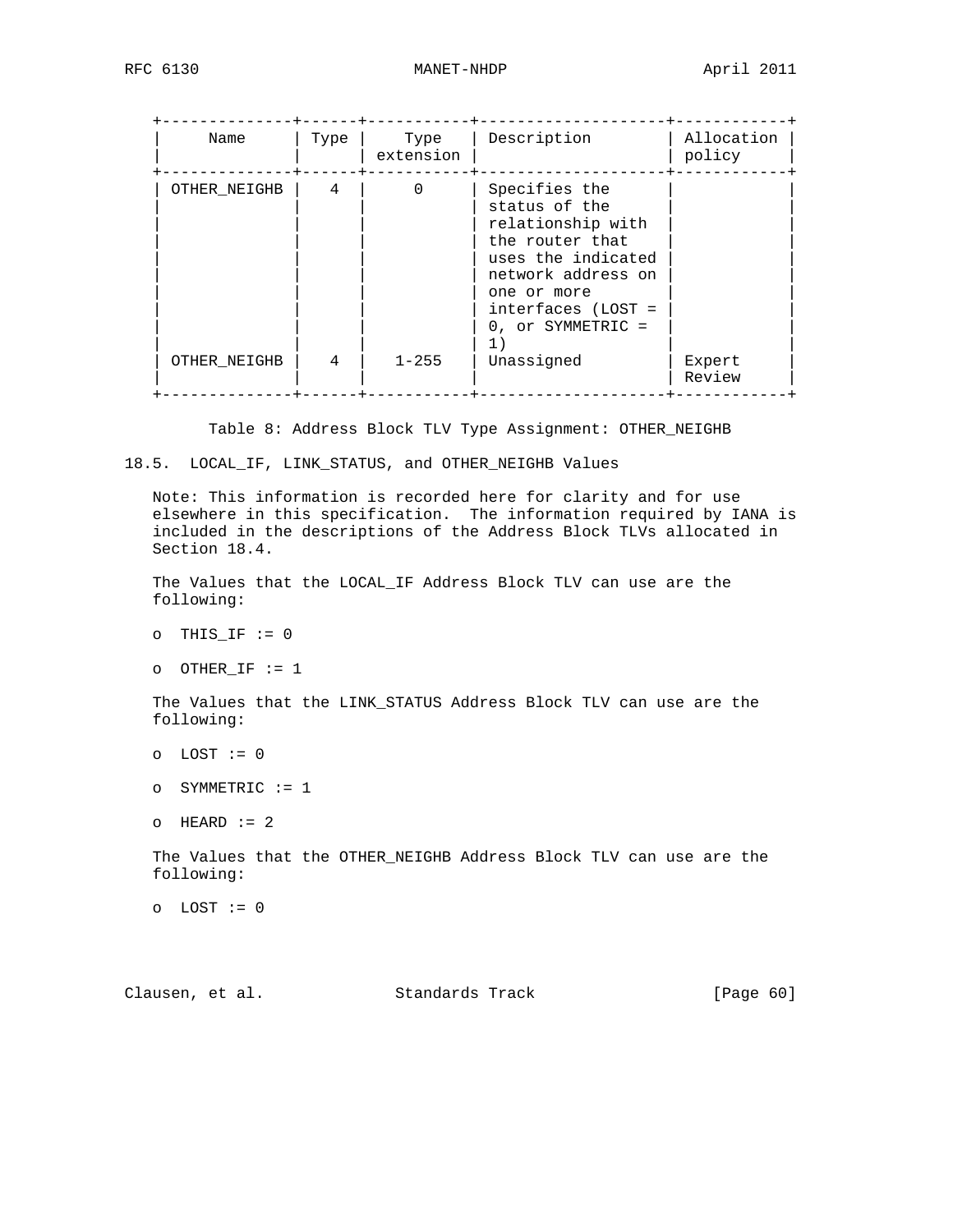- o SYMMETRIC := 1
- 19. Contributors

 This specification is the result of the joint efforts of the following contributors from the OLSRv2 Design Team, listed alphabetically:

- o Brian Adamson, NRL, USA, <adamson@itd.nrl.navy.mil>
- o Cedric Adjih, INRIA, France, <Cedric.Adjih@inria.fr>
- o Thomas Heide Clausen, LIX, France, <T.Clausen@computer.org>
- o Justin Dean, NRL, USA, <jdean@itd.nrl.navy.mil>
- o Christopher Dearlove, BAE Systems ATC, UK, <chris.dearlove@baesystems.com>
- o Philippe Jacquet, INRIA, France, <Philippe.Jacquet@inria.fr>
- 20. Acknowledgments

 The authors would like to acknowledge the team behind OLSRv1, specified in RFC3626 for their contributions.

 The authors would like to gratefully acknowledge the following people for intense technical discussions, early reviews and comments on the specification and its components (listed alphabetically): Alan Cullen (BAE Systems), Ulrich Herberg (LIX), Satoh Hiroki (Hitachi) Joe Macker (NRL), Charles E. Perkins (WiChorus), Laurent Viennot (INRIA), and the entire IETF MANET working group.

Clausen, et al. Standards Track [Page 61]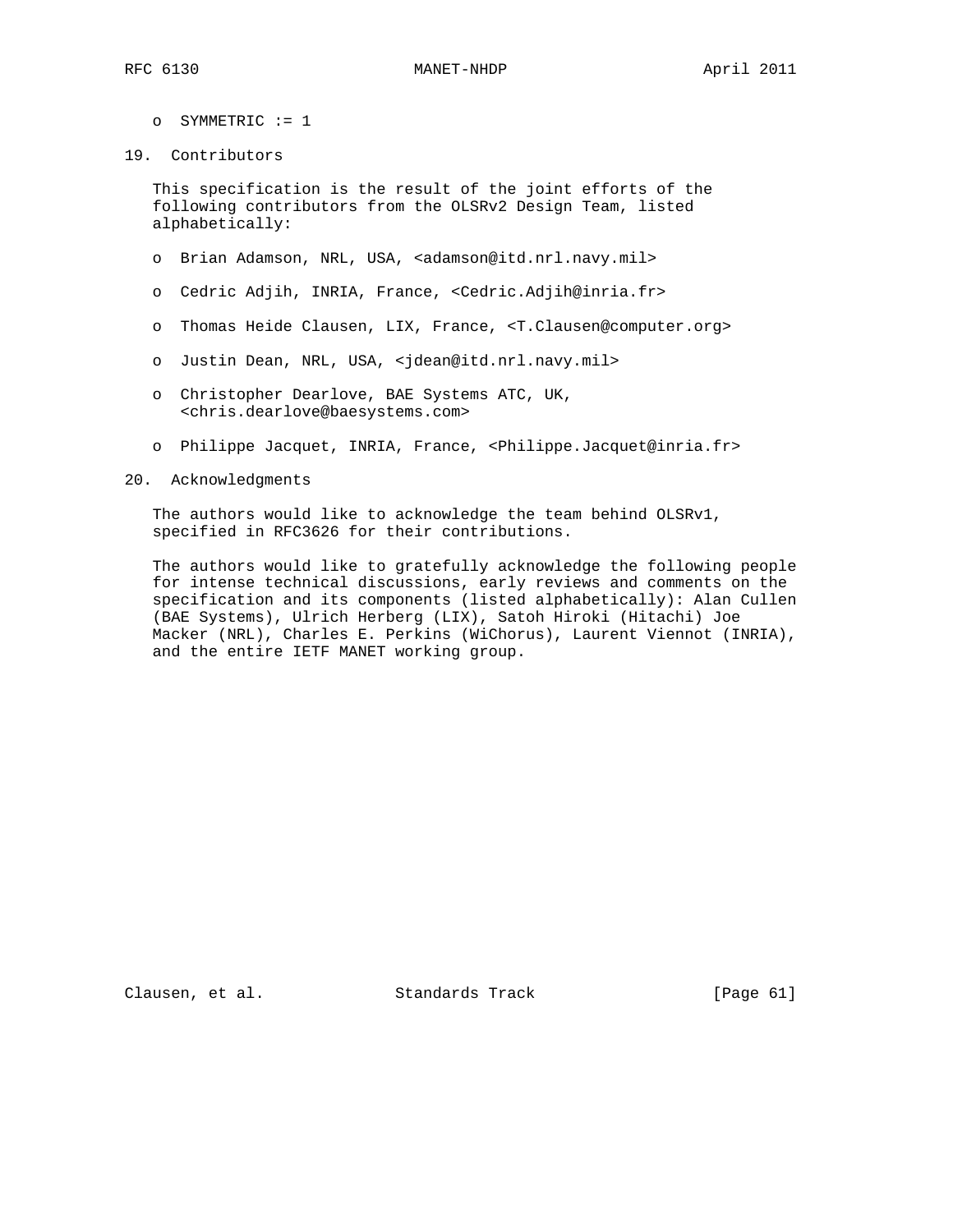# 21. References

- 21.1. Normative References
	- [RFC2119] Bradner, S., "Key words for use in RFCs to Indicate Requirement Levels", BCP 14, RFC 2119, March 1997.
	- [RFC5148] Clausen, T., Dearlove, C., and B. Adamson, "Jitter Considerations in Mobile Ad Hoc Networks (MANETs)", RFC 5148, February 2008.
	- [RFC5444] Clausen, T., Dearlove, C., Dean, J., and C. Adjih, "Generalized Mobile Ad Hoc Network (MANET) Packet/Message Format", RFC 5444, February 2009.
	- [RFC5497] Clausen, T. and C. Dearlove, "Representing Multi-Value Time in Mobile Ad Hoc Networks (MANETs)", RFC 5497, March 2009.
	- [RFC5498] Chakeres, I., "IANA Allocations for Mobile Ad Hoc Network (MANET) Protocols", RFC 5498, March 2009.
- 21.2. Informative References
	- [RFC2501] Corson, M. and J. Macker, "Mobile Ad hoc Networking (MANET): Routing Protocol Performance Issues and Evaluation Considerations", RFC 2501, January 1999.
	- [RFC3626] Clausen, T. and P. Jacquet, "Optimized Link State Routing Protocol (OLSR)", RFC 3626, October 2003.
	- [RFC5449] Baccelli, E., Jacquet, P., Nguyen, D., and T. Clausen, "OSPF Multipoint Relay (MPR) Extension for Ad Hoc Networks", RFC 5449, February 2009.

Clausen, et al. Standards Track [Page 62]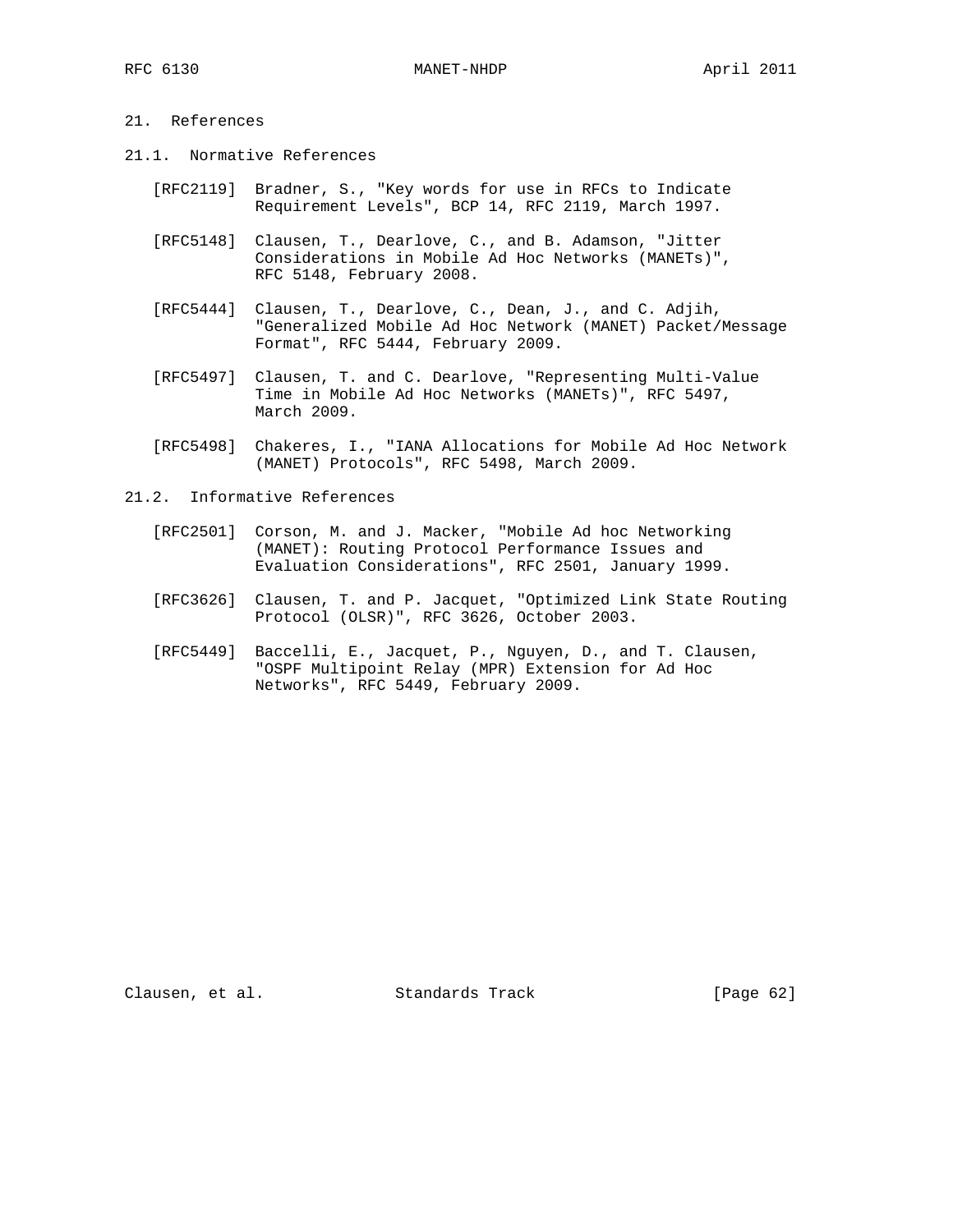Appendix A. Address Block TLV Combinations

 The algorithm for generating HELLO messages in Section 11 specifies which 1-hop neighbor network addresses may be included in the Address Blocks, and with which associated Address Block TLVs. These Address Block TLVs may have Type = LINK\_STATUS or Type = OTHER\_NEIGHB, or both. Address Block TLVs with Type = LINK\_STATUS may have three possible Values (Value = HEARD, Value = SYMMETRIC, or Value = LOST), and Address Block TLVs of TYPE = OTHER\_NEIGHB may have two possible Values (Value = SYMMETRIC or Value = LOST). When both Address Block TLVs are associated with the same network address only certain combinations of these Address Block TLV Values are necessary, and are the only combinations generated by the algorithm in Section 11. These combinations are indicated in Table 9.

 Cells labeled with "Yes" indicate the possible combinations that are generated by the algorithm in Section 11. Cells labeled with "No" indicate combinations not generated by the algorithm in Section 11 but that are correctly parsed and interpreted by the algorithm in Section 12. The cell labeled with "No\*" is actually inconsistent, it is handled by ignoring the Address Block TLV with Type = OTHER\_NEIGHB, but SHOULD NOT be used.

|                                                  | Type =<br>OTHER NEIGHB<br>(absent) | Type $=$<br>OTHER NEIGHB,<br>Value =<br>SYMMETRIC | Type $=$<br>OTHER NEIGHB,<br>$Value = LOGT$ |
|--------------------------------------------------|------------------------------------|---------------------------------------------------|---------------------------------------------|
| Type $=$<br>LINK STATUS<br>(absent)              | No                                 | Yes                                               | Yes                                         |
| $Type =$<br>LINK STATUS,<br>Value = HEARD        | Yes                                | Yes                                               | Yes                                         |
| $Type =$<br>LINK STATUS,<br>Value =<br>SYMMETRIC | Yes                                | No.                                               | $No*$                                       |
| $Type =$<br>LINK STATUS,<br>$Value = LOGT$       | Yes                                | Yes                                               | No.                                         |

Table 9: LINK\_STATUS and OTHER\_NEIGHB TLV Combinations

Clausen, et al. Standards Track [Page 63]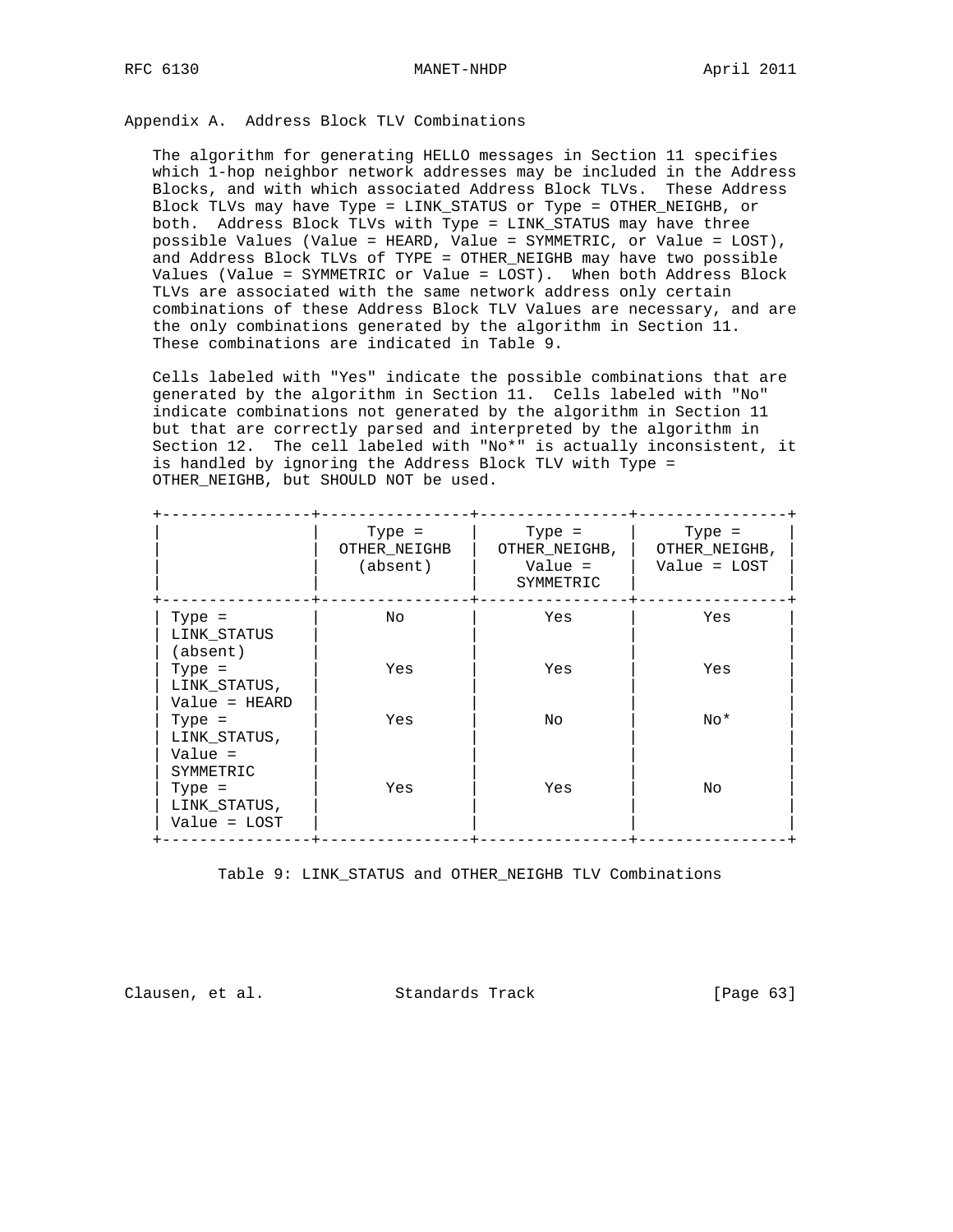Appendix B. Constraints

 Any process that updates the Local Information Base or the Neighbor Information Base MUST ensure that all constraints specified in this appendix are maintained.

In each Local Interface Tuple:

- o I\_local\_iface\_addr\_list MUST NOT be empty.
- o I\_local\_iface\_addr\_list MUST NOT contain any duplicated network addresses.
- o If I\_manet = true, then I\_local\_iface\_addr\_list MUST NOT contain any network address that overlaps any network address in the I\_local\_iface\_addr\_list of any other Local Interface Tuple with I\_manet = true, unless it is known that the corresponding MANET interfaces will always communicate with separate sets of MANET interfaces on other routers.

In each Removed Interface Address Tuple:

- o IR\_local\_iface\_addr MUST NOT contain any network address that is in the I\_local\_iface\_addr\_list of any Local Interface Tuple.
- o IR\_local\_iface\_addr MUST NOT equal the IR\_local\_iface\_addr of any other Removed Interface Address Tuple.

In each Link Tuple:

- o L\_neighbor\_iface\_addr\_list MUST NOT be empty.
- o L\_neighbor\_iface\_addr\_list MUST NOT contain any network address that overlaps any network address in the I\_local\_iface\_addr\_list of any Local Interface Tuple or the IR\_local\_iface\_addr of any Removed Interface Address Tuple.
- o L\_neighbor\_iface\_addr\_list MUST NOT contain any duplicated network addresses.
- o L\_neighbor\_iface\_addr\_list MUST NOT contain any network address which is in the L\_neighbor\_iface\_addr\_list of any other Link Tuple in the same Link Set.
- o If L\_HEARD\_time has not expired, then there MUST be a Neighbor Tuple whose N\_neighbor\_addr\_list contains L\_neighbor\_iface\_addr\_list.

Clausen, et al. Standards Track [Page 64]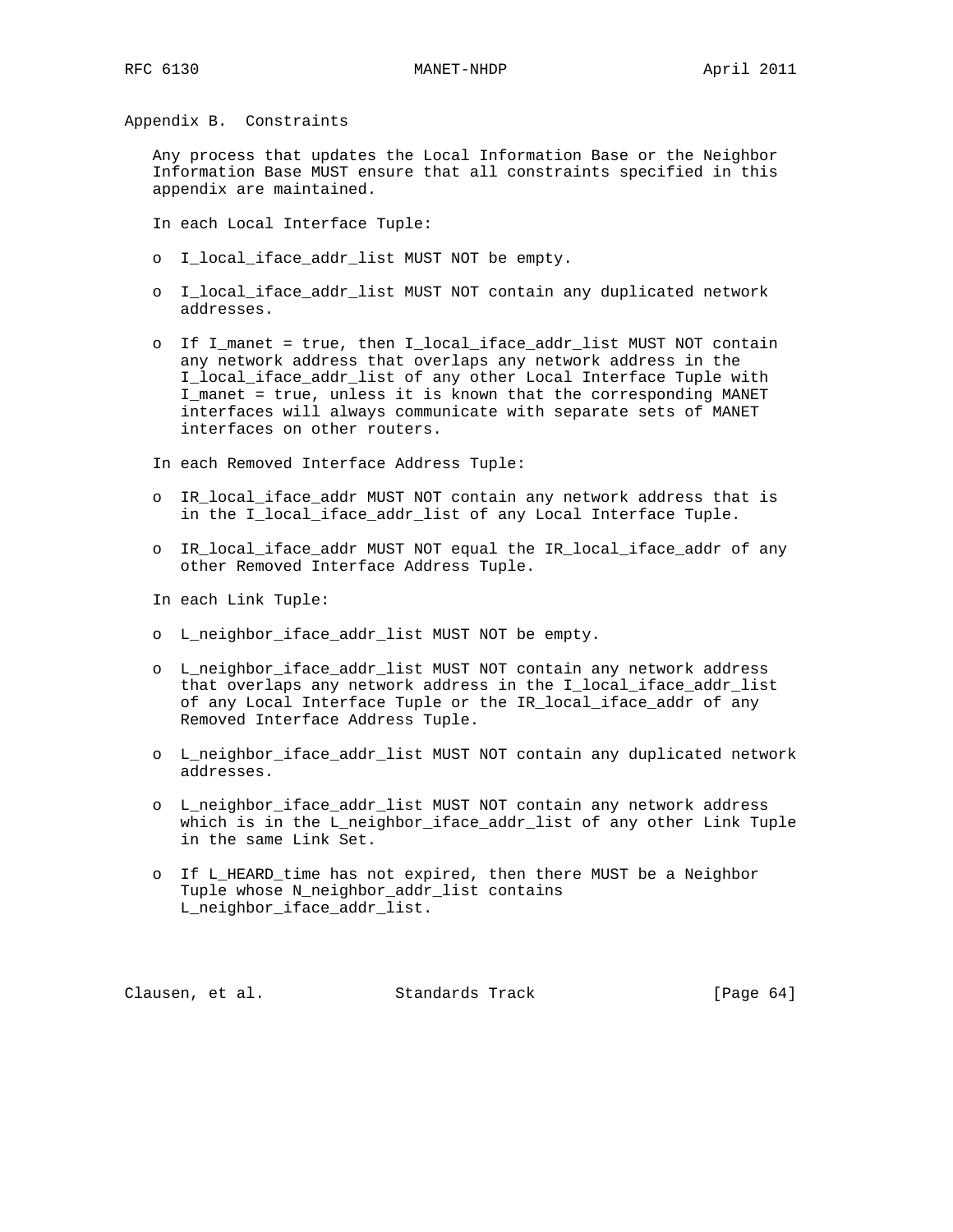- o L\_HEARD\_time MUST NOT be greater than L\_time.
- o L\_SYM\_time MUST NOT be greater than L\_HEARD\_time (unless both are expired).
- o L\_quality MUST NOT be less than 0 or greater than 1.
- o If L\_quality >= HYST\_ACCEPT, then L\_pending MUST be false.
- o If L\_quality < HYST\_REJECT, then L\_status MUST be PENDING or LOST.
- o L\_pending MUST NOT be set to true if it is currently false.

In each Neighbor Tuple:

- o N\_neighbor\_addr\_list MUST NOT contain any network address that overlaps any network address in the I\_local\_iface\_addr\_list of any Local Interface Tuple or the IR\_local\_iface\_addr of any Removed Interface Address Tuple.
- o N\_neighbor\_addr\_list MUST NOT contain any duplicated network addresses.
- o N\_neighbor\_addr\_list MUST NOT contain any network address that is in the N\_neighbor\_addr\_list of any other Neighbor Tuple.
- o If N\_symmetric is = true, then there MUST be one or more Link Tuples with:
	- o L\_neighbor\_iface\_addr\_list contained in N\_neighbor\_addr\_list; AND
	- o L\_status = SYMMETRIC.
- o If N\_symmetric is = false, then there MUST be one or more Link Tuples with:
	- o L\_neighbor\_iface\_addr\_list contained in N\_neighbor\_addr\_list.

 All such Link Tuples MUST NOT have L\_status = SYMMETRIC. At least one such Link Tuple MUST have L\_HEARD\_time not expired.

In each Lost Neighbor Tuple:

 o NL\_neighbor\_addr MUST NOT overlap any network address in the I\_local\_iface\_addr\_list of any Local Interface Tuple or the IR\_local\_iface\_addr of any Removed Interface Address Tuple.

Clausen, et al. Standards Track [Page 65]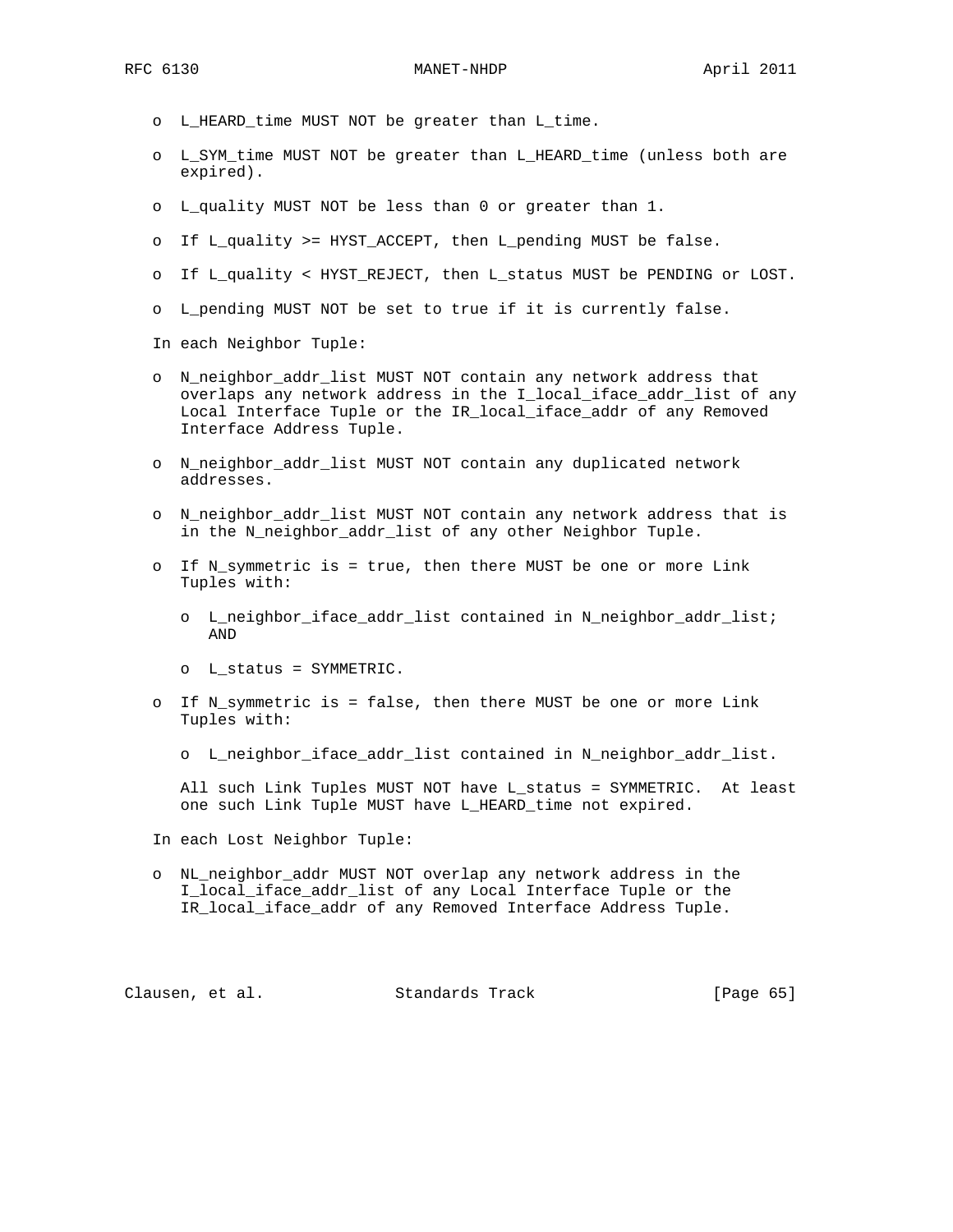- o NL\_neighbor\_addr MUST NOT equal the NL\_neighbor\_addr of any other Lost Neighbor Tuple.
- o NL\_neighbor\_addr MUST NOT be in the N\_neighbor\_addr\_list of any Neighbor Tuple with N\_symmetric = true.
- In each 2-Hop Tuple:
- o There MUST be a Link Tuple associated with the same MANET interface with:
	- o L\_neighbor\_iface\_addr\_list = N2\_neighbor\_iface\_addr\_list; AND
	- o L\_status = SYMMETRIC.
- o N2\_2hop\_addr MUST NOT overlap any network address in the I\_local\_iface\_addr\_list of any Local Interface Tuple or the IR\_local\_iface\_addr of any Removed Interface Address Tuple.
- o N2\_2hop\_addr MUST NOT be the N2\_2hop\_addr of any other 2-Hop Tuple in the same 2-Hop Set and with the same N2\_neighbor\_iface\_addr\_list.
- o N2\_2hop\_addr MUST NOT be in the N2\_neighbor\_iface\_addr\_list of the same 2-Hop Tuple.

Appendix C. HELLO Message Example

 HELLO messages are instances of [RFC5444] messages, and this protocol supports any combination of message header options and address encodings, enabled by [RFC5444] that convey the required information. As a consequence, there is no single way to represent how all HELLO messages look. This appendix illustrates two HELLO message with similar content, the exact values included are explained in the following text.

 The HELLO message's four bit Message Flags (MF) field has value 7 indicating that the message header contains hop limit, hop count, and message sequence number fields. Its four bit Message Address Length (MAL) field has value 3, indicating addresses in the message have a length of four octets, here being IPv4 addresses. The message is as transmitted, with a hop limit of 1 and a hop count of 0. The overall message length is 45 octets.

 The message contains a Message TLV Block with content length 8 octets containing two Message TLVs, of types VALIDITY\_TIME and INTERVAL\_TIME. Each uses a Message TLV with Flags octet (MTLVF) value 16, indicating that each has a Value, and each has a Value

Clausen, et al. Standards Track [Page 66]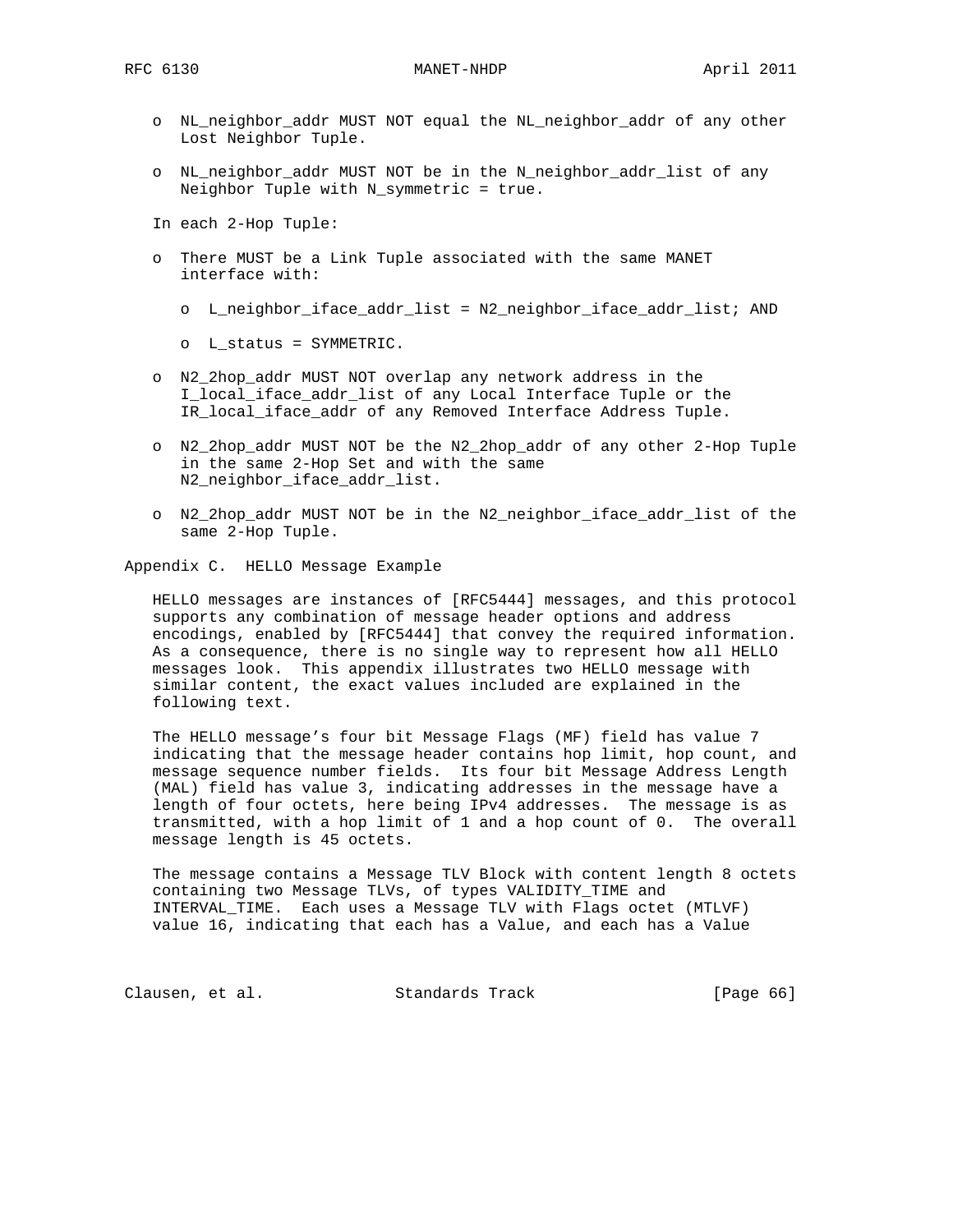#### RFC 6130 MANET-NHDP April 2011

 Length of 1 octet. The Values included are time codes (as defined in [RFC5497]) representing the parameters H\_HOLD\_TIME and HELLO\_INTERVAL, respectively.

 The message has a single Address Block containing 5 addresses. The Address Block Flags octet (ABF) value 128 indicates an address Head but no address Tail, and no address prefixes. The Head Length of 3 octets indicates address Mid sections of one octet each (Mid 0 to Mid 4).

 The following Address Block TLV Block (content length 14 octets) includes two Address Block TLVs. The first is a LOCAL\_IF Address Block TLV with Flags octet (ATLVF) value 80, which indicates that a single address, with index 0 (i.e., the address Head:Mid 0) is the single local interface address of this router (the one octet Value THIS\_IF indicates that this address is of this interface). The second is a LINK\_STATUS Address Block TLV with Flags octet (ATLVF) value 52, which specifies the link status values of all reported neighbors in a single multivalue Address Block TLV that covers the addresses with indexes 1 to 4, inclusive. The Address Block TLV Value Length of 4 octets indicates one octet per Value per address. The last four addresses thus are of neighbors, each an with associated link status: the first and second HEARD, the third SYMMETRIC, and the fourth LOST.

Clausen, et al. Standards Track [Page 67]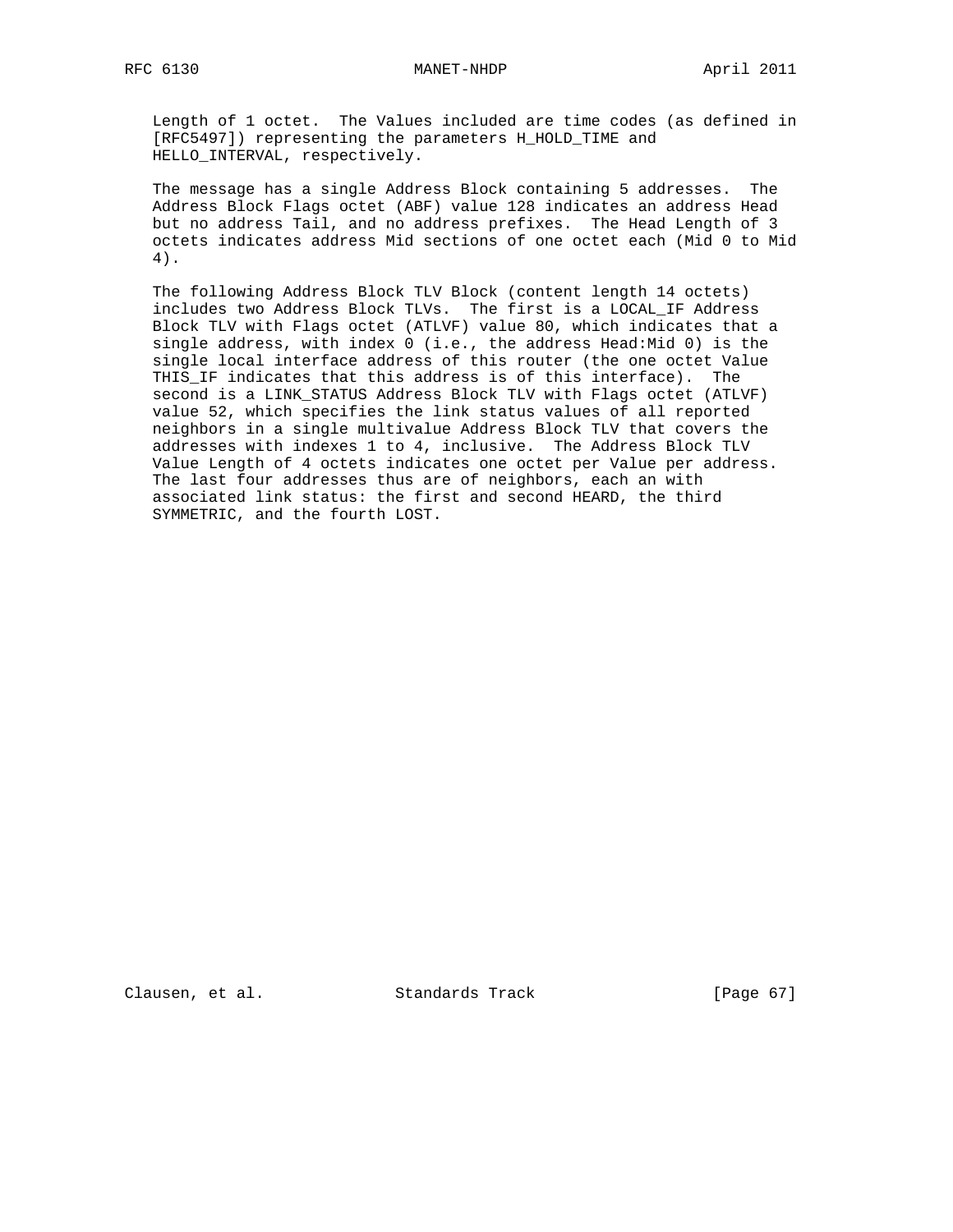0  $1$   $2$   $3$  0 1 2 3 4 5 6 7 8 9 0 1 2 3 4 5 6 7 8 9 0 1 2 3 4 5 6 7 8 9 0 1 +-+-+-+-+-+-+-+-+-+-+-+-+-+-+-+-+-+-+-+-+-+-+-+-+-+-+-+-+-+-+-+-+ | HELLO | MF=7 | MAL=3 | Message Length = 45 | +-+-+-+-+-+-+-+-+-+-+-+-+-+-+-+-+-+-+-+-+-+-+-+-+-+-+-+-+-+-+-+-+ | Hop Limit = 1 | Hop Count = 0 | Message Sequence Number | +-+-+-+-+-+-+-+-+-+-+-+-+-+-+-+-+-+-+-+-+-+-+-+-+-+-+-+-+-+-+-+-+ | Message TLV Block Length = 8 | VALIDITY\_TIME | MTLVF = 16 | +-+-+-+-+-+-+-+-+-+-+-+-+-+-+-+-+-+-+-+-+-+-+-+-+-+-+-+-+-+-+-+-+ | Value Len =  $1$  | Value (Time) | INTERVAL\_TIME | MTLVF =  $16$  | +-+-+-+-+-+-+-+-+-+-+-+-+-+-+-+-+-+-+-+-+-+-+-+-+-+-+-+-+-+-+-+-+ | Value Len =  $1$  | Value (Time) | Num Addrs =  $5$  | ABF = 128 | +-+-+-+-+-+-+-+-+-+-+-+-+-+-+-+-+-+-+-+-+-+-+-+-+-+-+-+-+-+-+-+-+  $\vert$  Head Len = 3  $\vert$  Head +-+-+-+-+-+-+-+-+-+-+-+-+-+-+-+-+-+-+-+-+-+-+-+-+-+-+-+-+-+-+-+-+ | Mid 0 | Mid 1 | Mid 2 | Mid 3 +-+-+-+-+-+-+-+-+-+-+-+-+-+-+-+-+-+-+-+-+-+-+-+-+-+-+-+-+-+-+-+-+ | Mid 4 | Address TLV Block Length = 14 | LOCAL\_IF | +-+-+-+-+-+-+-+-+-+-+-+-+-+-+-+-+-+-+-+-+-+-+-+-+-+-+-+-+-+-+-+-+ | ATLVF = 80 | Index = 0 | Value Len = 1 | THIS\_IF | +-+-+-+-+-+-+-+-+-+-+-+-+-+-+-+-+-+-+-+-+-+-+-+-+-+-+-+-+-+-+-+-+ | LINK\_STATUS | ATLV = 52 | Strt Indx = 1 | Stop Indx = 4 | +-+-+-+-+-+-+-+-+-+-+-+-+-+-+-+-+-+-+-+-+-+-+-+-+-+-+-+-+-+-+-+-+ | Value Len = 4 | HEARD | HEARD | SYMMETRIC | +-+-+-+-+-+-+-+-+-+-+-+-+-+-+-+-+-+-+-+-+-+-+-+-+-+-+-+-+-+-+-+-+ | LOST | +-+-+-+-+-+-+-+-+

 Note that this example is for illustrative purposes. The essential information can be conveyed, more efficiently (assuming that the local interface address will be supplied by IP, and that the INTERVAL\_TIME TLV is not needed) by the 29 octets:

Clausen, et al. Standards Track [Page 68]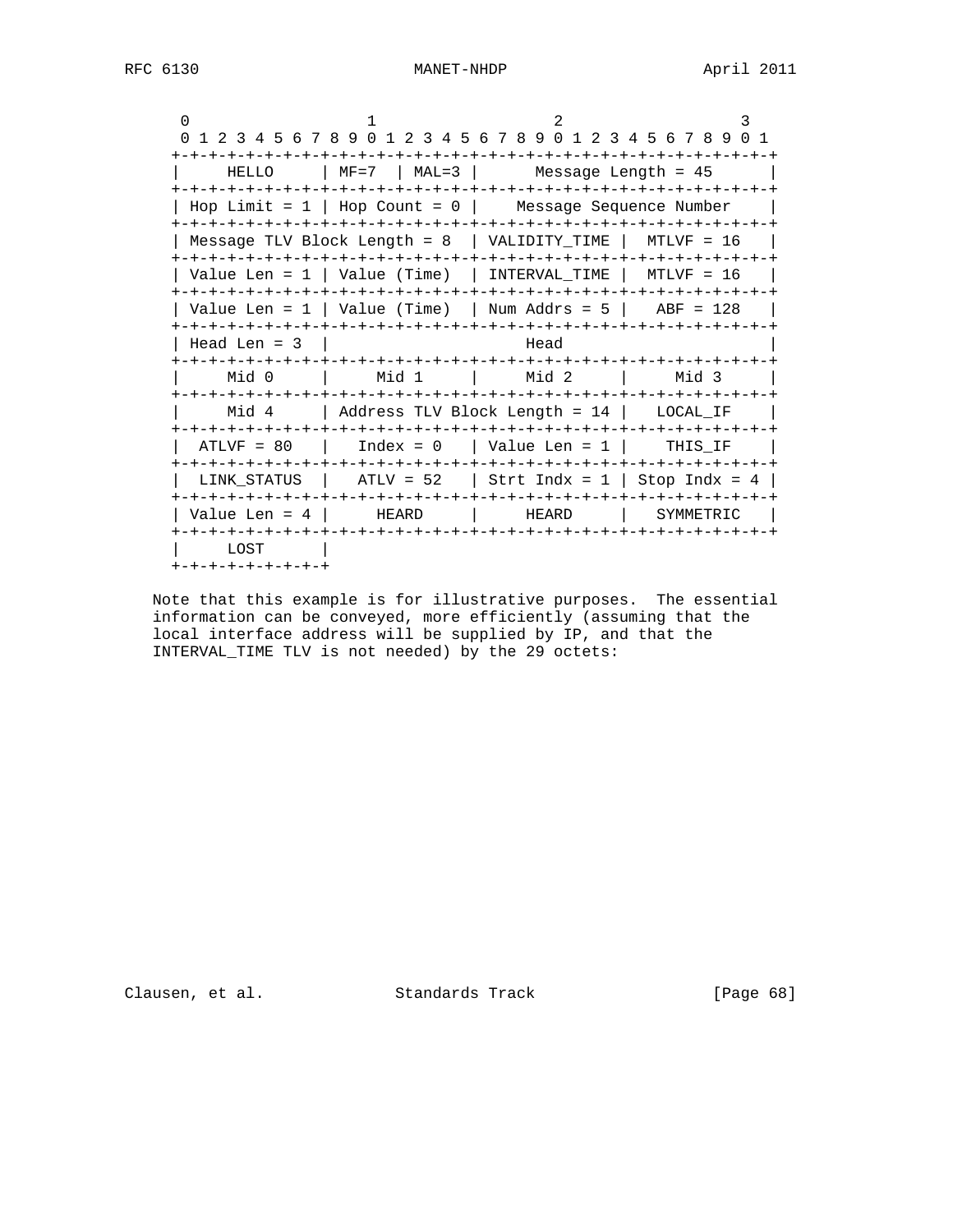0  $1$   $2$   $3$  0 1 2 3 4 5 6 7 8 9 0 1 2 3 4 5 6 7 8 9 0 1 2 3 4 5 6 7 8 9 0 1 +-+-+-+-+-+-+-+-+-+-+-+-+-+-+-+-+-+-+-+-+-+-+-+-+-+-+-+-+-+-+-+-+ | HELLO |0 0 0 0 0 0 1 1|0 0 0 0 0 0 0 0 0 0 0 1 1 1 0 1| +-+-+-+-+-+-+-+-+-+-+-+-+-+-+-+-+-+-+-+-+-+-+-+-+-+-+-+-+-+-+-+-+ |0 0 0 0 0 0 0 0 0 0 0 0 0 1 0 0| VALIDITY\_TIME |0 0 0 1 0 0 0 0| +-+-+-+-+-+-+-+-+-+-+-+-+-+-+-+-+-+-+-+-+-+-+-+-+-+-+-+-+-+-+-+-+ |0 0 0 0 0 0 0 1|0 1 1 0 0 1 0 0|0 0 0 0 0 1 0 0|1 0 0 0 0 0 0 0| +-+-+-+-+-+-+-+-+-+-+-+-+-+-+-+-+-+-+-+-+-+-+-+-+-+-+-+-+-+-+-+-+  $|0\;0\;0\;0\;0\;0\;1\;1|$  Head +-+-+-+-+-+-+-+-+-+-+-+-+-+-+-+-+-+-+-+-+-+-+-+-+-+-+-+-+-+-+-+-+ | Mid 1 | Mid 2 | Mid 3 | Mid 4 | +-+-+-+-+-+-+-+-+-+-+-+-+-+-+-+-+-+-+-+-+-+-+-+-+-+-+-+-+-+-+-+-+ |0 0 0 0 0 0 0 0 0 0 0 0 0 1 1 1| LINK\_STATUS |0 0 0 1 0 1 0 0| +-+-+-+-+-+-+-+-+-+-+-+-+-+-+-+-+-+-+-+-+-+-+-+-+-+-+-+-+-+-+-+-+ |0 0 0 0 0 1 0 0| HEARD | HEARD | SYMMETRIC | +-+-+-+-+-+-+-+-+-+-+-+-+-+-+-+-+-+-+-+-+-+-+-+-+-+-+-+-+-+-+-+-+ | LOST | +-+-+-+-+-+-+-+-+

 Note that the above example assumes that H\_HOLD\_TIME and C have their default values of 6 seconds and 1/1024 second, and thus result in a time code of 100 (hexadecimal 64).

Appendix D. Flow and Congestion Control

 This protocol specifies one Message Type, the HELLO message. The maximum size of a HELLO message is proportional to the size of the originating router's 1-hop neighborhood. HELLO messages MUST NOT be forwarded.

 A router MUST report its 1-hop neighborhood in HELLO messages on each of its MANET interfaces at least each REFRESH\_INTERVAL. This puts a lower bound on the control traffic generated by each router in the network employing this protocol.

 A router MUST ensure that two successive HELLO messages sent on the same MANET interface are separated by at least HELLO\_MIN\_INTERVAL. (If using jitter, then this may be reduced to a mean minimum value of HELLO\_MIN\_INTERVAL - HP\_MAXJITTER/2.) Thus, this puts an upper bound on the control traffic generated by each router in the network employing this protocol.

Clausen, et al. Standards Track [Page 69]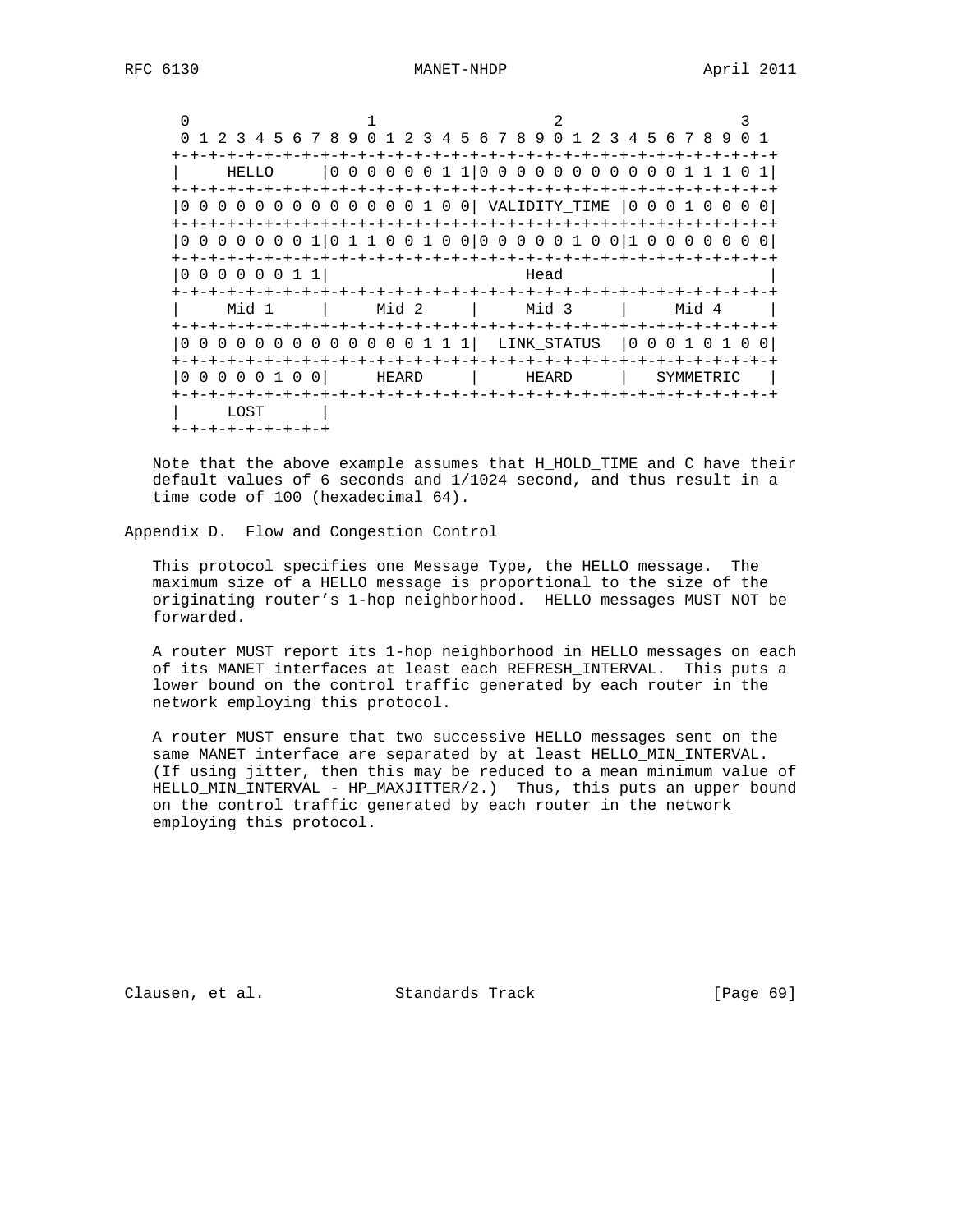Appendix E. Interval and Timer Illustrations

 This informative appendix illustrates the relationship between message timers and intervals. (The adjustments to this timing when using timing jitter, as defined in [RFC5148], are not shown.)

### E.1. HELLO Message Generation Timing

 Figure 1 illustrates a basic HELLO message schedule for a router, on a MANET interface, employing strictly periodic transmission of HELLO messages. The router transmits a HELLO message each HELLO\_INTERVAL. Each HELLO message contains all 1-hop neighbor network addresses of the router that are to be reported in any such HELLO message. (The parameter REFRESH\_INTERVAL, not shown, is in this example equal to the parameter HELLO\_INTERVAL.)

 The router includes a VALIDITY\_TIME TLV in each HELLO message, encoding the parameter H\_HOLD\_TIME, the duration for which information received in the HELLO message should be considered valid by receiving routers. Receiving routers will, when recording the information received in the HELLO message, each use this for setting the L\_HEARD\_time, L\_SYM\_time and L\_time elements of their corresponding Link Tuple, and the N2\_time in the corresponding 2-Hop Tuple for each network address. Only L\_time is illustrated in Figure 1.





Clausen, et al. Standards Track [Page 70]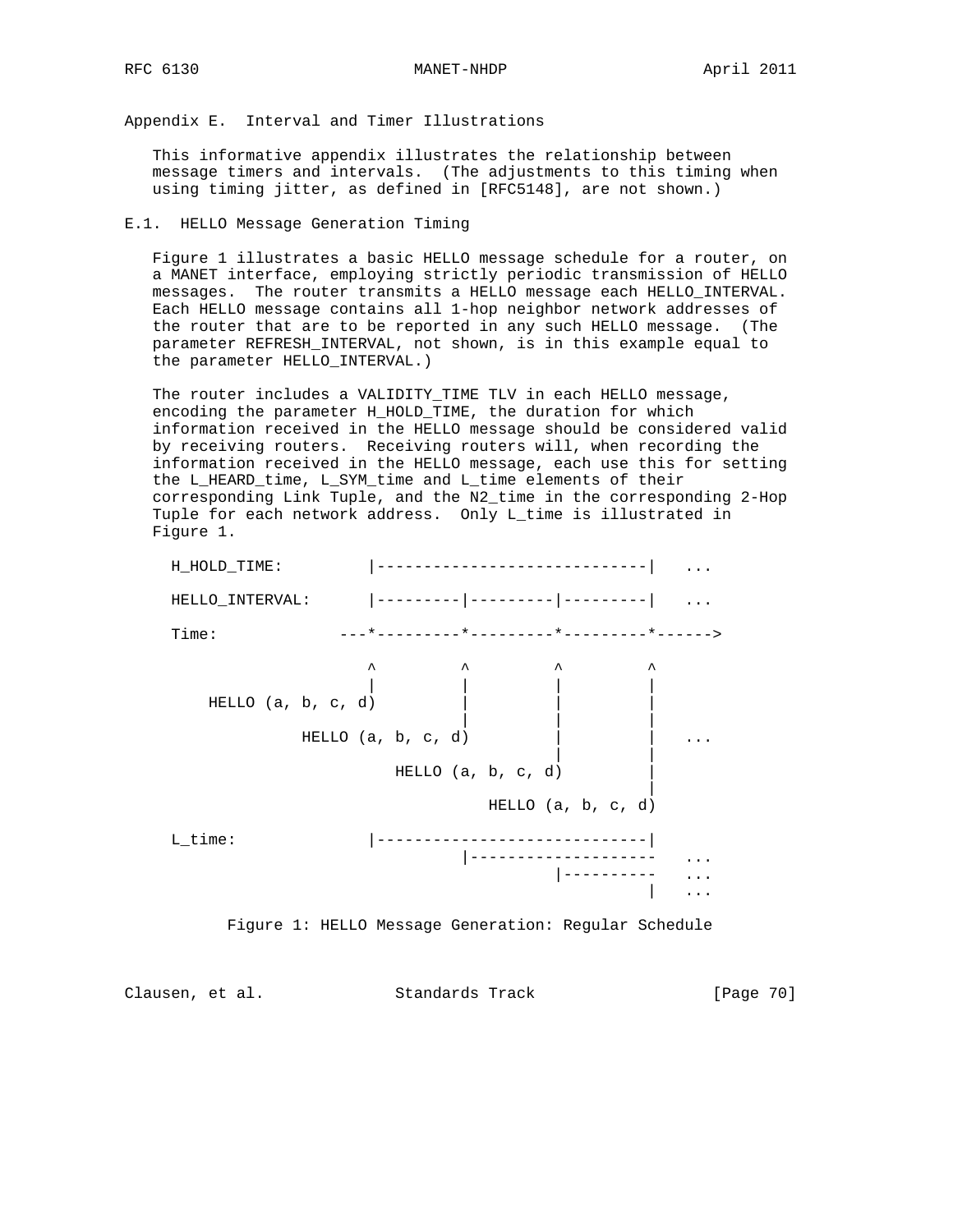Figure 2 illustrates a message schedule similar to Figure 1, where the router announces its own presence more frequently by sending additional HELLO messages. HELLO messages are still sent regularly, at a reduced interval defined by a new value of HELLO\_INTERVAL. However, REFRESH\_INTERVAL has not been reduced. Each 1-hop neighbor network address included in these HELLO messages need be advertised only once within each REFRESH\_INTERVAL. Consequently, the additional HELLO messages due to the reduced value of HELLO\_INTERVAL may therefore be empty. (This is not the only allowed distribution of 1-hop neighbor network addresses, they could, for example, be sent alternately a, b and c, d.)



 Figure 2: HELLO Message Generation: Regular Schedule with Different HELLO\_INTERVAL and REFRESH\_INTERVAL

Clausen, et al. Standards Track [Page 71]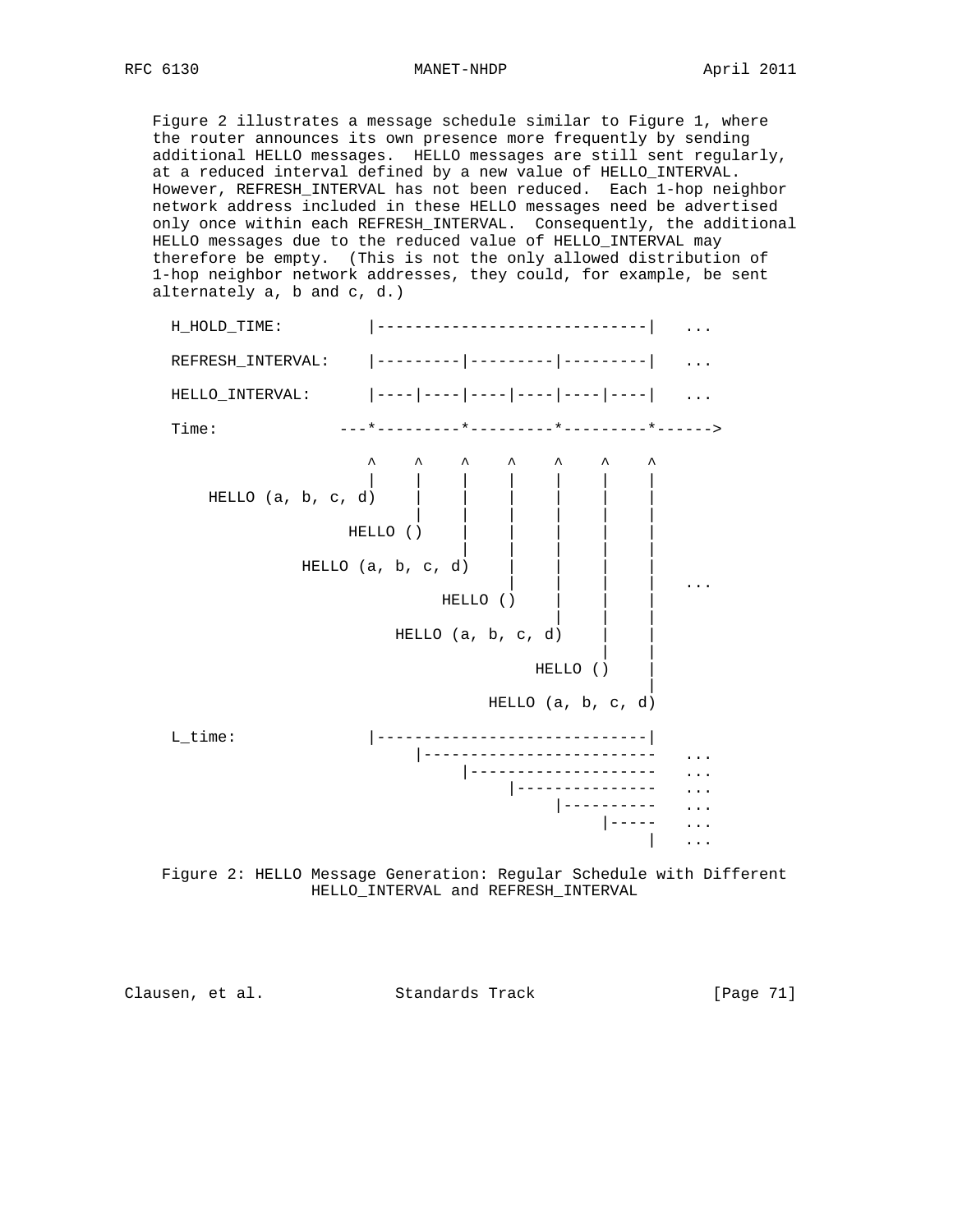HELLO messages may also be sent in response to events. The minimal interval between two successive HELLO message transmissions by a router is HELLO\_MIN\_INTERVAL, setting an upper bound of the HELLO message emission rate. Hence, for each HELLO message transmission, a router must wait at least HELLO\_MIN\_INTERVAL before the next HELLO message transmission. Similarly, the maximum interval between two successive HELLO message transmissions is HELLO\_INTERVAL, setting a lower bound on the message transmission rate. Hence, for each HELLO message transmission, the router must ensure that the next HELLO message transmission must not wait more than HELLO\_INTERVAL.

 Figure 3 illustrates a message schedule similar to Figure 1, but with HELLO messages responding to events at maximum rate, i.e., with HELLO messages being sent each HELLO\_MIN\_INTERVAL. Note that when a HELLO message is sent, it is assumed that the following messages may all be scheduled at an interval of HELLO\_INTERVAL, and hence each HELLO message contains all 1-hop neighbor network addresses. In each HELLO message in this example, a new 1-hop neighbor network address is added, reflecting the changes occurring since the last HELLO message was sent. HELLO messages are sent at the maximum allowed rate in order to signal these changes as rapidly as possible.

Clausen, et al. Standards Track [Page 72]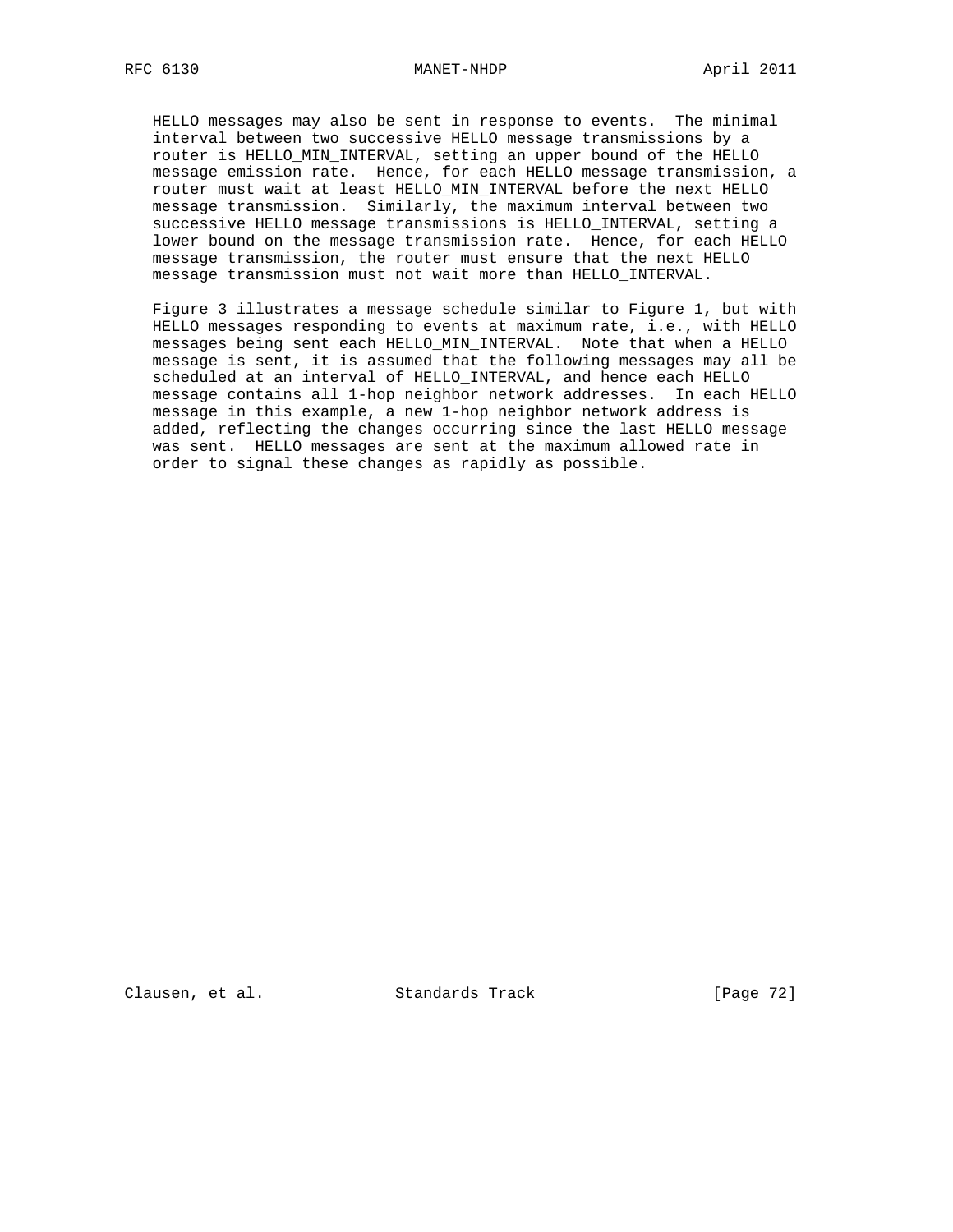RFC 6130 MANET-NHDP April 2011



 Figure 3: HELLO Message Generation: Regular Schedule with Responsive Messages

 Figure 4 shows the same example as Figure 3, but with an increased REFRESH\_INTERVAL, and showing partial HELLO messages that include only the necessary network addresses.

Clausen, et al. Standards Track [Page 73]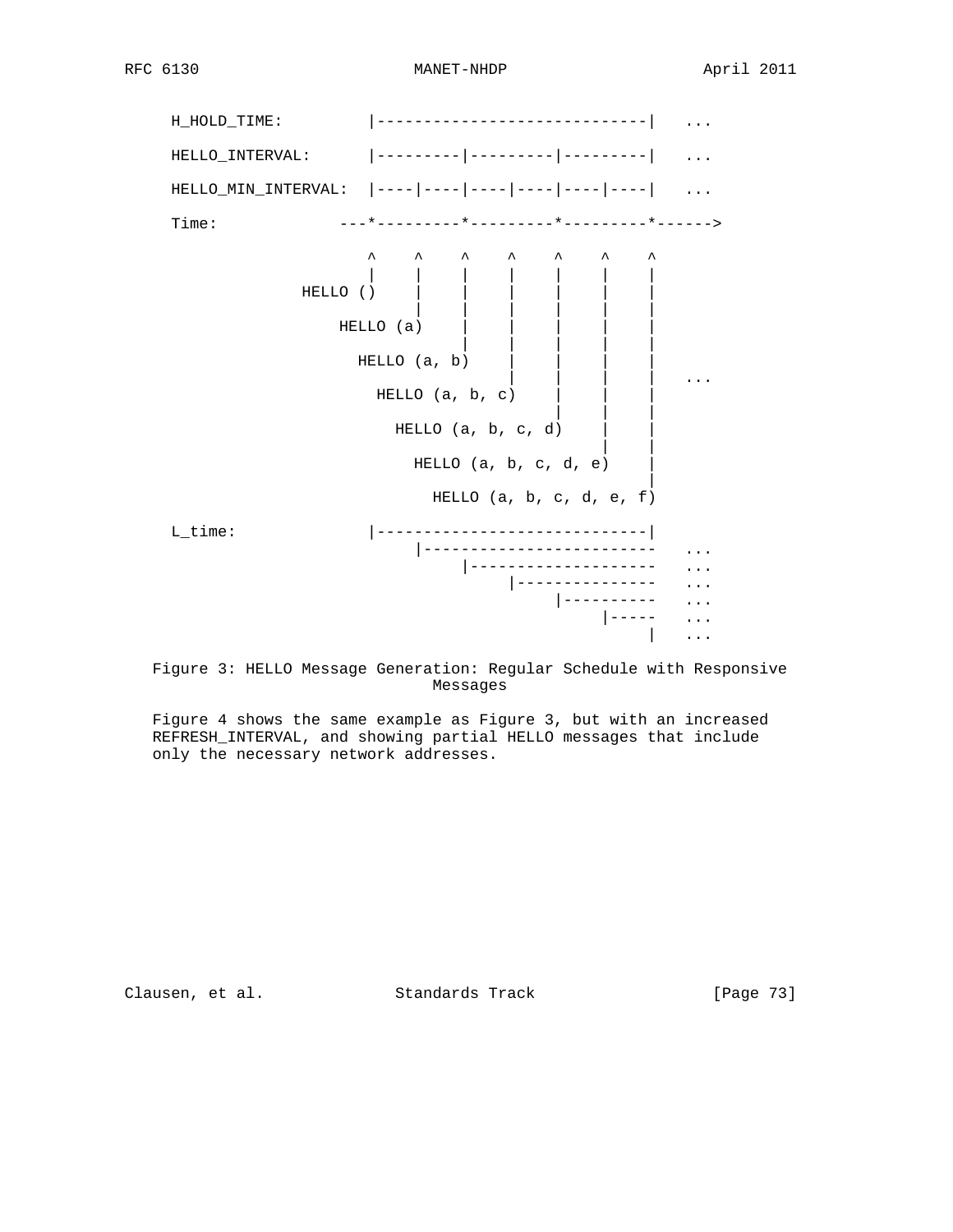

 Figure 4: HELLO Message Generation: Regular Schedule with Responsive Messages and Different HELLO\_INTERVAL and REFRESH\_INTERVAL

Clausen, et al. Standards Track [Page 74]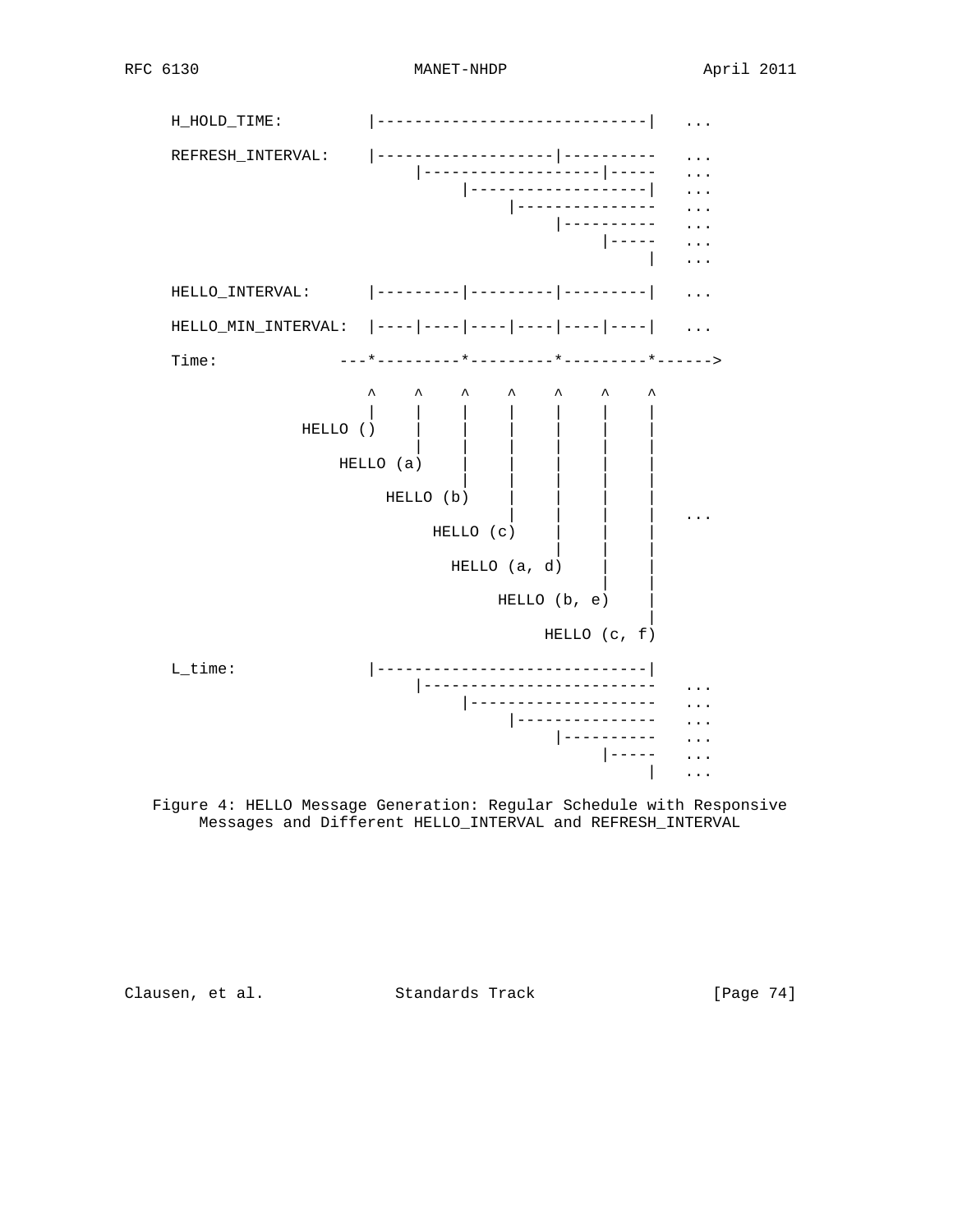RFC 6130 MANET-NHDP MANET-NHDP April 2011

 Figure 5 summarizes the overall relationship between the intervals governing HELLO message transmissions by a router.

| H_HOLD_TIME:                             |                                                                                                                                                                                                                                                                                                                                      |
|------------------------------------------|--------------------------------------------------------------------------------------------------------------------------------------------------------------------------------------------------------------------------------------------------------------------------------------------------------------------------------------|
| REFRESH_INTERVAL:  ---------------       |                                                                                                                                                                                                                                                                                                                                      |
| $HELLO_INTERVAL:$  ---------             |                                                                                                                                                                                                                                                                                                                                      |
| $HELLO_MIN_LNTERVAL:$ $\vert -- - \vert$ |                                                                                                                                                                                                                                                                                                                                      |
| Time:                                    | ________________                                                                                                                                                                                                                                                                                                                     |
| HELLO message<br>transmission            | $\lambda$<br>$\hat{\phantom{a}}$<br>ᄉ<br>Time up to which<br>received HELLO<br>message content<br>is valid.<br>Time before which all<br>neighbor information must<br>be transmitted in HELLO<br>messages (one or more)<br>Latest time for next HELLO message<br>transmission<br>Earliest time for next HELLO message<br>transmission |

Figure 5: HELLO Message Generation Intervals

Clausen, et al. Standards Track [Page 75]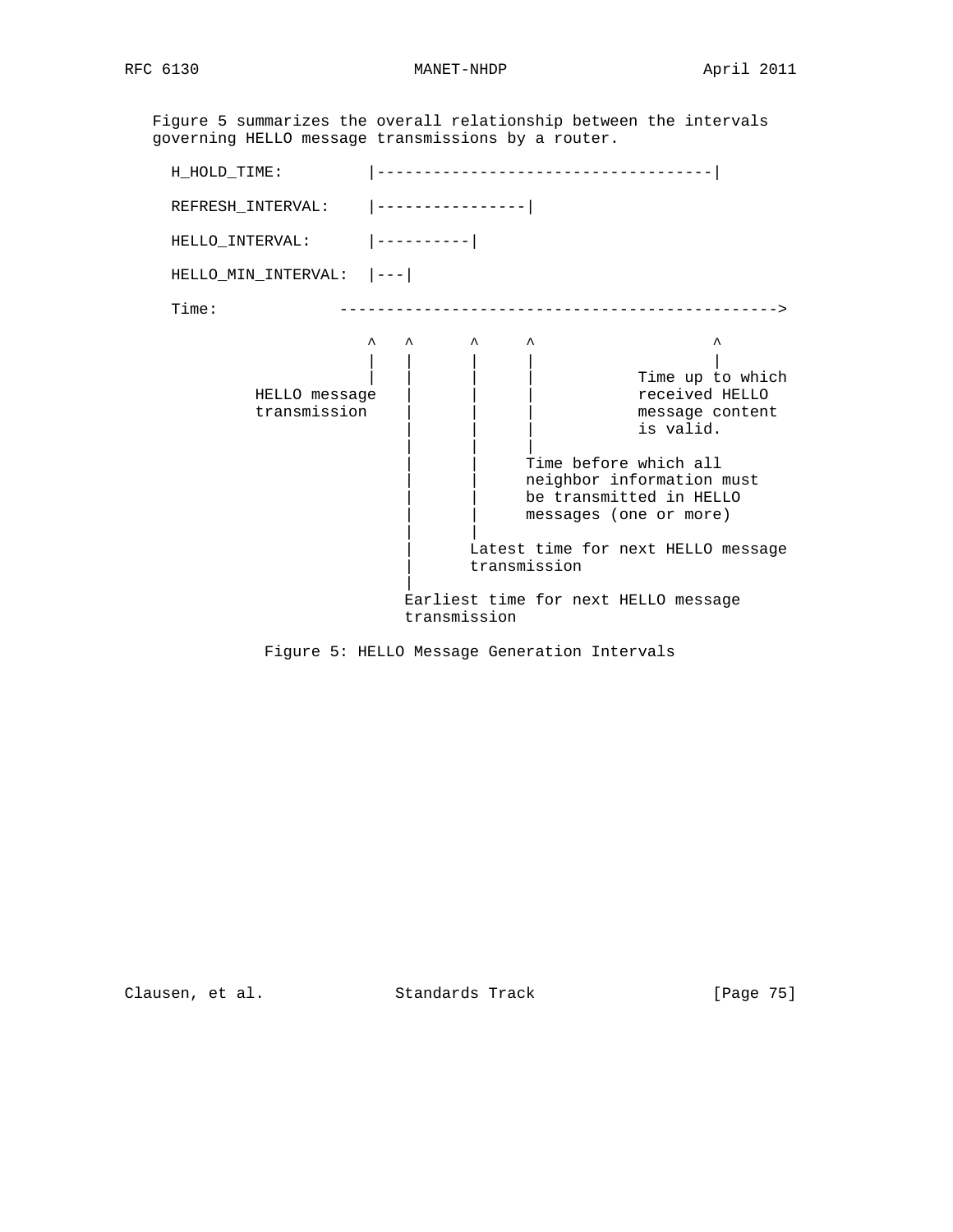## E.2. HELLO Message Processing Timing

 Figure 6 illustrates the Link Set timers when receiving a HELLO message not including the network address of the receiving MANET interface.

| VALIDITY TIME: | ---------------------                |
|----------------|--------------------------------------|
| L time:        | ____________________________         |
| L HEARD_time:  |                                      |
| L SYM time:    | $*-\vert$ (i.e., expired)            |
| Time:          | _______________________________<br>ᄉ |
| HELLO          | received                             |

Figure 6: HELLO Message Processing: Network Address Not Present

 Figure 7 illustrates the Link Set timers when, following the received HELLO message illustrated in Figure 6, a router receives a HELLO message including the network address (a) of the receiving interface with link status = HEARD (or SYM).

| VALIDITY TIME:                                     |                                                             |  |
|----------------------------------------------------|-------------------------------------------------------------|--|
|                                                    | -------------------------                                   |  |
| L_time:                                            | ---------------------------<br> --------------------------- |  |
| L HEARD time:                                      | -------------------------- <br>---------------------------  |  |
| $L_SYM_time:$ $*-[$ (i.e., expired)<br>L_SYM_time: | ____________________________                                |  |
| Time:                                              | $\lambda$<br>$\hat{\phantom{a}}$                            |  |
| HELLO () received                                  |                                                             |  |
| HELLO (a:HEARD) received                           |                                                             |  |
|                                                    | Figure 7: HELLO Message Processing: Network Address Present |  |

Clausen, et al. Standards Track [Page 76]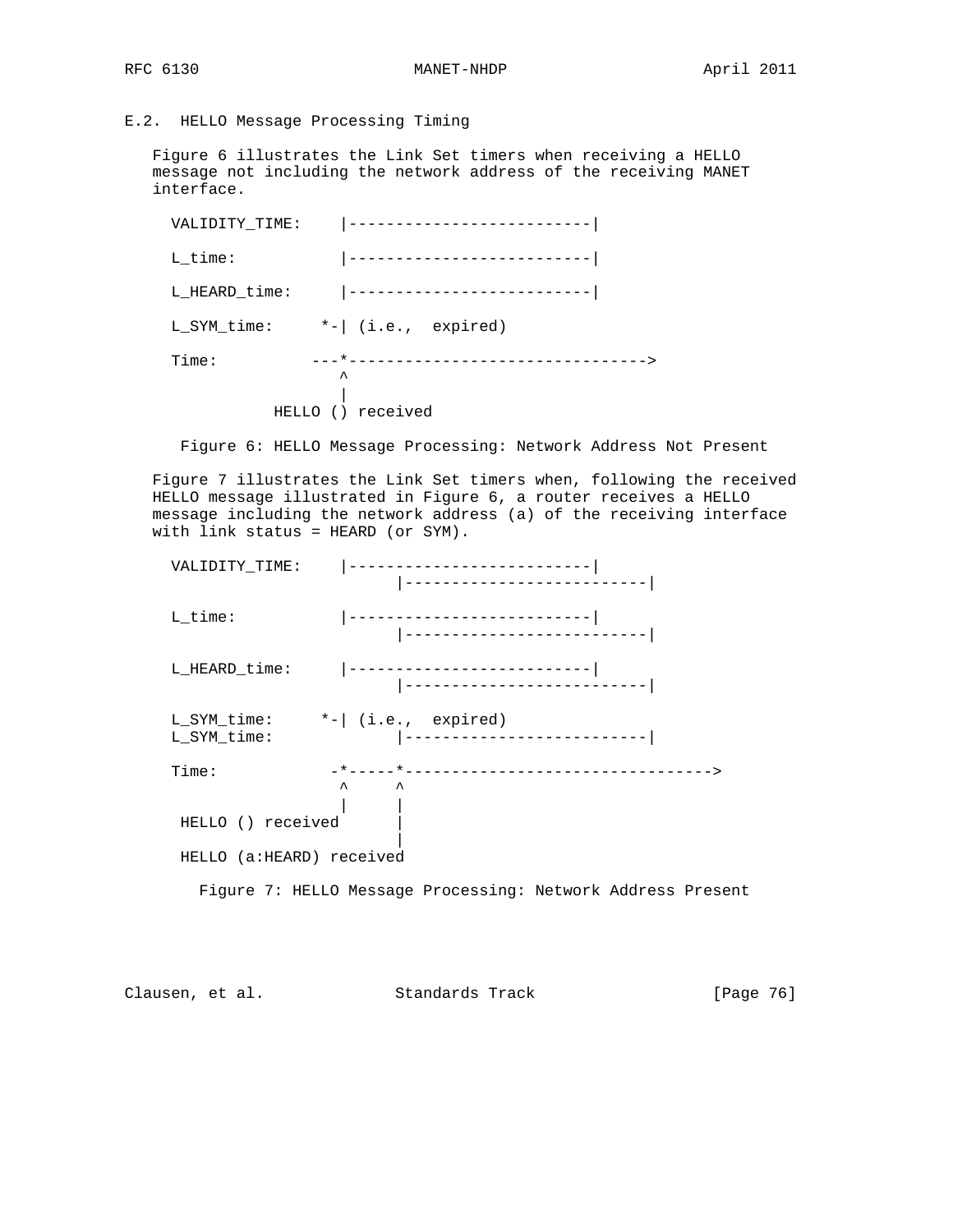Figure 8 illustrates the Link Set timers when, following the received HELLO messages illustrated in Figure 7, a router receives a HELLO message including the network address (a) of the receiving interface with link status = LOST.



Figure 8: HELLO Message Processing: Network Address Lost

E.3. Other HELLO Message Timing

 There are three other timing parameters that are used by a router to control HELLO message generation and processing.

 Figure 9 illustrates the time, with duration L\_HOLD\_TIME, during which the appropriate network addresses of a formerly, but no longer, symmetric 1-hop neighbor, as connected by this MANET interface, are advertised as LOST using a LINK\_STATUS TLV in HELLO messages on this MANET interface, thus allowing that 1-hop neighbor to update its Link Set accordingly.

Clausen, et al. Standards Track [Page 77]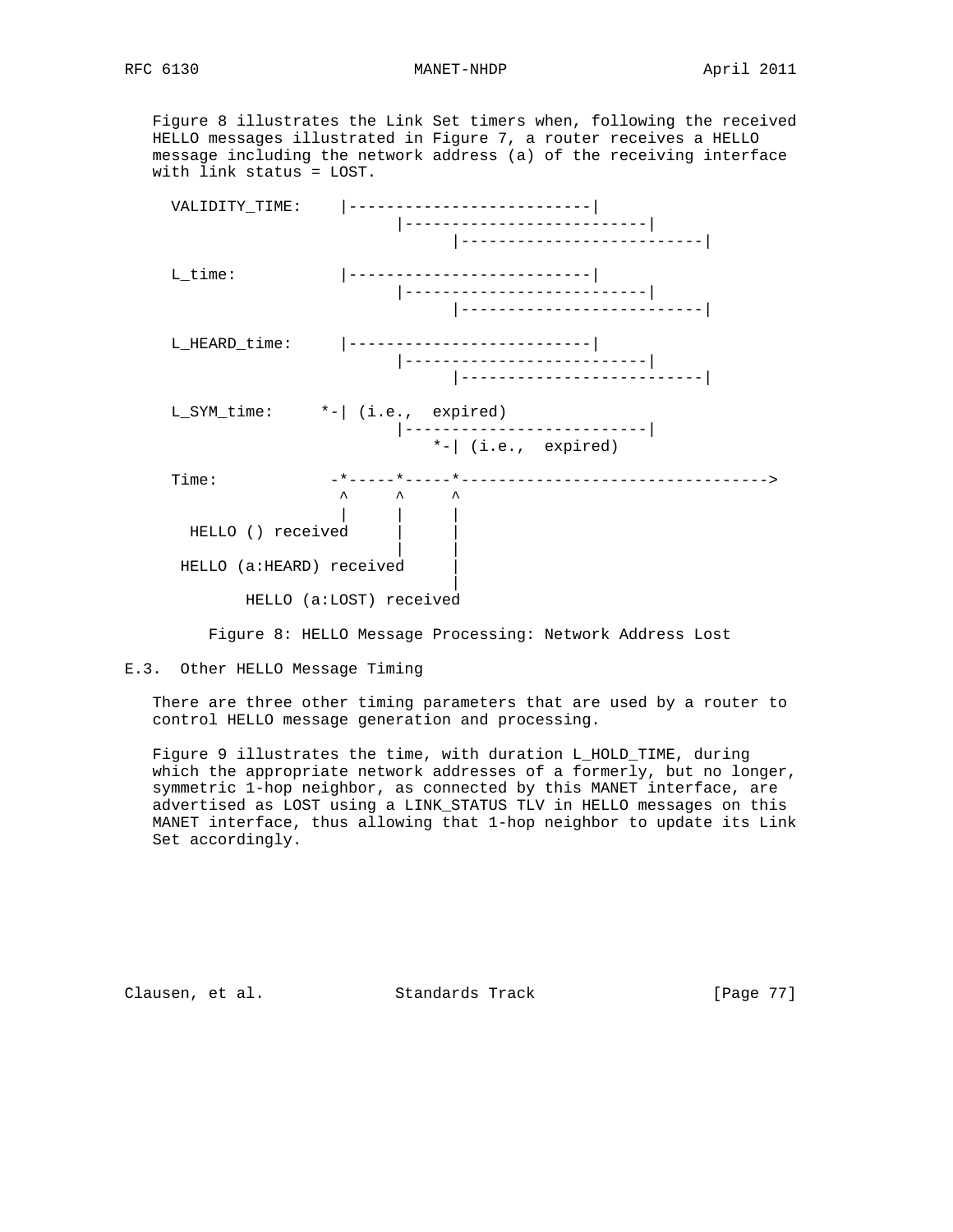L\_HOLD\_TIME: |----------------------------|

 Time: ---\*---------------------------------->  $\lambda$   $\lambda$ 

 | | Formerly symmetric 1-hop neighbor | ceases to be symmetric on this | MANET interface

|

 Time up to which network addresses of this neighbor connected using this MANET interface are advertised in HELLO messages on this MANET interface using a LINK\_STATUS TLV, Value = LOST

 Figure 9: HELLO Message Generation: Advertisement of Formerly Symmetric 1-Hop Neighbor on This MANET Interface as Lost

 Figure 10 illustrates the time, with duration N\_HOLD\_TIME, during which all network addresses of a formerly, but no longer, symmetric 1-hop neighbor, are advertised as LOST in HELLO messages on all MANET interfaces using an OTHER\_NEIGHB TLV (if not also reported using a LINK\_STATUS TLV) thus allowing all other symmetric 1-hop neighbors to update their 2-Hop Sets accordingly.

| L HOLD TIME:                      |  |
|-----------------------------------|--|
| Time:                             |  |
| ᄉ                                 |  |
|                                   |  |
| Formerly symmetric 1-hop neighbor |  |
| ceases to be symmetric            |  |
|                                   |  |

 Time up to which network addresses of this neighbor are advertised in HELLO messages on all MANET interfaces using an OTHER NEIGHB TLV, Value = LOST

 Figure 10: HELLO Message Generation: Advertisement of Formerly Symmetric 1-Hop Neighbor on Any MANET Interface as Lost

 Figure 11 illustrates the time, with duration I\_HOLD\_TIME, during which a formerly, but no longer, used local interface network address is excluded from being considered as a 2-hop neighbor network address (in order that a router is not recorded as its own 2-hop neighbor during that period).

Clausen, et al. Standards Track [Page 78]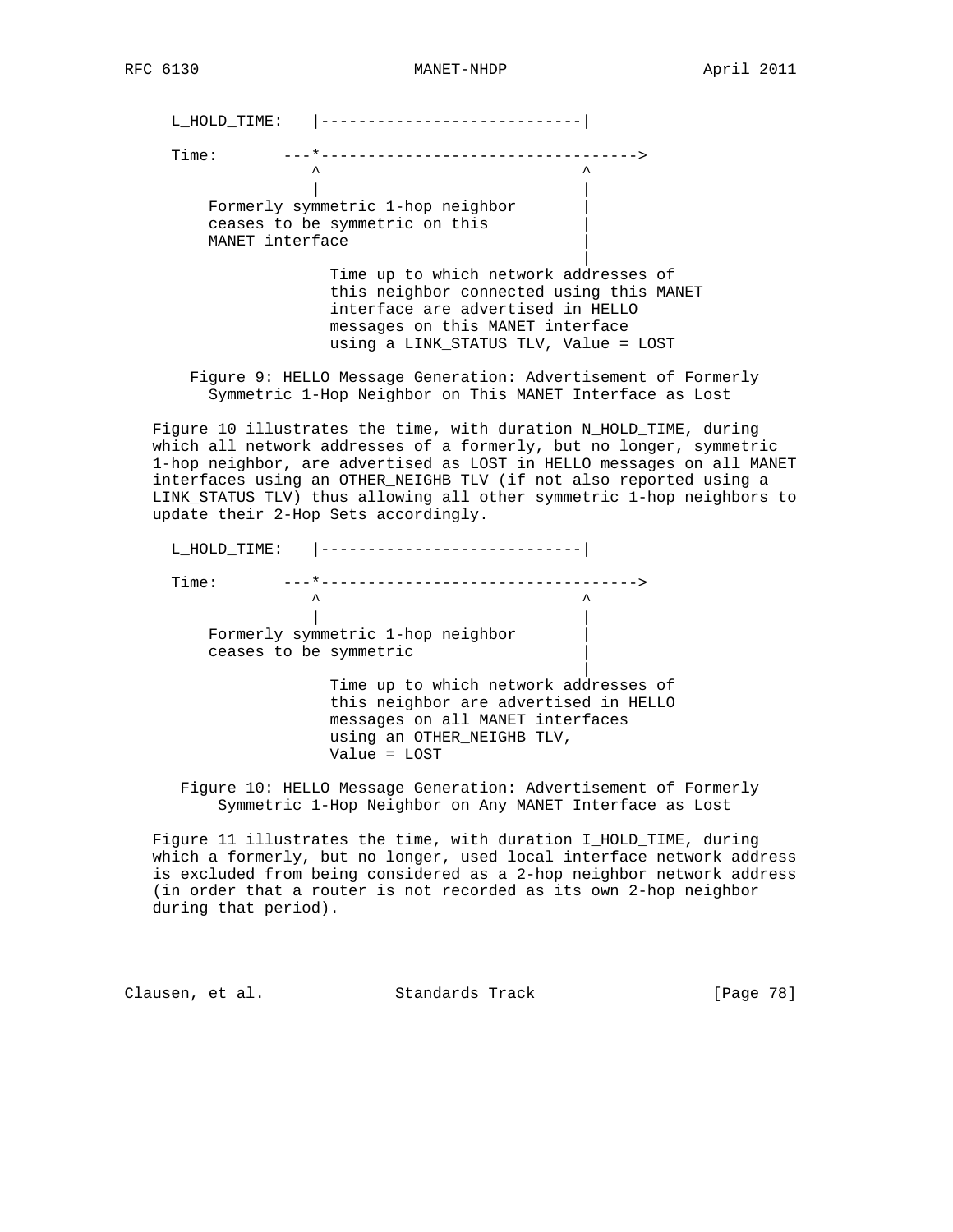I\_HOLD\_TIME: |----------------------------| Time: ---\*----------------------------------->  $\lambda$   $\lambda$   $\lambda$  | | Formerly used local interface network address ceases to be | assigned to a local interface | Time up to which this network address is excluded from being included in this router's 2-Hop Set

Figure 11: Local Interface Removed Network Address

Appendix F. Topology Pictures

 This appendix illustrates various examples of physical topologies, as well as how these are logically recorded by NHDP from the point of view of the router A. This representation is a composite of information that would be contained within A's various Information Bases after NHDP has been running for sufficiently long time for the state to converge.

 Note that the examples given in this appendix are NOT exhaustive, but are selected to be illustrative of NHDP neighborhood representations of physical MANET topologies.

 The example topologies presented contain 3 physical routers A, B, and C. Each of these routers has one or two distinct interfaces, denoted "top" and "bottom". Each interface has one or two addresses, and symmetric connectivity between a pair of interfaces is illustrated by these being connected by a line.

 In all examples, the topology is described as it is recorded by NHDP in router A.

F.1. Example 1: Standard Single Interface Topology

 In Figure 12, each router has a single interface, each with a single IP address. This is the simplest possible network, and the resulting representation is given to the right in Figure 12.

Clausen, et al. Standards Track [Page 79]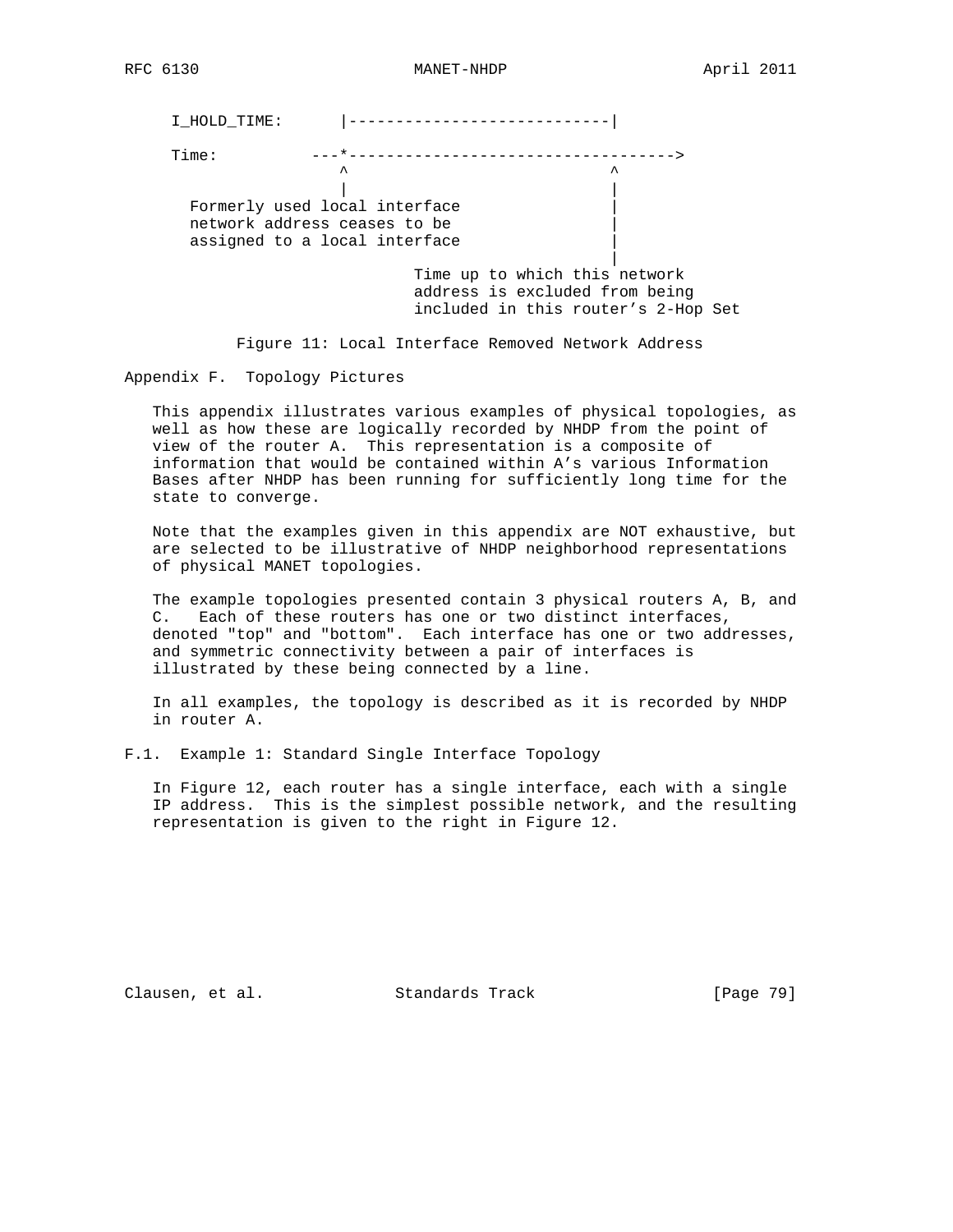

 ${1}$  --------{2}--------{3}

 Figure 12: Standard Single Interface Topology (Left), and Corresponding NHDP Representation (Right)

 The Local Information Set in A contains a single Local Interface Tuple that has an I\_local\_iface\_addr\_list of {1}. This value is denoted with a {1} on the leftmost part of the resulting representation.

 The Interface Information Base has only one Link Set, which represents the "top" interface of A, or  $\{1\}$ . This Link Set's only Link Tuple has an L\_neighbor\_iface\_addr\_list containing  $\{2\}$ ; this corresponds to the dashed line from  $\{1\}$  to  $\{2\}$  to the right in Figure 12. The 2-Hop Set contains a single 2-Hop Tuple, with  $N2\_neighbor\_face\_addr\_list$  being  $\{2\}$  and  $N2\_2hop\_addr$  being  $\{3\}$ ; this corresponds to the dashed line from  $\{2\}$  to  $\{3\}$  to the right in Figure 12.

 The descriptions of the following examples in this appendix will be derived similarly, and use the same notational conventions.

## F.2. Example 2: Dual Addressed Interface on 1-Hop Neighbor

 In Figure 13, the network is identical to that in Example 1, except that the middle router, B, has two IP addresses on its single interface.

| $\{1\}$ | $\{2,4\}$                        | $\{3\}$ |
|---------|----------------------------------|---------|
|         |                                  |         |
| +--/--+ | +-- ′ --+                        | +--′--+ |
|         | $\begin{array}{ccc} \end{array}$ | C       |
| +-----+ | +-----+                          | +-----  |

 ${1}$  -------{2,4}-------{3}

 Figure 13: Single Interfaces, with 1-Hop Neighbor B Having Two Addresses (Left), and Corresponding NHDP Representation (Right)

Clausen, et al. Standards Track [Page 80]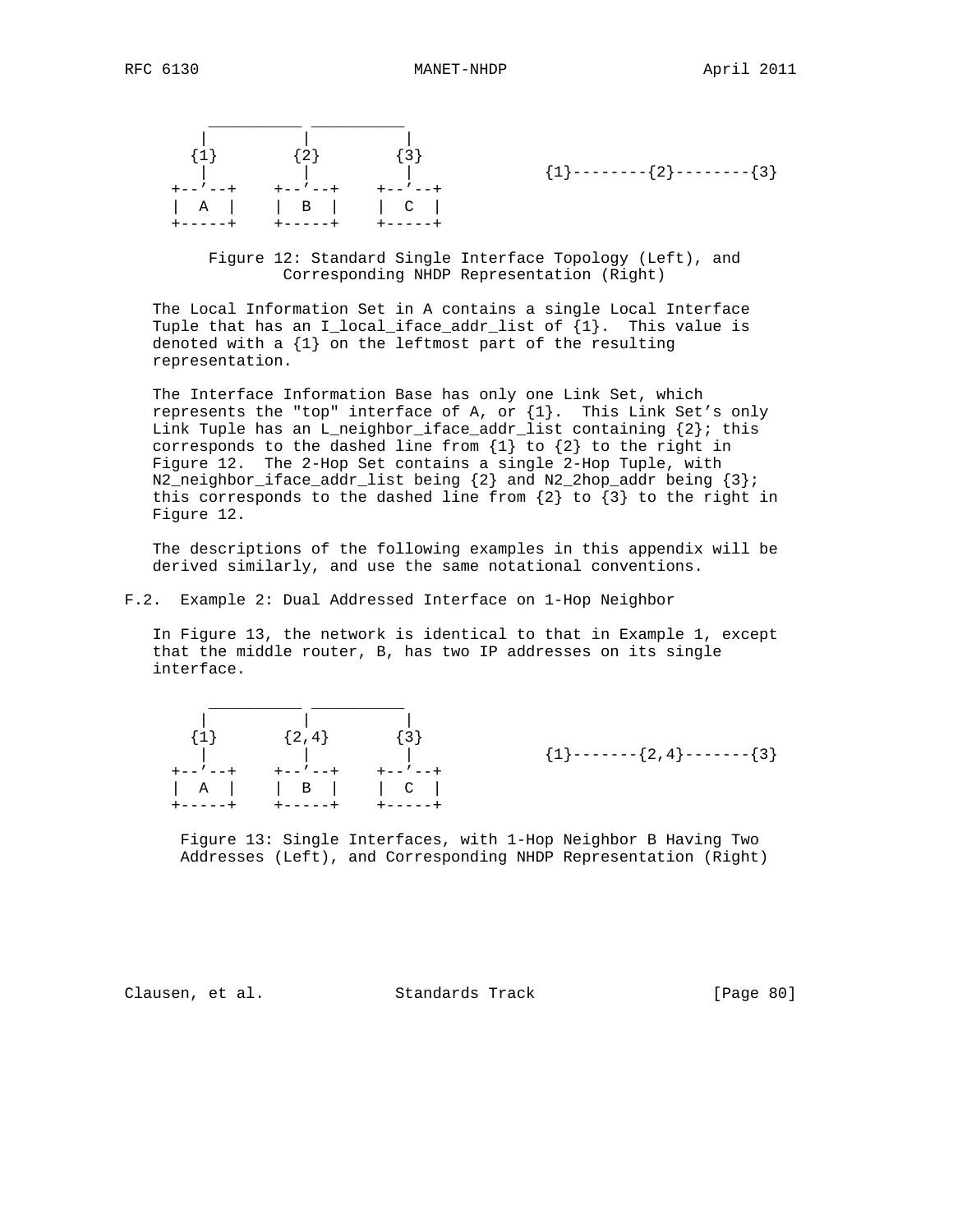The content of the Interface Information Base is in this case identical to Example 1, except that L\_neighbor\_iface\_addr\_list is  $\{2, 4\}$  and N2\_neighbor\_iface\_addr\_list is  $\{2, 4\}$ .

F.3. Example 3: Dual Addressed Interface on 2-Hop Neighbor

 In Figure 14, the network is identical to that in Example 1, except that the rightmost router, C, has two IP addresses on its interface.



 Figure 14: Single Interfaces, with 2-Hop Neighbor C Having Two Addresses (Left), and Corresponding NHDP Representation (Right)

 The content of the Interface Information Base is in this case identical to than in Example 1, except that the 2-Hop Set contains an extra 2-Hop Tuple with N2\_neighbor\_iface\_addr\_list being {2} and N2\_2hop\_addr being {4}. These two 2-Hop Tuples are illustrated by the two lines from  $\{2\}$  to  $\{3\}$  and  $(2)$  to  $\{4\}$ , respectively.

F.4. Example 4: Dual Addressed Interfaces

 In Figure 15, the network is identical to that in Example 1, except that all routers have two IP addresses on their interface. The Local Information Base in router A is the same as in Example 1, except that I\_local\_iface\_addr\_list is {1,5}.

| $\mathbb{R}^n \times \mathbb{R}^n$  | <b>Contract Contract</b> |                         |
|-------------------------------------|--------------------------|-------------------------|
| $\{1,5\}$ $\{2,6\}$ $\{3,4\}$       |                          | $+---\{3\}$             |
| the contract of the contract of the |                          | ${1, 5}$ ------{2,6}--+ |
|                                     |                          | $+---$ { 4 }            |
|                                     |                          |                         |

 Figure 15: Single interfaces, all routers having two addresses (left), and corresponding NHDP representation (right)

 The content of the Interface Information Base is in this case a combination of the Interface Information Bases from Examples 1, 2, and 3.

Clausen, et al. Standards Track [Page 81]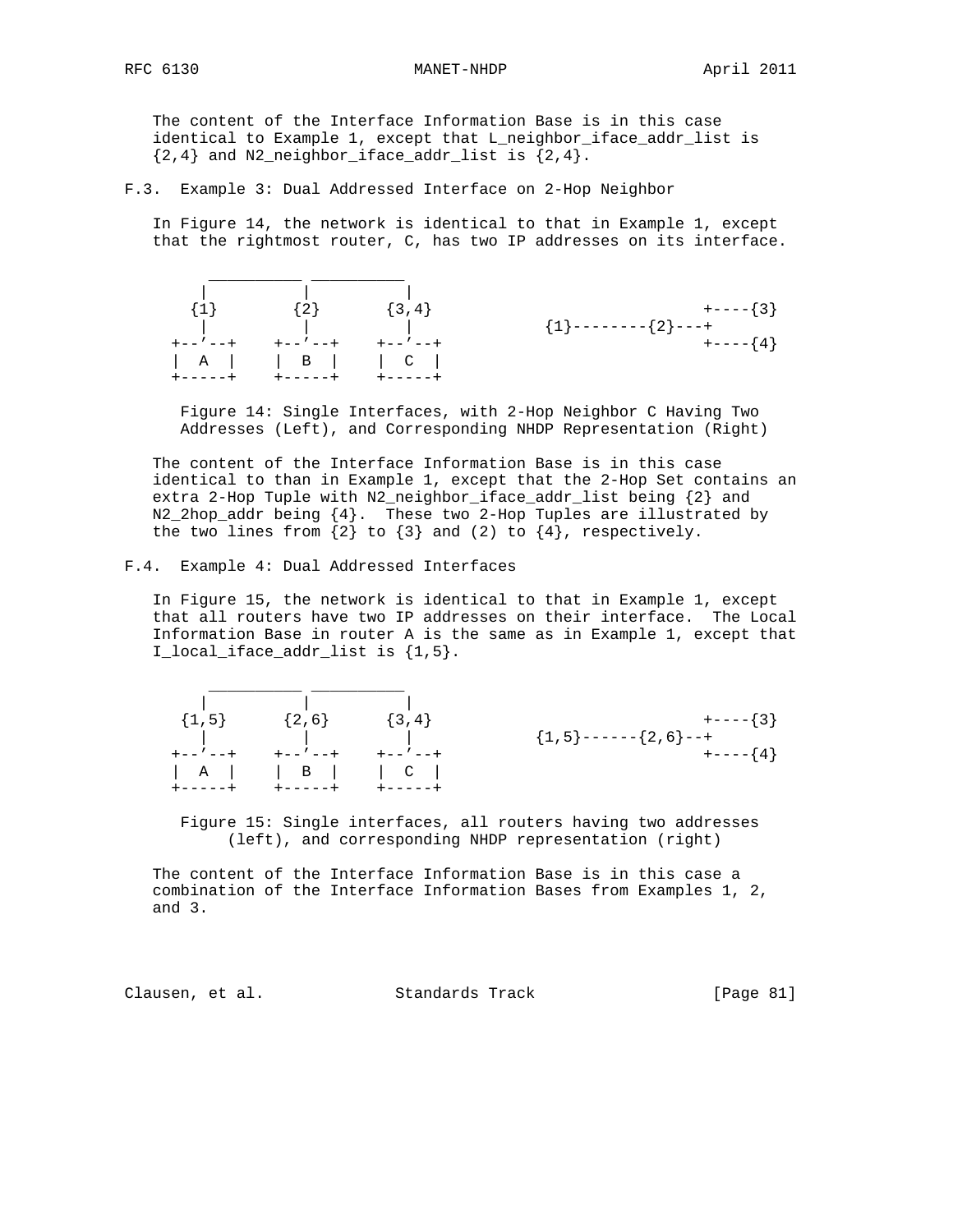F.5. Example 5: Dual Interface on 2-Hop Neighbor

 In Figure 16, all routers have a single IP address on each interface, and with the 2-hop neighbor having two interfaces.



 Figure 16: Single Addresses, with 2-Hop Neighbor C Having Two Interfaces (Left), and Corresponding NHDP Representation (Right)

The Interface Information Base is identical to that in Example 3; NHDP does not distinguish topologically between this example and Example 3.

F.6. Example 6: Dual interface on 1-Hop Neighbor

 In Figure 17, all routers have a single IP address on each interface, and with the 1-hop neighbor having two interfaces.



 Figure 17: Single Addresses, with 1-Hop Neighbor B Having Two Interfaces (Left), and Corresponding NHDP Representation (Right)

The Local Information Base is identical to that in Example 1.

 The Interface Information Base has only one Link Set containing one Link Tuple with L\_neighbor\_iface\_addr\_list being {2}. The 2-Hop Set contains a single 2-Hop Tuple, with N2\_neighbor\_iface\_addr\_list being  ${2}$  and N2\_2hop\_addr being  ${4}$ .

Clausen, et al. Standards Track [Page 82]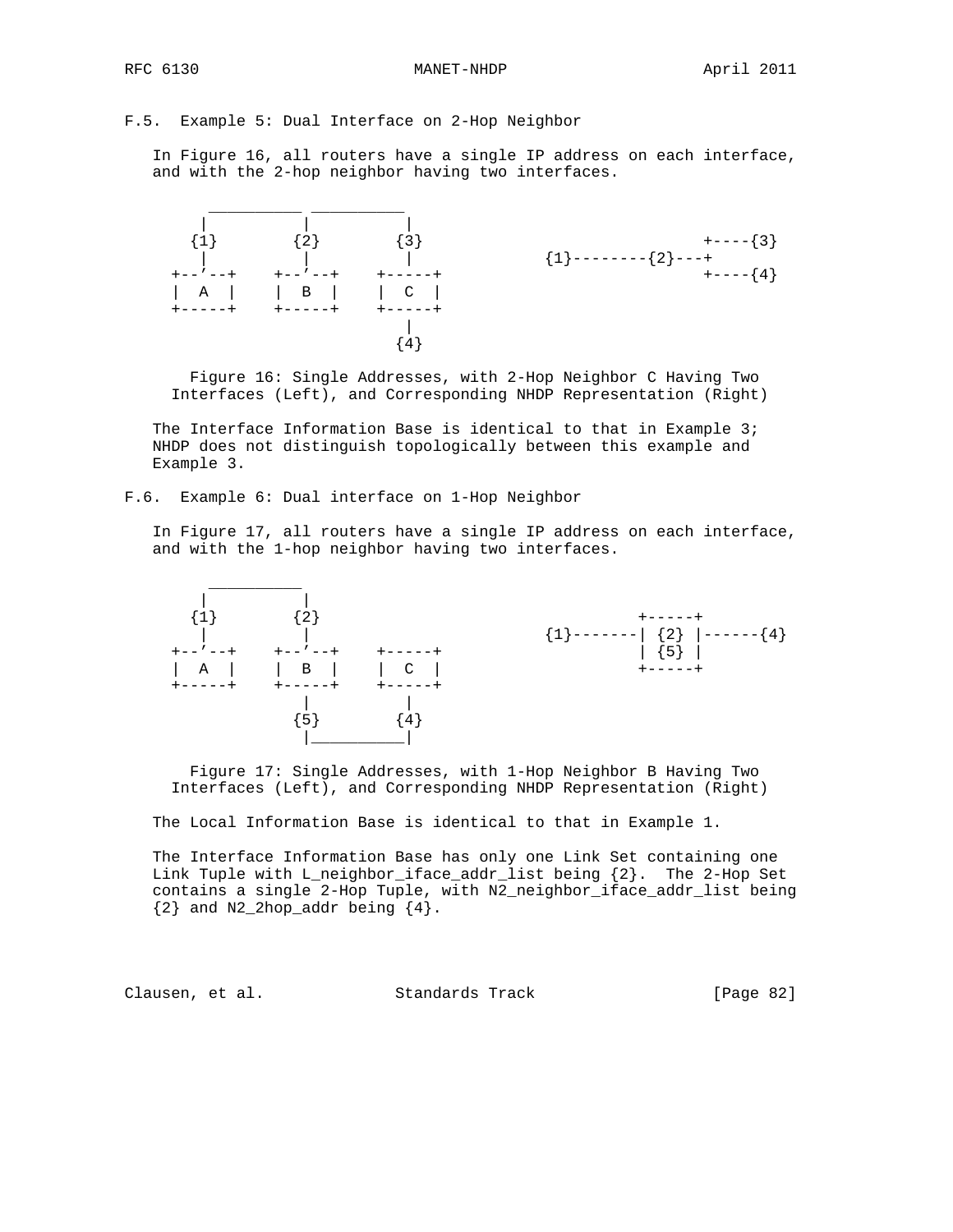The Neighbor Information Base contains a Neighbor Set containing a single Neighbor Tuple, which represents router B, with N\_neighbor\_addr\_list being {2,5}. This entry is represented on the right of Figure 17 by boxing {2} with {5}.

 Note that router A does not have information indicating which of router B's interfaces is connected to router C. However, router A knows that the address  $\{4\}$  (and thus router C) is reachable by using {2} as next hop.

## F.7. Example 7: Dual Interface on 1-Hop and 2-Hop Neighbors

 In Figure 18, all routers have a single IP address on each interface, and both the 1-hop and 2-hop neighbors have two interfaces. Furthermore, there are now two physical links between routers B and C, over distinct interface pairs.



 Figure 18: Single Addresses, with 1-Hop and 2-Hop Neighbors B and C Having Two Interfaces (Left), and Corresponding NHDP Representation (Right)

The Local Information Base is identical to that in Example 1.

 The Link Set is identical to that in Example 6, and the 2-Hop Set contains, as in Example 5 (and similarly to Examples 3 and 4), two 2-Hop Tuples representing the two links between routers B and C.

 Note that router A does not have information describing which of router B's interfaces is connected to which interfaces of router C, or even that the interfaces with addresses  $\{3\}$  and  $\{4\}$  are interfaces of the same router. However, router A knows that the addresses  $\{3\}$ and  $\{4\}$  (and thus router C) are reachable using  $\{2\}$  as next hop.

Clausen, et al. Standards Track [Page 83]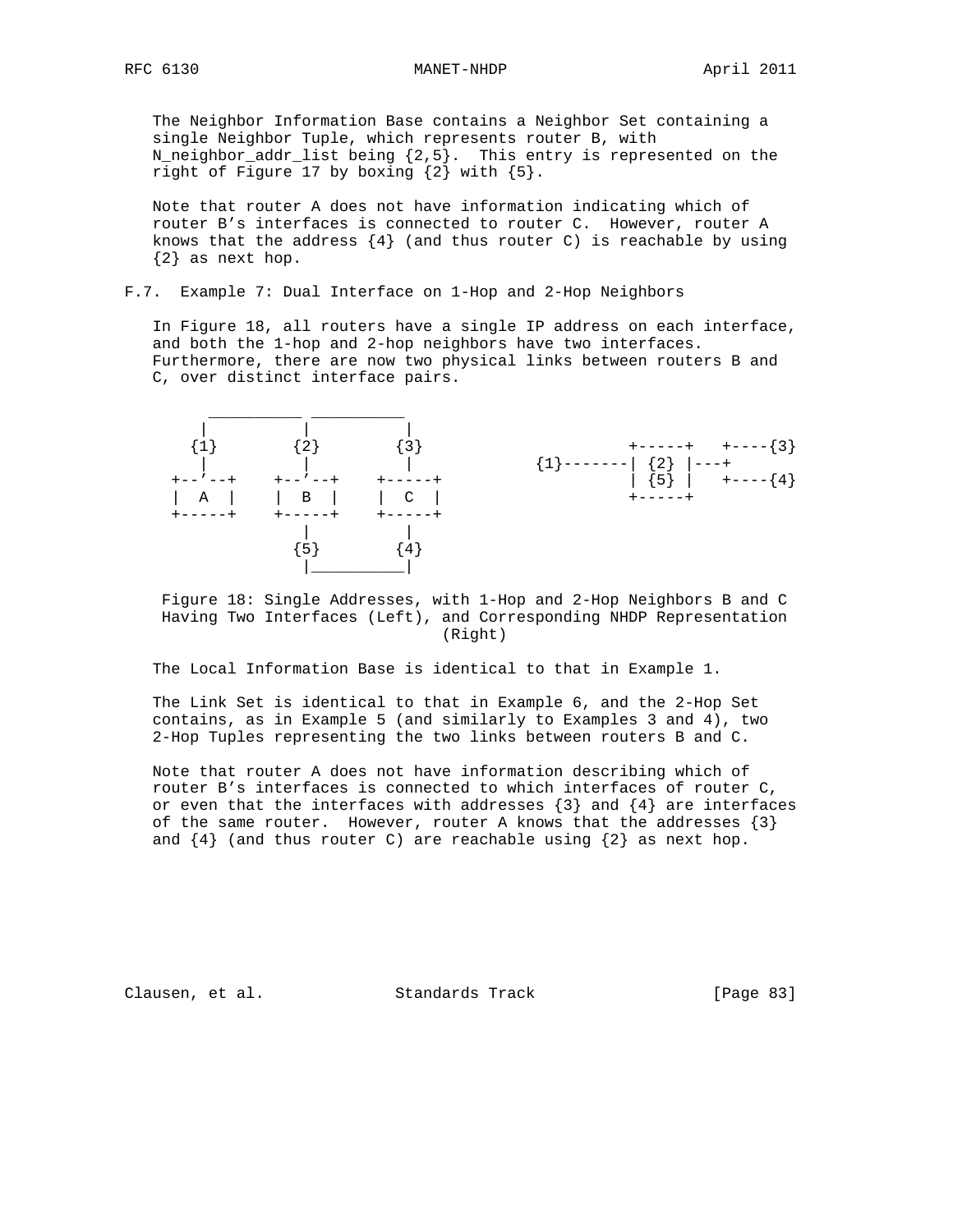F.8. Example 8: Dual Interface Locally and on 1-Hop Neighbor

 In Figure 19, all routers have a single IP address on each interface, and both A and its the 1-hop neighbor B have two interfaces. Furthermore, there are now two physical links between routers A and B, over distinct interface pairs.



 Figure 19: Single Addresses, with Both A and 1-Hop Neighbor B Having Two Interfaces (Left), and Corresponding NHDP Representation (Right)

 The Local Information Set contains two Local Interface Tuples, with I\_local\_iface\_addr\_list of {1} and {6}, respectively.

 Each Interface Information Base's Link Set contains one Link Tuple, representing the links between  $\{1\}$  and  $\{2\}$ , and between  $\{6\}$  and  $\{5\}$ , respectively. The 2-Hop Set for interface {1} contains a single 2-Hop Tuple, with N2\_neighbor\_iface\_addr\_list being {2} and N2\_2hop\_addr being {3}. The 2-Hop Set for interface {6} contains a single 2-Hop Tuple, with N2\_neighbor\_iface\_addr\_list being {5} and N2\_2hop\_addr being {3}.

 The Neighbor Information Base contains a Neighbor Set containing a single Neighbor Tuple, which represents router B, with N\_neighbor\_addr\_list being {2,5}. This entry is denoted by boxing  ${2}$  with  ${5}$ .

Clausen, et al. Standards Track [Page 84]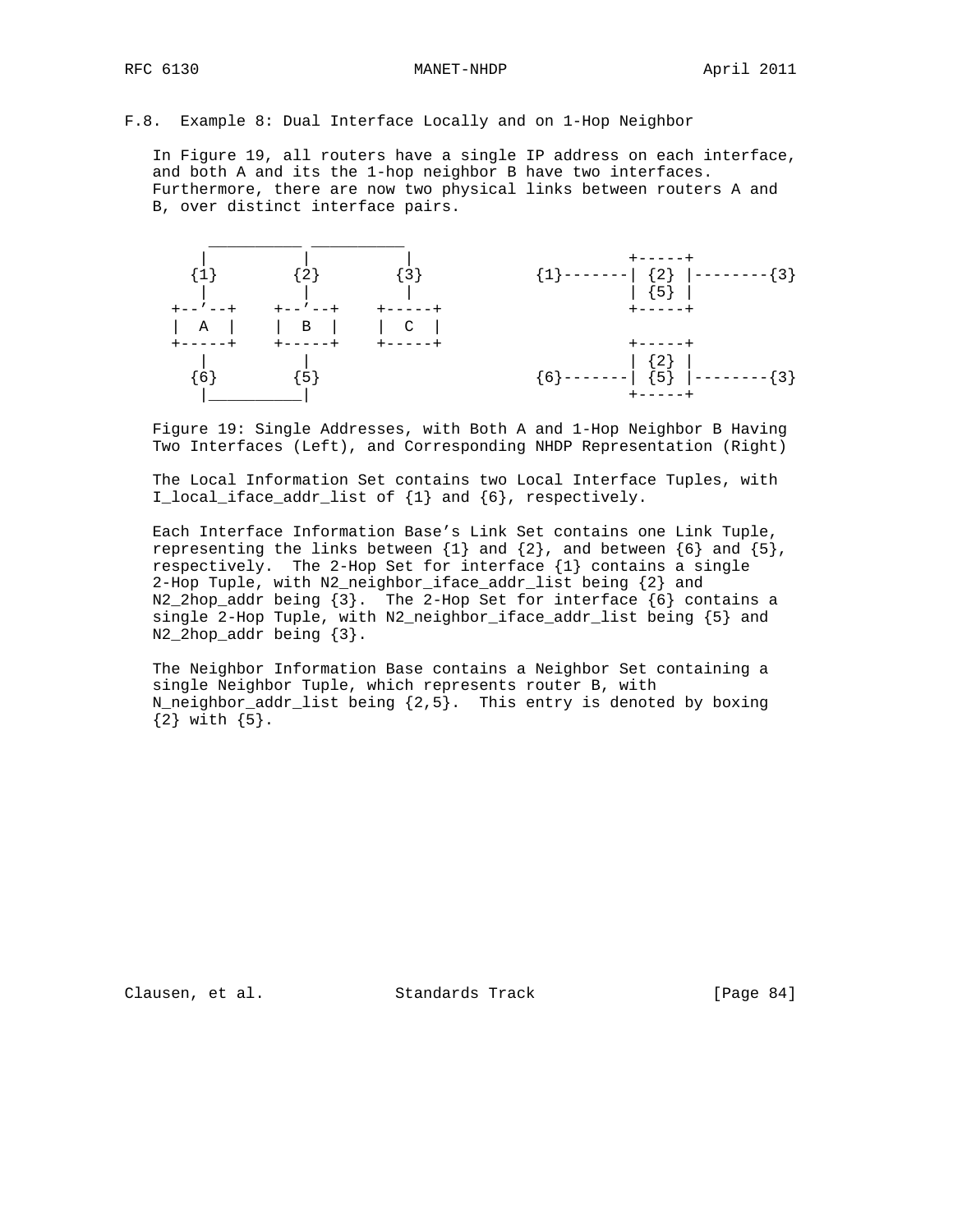RFC 6130 MANET-NHDP April 2011

## F.9. Example 9: Dual Interface on All Routers

 In Figure 20, all routers have a single IP address on each interface, and all routers have two interfaces. Furthermore, there are now two physical links between A and B, over distinct interface pairs, and two physical links between B and C, also over distinct interface pairs.



 Figure 20: Single Addresses, with All Routers Having Two Interfaces (Left), and Corresponding NHDP Representation (Right)

 The Local Information Set is identical to that in Example 8. The Interface Information Base for each interface in A is also identical to that in Example 8, except that an additional 2-Hop Tuple is present in each 2-Hop Set, each representing the link between router B and the interface of router C with address  $\{4\}.$ 

 As in Example 7, router A does not have information describing which of router B's interfaces is connected to which interface of C, or even that the interfaces with addresses  $\{3\}$  and  $\{4\}$  are interfaces of the same router. However, router A knows that the addresses  $\{3\}$  and  ${4}$  (and router C) are reachable by using  ${2}$  or  ${5}$  (depending on via which of its local interfaces) as next hop.

Clausen, et al. Standards Track [Page 85]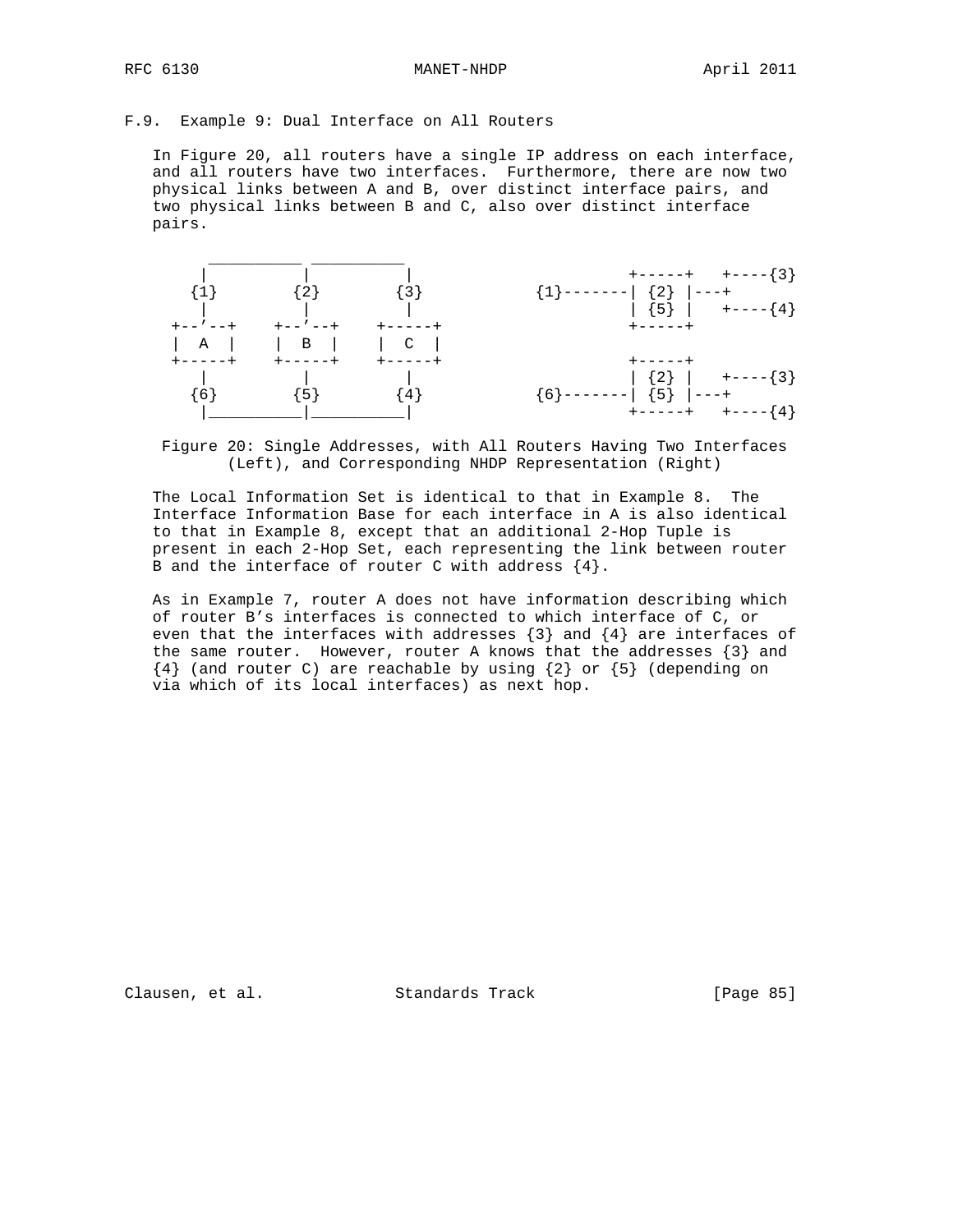F.10. Example 10: Dual Addressed Dual Interfaces on All Routers

 In Figure 21, all routers have two IP addresses on each interface, and all routers have two interfaces. Furthermore, there are now two physical links between A and B, over distinct interface pairs, and two physical links between B and C, also over distinct interface pairs.



 Figure 21: Dual Addresses, with All Routers Having Two Interfaces (Left) and Corresponding NHDP Representation (Right)

 This example is the combination of all the preceding examples in this appendix. The Local Information Set in A contains Local Information Tuples for each of its interfaces, and each Interface Information Base contains in its Link Set a representation of links  $\{1,2\}$ - $\{5,6\}$ or  $\{3,4\}$ - $\{7,8\}$ , respectively. The Neighbor Set (in the Neighbor Information Base) records the existence of router B and all of its addresses on all its interfaces, i.e., {5,6,7,8}.

 As in Example 9, each interface address of router C is represented in the 2-Hop Set of each Interface Information Base as a link from router B to each of these addresses. Router A does not have information describing which of router B's interfaces is connected to which interface of C, nor that the addresses  $\{9\}$ ,  $\{10\}$ ,  $\{11\}$ , and {12} are addresses of the same router (or that some of these, such as {9} and {10}, are addresses on the same interface of the router).

Clausen, et al. Standards Track [Page 86]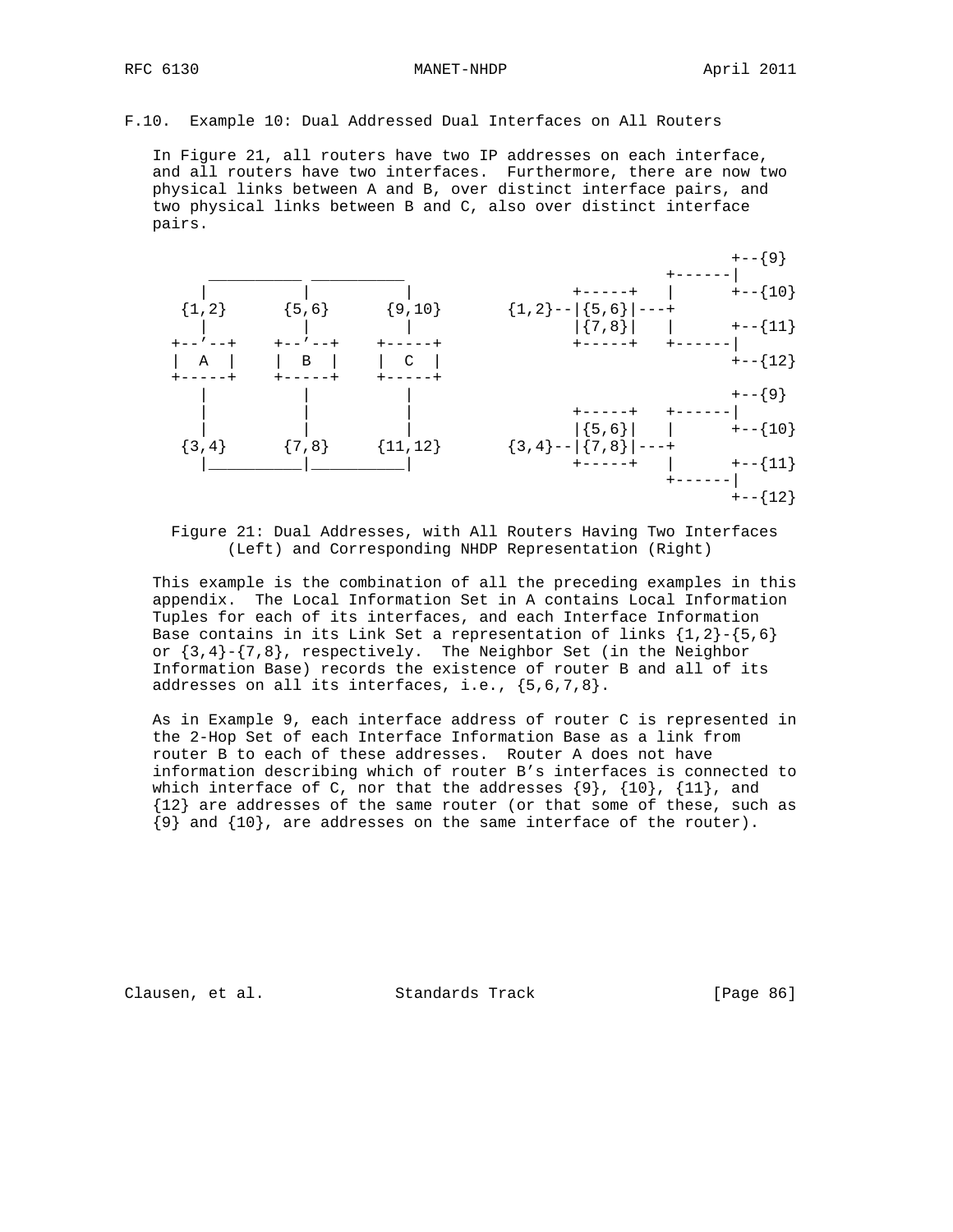F.11. Example 11: Single Addressed Dual Interface Locally

 In Figure 22, all routers have a single interface, except for router A which has two. Each of A's two interfaces has a link with the single interface of router B. All interfaces have a single address.



 Figure 22: Single Addresses, with A Having Two Interfaces, Both Linked to the Single Interface of B (Left), and Corresponding NHDP Representation (Right)

This is similar to Example 8, except that the single address  $\{2\}$  also replaces the address {5}. In particular, both Link Tuples (one in each Link Set, each in its corresponding Interface Information Base) have L\_neighbor\_iface\_addr\_list being {2}, the Neighbor Set (in the Neighbor Information Base) contains a single Neighbor Tuple with N\_neighbor\_addr\_list being {2}, and both 2-Hop Tuples (one in each 2-Hop Set, each in its corresponding Interface Information Base) have N2\_neighbor\_iface\_addr\_list being {2} and N2\_2hop\_addr being {3}.

Clausen, et al. Standards Track [Page 87]